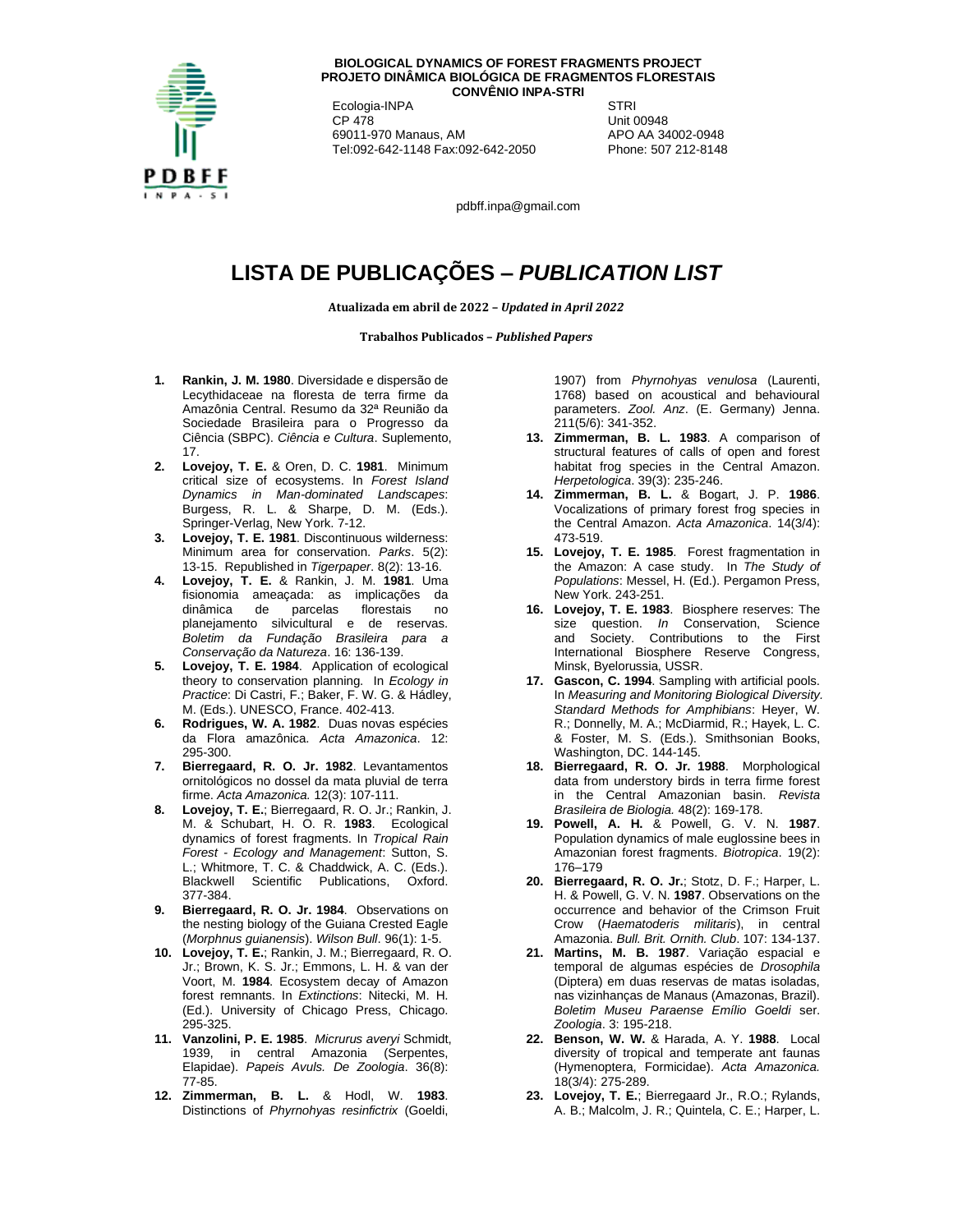H.; Brown Jr., K. S.; Powell, A. H.; Powell, G. V. N.; Schubart, H. O. R. & Hays, M. **1986**. Edge and other effects of isolation on Amazon forest fragments. In *Conservation Biology*: Soulé, M. (Ed.). Sinauer Associates Inc., Sunderland. 257-285.

- **24. Hrabovsky, M. 1987**. On *Anelaphus* Linsley 1936 - One new species and two new combinations (Coleoptera, Cerambycidae,<br>Elaphidionini). Revista Brasileira de Elaphidionini). *Revista Brasileira de Entomologia.* 31(1): 135-137.
- **25. Rodrigues, M. T. 1988**. A new anole of the *Punctatus* group from central Amazonia (Sauria, Iguanidae). *Papéis Avulsos de Zoologia*. 36(29): 333-336.
- **26. Lovejoy, T. E. 1985**. Minimum size for bird species and avian habitats. In *Acta XVIII Cong. Inter. Ornit*.: Ilyichev, V. D. & Gavrilov, V. M. (Eds.). Nauka, Moscow. 324-327.
- **27. Rylands, A. B.** & Keuroghlian, A. **1988**. Primate populations in continuous forest and forest fragments in central Amazonia. *Acta Amazonica.* 18(3/4): 291-307.
- **28. Malcolm, J. R. 1988**. Small mammal abundances in isolated and non-isolated primary forest reserves near Manaus, Brazil. *Acta Amazonica.* 18(3/4): 67-83.
- **29. Zimmerman, B. L.** & Bogart, J. P. **1988**. Ecology and calls of four little-known central Amazonian forest species of frogs. *Journal of Herpetology.* 22: 97-108.
- **30. Klein, B. C.** & Bierregaard, R. O. **1988**. Movement and calling behavior of the Lined Forest-falcon (*Micrastur gilvicollis*) in the Brazilian Amazon. *The Condor.* 90(2): 497-499.
- **31. Bierregaard, R. O. Jr.** & Lovejoy, T. E. **1989**. Effects of forest fragmentation on Amazonian understory bird communities. *Acta Amazonica.* 19: 215-241.
- **32. Klein, B. C.**; Harper, L. H.; Bierregaard, R. O. & Powell, G. V. N. **1988**. Nesting and feeding behavior of the Ornate Hawk-eagle near Manaus, Brazil. *The Condor.* 90(1): 239-241.
- **33. Quintela, C. E. 1987**. First report of the nest and young of the Variegated Antpitta (*Grallaria varia*). *Wilson Bull.* 99(3): 499-500.
- **34. Martins, M. B. 1989**. Invasão de fragmentos florestais por espécies oportunistas de *Drosophila* (Diptera, Drosophilidae). *Acta Amazonica.* 19: 265-271.
- **35. Bierregaard Jr., R. O.** & Lovejoy, T. E. **1988**. Birds in Amazonian forest fragments: Effects of insularization. In *Acta XIX Cong. Int. Ornith*.: Ouellet, H. (Ed.). Univ. of Ottawa Press, Ottawa. 2(1):1564-1579.
- **36. Kapos, V. 1989**. Effects of isolation on the water status of forest patches in the Brazilian Amazon. *Journal of Tropical Ecology.* 5: 173-185.
- **37. Klein, B. C.** & Bierregaard Jr., R. O. **1988**. Capture and telemetry techniques for the lined forest falcon, *Micrastur gilvicollis*. *Journal of Raptor Research.* 22(1): 29.
- **38. Rankin-de-Merona, J. M.** & Ackerly, D. D. **1987**. Estudos populacionais de árvores em florestas fragmentadas e as implicações para conservação *in situ* das mesmas na floresta tropical da Amazônia central. *Instituto de Pesquisas e Estudos Florestais*. 35: 47-59.
- **39. Harper, L. H. 1989**. The persistence of ant-

following birds in small Amazonian forest fragments. *Acta Amazonica.* 19: 249-263.

- **40. Zimmerman, B. L.** & Bierregaard Jr., R.O. **1986**. Relevance of the equilibrium theory of island biogeography with an example from Amazônia. *Journal of Biogeography*. 13: 133-143.
- **41. Schwarzkopf, L.** & Rylands, A. B. **1989**. Primate species richness in relation to habitat structure in Amazonian rainforest fragments. *Biological Conservation* - 48: 1-12.
- **42. Zimmerman, B. L.** & Rodrigues, M. T. **1990**. Frogs, snakes and lizards of the INPA-WWF reserves near Manaus, Brazil. In *Four Neotropical Rainforests*: Gentry, A. (Ed.). Yale Univ. Press. New Haven. 426-454.
- **43. Lovejoy, T. E.** & Bierregaard Jr., R.O. **1990**. Central Amazonian forests and the minimum critical size of ecosystems project. In *Four Neotropical Rainforests*: Gentry, A. (Ed.). Yale Univ. Press. New Haven. 60-74.
- **44. Bierregaard Jr., R. O. 1990**. Avian communities in the understory of Amazonian forest fragments. In *Biogeography and Ecology of Forest Bird Communities*: Keast, A. & Kikkawa, J. (Eds.)*.* SPB Academic Publishing. Hague. 333-343.
- **45. Bierregaard Jr., R. O. 1990**. Species composition and trophic organization of the understory bird community in a Central Amazonian terra firme forest. In *Four Neotropical Rainforests*: Gentry, A. (Ed.). Yale Univ. Press. New Haven. 217-236.
- **46. Malcolm, J. R. 1990**. Estimation of mammalian densities in continuous forest north of Manaus. In *Four Neotropical Rainforests*: Gentry, A. (Ed.). Yale Univ. Press. New Haven. 339-357.
- **47. Rankin-de-Merona, J. M.**; Hutchings, R. W. & Lovejoy, T. E. **1990**. Tree mortality and recruitment over a five-year period in undisturbed upland rain forest of the central Amazon. In *Four Neotropical Rainforests*: Gentry, A. (Ed.). Yale Univ. Press. New Haven. 573-584.
- **48. Gascon, C. 1989**. The tadpole of *Atelopus pulcher* Boulenger (Annura, Bufonidae) from Manaus, Amazonas. *Revista Brasileira de Zoologia.* 6(2): 235-239.
- **49. Klein, B. C. 1989**. The effects of forest fragmentation on dung and carrion beetle<br>(Scarabaeinae) communities in Central (Scarabaeinae) communities in Amazonia. *Ecology.* 70: 1715-1725.
- **50. Stotz, D. F.** & Bierregaard Jr., R. O. **1989**. The birds of the fazendas Porto Alegre, Dimona and Esteio north of Manaus, Amazonas, Brazil. *Revista Brasileira de Biologia.* 49(3): 861-872
- **51. Powell, G. V. N. 1989**. On the possible contribution of mixed species flocks to species richness in Neotropical avifaunas. *Behav. Ecology Sociobiology.* 24: 387-393.
- **52. Vasconcelos, H. L. 1990**. Habitat selection by the queens of the leaf-cutting ant *Atta sexdens*. *Journal of Tropical Ecology.* 6: 249-252.
- **53. Vasconcelos, H. L. 1990**. Foraging activity of two species of leaf-cutting ants (*Atta*) in a primary forest of central Amazon. *Insectes Sociaux* – 37(2): 131-145.
- **54. Bierregaard**, **R. O. Jr. 1989**. Conservation of tropical rainforests: Facing a fragmented future. In *Proc. Regional Meeting American Association of Zoological Parks and Aquariums.*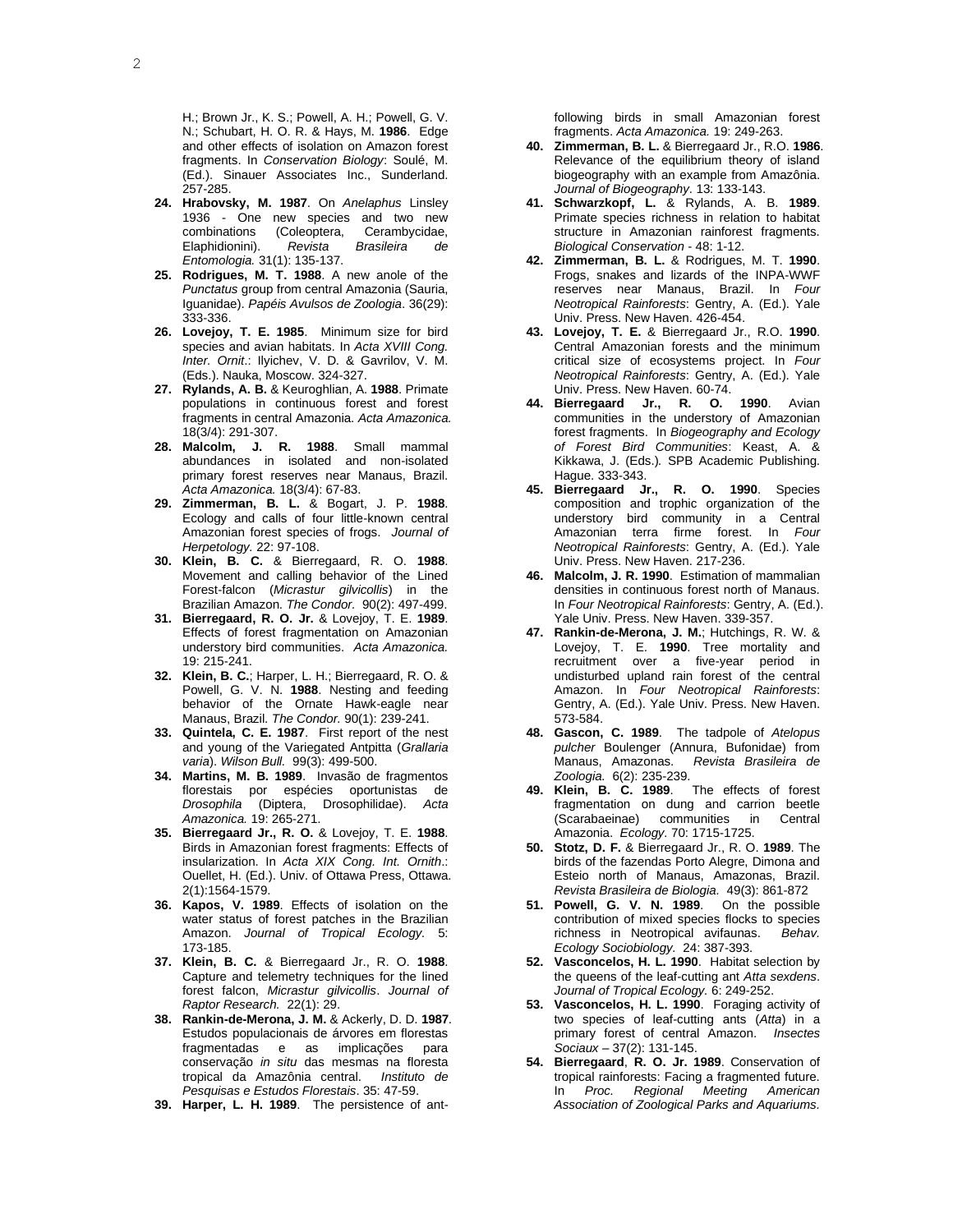4-12.

- **55. Ackerly, D. D.**; Rankin-de Merona, J. M. & Rodrigues, W. A. **1990**. Tree densities and sex ratios in breeding populations of dioecious central Amazonian Myristicaceae. *Journal of Tropical Ecology.* 6(2): 239-248.
- **56. Vasconcelos, H. L. 1988**. Distribution of *Atta*  (Hymenopetera-Formicidae) in "terra-firme" rain forest of Central Amazonia: density, species composition and preliminary results on effects of forest fragmentation. *Acta Amazonica.*  18(3/4): 309-315.
- **57. Spironello, W. R. 1991**. A importância de frutos de palmeiras (Palmae) na dieta de um grupo de *Cebus apella* (Cebidae: Primates) na Amazônia central. In *A Primatologia no Brasil*: Rylands, A. B. & Bernardes, A. T. (Eds.). Fundação Biodiversitas, João Pessoa. 3: 285-296.
- **58. Malcolm, J. R. 1991**. Comparative abundances of Neotropical small mammals by trap height. *Journal of Mammalogy*. 72(1): 188-192.
- **59. Gascon, C. 1989**. Predator-prey size interaction in tropical ponds. *Revista Brasileira de Zoologia.*  6(4): 701-706.
- **60. Bassini, F.** & Becker, P. **1990**. Charcoal's occurrence in soil depends on topography in *terra firme* forest near Manaus, Brazil. *Biotropica.* 22(4): 420-422.
- **61. Gascon, C. 1991**. Breeding of *Leptodactylus knudseni*: Responses to rainfall variation. *Copeia.* 1991(1):248-252.
- **62. Mori, S.** & Becker, P. **1991**. Flooding affects survival of Lecythidaceae in *terra firme* forest near Manaus, Brazil. *Biotropica.* 23: 87-90.
- **63. Gascon, C. 1993**. Breeding-habitat use by Amazonian primary-forest frogs species at forest edge. *Biodiversity and Conservation.* 2: 38-444.
- **64. Frazão, E. 1991**. Insectivory in free-ranging Bearded Saki (*Chiropotes satanas*). *Primates*. 32(2): 243-245.
- **65. Gascon, C. 1991**. Population- and communitylevel analyses of species occurrences of central Amazonian rainforest tadpoles. *Ecology.* 72: 1731-1746.
- **66. Gribel, R.** & Taddei, V. A. **1989**. Notes on the distribution of *Tonatia schulzi* and *Tonatia carrikeri* in the Brazilian Amazon. *Journal of Mammal.* 70: 871-873.
- **67. Rafael, J. A.** & Ale-Rocha, R. **1990**. Primeiro registro do gênero *Ocydromia* Meigen na região neotropical e descrição de *O. amazônica* sp.n. (Diptera, Empididae, Ocydromiinae). *Revista Brasileira de Entomologia.* 34(4): 739-741.
- **68. Karr, J. R.**; Blake, J.; Robinson, S. & Bierregaard, R. O. Jr. **1990.** Birds of four Neotropical forests. In *Four Neotropical Rainforests*: Gentry, A. (Ed.). Yale Univ. Press, New Haven. 237-269.
- **69. Boom, B.** & Campos, M. T. V. A. **1991**. A preliminary account of the Rubiaceae of a central Amazonian terra firme forest. *Boletim do Museu Paraense Emilio Goeldi.* ser. Botânica. 7: 223-247.
- **70. Adams, J. B.**; Kapos, V.; Smith, M. O.; Almeida-Filho, R.; Gillespie, A. R. & Roberts, D. A. **1990**. A new Landsat view of land use in Amazonia. In *Proc. International Symp. on Primary Data Acquisition* - *International Archives of Photogrammetry and Remote*

*Sensing.* 28: 177-185.

- **71. Allmon, W. 1991**. A plot study of forest floor litter frogs, Central Amazon, Brazil. *Journal of Tropical Ecology.* 7: 503-522.
- **72. Vasconcelos, H. L. 1991**. Mutualism between *Maieta guianensis*, a myrmecophytic melastome, and one of its ant inhabitants: ant protection against insect herbivores. *Oecologia.* 81: 295- 298.
- **73. Gascon, C.** . Aquatic predators and tadpole prey at a central Amazonian site: field data and experimental manipulations. *Ecology.* 73: 971- 980.
- **74. Gascon, C. 1992**. The effects of reproductive phenology on larval performance traits in a three-species assemblage of central Amazonian tadpoles. *Oikos.* 65: 307-313.
- **75. Hero, J. M. 1990**. An illustrated key to tadpoles occurring in the Central Amazon rainforest, Manaus, Amazonas, Brazil. *Amazoniana.* 11: 201-262
- **76. Becker, P.**; Moure, J. S. & Peralta, F. J. A. **1991**. More about Euglossine bees in Amazonian forest fragments. *Biotropica.* 23 (4b): 586-591.
- **77. Rylands, A. B.** & Neves, A. S. **1991**. Diet of a group of howler monkeys (*Alouatta seniculus*) in an isolated forest patch in Central Amazônia. *Primatologia no Brasil.* 3: 263-274**.**
- **78. Malcolm, J. R. 1992**. Use of tooth impressions to identify and age live *Proechimys guyqannensis* and *P. cuvieiri* (Rodentia: Echimyidae). *Journal of Zoology.* 227: 537-546.
- **79. Gascon, C. 1992**. Spatial distribution of *Osteocephalus taurinus* and *Pipa arrabali* in a central Amazonian forest. *Copeia.* 1992(3): 894- 897.
- **80. Setz, E. 1991**. Comportamento de alimentação de *Pithecia pithecia* (Cebidae, Primatas) em um fragmento florestal. *Primatologia no Brasil.* 3: 327-330.
- **81. Heyer, W. R.** & Hardy, L. M. **1991**. A new species of frog of the *Eleutherodactylus lacrimosus* assembly from Amazonia, South America (Amphibia: Anura: Leptodactylidae). *Proc. Biol. Soc. Wash*. 104(3): 436-447.
- **82. Stotz, D. F.**; Bierregaard, R. O. Jr.; Cohn-Haft, M.; Peterman, P.; Smith, J.; Whittaker, A. & Wilson, S. V. **1992**. The status of North American migrants in the central Amazonian Brazil. *The Condor.* 94: 608-621.
- **83. Mori, S. 1992**. *Eschweilera pseudodecolorans* (Lecythidaceae), a new species from Amazonian Brazil. *Brittonia.* 44: 244-246.
- **84. Garcia, M. V. B.**; Oliveira, M. L. & Campos, L. A. O. **1992**. Use of seeds of *Coussapoa asperifolia magnifolia* (Cecropiaceae) by stingless bees in the central Amazonian forest (Apidae: Meliponinae). *Entomology Gener.* 17(4): 255- 258.
- **85. Gascon, C.** & de Souza Pereira, O. **1993**. Preliminary checklist of the herpetofauna of the upper Rio Urucú, Amazonas, Brazil. *Revista Brasileira de Zoologia.* 10: 179-183.
- **86. Lovejoy, T. E. 1986**. Conservation planning in a checkerboard world: The problem of size of natural areas. In *Land and Its Use – Actual and Potential*. *An Environmental Appraisal*: Last, F. T.; Hotz, M. C. B. & Bell, B. G. (Eds.). Plenum Press, New York. 289-302.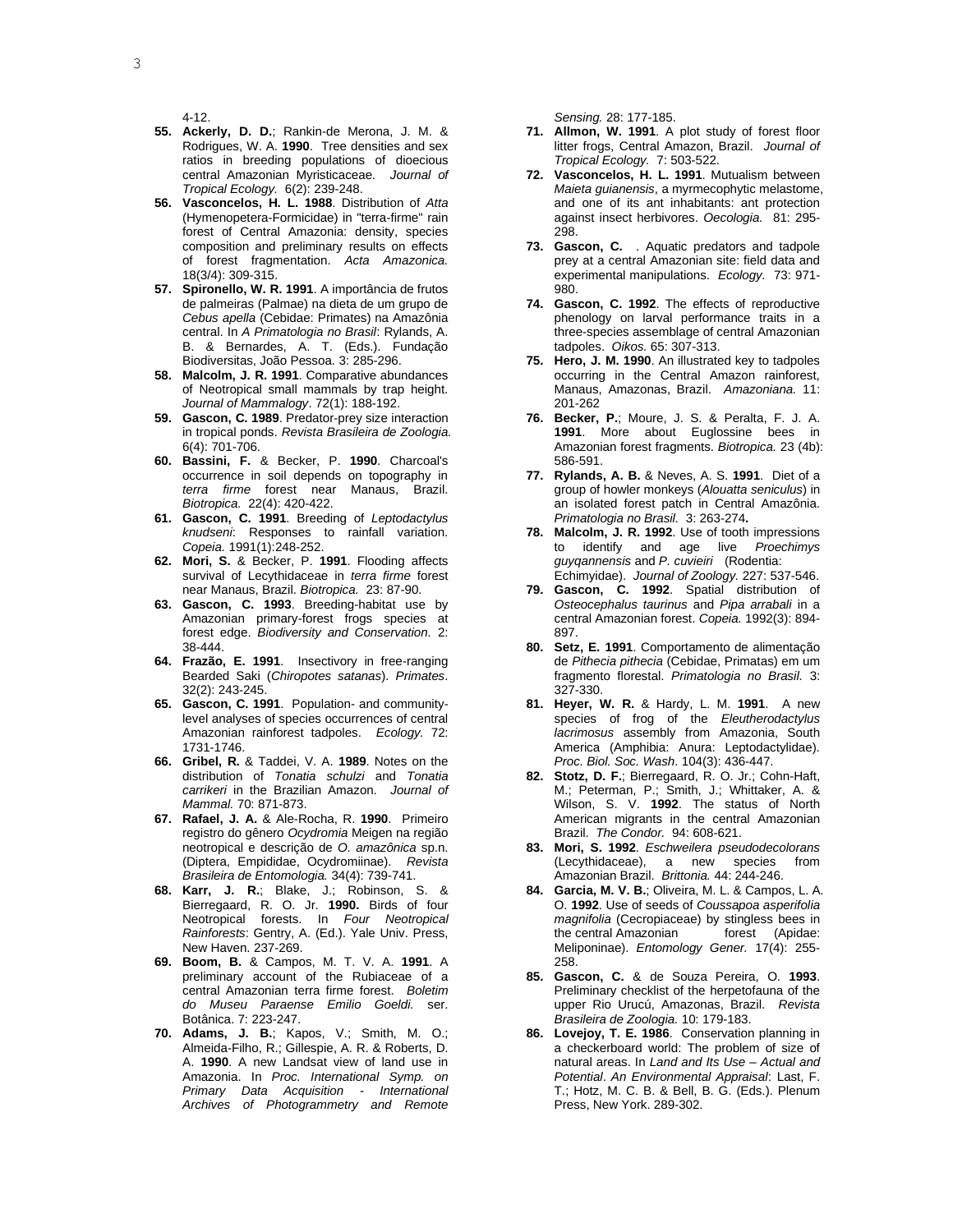- **87. Cohn-Haft, M. 1993**. Rediscovery of the Whitewinged Potoo. *The Auk.* 110: 391-394.
- **88. Bierregaard, R. O. Jr.**; Lovejoy, T. E.; Kapos, V.; Santos, A. A. & Hutchings, R. W. **1992**. The biological dynamics of tropical rainforest fragments. *BioScience.* 42: 859-866.
- **89. Fowler, H. L.** & Venticinque, E. M. **1996**. Interference competition and scavenging by *Crematogaster* ants (Hymenoptera: Formicidae) associated with the webs of the social spider *Anelosimus eximius* (Araneae: Theridiidae) in the Central Amazon. *Journal Of The Kansas Entomological Society*. 69(3): 267-269.
- **90. Zimmerman, B. L. 1994**. Audio strip transects. In *Measuring and Monitoring Biological Diversity - Standard Methods for Amphibians*: Heyer, W. R.; Donnelly, M. A.; McDiarmid, R.; Hayek, L. C. & Foster, M. S. (Eds.). Smithsonian Intitution Press, Washington DC. 92-96.
- **91. Romagnano, l. F. T.;** Bernardi, J. V. E. & Fowler, H. G. **1991**. A teoria de biogeografia de ilhas e a preservação: um paradigma que atrapalha? *Revista de Geografia (São Paulo)*. 10: 39-49.
- **92. Fowler, H. G**. The colonial spider, *Parawixia bistriata* (rngger, 1835) (Araneae: Arandidae), in the central Amazon. *Boletim de Zoologia (São Paulo)*.
- **93. a\_Fowler, H. G**. A remarkable record of *Cylindromyrmex brasiliensis* Emery, 1901 (Hymenoptera: Cylindromyrmecini) in central Amazonia, with notes of behavior. *Boletim Museu Paraense Emilio Goeldi.*
- **93. b\_Fowler, H. G**. Apparency and accumulated herbivory in understory myrmecophytes of the central Amazon. *Ciência e Cultura*.
- **94. Fowler, H. G. 1993**. Herbivory and assemblage structure of myrmecophytous understory plants and their associated ants in the central Amazon. *Insectes Sociaux.* 40: 137-145.
- **95. Fonseca, C. R. 1993**. Nesting space limits colony size of the plant-ant *Pseudomyrmex concolor*. *Oikos.* 67(3): 473-482.
- **96. A. Buchacher, C.O**. **1993**. Field studies on the small Surinam toad *Pipa arrabali* (Pipidae, Anura) near Manaus, Brazil. Amphibia-Reptilia. 14: 59-69.
- **96. B. Kapos, V.**; Ganade, G. M.; Matsui, E. & Victoria, R. L. **1993**. <sup>13</sup>C as an indicator of edge effects in tropical rain forest reserves. *Journal of Ecology.* 81: 425-432.
- **97. Venticinque, E. M.**; Fowler, H. G. & Silva, C. A. **1993**. Modes and frequencies of colonization and its relation to extinctions, habitat and seasonality in the social spider *Anelosimus eximius* in the Amazon (Araneidae: Theridiidae). *Pysche.* 100: 35-42.
- **98. Fowler, H. G.**; Silva, C. A. & Venticinque, E. Size, taxonomic and biomass distributions of flying insects in central Amazonia: Forest edge vs. understory. *Revista de Biologia Tropical.* 41(3): 755-760.
- **99. Morato, E. F.**; de O. Campos, L. A. & Moure, J. S. **1992**. Abelhas Euglossini (Hymenoptera, Apidae) coletadas na Amazônia Central. *Rev. bras. Ent*. 36(4): 767-771.
- **100. Vasconcelos, H. L. 1993**. Ant colonization of *Maieta guianensis* seedlings, an Amazon antplant. *Oecologia.* 95: 439-443.
- **101. Bowen, W. T.**; Becker, P. & Bassini, F. **1991**. Spatial variability of extractable phosphorus in an Amazon forest. In *Phosphorus Cycles in Terrestrial and Aquatic Ecosystems*: Tiessen, H.; Lopez-Hernandez, D.; & Salcedo, I. H. (Eds.). Saskatchewan Institute of Pedology.
- **102. Souza, O. F. F.** & Brown, V. K. **1994**. Effects of habitat fragmentation on Amazonian termite communities. *Journal of Tropical Ecology*. 10: 197-206.
- **103. Whittaker, A. 1993**. Notes on the behavior of the Crimson Fruitcrow, *Haematoderus militaris*, near Manaus, Brazil, with the first nesting record for this species. *Bull. British Ornith Club.*  113(2): 93-96.
- **104. Prance, G. T. 1991**. Five new species of Neotropical Chrysbalanaceae. *Kew Bulletin.* 47(2): 247-256.
- **105. Nelson, B.**; Kapos, V.; Adams, J. B.; Oliveira, W. J.; Braun, O. P. & do Amaral, I. **1994**. Forest disturbance by large blowdowns in the Brazilian Amazon. *Ecology.* 75(3): 853-858.
- **106. Fearnside, P. M.**; Leal Filho, N. & Fernandes, F. M. **1993**. Rainforest burning and the global carbon budget: Biomass, combustion efficiency, and charcoal formation in the Brazilian Amazon. *Journal of Geophysical Research.* 98(D9): 16733-16743.
- **107. Stouffer, P. C.** & Bierregaard Jr., R. O. **1993**. Spatial and temporal abundance patterns of Ruddy Quail-Doves (*Geotrygon montana*) near Manaus, Brazil. *The Condor.* 95(4): 896-903.
- **108. Juncá, F. A.**; Altig, R. & Gascon, C. **1994**. Breeding biology of *Colostethus stepheni*: a dendrobatid frog with a nontransported nidicolous tadpole. *Copeia.* 1994(3): 747-750.
- **109. Shaffer, H. B.**; Alford, R. A.; Woodward, B. G.; Richards, S. J.; Altig, R. A. & Gascon, C. **1994**. Quantitative sampling of amphibian larvae. In *Measuring and Monitoring Biological Diversity. Standard Methods for Amphibians*: Heyer, W.R.; Donnelly, M. A.; McDiarmid, R.; Hayek, L. C. & Foster, M. S. (Eds.), Smithsonian Institution Press, Washington D. C. 130-141.
- **110. Rankin de Merona, J. M.**; Prance, G. T.; Hutchings, R. W.; Silva, F. M.; Rodrigues, W. A. & Uehling, M. E. **1992**. Preliminary results of large-scale tree inventory of upland rain forest in the Central Amazon. *Acta Amazonica.* 22: 493-534.
- **111. Bierregaard Jr., R. O.** & Dale, V. H. **1996**. Islands in an ever-changing sea: The ecological and socioeconomic dynamics of Amazonian rainforest fragments. In *Forest Patches in Tropical Landscapes*: Schelhas, J. & Greenberg, R. (Eds.). Island Press, Washington D. C.187-204.
- **112. Camargo, J. L. C.** & Kapos, V. **1995**. Complex edge effects on soil moisture and microclimate<br>in Central Amazonian forest. Journal of in Central Amazonian forest. *Tropical Ecology.* 11: 205-221.
- **113. Fonseca, C. R. 1994**. Herbivory and long-lived leaves of an Amazonian ant-tree. *Journal of Ecology.* 82: 833-842.
- **114. Malcolm, J. R. 1994**. Edge effects in Central Amazonian Forest Fragments. *Ecology.* 75(8): 2438-2445.
- **115. Malcolm, J. R. 1995**. Forest structure and the abundance and diversity of Neotropical small mammals. In *Forest Canopies - Ecology,*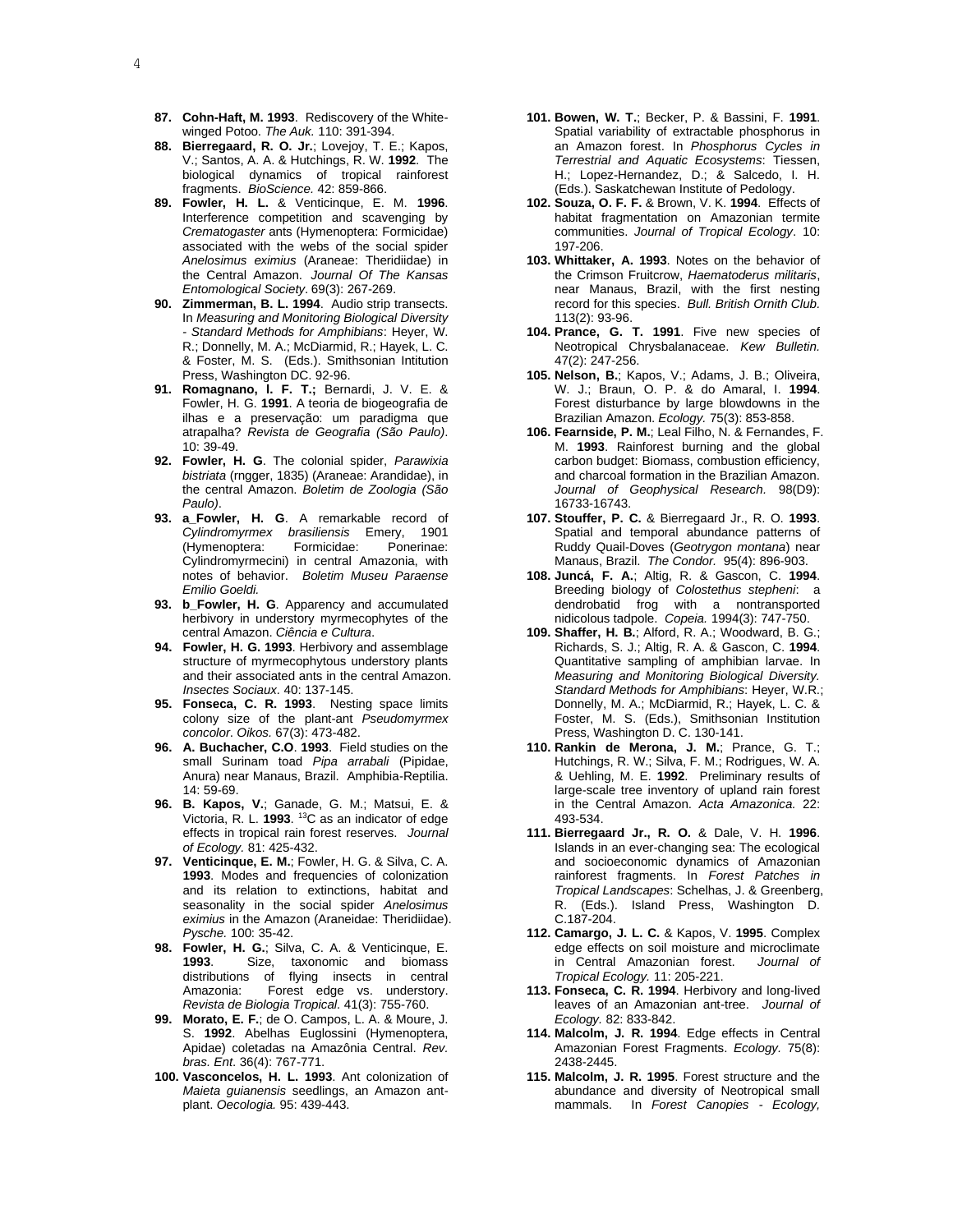*Biodiversity and Conservation*: Lowman, M. & Nadkarni, N. M. (Eds.)*.* Academic Press, 178- 197.

- **116. Gascon, C. 1994**. Bottom-nets as a new method to quantitatively sample tadpole populations. *Revista Brasileira de Zoologia.*  11(2): 355-359.
- **117. Mori, S.** & Lepsch-Cunha, N. **1995**. The Lecythidaceae of a central Amazonian moist forest. *Mem. New York Bot. Gard*. 75: 1-55.
- **118. Whittaker, A. 1995**. Range extensions and nesting of the Glossy-backed Becard *Pachyramphus surinamus* in central Amazonian Brazil. *Bull. British Ornith. Club.* 115(1): 45-48.
- **119. Mesquita, R.** & Franciscon, C. H. **1995**. Flower visitors of *Clusia nemorosa* G.F.W. Meyer (Clusiaceae) in an Amazonian white-sand campina. 27(2): 254-257.
- **120. Oliveira, M. L.**; Morato, E. F. & Garcia**,** M. V. B. **1995**. Diversidade de espécies e densidade de ninhos de abelhas sociais sem ferrão (Hymenoptera: Apidae, Meliponinae) em floresta de terra firme na Amazônia Central. *Revista Brasileira de Zoologia.* 12(1): 13-24.
- **121. Morato, E. F.** & de Campos, L. A. **1994**. Aspectos da biologia de *Pisoxylon xanthosa* na Amazonia central. *Revista Brasileira de Entomologia.* 38: 585-594.
- **122. Morato, E. 1994**. Abundância e riqueza de machos de Euglossini (Hymenoptera: Apidae) em mata de terra firme e areas de derrubadas nas vizinhanças de Manaus (Brasil). *Boletim Museu Paraense Emilio Goeldi* **-** ser. Zoologia. 10(1): 95-105.
- **123. Vasconcelos, H.** & Cherrett, J. M. **1995**. Changes in leaf-cutting ant populations (Formicidae: Attini) after the clearing of mature forest in Brazilian Amazonia. *Studies on Neotropical Fauna and Environment.* 30: 107- 113.
- **124. Fowler, H. G. 1994**. Interference competition between ants (Hymenoptera: Formicidae) in Amazonian clearings. *Ecologia Austral.* 4: 35-39.
- **125. Stouffer, P. C.** & Bierregaard, R. O. Jr. **1995**. Effects of forest fragmentation on understory<br>hummingbirds in Amazonian, Brazil. hummingbirds in Amazonian, Brazil. *Conservation Biology.* 9(5): 1085-1094.
- **126. Stouffer, P. C.** & Bierregaard, R.O. Jr. **1995**. Use of Amazonian forest fragments by understory insectivorous birds. *Ecology.* 76(8): 2429-2445.
- **127. Viera, R. S.** & Höfer, H. **1994**. Prey sprectrum of two army ants species in Central Amazonia, with special attention on their effect on spider populations. *Andrias.* 13: 189-198.
- **128. Gascon, C. 1995**. Natural History Notes on frogs from the Manaus region. *Revista Brasileira de Zoologia.* 12: 9-12.
- **129. Darlington, J. P. E. C.**; Cancello, E. M. & de Souza, O. F. F. **1992**. Ergatoid reproductives in termites of the genus *Dolichorhinotermes*  (Isoptera, Rhinotermatidae). *Sociobiology.* 20(1): 41-47.
- **130. Nelson, B. W. 1994**. Natural forest disturbance and change in the Brazilian Amazon. *Remote Sensing Reviews.* 10: 105-125.
- **131. Rebelo, C. F.** & Williamson, B. G. **1996**. Driptips Vis-a-vis soil types from Central Amazônia. *Biotropica.* 28(2): 159-163.
- **132. Vasconcelos, H. L. 1990**. Effects of litter collection by understory palms on the associated macroinvertebrate fauna in Central Amazonia. *Pedobiologia.* 34: 157-160.
- **133. Gascon, C. 1995**. Tropica larval anuran fitness in the absence of direct effects of predation and competition. *Ecology.* 76(7): 2222-2229.
- **134. Höfer, H.**; Brescovit, A. D. & Gasnier, T. R. **1994**. The wandering spiders of the genus *Ctenus* (Ctenidae, Araneae) of Reserva Ducke, a rainforest reserve in central Amazonia. *Andrias*. 13: 81-98.
- **135. Zimmerman, B.** & Simberloff, D. **1996**. An historical interpretation of habitat use by frogs in<br>a central Amazonian forest. Journal of a central Amazonian forest. *Biogeography*. 23: 27-46.
- **136. Fowler, H. G. (1994)**. *Agelaia brevistigma*  (Hymenoptera: Vespidae) in Central Amazonia. *Revista de Biología Tropical.* 42(1/2): 387-388.
- **137. Fowler, H. G.** & Venticinque, E. M. **1996**. Spiders and understory myrmecophytes of the central Amazon, Brazil. *Revista Brasileira de Entomologia.* 40: 111-112.
- **138. Borges, S. H. 1995**. Ninhos e ovos de *Caryothraustes candensis*. *Ararajuba*. 3: 76.
- **139. Spironelo, W. R**. **1987**. Range size of a group of *Cebus a. apella* in Central Amazonia. *International Journal of Primatology.* 8(5): 522.
- **140. Offerman, H.**; Dale, V. H.; Pearson, S. M.; Bierregaard, R. O. Jr. & O'Neill, R. V. **1995**. Effects of forest fragmentation on Neotropical fauna: current research and data availabiltiy. *Environmental Reviews*. 3: 191-211
- **141. Fonseca, C. R.** & Ganade, G. **1996**. Asymmetry, compartments and null interactions in an Amazonian ant-plant community. *Journal of Animal Ecology.* 65: 339-347.
- **142. Whittaker, A. 1995**. Notes of feeding behavior, diet and anting of some cotingas. *Bull. British Ornith. Soc.* 116: 58-62.
- **143. Cruz-Neto, A. P.** & Gordo, M. **1996**. Body temperature and thermoregulatory behaviour of the lizard *Ameiva ameiva* in central Amazonian forests. *Studies on Neotropical Fauna and Environmental.* 31(1): 11-16.
- **144. Vasconcelos, H. L.** & Cherrett, J. M. **1996**. The effect of wilting in the selection of leaves by the leaf-cutting and *Atta laevigata*. *Entomologia Experimentalis et Applicata*. 78(2): 215-220.
- **145. Vasconcelos, H. L.** & Casimiro, A. B. **1997**. Influence of *Azteca alfari* ants on the exploitation of *Cecropia* trees by a leaf-cutting ant. *Biotropica.* 29(1): 84-92.
- **146. Malcom, J. R. 1997**. Insect biomass in Amazonian forest fragments. In *Canopy Arthropods*: Stork, N. E.; Adis, J. & Didham, R. K. (Eds.). Chapman and Hall, London. 510-533.
- **147. Oliveira, M. L.** de & Campos, L. A. O. **1995**. Abundância, riqueza, e diversidade de abelhas Euglossinae em florestas contínuas de terra firme na Amazônia Central. *Revista Brasileira de Zoologia*. 12(3): 547-556.
- **148. Malcolm, J. 1997**. Biomass and diversity of small mammals in forest fragments. In *Tropical Forest Remmants - Ecolgy, Management, and Conservation of Fragmented Communities*: Laurance, W. F. & Bierregaard, R. O. (Eds.). University of Chicago Press, Chicago. 207-221.
- **149. Bierregaard, R. O. Jr.** & Stouffer, P. C. **1997**. Understory birds and dynamic habitat mosaics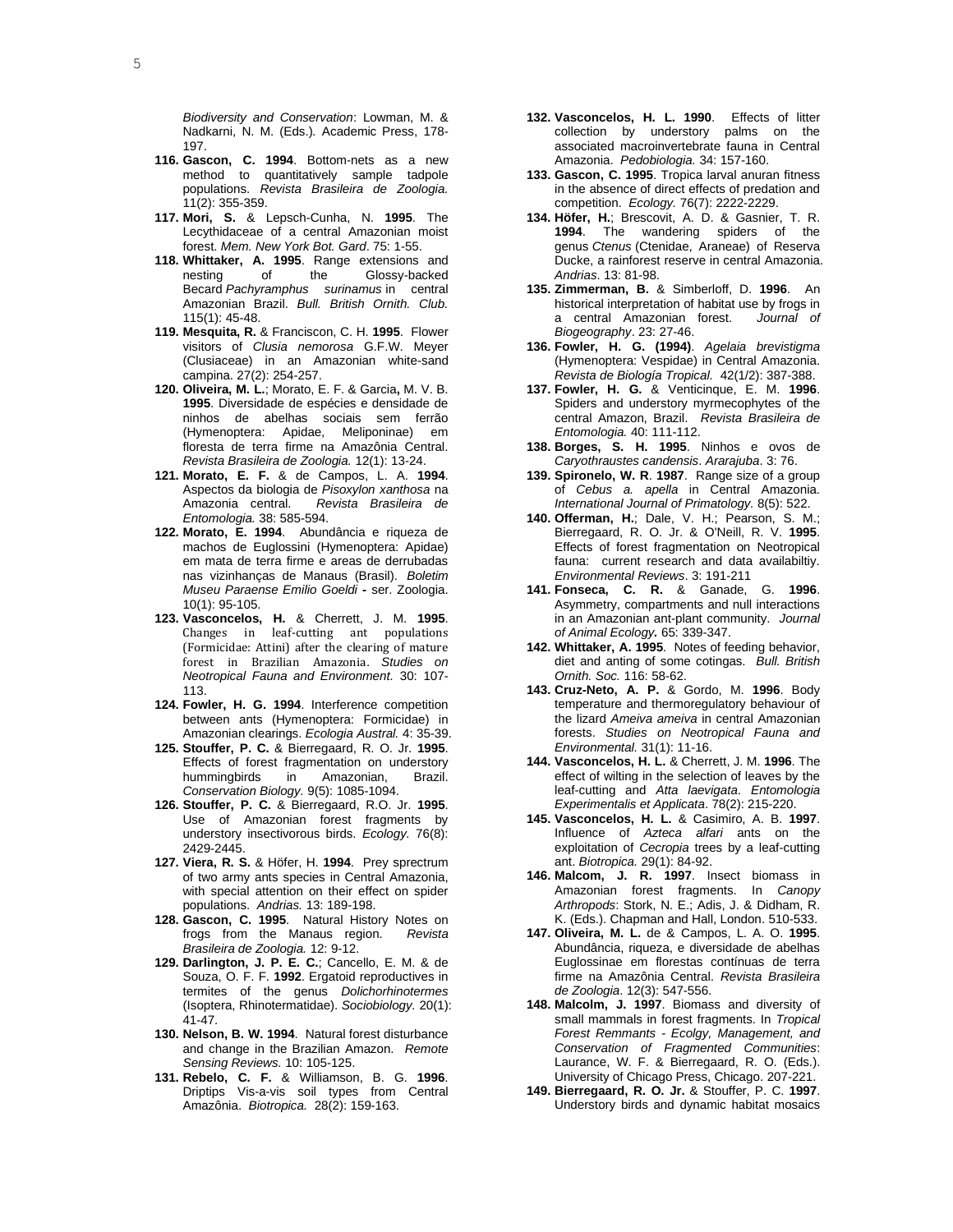in Amazonian Rainforests. In *Tropical Forest Remnants - Ecology, Management, and Conservation of Fragmented Communities*: Laurance, W. F. & Bierregaard, R. O. (Eds.). University of Chicago Press, Chicago. 138-155.

- **150. Tocher, M.**; Gascon, C. & Zimmerman, B. **1997**. Fragmentation effects on a central Amzonian frog community: a ten-year study. In *Tropical Forest Remnants - Ecology, Management, and Conservation of Fragmented Communities*: Laurance, W. F. & Bierregaard, R. O. (Eds.). University of Chicago Press, Chicago. 124-137.
- **151. Didham, R. 1997**. The influence of edge effects and forest fragmentation on leaf litter invertebrates in central Amazonia. In *Tropical Forest Remnants - Ecology, Management, and Conservation of Fragmented Communities*: Laurance, W. F. & Bierregaard, R. O. (Eds.). University of Chicago Press, Chicago. 55-70.
- **152. Kapos, V.**; Wandelli, E.; Camargo, J. L. C. & Ganade, G. M. S. **1997**. Edge-related changes in environment and plant responses due to forest fragmentation in central Amazonia. In *Tropical Forest Remnants - Ecology, Management, and Conservation of Fragmented Communities*: Laurance, W. F. & Bierregaard, R. O. (Eds.). University of Chicago Press, Chicago. 33-44.
- **153. Pacheco, M.** & Henderson, A. **1996**. Testing association between species abundance and a continuous variable with Kolmogorov-Smirnov statistics. *Vegetation.* 124: 95-99.
- **154. Gilbert, K. A. 1997**. Red howling monkey use of specific deffecation sites as a parasite avoidance strategy. *Animal Behavior.* 54(2): 451-455.
- **155. Malcolm, J. 1998.** A model of conductive heat flow in forest edges and fragmented landscapes. *Climatic Change.* 39: 487-502.
- **156. Setz, E. Z.** & Gaspar, D. A. **1997**. Scent-making in free-ranging golden-faced saki monkeys, *Pithecia pithecia chrysocephala*: sex diffferences and context. *Journal of Zoology*. 241: 603-611.
- **157. Fonseca, C.** & John, J. L. **1996**. Connectance: a role for community allometry. *Oikos.* 77: 353- 358.
- **158. Bierregaard, R. O., Jr.**; Cohn-Haft, M. & Stotz, D. F. **1997**. Cryptic biodiversity: an overlooked species and new subspeices of antbird (Aves; Formicariidae) with a revision of *Cercomacra tyrannina* in northeastern South America. *Ornithological Monographs.* 48: 111-128.
- **159. Stouffer, P. C.** & Bierregaard, R. O. Jr. **1996**. Forest fragmentation and seasonal patterns of hummingbird abundance in Amazonian Brazil. *Ararajuba*. 4: 9-15.
- **160. Cohn-Haft, M.**; Whittaker, A. & Stouffer, P. C. **1997**. A new look at "species-poor' central Amazon: the avifauna north of Manaus, Brazil. *Ornithological Monographs.* 48: 205-235.
- **161. Juncá, F. A. 1996**. Parental care and egg mortality in *Colostethus stepheni*. *Journal of Herpetology*. 30: 292-294.
- **162. Oliveira, M. L.** & Campos, L. M. O. **1996**. Preferência por estratos florestais e por substâncias odoríferas em abelhas Euglossinae. *Revista Brasileira de Zool*ogia. 13: 1075-1085.
- **163. Vasconcelos, H. L.** & Cherrett, J. M. **1997**. Leaf-cutting ants and early forest regeneration

in central Amazônia: effects of herbivory on tree seedling establishment. *Journal of Tropical Ecology.* 13: 357-370.

- **164. Williamson, B. G.**; Mesquita, R. C.; Ickes, K. & Ganade, G. M. S. **1998**. Estratégias de pioneiras nos trópicos. In *Floresta Amazônica - Dinâmica, Regeneração e Manejo*: Gascon, C. & Mouthino, P. Editora INPA, Manaus. 131-144.
- **165. Vasconcelos, H. L.** & Cherrett, J. M. **1998**. Efeitos da herbivoria por saúvas (*Atta laevigata*) sobre a regeneração florestal em uma área agrícola abandonada da Amazônia central. In *Floresta Amazônica - Dinâmica, Regeneração e Manejo*: Gascon, C. & Mouthino, P. Editora INPA, Manaus.171-178.
- **166. Miriti, M. 1998**. Regeneração florestal em pastagens abandonadas na Amazônia central: competição, predação, e dispersão de sementes. In *Floresta Amazônica - Dinâmica, Regeneração e Manejo*: Gascon, C. & Mouthino, P. Editora INPA, Manaus. 179-190.
- **167. Tocher, M. 1998**. A comunidade de anfíbios da Amazônia central: diferenças na composição específica entre a mata primária e pastagens.<br>In Floresta Amazônica - Dinâmica. In *Floresta Amazônica - Dinâmica, Regeneração e Manejo*: Gascon, C. & Mouthino, P. Editora INPA, Manaus. 219-232.
- **168. Mesquita, R. C. 1998**. O impacto da remoção do dossel em florestas secundárias sobre o crescimento de duas espécies de árvores de importância econômica. In *Floresta Amazônica - Dinâmica, Regeneração e Manejo*: Gascon, C. & Mouthino, P. Editora INPA, Manaus. 261-275.
- **169. Moreira, F. W.**; de Oliveira, L. A. & Becker, P. **1997**. Ausência de micorrizas vesículoarbusculares efetivas em Lecyhidaceas numa área de floresta primária da Amazônia central. *Acta Amazonica.* 27(1): 3-8.
- **170. Laurance, W. F.** & Gascon, C. **1997**. How to creatively fragmenting a landscape. *Conservation Biology.* 11(2): 577-579.
- **171. Schiesari, L. C.** & Moreira, G. **1996**. The tadpole of *Phrynohyas coriacea* with comments on the species reproduction. *Journal of Herpetology*. 30: 404-407.
- **172. Benitez-Malvido, J. 1998**. Impact of forest fragmentation on seedling abundance in a tropical rain forest. *Conservation Biology.* 12: 380-389.
- **173. Stouffer, P. C. 1997**. Interspecific aggression in Amazonian antthrushes? The view from Central Amazonin Brazil. *The Auk.* 114(4): 780-785.
- **174. Didham, R. K. 1997**. An overview of invertebrate responses to forest fragmentation. In *Forest and Insects*: Watt, A. D.; Stork, N. E. & Hunter, M. D. (Eds.)*.* Chapman and Hall, London. 301-318.
- **175. Ferreira, L. V.** & Laurance, W. F. **1997**. Effects of forest fragmentation on mortality and damage of selected trees in central Amazonia. *Conservation Biology.* 11: 797-801.
- **176. Didham, R. K.**; Lawton, J. H.; Hammond, P. M. & Eggleton, P. **1998**. Trophic structure stability and extinction dynamics of beetles (Coleoptera) in tropical forest fragments. *Phil Trans. Royal. Soc. London* - Series B. 353: 437-451.
- **177. Mesquita, R. C. G.**; Workman, S. W. & Neely, C. L. **1998**. Slow decomposition in a *Cecropia* dominated secondary forest of Central Amazonia. *Soil Biology and Biochemistry.* 30(2):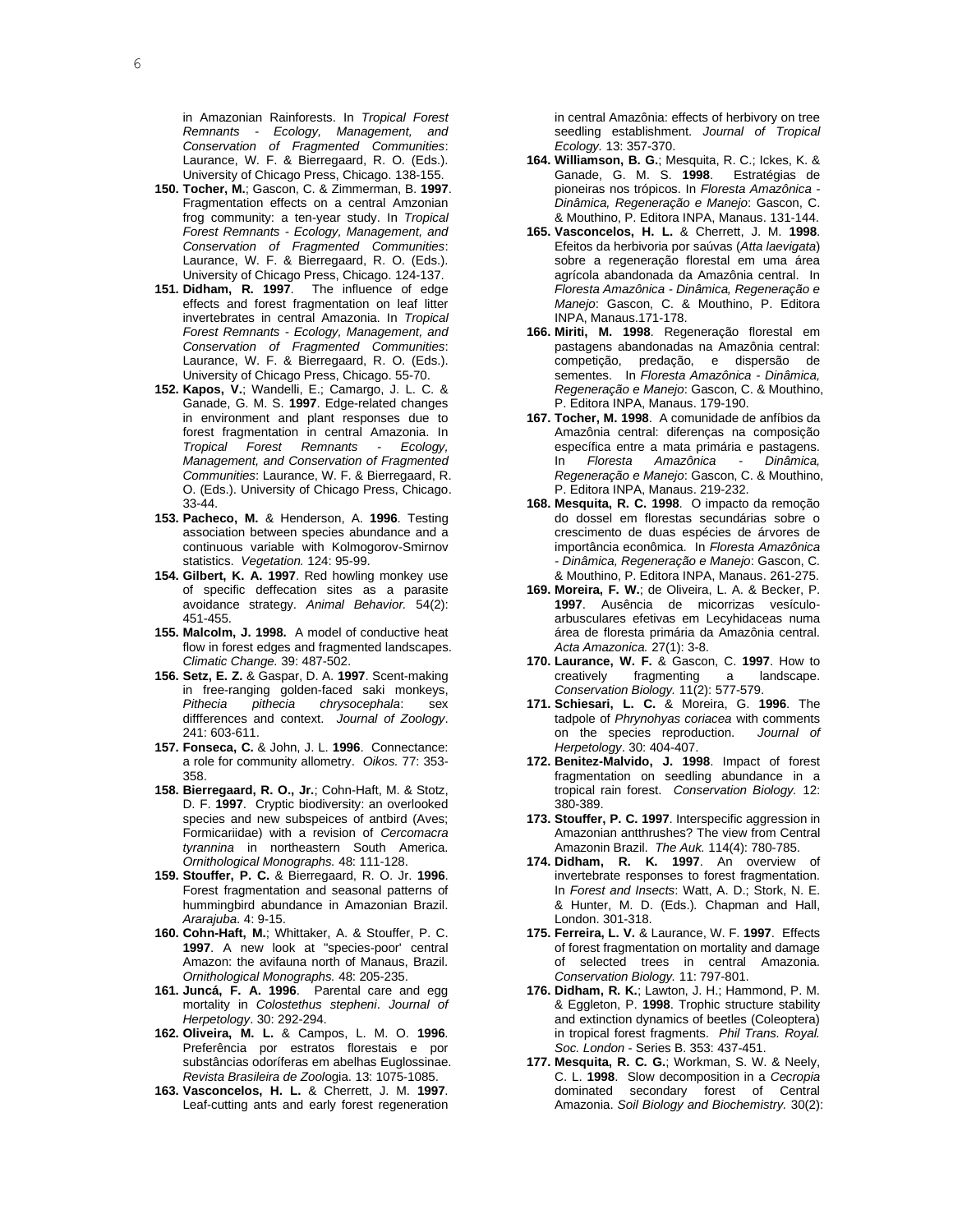167-175.

- **178. Laurance, W. F.**; Ferreira, L. V.; Rankin-de-Merona, J. & Hutchings, R. **1998**. Influence of plot shape on estimates of tree diversity and community composition in Central Amazon. *Biotropica.* 30: 662-665.
- **178. B. Hero, J. M.**; Gascon, C. & Magnussom, W. E. **1998**. Direct and indirect effects of predation on tadpole communitiy structure in the Amazon rainforest. *Australian Journal of Ecology.* 23: 474-482.
- **179. Laurance, W. F. 1997**. Landscape alterations in the Americas. *TREE.* 12: 253-254.
- **180. Laurance, W. F. 1997**. Effects of logging on wildlife in the tropics. *Conservation Biology.* 11: 311-312.
- **181. Laurance, W. F.**; Ferreira, L. V.; Rankin-de-Merona, J. M.; Laurance, S. G.; Hutchings, R. W. & Lovejoy, T. E. **1998** Effects of forest fragmentation on recruitment patterns in central Amazonia. *Conservation Biology.* 12: 460-464.
- **182. Laurance, W. F.**; Laurance, S. G.; Ferreira, L. V.; Rankin-de Merona, J. M.; Gascon, C. & Lovejoy, T. E. **1997**. Biomass collapse in Amazonian forest fragments. *Science.* 278: 1117-1118.
- **183. Laurance, W. F.**; Ferreira, L. V.; Rankin-de Merona, J. M. & Laurance, S. G. **1998**. Rainforest fragmentaiton and the dynamics of amazonian tree communities. *Ecology.* 79(6): 2032-2040.
- **184. Didham, R. K.**; Ghazoul, J.; Stork, N. E. & Davis, A. J. **1996**. Insects in fragmented forests: a functional approach. *TREE.* 11: 255-260.
- **185. Fowler; H. G.** & Venticinque, E. M. **1996**. Interference competition and scavenging by *Crematogaster* ants associated with the webs of the social spider *Anelosimus eximius* in the central Amazon. *Journal of Kansas Entomology Society.* 69: 267-269.
- **186. Didham, R. K.**; Hammond, P. M.; Lawton, J. H. Eggleton, P. & Stork, N. **1998**. Beetle species responses to tropical forest fragmentation. *Ecological Monographs.* 68: 295-323.
- **187. Didham, R. K.** & Lawton, J. H. **1999**. Edge structure determines the magnitude of changes in microclimate and vegetation structure in tropical forest fragments. *Biotropica.* 31: 17-30.
- **188. Laurance, W. F. 1997**. Logging and wildlife in tropical forests. *Environmental Conservation.* 23: 365-375.
- **189. Laurance, W. F.**; Bierregaard Jr., R. O.; Gascon, C.; Diham, R. K.; Smith, A. P.; Lynam, A. J.; Viana, V. M.; Lovejoy, T. E.; Sieveing, K. E.; Sites, J. W.; Andersen, M.; Tocher, M. D.; Kramer, E. A.; Restrepo, C. & Moritz, C. **1997**. Tropical Forest Fragmentation: Synthesis of a diverse and dynamics discipline. In *Tropical Forest Remnants - Ecology, Management, and Conservation of Fragmented Communities*: Laurance, W. F. & Bierregaard, R. O. (Eds.). University of Chicago Press, Chicago. 502-514.
- **190. Bierregaard, R. O. Jr.**; Laurance, W. F.; Sites, J. W.; Lynam, A. J.; Didham, R. K.; Andersen, M.; Gascon, C.; Tocher, M. D.; Smith, A. P.; Viana, V. M.; Lovejoy, T. E.; Sieving, K. E.; Kramer, E. A.; Restrepo, C.; and Moritz, C. **1997**. Key priorities for the study of fragmented ecosystems. In *Tropical Forest Remnants - Ecology, Management, and Conservation of*

*Fragmented Communities*: Laurance, W. F. & Bierregaard, R. O. (Eds.). University of Chicago Press, Chicago. 515-525.

- **191. Brown, K. S. Jr.** & Hutchings, R. **1997**. Disturbance, fragmentation, and the dynamics of diversity in Amazonian forest butterflies. In *Tropical Forest Remnants - Ecology, Management, and Conservation of Fragmented Communities*: Laurence, W. F. & Bierregaard, R. O. (Eds.). University of Chicago Press, Chicago 91-110.
- **192. Oliveira, M. L**. **1999**. Sazonalidade e horário de de abelhas Euglossinae (Hymenoptera, Apidae), em florestas de terrafirme na Amazônia Central. *Revista Brasileira de Zoologia.* 16(1): 83-90.
- **193. Borges**, S.; Stouffer, P.; and Carvalhães, A. **2004**. Comportamento de 'Lek' em *Topazza pella* na Amazônia central (Aves, Trochilidae). In *História Natural da Biota Amazônica* - R. Cintra, ed. INPA, Manaus – pp. 249-253.
- **194. Laurance**, W. F. **1998**. Forest fragmentation: another perspective. *Trends in Ecology and Evolution.* 11: 75.
- **195. Williamson,** G. B.; Costa, F.; and Minte Vera, C. V. **1999**. Dispersal of Amazonian trees: hydrochrony in *Swartzea polyphela*. *Biotropica.* 31(3): 460-465.
- **196. Laurance, W. F.**; Laurance, S. G. & Delamônica, P. **1998**. Tropical forest fragmentation and greenhouse gas emissions. *Forest Ecology and Management.* 110(1): 173- 180.
- **197. Vasconcelos, H. L. 1997**. Foraging activity of an Amazonian leaf-cutting ant: responses to changes in the availability of woody plants and to previous plant damage. *Oecologia.* 112: 370- 378.
- **198. Benitez-Malvido, J.** & Ferraz, I. D. K. **1999**. Litter cover variability affects seedling performance and herbivory. *Biotropica.* 31: 598- 606.
- **199. Whittaker, A. 1998**. Observation on the vocalization behavior and distribution of the glossy-backed becard (*Pachyramphus surinamis*), a poorly-known canopy inhabitant of the Amazonian rainforest. *Ararajuba.* 6: 37-41.
- **200. Ferreira, L. V.** & Rankin-de-Merona, J. **1998**. Floristic composition and structure of a onehectare plot in terra firme forest in central Amazonia. In Dallmeier, F. and J.A. Comiskey (eds.), *Forest biodiversity in North, Central, and South America and the Caribbean research and monitoring* - Man and the Biosphere Series, UNESCO and the Parthenon Pub. Corp. Carnforth, Lancashire UK, Vol. 22.
- **201. Scariot, A. 1999**. Forest fragmentation: effects on palm diversity in central Amazonia. *Journal of Ecology.* 87: 66-76.
- **202. Venticinque,** E. M., and Fowler, H. G. **1998**. Sheet-web regularity: fixed allometric relationship in the social spider *Anelosimus eximius*, *Ciência e Cultura.* 50: 371-373.
- **203. Oliveira, A.; & Mori, S. 1999.** Amazonian terra firme forests: high tree species richness. *Biodiversity and Conservation.* 8: 1219-1244.
- **204. Vasconcelos**, H. L. **1999**. Effects of forest disturbance on the structure of ground-foraging ant communities in central Amazônia.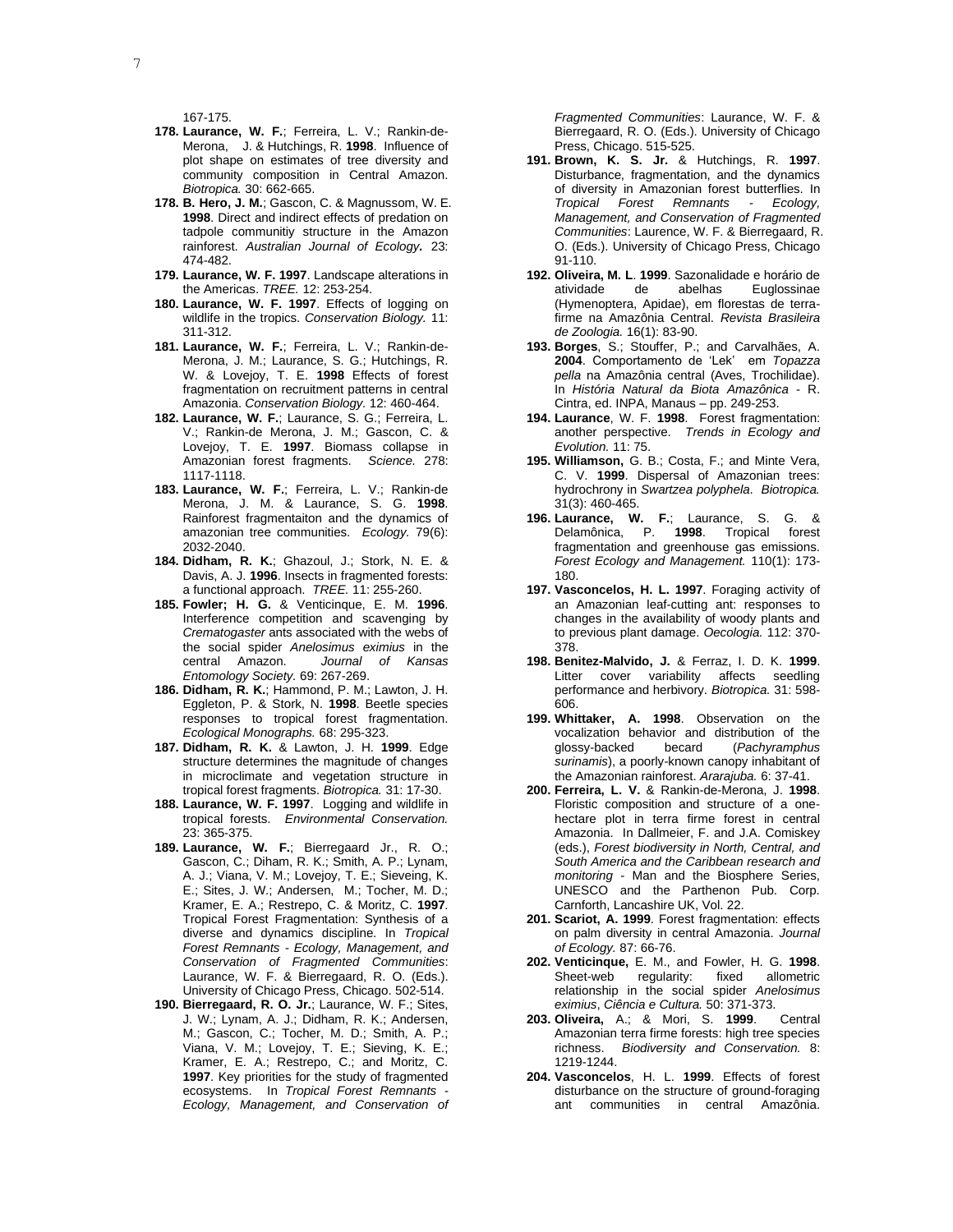*Biodiversity and Conservation.* 8: 409-420.

- **205. Gascon,** C.; & Lovejoy, T. E. **1998**. Ecological impacts of forest fragmentation in central Amazonia. *Zoology, Analysis of Complex Systems.* 101: 273-280.
- **206. Setz,** E. Z. F.; Enzweiler, J.; Solferini, V. N.; Amêndola, M. P.;, and Berton, R. S. **1999**. Geography of the golden-faced saki monkey *Phitecia pithecia chrysxephota* in the central Amazon. *Journal of Zoology* (London). 247: 91- 103.
- **207. Laurance,** W. F. **1998**. A crisis in the making: responses of Amazonian forests to land use and climate change. *TREE.* 13: 411-415.
- **208. Didham,** R. K. **1998**. Altered leaf-litter decomposition rates in tropical forest fragments. *Oecologia.* 116: 397-406.
- **209. Gascon,** C.; Laurance, W. F.; and Lovejoy, T. E. **2002**. Fragmentação Florestal e Biodiversidade na Amazônia central. In: B. F. de Souza Dias e I. Garay (eds.), *Conservação da Biodiversidade em Ecossistemas Tropicais: Avanços Conceituais e Revisão de Novas Metodologias de Avaliação e Monitoramento* - Editora Vozes. Brasil, Pg 112-127.
- **210. Lepsch-Cunha,** N.; & Mori, S. **1999**. Reproductive phenology and mating potential in a low density population of *Courataria multiflora* (Lecythidaceae) in Central Amazonia. *Journal of Tropical Ecology.* 15: 97-121.
- **211. Laurance**, W. F. **1998**. A long-term study of Amazonian forest fragments. *CTFS Summer.* 1998: 14.
- **212. Gascon**, C.; Mesquita, R.; and Higuchi, N. **1998**. Tropical logging and the World Bank. Science Letters. *Science.* 281: 1453.
- **213. Vieira**, R. S.; & Hofer, H. **1998**. Efeito de forrageamento de *Echiton burchelli* sobre a aranofauna de liteira em uma floresta tropical de terra firme na Amazônia central. *Acta Amazonica.* 28: 345-351.
- **214. Phillips**, O. L.; Mahli, Y.; Higuch, N.; Laurance, W. F.; Nunez, P.; Vasquez, V. R.; Laurance, S. G.; Ferreira, L. V.; Stern, M.; Brown, S.; and Grace, J. **1998**. Changes in the carbon balance of tropical forests: evidence from long-term plots. *Science.* 282: 439-441.
- **215. Laurance, W. F.**; Fearnside, P. M.; Laurance, S. G.; Dalamônica, P.; Lovejoy, T. E.; Rankin-de-Merona, J. M.; Chambers, J. & Gascon, C. **1999**. Relationships between soils and Amazon forest biomass: landscape-scale study. *Forest Ecology and Management.* 118: 127-138.
- **216. Laurance, W. F.** & Delamônica, P. **1998**. Ilhas de sobrevivência. *Ciência Hoje.* 24(142): 26-31.
- **217. Borges, S. 1999**. Relative use of secondary forests by cracids in central Amazonia. *Ornithol. Neotropical.* 10: 77-80.
- **218. Laurance**, W. F.; & Vasconcelos, H. L. **2000**. A Década da decisão para a Amazônia. *Ciência Hoje.* 160: 59-62.
- **219. Bührnheim,** C. M. **1999**. Habitat abundance patterns of fish communities in three Amazonia rainforest streams. In. A.L. Val and V.M.F. Almeida-Val (eds.) *Biology of Tropical Fishes* - INPA, Manaus. pp. 63-74.
- **220. Laurance, W. F.**; Gascon, C. & Rankin-de-Merona, J. M. **1999**. Predicting effects on habitat destruction on plant communities; a test of a model using Amazonian trees. *Ecological*

*Applications.* 9: 548-554.

- **221. Vasconcelos, H. L.** & Davidson, D. W. **2000**. Relationship between plant size and ant associates in two Amazonian ant-plants. *Biotropica.* 32(1): 100-111.
- **222. Laurance, W. F.**; Ferreira, L. V.; Gascon, C. & Lovejoy, T. E. **1998**. Biomass loss in forest fragments. *Science.* 282: 1610-1611.
- **223. Laurance, S. G. W.** & Laurance, W. F. **2003**. Bandages for wounded landscapes faunal corridors and their roles in wildlife conservation in the Americas. In *How Landscapes Change: Human Disturbance and Ecosystem Fragmentation in the Americas* (G.A. Bradshaw and P. Marquet, eds.). Springer, New York Columbia University Press. New York, USA. Pp 313-325.
- **224. Delamônica,** P.; Laurance, W. F. and Laurance, S. G. **2001**. A fragmentação de floresta e as estratégias para conservação. In *As Florestas do Rio Negro* - (A.A. Oliveira and Daly, editors), Universidade Paulista, Brazil. 09: 283-301.
- **225. Laurance,** W.F.**,** and Bierregaard, R.O.Jr. **1996**. Fragmented tropical forests (report on symposium). *Bulletin of the Ecological Society of América.* 77: 34-36
- **226. Laurance,** W.F. **1996**. Tropical Forest Remnants: Ecology, Management and Conservation of Fragmented Communities (symposium report). *Environmental Conservation.* 23: 89-90.
- **227. Laurance, W. F. 1998**. Dynamics and biomass of Amazonian forest fragments. *ITTO Tropical Forest Update.* 8(1): 12-13.
- **228. Laurance. W. F. 1998**. Timber production and biodiversity conservation in tropical rain forest (book review). *Environmental Conservation.* 25: 283
- **229. Gascon, C.** & Meyer, J. **1999**. Sapos resistem floresta fragmentada. *Ciência Hoje.* 26(151): 65-68.
- **230. Borges, S.** & Stouffer, P. C. **1999**. Bird communities in two types of anthropogenic successional vegetation in central Amazonia. *The Condor.* 101: 529-536.
- **231. de Lima, M. G.** & Gascon, C. **1999**. The conservation value of linear forest remnants in central Amazonia. *Biological Conservation.* 91: 241-247.
- **232. Laurance, W. F. 2000**. Megadevelopment trends in the Amazon: Implications for global change**.** *Environmental Monitoring and Assessment.* 61: 113-122.
- **233. Stratford, J.** & Stouffer**,** P. C. **1999**. Local extinctions of terrestrial insectivorous birds in a fragmented landscape near Manaus, Brazil. *Conservation Biology.* 13(6): 1416-1423.
- **234. Williamson**, G. B., & Costa, F. **2000**. Dispersal of Amazonian trees: hydrocory in *Pentaclethra macroloba*. *Biotropica.* 32: 548-552.
- **235. Fearnside, P. M. 2002**. Can pasture intensification discourage deforestation in the Amazon and Pantanal regions of Brazil? pp. 283-364 In: C.H. Wood & R. Porro (eds.) *Deforestation and Land Use in the Amazon* - University Press of Florida, Gainesville, Florida, E.U.A. pp 386.
- **236. Mesquita, R. C. G. 2000**. Management of advanced regeneration in secondary forests of the Brazilian Amazon. *Forest Ecology and*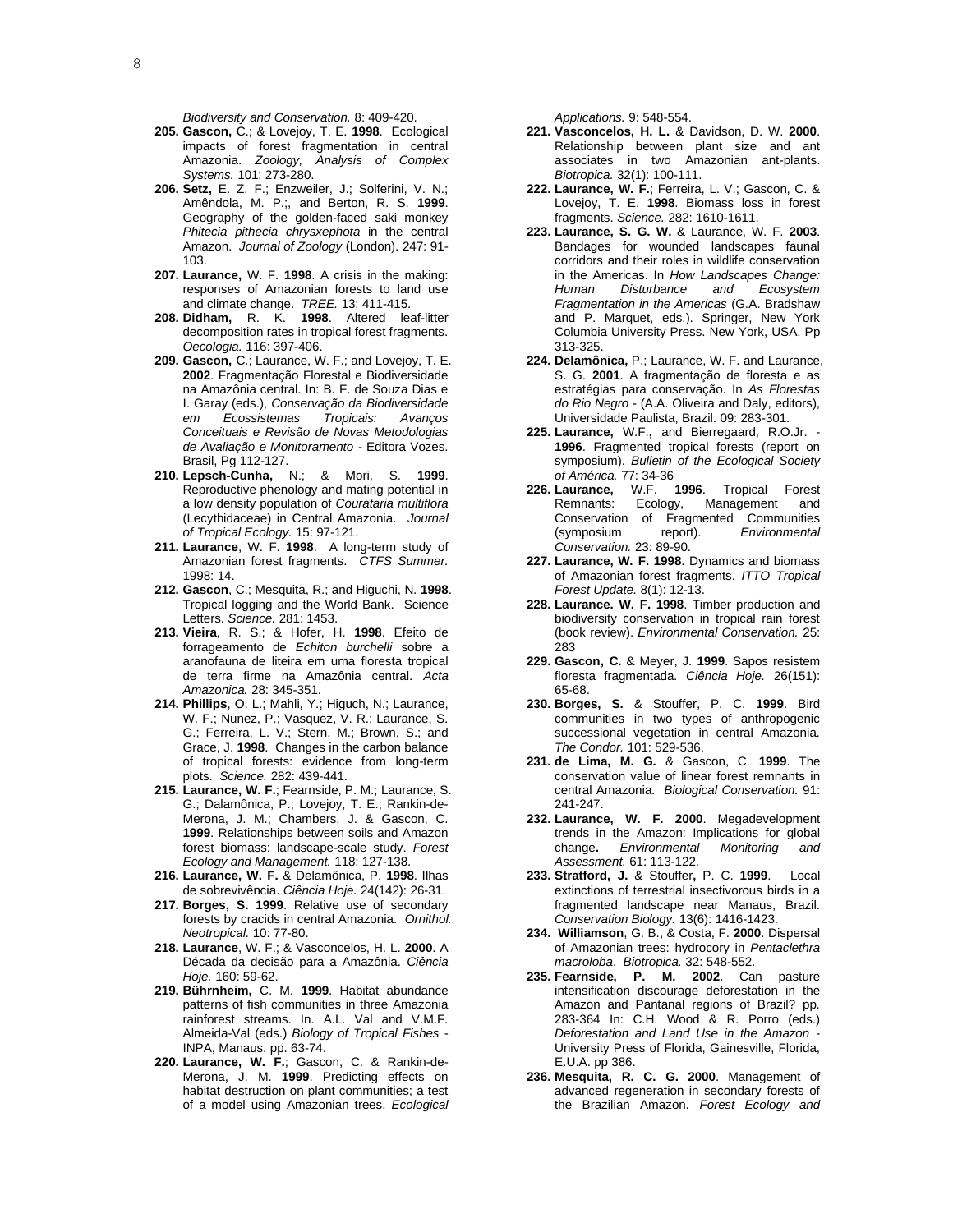*Management.* 4859: 1-10.

- **237. Scariot, A. 2000**. Seedling mortality by litterfall in Amazonia forest fragments. *Biotropica. 32 (4a): 622-669.*
- **238. Laurance, W. F. 1999**. Ecology and management of fragmented tropical landscapes: Introduction and synthesis. *Biological Conservation* - (special issue). 91: 101-108.
- **239. Laurance, W. F. 1999**. Reflections on the tropical deforestation crisis. *Biological Conservation.* 91: 109-118.
- **240. Mesquita, R. C. G.**; Delamonica, P. & Laurance, W. F. **2000**. Effect of surrouding vegetation on edge-related tree mortality in Amazonian forest fragments. *Biological Conservation.* 91: 129- 134.
- **241. Sizer, N.** & Tanner, E. V. J. **1999**. Responses of woody plant seedlings to edge formation in a lowland tropical rainforest, Amazonia. *Biological Conservation.* 91: 135-142.
- **242. Benitez-Malvido, J.**; Garcia-Guzman, G. & Ferraz, I. D. K. **1999**. Leaf-fungal incidence and herbivory on tree seedlings in tropical rainforest fragments: an experimental study. *Biological Conservation*. 91: 143-150.
- **243. Carvalho, K. S.** & Vasconcelos, H. L. **1999**. Forest fragmentation in central Amazonia and its effects on litter-dwelling ants. *Biological Conservation.* 91: 151-158.
- **244. Gascon, C.**; Lovejoy, T. E.; Bierregaard, R. O.; Malcolm, J. R.; Stouffer, P. C.; Vasconcelos, H. L.; Laurance, W. F., Zimmerman, B.; Tocher, M. & Borges, S. **1999**. Matrix habitat and species richness in tropical forest remnants. *Biological Conservation.* 91: 223-230.
- **245. Laurance, S. G.** & Laurance, W. F. **2000**. Tropical corridors: use of linear rainforest remnants by arboreal mammals. *Biological Conservation.* 91: 231-240.
- **246. Brandão, C. F. R.**; Diniz, J. L. M.; Agosti, D. & Delabie, J. **1999**. Revision of the Neotropical ant subfamily Leptanilloidinae. *Systematic Entomology.* 24: 17-36.
- **247. Nelson, B. W.**; Mesquita, R.; Pereira J. L. G.; Souza, S. G. A.; Batista, G. T. & Couto, L. B. **1999**. Allometric regressions for improved estimate of secondary forest biomass in the central Amazon. *Forest Ecology and Management.* 117: 149-167.
- **248. Vasconcelos, H. L. 1999.** Levels of leaf herbivory in Amazonian trees from different stages in forest regeneration. *Acta Amazonica.*  29(4): 615-623.
- **249. Fonseca, C. R. S. 1999**. Amazonian ant-plant interactions and the nesting space limitation hypothesis. *Journal of Tropical Ecology.* 15: 807-825*.*
- **250. Lewis, S.** & Tanner, E. V. J. **2000**. Effects of above- and below-ground competition on growth and survival of tree seedlings in Amazonian rain forest. *Ecology.* 81: 2525-2538.
- **251. Piperno, D. R.** & Becker, P. **1996**. Vegetational history of a site in the central Amazon derived from phytolith and charcoal records from natural soils. *Quaternary Research*. 45, 202-209.
- **252. Harrison, S.** & Bruna, E. M. **1999**. Habitat fragmentation and large-scale conservation: what do we know for sure. *Ecography*. 22: 225- 232.
- **253. Lepsch-Cunha, N.**; Kajeyama, P. Y. &

Vemovsky, B. R. **1999**. Genetic diversity of *Couratari multiflora* and *Couratari guianensis* (Lecythidaceae): Consequences of two types of rarity in central Amazonia. *Biodiversity and Conservation*. 8: 1205-18.

- **254. Laurance, W. F.**; Vasconcelos, H. L. & Lovejoy, T. E. **2000**. Forest loss and fragmentation in the Amazon: implications for wildlife conservation. Oryx. 34:39-45.
- **255. Laurance, W. F.** & Feranside, P. M. **1999**. Amazon burning. *Trends in Ecology & Evolution.*  14: 457.
- **256. Williamson, G. B.**; Van Eldik, T.; Delamônica, P. & Larance, W. F. **1999**. How many millenarians in Amazonia: Sizing the ages of large trees. *Trends in Plant Science. 4*(10): 397.
- **257. Henderson, A.**; Pardini, R.; Rebello, J. F. S.; Vanin, S. & Almeida, D. **2000**. Pollination of *Bactris* (Palmae) in an Amazon Forest. *Brittonia.*  52:160-171.
- **258. Henderson, A.**; Fischer, B.; Scariot, A.; Paheco, M. & Pardini, R. **2000**. Flowering phenology of a palm comunity in a central Amazon Forest. *Brittonia.* 52:149-159.
- **259. Laurance, S. G. W.** & Laurance, W. F. **2003**. Bandages for wounded landscapes: faunal corridors and their roles in wildelife conservation in the Americas. In: Bradshaw, G.A.; Marquet, P.A., and Mooney, H.A., eds. *Disruptions and variability: the dynamics of climate, human disturbance, and ecosystem in the Americas -* Columbia University Press, New York. pp. 313-325.
- **260. Hamilton, M. B. 1999**. Four primer pairs for the amplification of chloroplast intergenic regions with intraspecific variation. *Molecular Ecology.* 8: 513-525.
- **261. Kalko, E. K. V. 1998**. Organization and diversity of tropical bat communities' trough space and time. *Zoology - (Analysis of Complex Systems)* 101: 281-297.
- **262. Oliveira, A. A.** & Daly, D. C. **1999** Geographic distribution of tree species occuring in the region of Manaus, Brazil: implications for regional diversity and conservation. *Biodiversity and Conservation.* 8(9): 1245-1259.
- **263. Morato, E. 1999**. Biologia de *Centris* Fabricius (Hymenoptera, Anthophoridae, Centridini) em matas contínuas e fragmentos na Amazônica Central. *Revista Brasileira de Zoologia.* 16: 1213-1222.
- **264. Lovejoy, T. E. 2000**. Amazon forest degradation and fragmentation: implications for biodiversity. In *Amazonia 2000*, A.L. Hall (ed), Institute of Latin American Studies, University of London and the Brookings Institution, Washington D.C.pp. 41-57.
- **265. Herrera, B. R.**; Sampaio, E. M. & Handley, C. O. Jr. **1999**. *Thyroptera discifera* (Lichtenstein and Peters) 1855 in the central Amazon. *Bat Research News.* 40: 73.
- **266. Hamilton, M. B. 1999**. Tropical gene flow and seed dispersal. *Nature.* 401: 129-130.
- **267. Bierregaard, R. O. Jr.**; Gascon, C.; Lovejoy, T. E. & Mesquita, R. (Eds.). **2001.** Lessons From Amazonia: The Ecology and Conservation of a Fragmented Forest *-* Yale University Press, New Haven. Sinopse –Pp 478.
- **268. Bierregaard, R. O. Jr.** & Gascon, C. **2001.** The Biological Dynamics of Forest Fragments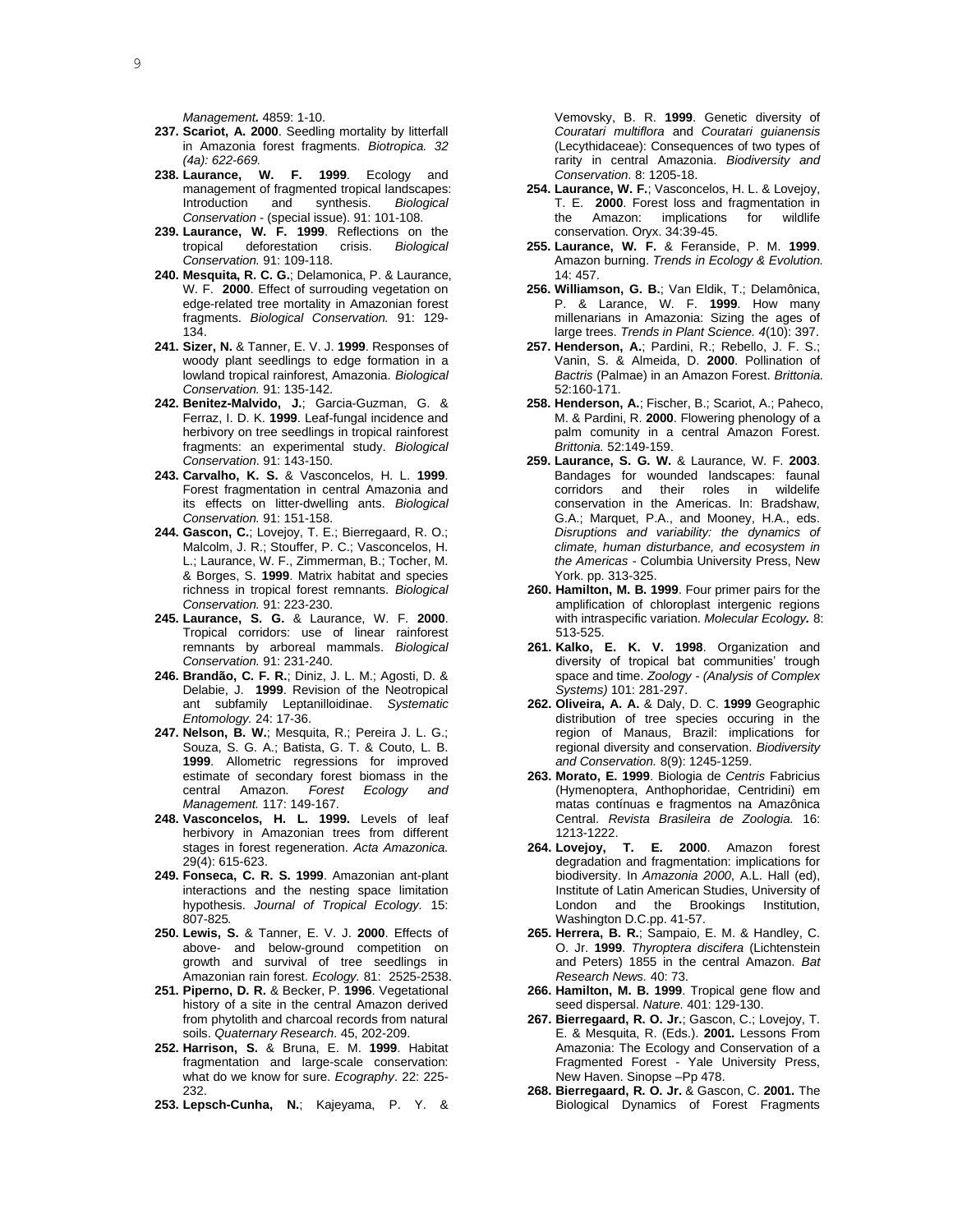Project: Overview and history of a long-term conservation project. In *Lessons from Amazonia - The Ecology and Conservation of a Fragmented Forest*: Bierregaard, R. O., Jr.; Gascon, C.; Lovejoy, T. E. & Mesquita, R. (Eds.). Yale University Press, New Haven. 1:  $05-12.$ 

- **269. Souza, O.**; Schoereder, J. H.; Brown, V. & Bierregaard, R. O. Jr. - **2001**. A theoretical overview of the processes determining species richness in forest fragments. In *Lessons from Amazonia - The Ecology and Conservation of a Fragmented Forest*: Bierregaard, R. O., Jr.; Gascon, C.; Lovejoy, T. E. & Mesquita, R. (Eds.). Yale University Press, New Haven. 2: 13-21.
- **270. Gascon, C.**; Bierregaard, R. O. Jr.; Laurance, W. F. & Rankin-de Mérona, J. **2001**. Deforestation and forest fragmentation in the Amazon. In *Lessons from Amazonia - The Ecology and Conservation of a Fragmented Forest*: Bierregaard, R. O., Jr.; Gascon, C.; Lovejoy, T. E. & Mesquita, R. (Eds.). Yale University Press, New Haven. 3: 22-30.
- **271. Gascon, C.** & Bierregaard, R. O. Jr. **2001**. The Biological Dynamics of Forest Fragments Project: The study site, experimental design, and research activity. In *Lessons from Amazonia - The Ecology and Conservation of a Fragmented Forest*: Bierregaard, R. O., Jr.; Gascon, C.; Lovejoy, T. E. & Mesquita, R. (Eds.). Yale University Press, New Haven. 4: 31-42.
- **272. Laurance, W. F. 2001**. The hyper-diverse flora of the central Amazon: An overview. In *Lessons from Amazonia - The Ecology and Conservation of a Fragmented Forest*: Bierregaard, R. O., Jr.; Gascon, C.; Lovejoy, T. E. & Mesquita, R. (Eds.). Yale University Press, New Haven. 5: 47-53.
- **273. Mori, S.**; Becker, P. & Kincaid, D. **2001**. Lecythidaceae of a Central Amazonian lowland forest: Implications for conservation. In *Lessons from Amazonia - The Ecology and Conservation of a Fragmented Forest*: Bierregaard, R. O., Jr.; Gascon, C.; Lovejoy, T. E. & Mesquita, R. (Eds.). Yale University Press, New Haven. 6: 55-67.
- **274. Chambers, J. 2001**. Tree age structure in tropical forests of Central Amazonia. In *Lessons from Amazonia - The Ecology and Conservation of a Fragmented Forest*: Bierregaard, R. O., Jr.; Gascon, C.; Lovejoy, T. E. & Mesquita, R. (Eds.). Yale University Press, New Haven. 7: 69-78.
- **275. Lepsch-Cunha, N.**; Gascon, C. & Kageyama, P. **2001**. The genetics of rare tropical trees: Implications for conservation of a demographically heterogeneous group. In *Lessons from Amazonia - The Ecology and Conservation of a Fragmented Forest*: Bierregaard, R. O., Jr.; Gascon, C.; Lovejoy, T. E. & Mesquita, R. (Eds.). Yale University Press, New Haven. 8: 79-95.
- **276. Rankin-de Mérona, J.** & Hutchings, R. W. **2001**. Deforestation impact at the edge of an Amazonian forest fragment: Tree mortality, damage, and recruitment. In *Lessons from Amazonia - The Ecology and Conservation of a Fragmented Forest*: Bierregaard, R. O., Jr.;

Gascon, C.; Lovejoy, T. E. & Mesquita, R. (Eds.). Yale University Press, New Haven. 9: 107-120.

- **277. Scariot, A. 2001**. Effects of landscape fragmentation on palm communities. In *Lessons from Amazonia - The Ecology and Conservation of a Fragmented Forest*: Bierregaard, R. O., Jr.; Gascon, C.; Lovejoy, T. E. & Mesquita, R. (Eds.). Yale University Press, New Haven. 10: 121-135.
- **278. Benitez-Malvido, J. 2001**. Regeneration in tropical rainforest fragments. In *Lessons from Amazonia - The Ecology and Conservation of a Fragmented Forest*: Bierregaard, R. O., Jr.; Gascon, C.; Lovejoy, T. E. & Mesquita, R. (Eds.). Yale University Press, New Haven. 11: 136-145.
- **279. Dick, C. 2001**. Habitat change, African honeybees, and fecundity in the Amazonian tree *Dinizia excelsa* (Fabaceae). In *Lessons from Amazonia - The Ecology and Conservation of a Fragmented Forest*: Bierregaard, R. O., Jr.; Gascon, C.; Lovejoy, T. E. & Mesquita, R. (Eds.). Yale University Press, New Haven. 12: 146-157.
- **280. Laurance, W. F. 2001**. Fragmentation and plant communities: Synthesis and implications for landscape management. In *Lessons from Amazonia - The Ecology and Conservation of a Fragmented Forest*: Bierregaard, R. O., Jr.; Gascon, C.; Lovejoy, T. E. & Mesquita, R. (Eds.). Yale University Press, New Haven. 13: 158-167.
- **281. Martins, M. B. 2001**. Drosophilid fruit-fly guilds in forest fragments. In *Lessons from Amazonia - The Ecology and Conservation of a Fragmented Forest*: Bierregaard, R. O., Jr.; Gascon, C.; Lovejoy, T. E. & Mesquita, R. (Eds.). Yale University Press, New Haven. 14: 175-186.
- **282. Venticinque, E. M.** & Fowler, H. G. **2001**. Local extinction risks and asynchronies: The evidence for a metapopulation dynamics of a social spider, *Anelosimus eximius* (Araneae, Theridiidae). In *Lessons from Amazonia - The Ecology and Conservation of a Fragmented Forest*: Bierregaard, R. O., Jr.; Gascon, C.; Lovejoy, T. E. & Mesquita, R. (Eds.). Yale University Press, New Haven. 16: 187-198.
- **283. Vasconcelos, H. L.**; Carvalho, K. S. & Delabie, J. H. C. **2001**. Landscape modifications and ant communities. *Lessons from Amazonia - The Ecology and Conservation of a Fragmented Forest*: Bierregaard, R. O., Jr.; Gascon, C.; Lovejoy, T. E. & Mesquita, R. (Eds.). Yale University Press, New Haven. 16: 199-206.
- **284. Oliveira, M. L. 2001**. Stingless bees (Meliponini) and Orchid bees (Euglossini) in terra firme tropical forests and forest fragments. In *Lessons from Amazonia - The Ecology and Conservation of a Fragmented Forest*: Bierregaard, R. O., Jr.; Gascon, C.; Lovejoy, T. E. & Mesquita, R. (Eds.). Yale University Press, New Haven.17: 209-218.
- **285. Didham, R. 2001**. The Implications of changing invertebrate abundance patterns for insectivorous vertebrates in a fragmented forest in Central Amazonia. In *Lessons from Amazonia - The Ecology and Conservation of a Fragmented Forest*: Bierregaard, R. O., Jr.;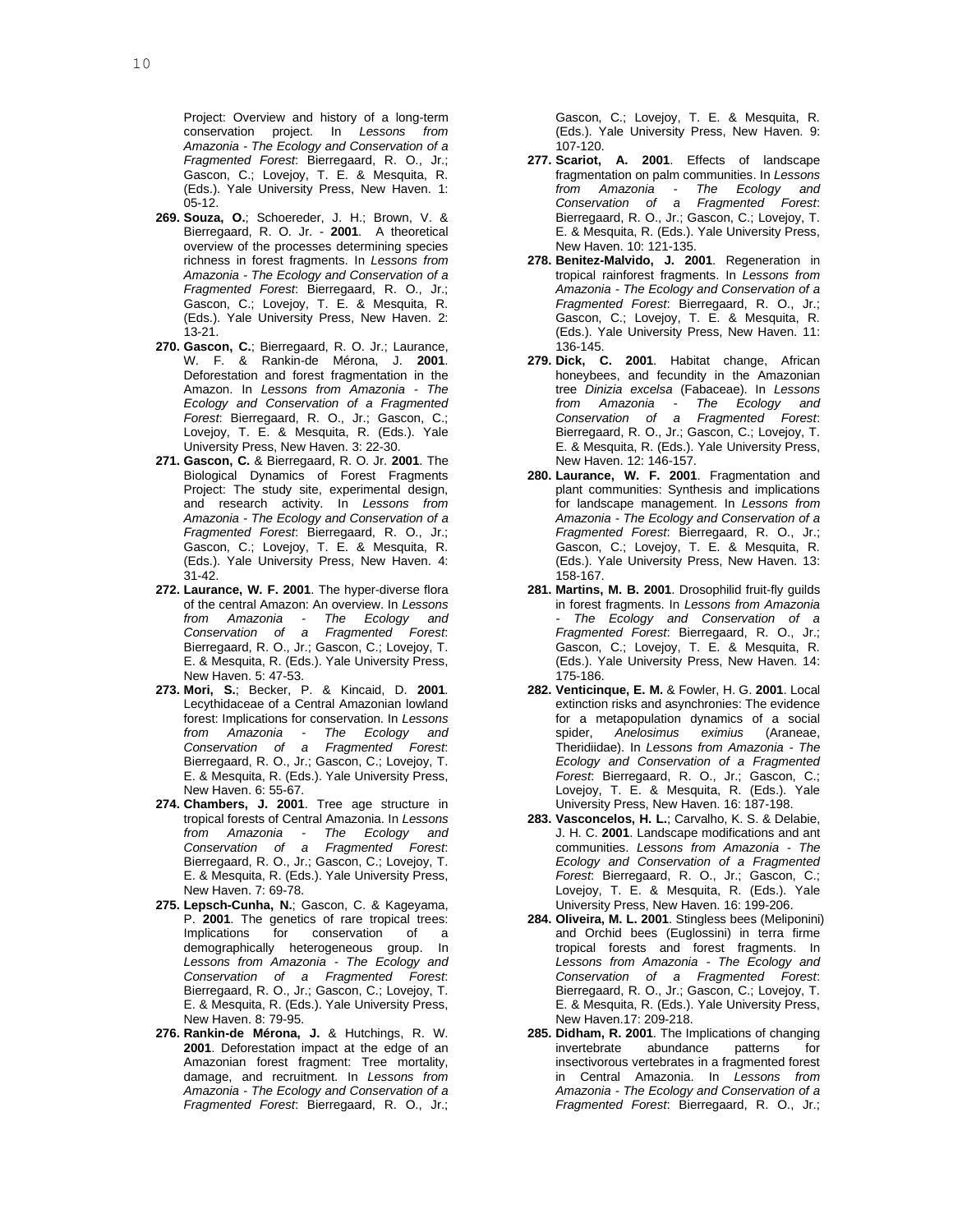Gascon, C.; Lovejoy, T. E. & Mesquita, R. (Eds.). Yale University Press, New Haven. 18: 219-229.

- **286. Tocher, M. D.**; Gascon, C. & Meyer, J. **2001**. Community composition and breeding success of amazonian frogs in continuous forest and matrix-habitat aquatic sites. In *Lessons from Amazonia - The Ecology and Conservation of a Fragmented Forest*: Bierregaard, R. O., Jr.; Gascon, C.; Lovejoy, T. E. & Mesquita, R. (Eds.). Yale University Press, New Haven. 19: 235-247.
- **287. Stouffer. P. C.** & Borges, S. H. **2001**. Conservation recommendations for understory birds in Amazonian forest fragments and second growth areas. In *Lessons from Amazonia - The Ecology and Conservation of a Fragmented Forest*: Bierregaard, R. O., Jr.; Gascon, C.; Lovejoy, T. E. & Mesquita, R. (Eds.). Yale University Press, New Haven. 20: 248-261.
- **288. Gilbert, K. A.** & Setz, E. Z. F. **2001**. Primates in a fragmented landscape: six species in Central Amazonia. In *Lessons from Amazonia - The Ecology and Conservation of a Fragmented Forest*: Bierregaard, R. O., Jr.; Gascon, C.; Lovejoy, T. E. & Mesquita, R. (Eds.). Yale University Press, New Haven. 21: 262-270.
- **289. Spironello, W. R. 2001**. The brown capuchin monkey (*Cebus apella*): Ecology and home range requirements in Central Amazonia. In *Lessons From Amazonia - The Ecology and Conservation of a Fragmented Forest*: Bierregaard, R. O., Jr.; Gascon, C.; Lovejoy, T. E., and Mesquita, R. (Eds.). Yale University Press, New Haven. 22: 271-283.
- **290. Fearnside, P. M.** & Leal-Filho, N. **2001**. Soil and development in Amazonia: Lessons from the Biological Dynamics of Forest Fragments Project. In *Lessons from Amazonia - The Ecology and Conservation of a Fragmented Forest*: Bierregaard, R. O., Jr.; Gascon, C.; Lovejoy, T. E. & Mesquita, R. (Eds.). Yale University Press, New Haven. 23: 231-312.
- **291. Ganade, G. 2001**. Forest restoration in abandoned pastures of Central Amazonia. In *Lessons from Amazonia - The Ecology and Conservation of a Fragmented Forest*: Bierregaard, R. O., Jr.; Gascon, C.; Lovejoy, T. E. & Mesquita, R. (Eds.). Yale University Press, New Haven. 24: 313-324.
- **292. Williamson, B. G.** & Mesquita, R. C. G. **2001**. Effects of fire on rain forest regeneration in the Amazon basin. In *Lessons from Amazonia - The Ecology and Conservation of a Fragmented Forest*: Bierregaard, R. O., Jr.; Gascon, C.; Lovejoy, T. E. & Mesquita, R. (Eds.). Yale University Press, New Haven. 25: 325-334.
- **293. Higuchi, N. 2001**. Selective logging in the Brazilian Amazon: Its relationship to deforestation and the international tropical hardwood market. In *Lessons from Amazonia - The Ecology and Conservation of a Fragmented Forest*: Bierregaard, R. O., Jr.; Gascon, C.; Lovejoy, T. E. & Mesquita, R. (Eds.). Yale University Press, New Haven. 26: 335-345.
- **294. Malcolm, J. R. 2001**. Extending models of edge effects to diverse landscape

configurations, with a Neotropical test case. In *Lessons from Amazonia - The Ecology and Conservation of a Fragmented Forest*: Bierregaard, R. O., Jr.; Gascon, C.; Lovejoy, T. E. & Mesquita, R. (Eds.). Yale University Press, New Haven. 27: 347-357.

- **295. Logsdon, M. G.**; Kapos, V. & Adams, J. B. **2001**. Characterizing the changing spatial structure of the landscape. In *Lessons from Amazonia - The Ecology and Conservation of a Fragmented Forest*: Bierregaard, R. O., Jr.; Gascon, C.; Lovejoy, T. E. & Mesquita, R. (Eds.). Yale University Press, New Haven. 28: 358-368.
- **296. Bierregaard, R. O. Jr.**; Laurance, W. F.; Gascon, C.; Benitez-Malvido, J.; Fearnside, P. M.; Fonseca, C. R. S.; Ganade, G.; Malcolm, J. R.; Martins, M. B.; Mori, S.; Oliveira, M.; Rankin-de Mérona, J.; Scariot, A.; Spironello, W. & Williamson, B. G. **2001**. Principles of forest fragmentation and conservation in the Amazon. In *Lessons from Amazonia - The Ecology and Conservation of a Fragmented Forest*: Bierregaard, R. O., Jr.; Gascon, C.; Lovejoy, T. E. & Mesquita, R. (Eds.). Yale University Press, New Haven. 29: 371-385.
- **297. Laurance, W. F.**; Pérez-Salicrup, D.; Delamônica, P.; Fearnside, P. M.; D' Angelo, S.; Jerozolinski, A.; Pohl, L. & Lovejoy, T. E. **2001**. Rainforest fragmentation and the structure of Amazonian liana communities. *Ecology:* 82(1): 105-116.
- **298. Monaco, L. M.**; Mesquita, R. C. G., & Williamson, G. B. **2003**. O banco de sementes de uma floresta secundária amazônica dominada por *Vismia* spp. *Acta Amazonica.*  33(1): 41-52.
- **299. Bruna, E. M. 1999**. Seed germination in rainforest fragments. *Nature.* 402(6758): 139.
- **300. Vasconcelos, H. L.** & Delabie, J. H. C. **2000**. Ground ant communities from central Amazonia forest fragments. In Sampling ground-dwelling ants - case studies from the world's rain forests: Agosti, D.; Majer, J.; Alonso, L. & Schultz, T. (Eds). *Curtin University of Technology - School of Environmental Biology* - Bulletin nº 18. Perth. 59-69.
- **301. Williamson, G. B.**; Laurance, W. F.; Oliveira, A. A.; Delamônica, P.; Gascon, C.; Lovejoy, T. E. & Pohl, L. **2000**. Amazonian tree mortality during the 1997 El Niño drought. *Conservation Biology.* 14(5): 1538-1542.
- **302. Oliveira, M. L.** & Morato, H. F. **2000**. Stingless bees (Hymenoptera: Apidae) feeding on stinkhorns spores (Fungi: Phallales): robbery or dispersal? *Revista Brasileira de Zoologia.* 17(3): 881-884.<br>**303. Bernard.**
- **5. 2002**. Diet, activity and reproduction of bat species (Mammalia, Chiroptera) in Central Amazonia, Brazil. *Revista Brasileira de Zoologia.* 19(1): 173-188.
- **304. Bernard, E**.; Albernaz, A. K. L. M. & Magnusson, W. E. **2001**. Bat species composition in three localities in the Amazon Basin. *Studies on Neotropical Fauna and Environmen*t. 36(3): 177-184
- **305. Laurance, W. F.**; Delamonica, P.; Laurance, S. G.; Vasconcelos, H. L. & Lovejoy, T. E. **2000**. Rainforest fragmentation kills big trees. *Nature.*  404: 836.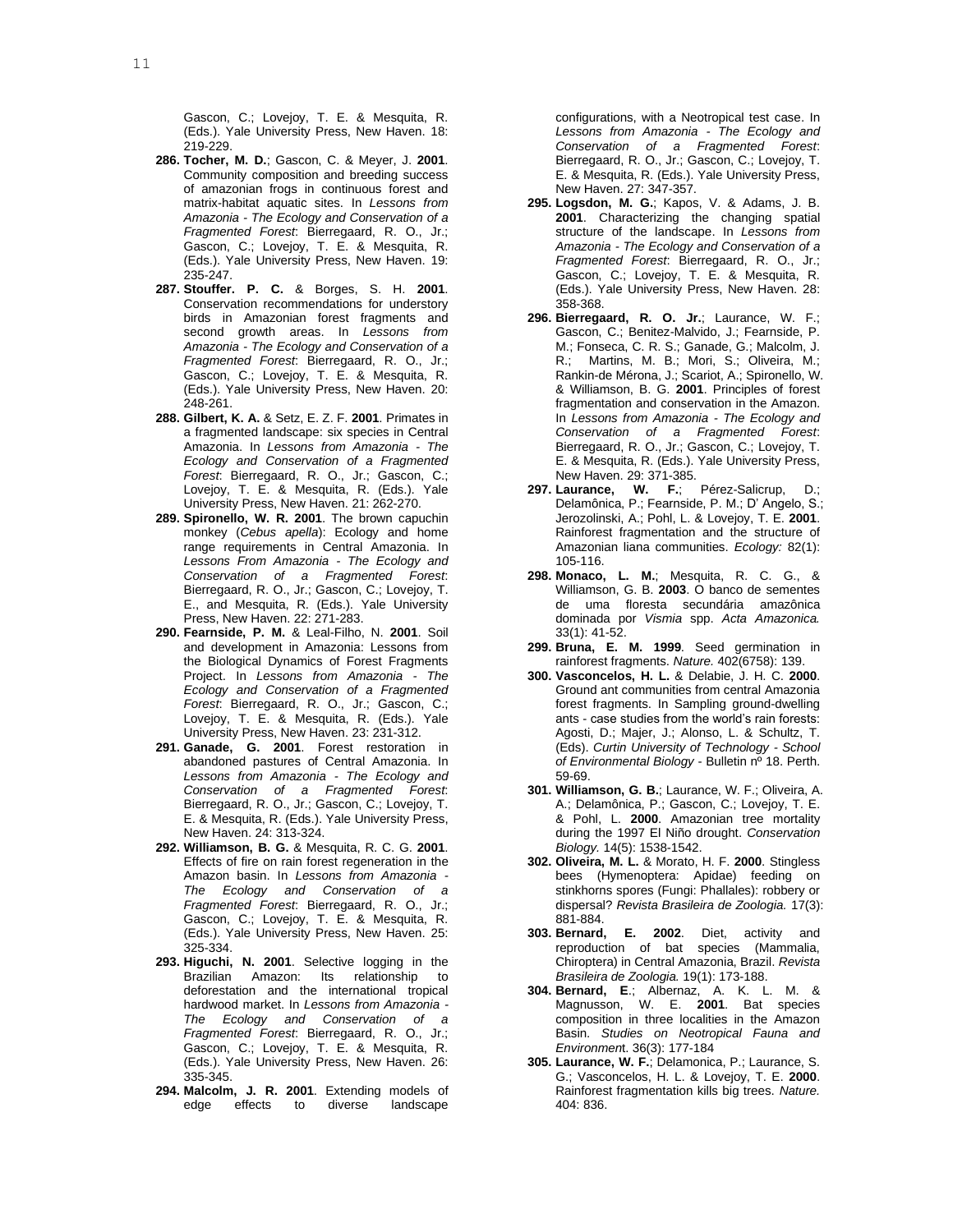- **306. Fearnside, P. M.**; Graça, P. M. L. A. & Rodrigues, F. J. A. **2001**. Burning of Amazonian rainforests: burning efficiency and charcoal formation in forest cleared for cattle pasture near Manaus, Brazil. *Forest Ecology and Management.* 146(1-3): 115-128.
- **307. Bernard, E. 2001**. Vertical stratification of bat communities in primary forests of Central Amazon, Brazil. *Journal of Tropical Ecology.*  17(1): 115-126.
- **308. Morato, E. F.** & Campos, L. A. O. **2000**. Efeitos da fragmentação florestal sobre vespas e abelhas solitárias em uma área da Amazônia central. *Revista Brasileira de Zoologia.* 17(2): 429-444.
- **309. Sizer, N. C.**; Tanner, E. V. J. & Ferraz, I. D. K. **2000**. Edge effects on litterfall mass and nutrient concentrations in forest fragments in central Amazonia. *Journal of Tropical Ecology.*  16:853-863.
- **310. Stratford, J. A.** & Stouffer, P. C. **2001**. Reduced Feather Growth Rates of Two Common Birds Inhabiting Central Amazonian Forest Fragments. *Conservation Biology. 15(3): 721-728.*
- **311. Stratford, J. A. 2000** A ferruginous-backed antbird, Myrmeciza ferruginea, nest from central Amazonas, Brazil. *Ararajuba - Brazilian Ornithological Society.* 8(1): 43-44.
- **312. Andresen, E. 2001**. Effects of dung presence, dung amount, and secondary dispersal by dung beetles on the fate of Micropholis guyanensis (Sapotaceae) seeds in Central Amazonia. *Journal of Tropical Ecology:* 17: 61-78.
- **313. Laurance, W. F. 2000**. Edge effects and largescale ecological processes: Reply to Ickes and Williamson. *TREE.* 15: 373*.*
- **314. Gascon, C.**; Williamson, B. G. & Fonseca, G. A. B. **2000**. Receding forest edges and vanishing reserves. *Science.* 288: 1356-1358.
- **315. Laurance, W. F. 2000**. Cut and run: the dramatic rise of transnational logging in the tropics. *Trends in Ecology and Evolution.*  15(11): 433-434.
- **316. Laurance, W. F.**; M. Bergen, C. S.; Fearside, P. M.; Delamonica, P.; Agra, S. & Barber, C. **2005**. *The future of the Amazon*. In *Tropical Rainforests: Past, Present, and Future* - (E. Bermingham, C. Dick, and C. Moritz, eds.), University of Chicago Press, Chicago, Illinois, USA. 583-609.
- **317. Chambers, J. Q.**; Higuchi, N.; Schimel, J. P.; Ferreira, L. V. & Melack, J. M. **2000**. Decomposition and carbon cycling of dead trees in tropical forests of central Amazon. *Oecologia.* 261: 1-9.
- **318. Chambers, J. Q.**; Schimel, J. P. & Nobre, A. D. **2001**. Respiration from coarse wood litter in central Amazon forests. *Biogeochemistry.* 52: 115-131.
- **319. De Marco, P. 1998**. The Amazonian campina Dragonfly assemblage: Patterns in microhabitat use and behaviour in a foraging habitat *Odonatologica.* 27(2): 239-248.
- **320. Fonseca, C. R. 2000**. Cooperação, conflitos e razão sexual em himenópteros sociais: a perspectiva de uma formiga Amazônica. In: Martins, R.P.; Lewinsohn, T.M. and Barbeitos, M.S. (Eds). Ecologia e comportamento de insetos. Série *Oecologia Brasiliensis* - vol. VIII.

PPGE-UFRJ. Rio de Janeiro, Brasil. pp. 131- 148.

- **321. Gilbert, K. A. 2000.** Attempted predation on a white-faced saki in the central Amazon. *Neotropical Primates.* 8(3): 103-104.
- **322. Laurance, W. F. 2001**. Tropical Logging and Human Invasion: An insoluble dilemma. *Conservation Biology.* 15: 1-2.
- **323. Vasconcelos, H. L.**; Vilhena, J. M. S. & Caliri, G. J. A. **2000**. Responses of ants to selective logging in a central Amazonian forest. *Journal of Applied Ecology.* 37: 508-514.
- **324. Schmidt, B. R.** & Amézquita, A. **2001**. Predator-induced behavioural responses: tadpoles of the neotropical frog Phyllomedusa tarsius do not respond to all predators. *Herpetological Journal.* 11: 9-15.
- **325. Bührnheim, C. M.** & Cox Fernandes, C. **2001**. Low seasonal variation of fish assemblages in Amazonian rainforest streams. *Ichthyological Explorations of Freshwaters.* 12(1): 65-78.
- **326. Ickes, K.** & Williamson, G. B. **2000**. Edge Effects and ecological processes - are they on the same scale? *Trends in Ecology and Evolution.* 15(9): 373.
- **327. Develey, P. F.** & Stouffer, P. C. **2001**. Roads affect movements of understory flocks in central Amazonian Brazil. *Conservation Biology.* 15(5): 1416-1422.
- **328. Mesquita, R. C. G.**; Ickes, K.; Ganade, G. & Bruce, G. W. **2001**. Alternative successional pathways in the Amazon Basin. *Journal of Ecology.* 89: 528-537*.*
- **329. Alves-Costa, C. P.** & Gonzaga, M. O. **2001**. "Prey capture and spatial distribution of Philoponella vittata (Araneae: Uloboridae) in host webs*. Ethology Ecology & Evolution.* 13: 239-246*.*
- **330. Laurance, W. F.;** Didham, R. K. & Power, E. **2001**. Ecological boundaries: a search for synthesis. *TREE.* 16: 70-71.
- **331. Laurance, W. F.**; Williamson, G. B.; Delamônica, P.; Oliveira, A.; Gascon, C.; Lovejoy, T. E. & Pohl, L. **2001**. Effects of a strong drought on Amazonian forest fragments. *Journal of Tropical Ecology.* 17: 771-785.
- **332. Laurance, W. F. 2001**. The Biological Dynamics of forest Fragments Project. *In Biologia de Conservação -* (R.B. Primack, and E. Rodrigues, eds.). UNESP, São Paulo, Brasil.
- **333. Laurance, W. F. 2001**. Forest Fragmentation in the Amazon: research and conservation implications. *In Ecologia de Bosques Neotropicales* (M.R. Guariguata, and G. H. Kattan, eds.) Editorial Agroamerica, San Jose, Costa Rica. 17: 771-785.
- **334. Laurance, W. F.**; Cochrane, M. A.; Bergen, S.; Fearnside, P. M.; Delamônica, P.; Barber, C.; D'Angelo, S.; and Fernandes, T. **2001**. The Future of the Brazilian Amazon. *Science.* 291: 438-439.
- **335. Laurance**, W. F.; & Cochrane, M. A. **2001**. Synergistic effects in fragmented landscapes. *Conservation Biology.*.15:(6): 1488-1489.
- **336. Laurance**, W. F.; & Williamson, G. B. **2001**. Positive feedbacks among forest fragmentation, drought, and climate change in the Amazon. *Conservation Biology.* 15(6): 1529-1535.
- **337. Scariot,** A. **2001**. Weedy and secondary palm species in Amazonian forest fragments. *Acta*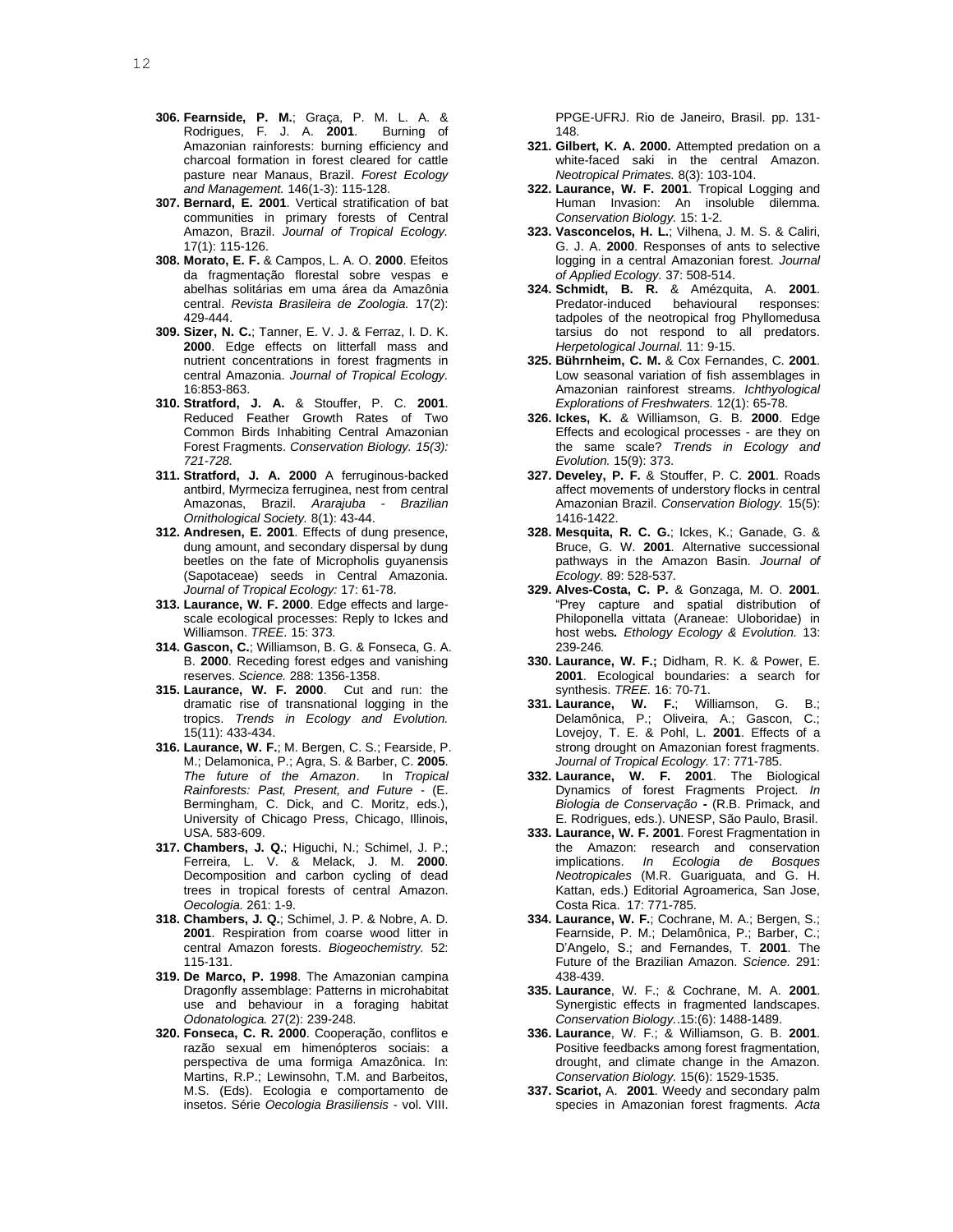*Botanica Brasilica*. 15(2): 271-280.

- **338. Andresen,** E. **2002**. Dung beetltes in a Central Amazonian rainforest and their ecological role as secondary seed dispersers. *Ecological Entomology.* 27(3): 257-270.
- **339. Sampaio** E. M. S.; Kalko, E. K. V; Bernard, E.; Handley, C. O. J.; and Rodriguez, H. B. **2003**. .A biodiversity assessment of bats (Chiroptera) in a tropical lowland rainforest of central Amazonia including methodological and conservation considerations. *Studies on the Neotropical Fauna and Environment.* 38(1): 17- 31.
- **340. Feres**, R. J. F. **2001**. Primeiro registro de ácaros eriofiídeos (Acari, Eriophyidae) em seringueiras (Hevea brasiliensis Muell. Arg., Euphorbiaceae) da Floresta Amazônica, Brasil. *Revista Brasileira de Zoologia.* 18(1) : 343-345.
- **341. Pacheco**, M. A. W. **2001**. Effects of flooding and herbivores on variation in recruitment of palms between habitats. *Journal of Ecology.* 89: 358-366.
- **342. Ganade**, G.; & Brown, V. K. **2002**. Succession in old-pastures of central Amazonia: role of soil fertility and plant litter. *Ecology.* 83(3): 743-754.
- **343. Laurance**, W. F.; Lovejoy, T. E.; Vasconcelos, H. L.; Bruna, E. M.; Didham, R. K.; Stouffer, P. C.; Gascon, C.; Bierregaard, R. O.; Laurance, S. G.; and Sampaio, E. **2001**. Ecosystem Decay of Amazonian Forest Fragments, A 22-Year Investigation. *Conservation Biology.*  16(3): 605-618.
- **344. Laurance**, W. F. **2000**. Do edge effects occur over large spatial scales? *Trends in Ecology and Evolution.* 15(4): 134-135.
- **345. Chambers**, J. Q.; Higuchi, N.; Tribuzy, E .E.; and Trumbore, S.E. **2001**. Carbon sink for a century. *Nature.* 410(6827): 429.
- **346. Rodriguez**, B. H.; & Hopkins, M. J. G. **2000**. *Ametrida centurio* visiting flowers of *Parkia pendula* (Mimosaceae) in Brazil. *Bat Research Notes.* 41(3): 70-71.
- **347. Laurance**, W. F. **2001**. Future shock: projecting a grim future for the Earth. *TREE.* 16(10): 531- 533.
- **348. Andresen**, E. **2002**. Primary seed dispersal by red howler monkeys and the effect of defecation pattern on the fate of dispersed seeds. *Biotropica.* 34(2): 261-272.
- **349. Izzo,** T.; & Vasconcelos, H. L. **2002**. Cheating the cheater: domatia loss minimizes the effects of ant castration in na Amazonian ant-plant. *Oecologia.* 133: 200-205.
- **350. Menezes, M. D. S.** & Rafael, J. A. **1996**. Descrição de duas espécies novas de *Emohardyia* Rafael (Diptera, Pipunculidae) da região Amazônica. *Acta Amazonica.* 26(1/2): 87-92.
- **351. Rafael, J. A.** & Ale-Rocha, R. **1990**. Primeiro registro do gênero *Ocydromia* Meigen na Região Neotropical e descrição de *O. Amazônica*, SP.N. (Diptera, Empididae, Ocydrominae). *Revista Braileira de Entomologia.* 34(4): 739-741.
- **352. Menezes**, M.D.S., and Rafael, J.A. **1997**. As espécies de *Elmohardyia* Rafael (Diptera, Pipunculidae, Eudorylini)da Amazônia Brasileira. *Acta Amazonica.* 27(4): 279-302.
- **353. Morato**, E. F. **2001**. Efeitos da fragmentação florestal sobre vespas e abelhas solitárias na

Amazînia Central. II. Estratificação vertical. *Revista Brasileira de Zoologia.* 18(3): 737-747.

- **354. Morato**, E. F. **2001**. Biologia e ecologia de *Anthodioctes moratoi* Urban (Hymenoptera, Megachilidae, Anthidiini) em matas contínuas e fragmentos na Amazônia Central, Brasil. *Revista Brasileira de Zoologia.* 18(3): 729-736.
- **355. Cochrane**, M. A.; & Laurance, W. F. **2002**. Fire as a large-scale edge effect in Amazonian forests. *Journal of Tropical Ecology .* 18: 311- 325, part 3.
- **356. Nascimento,** H. E. M.; & Laurance, W. F. **2002**. Total aboveground biomass in central Amazonian rainforests: a landscape-scale study. *Forest Ecology and Mangement.* 168: 311-321.
- **357. Benitez-Malvido,** J., and M. Martinez-Ramos **2003**. Impact of fragmentation on understory plant richness in *Amazonia. Conservation Biology.* 17(2): 389-400.
- **358. Tabarelli** M., and W. Mantovan. **1996**. "Remoção de sementes de Bertholetia excelsa (Lecythidacea) por animais em uma Floresta de Terra Firme na Amazônia Central". *Revista Brasileira de Biologia.* 56 (4): 755-766.
- **359. Bernard.** E. **2002**. Diet activity and reproduction of bat species (Mammalia: Chiroptera) in Central Amazonia, Brazil. *Revista Brasileira de Zoologia.* 19: 173-188.
- **360. Laurance,** W. F. Albernaz, A. K. M.; and da Costa, C. **2001**. "Is deforestation acellerating in the Brazilian Amazon? *Environment Conservation.* 28(4): 305-311.
- **361. Dick,** C. **2001**. Gebetic rescue of remnant tropical trees by na alien pollinator". *Proc Royal Soc. Lond.* 268: 2391-96.
- **362. Laurance,** W.F.; Albernaz, A. K. M.; da Costa, C. **2002**. O desmatamento esta acelerando? *Biota Neotropica.* 2(1): 1-9.
- **363. Bruna,** E. M.; & Kress, J. **2002**. Habitat fragmentation and the demographic structure of na Amazonian understory herb (*Heliconia acuminata). Conservation Biology.* 16:(5): 1256- 1266.
- **364. Graciolli,** G.; & Bernard, E. **2002**. Novos registros de moscas ectoparasitas (Diptera: Streblidae e Nycteribilidae) em morcegos (Mammalia: Chiroptera) dos Estados do Amazonas e Para', Brasil. *Revista Brasileira de Zoologia.* 1: 77-86*.*
- **365. Laurance,** W. F.; Fearnside**,** P. M. et al. **2001**. Development of Brazilian Amazon." *Science.*  292: 1652-1654.
- **366. Chambers,** J. Q.; dos Santos, J.; Ribeiro, R. J. and Higuchi, N. **2001**. Tree damage, allometic relationships, and above-ground net primary production in central Amazon forest". *Forest Ecology and Management.* 152: 73-84.
- **367. Williamson,** G. B. & Ickes, K. **2002**. Mast Fruiting and ENSO Cycles- Does the Cue Betray a Cause? *Oikos.* 97(3): 459-461.
- **368. Laurance,** W. F.; Albernaz, A. K. M.; Schroth, G.; Fearnside, P. M.; Venticinque, E.; and da Costa, C. **2002**. Predictors of deforestation in the Brazilian Amazon. *Journal of Biogeography.*  29: 737-748.
- **369. Laurance,** W. F.; **&** Fearnside, P. M. **2002**. Issues in Amazonian development. *Science.*  295: 1643-1644.
- **370. Nascimento,** H. E. M.; & Laurance, W. F. **2004**. Biomass Dynamics in Amazonian Forest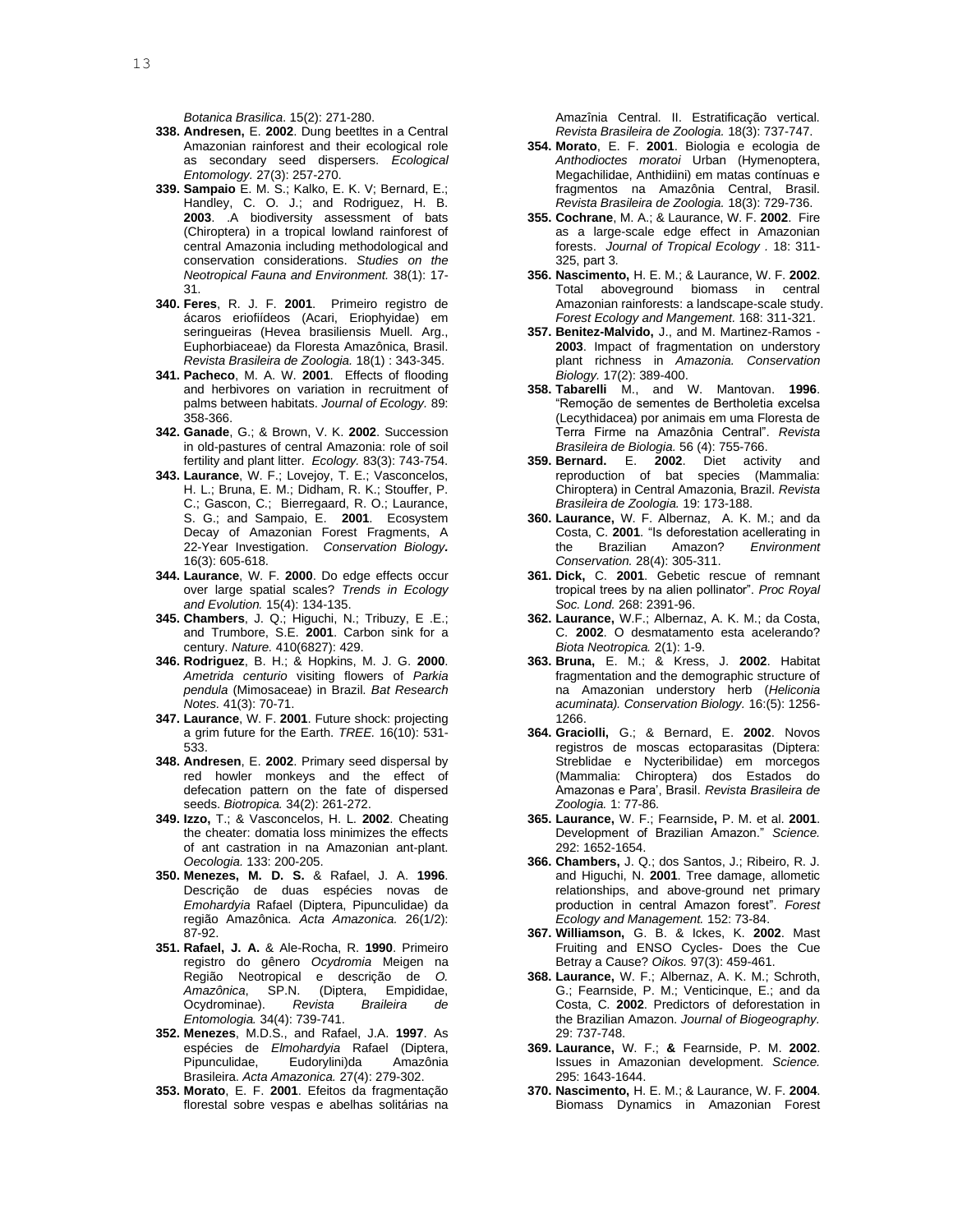Fragments. *Ecological Applications.* 14(4): 5127-5138*.*

- **371. Vasconcelos,** H.L.; A.C.C. Macedo, and J.M.S. Vilhena. **2003**. Influence of topography on the distribution of ground-dwelling ants in an Amazonian forest. *Studies on Neotropical Fauna and Environment.* 38: 1-10
- **372. Bruna,** E. M. **2002**. Effects of forest fragmentation on Heliconia acuminata seedling recruitment in central Amazonia. *Oecologia.*  132: 235-243.
- **373. Laurance,** W. F. **2002**. Hyperdynamism in fragmented habitats. *Journal of Vegetation Science.* 13: 595-602.
- **374. De Luca,** A. S.; Vasconcelos, H. L.; and Barrett, T. V. **2003**. Distribution of Sandflies (Diptera: Phlebotominae) In Forest Remnants and Adjacent Matrix Habitats in Brazilian Amazonia. *Brazilian Journal of Biology.* 63(3): 401-410.
- **375. Gilbert, K. A. 2003**. Primates and fragmentation of the Amazon forest. In *Effects of Fragmentation in Amazonia*: Marsh, L. K. (Ed.). Primates in Fragments - Ecology and Conservation. Springer US. New York. pp. 145- 157.
- **376. Laurance,** W. F.; Vasconcelos, H. L. **2004**. Ecological effects of habitat fragmentation in the tropics.In: Agroforestry and Biodiversity Conservation in Tropical Landscapes (G. Schroth; G.A.B. Fonseca; C.A. Harvey; C. Gascon; H.L. Vasconcelos, and A.M. Izac, eds.). *IAG International* - New York, New York. 2: 33- 49.
- **377. Bruna,** E. M.; Nardy, O.; Strauss, S. Y.; and Harrison, S. **2002**. Experimental assessment of Heliconia acuminata growth in a fragmented. Amazonian landscape. *Journal of Ecology.*  90(4): 639-649.
- **378. Andresen,** E. **2003**. Effect of forest fragmentation on dung beetle communities and functional consequences for plant regeneration. *Ecography .* 26(1): 87-97.
- **379. Zartman,** C. E. **2003**. The impacts of habitat fragmentation on a temporally dynamic plant community: a case study of epiphyllous bryophytes in central Amazonia. *Ecology. 84(4): 948-954.*
- **380. Laurance,** W. F.**;** Rankin-de Merona, J. M.; Andrade, A.; Laurande, S. G.; D'Angelo, S.; Lovejoy, T. E.; and Vasconcelos, H. L. **2003**. Rain forest fragmentation and the phenology of Amazonian tree communities. *Journal of Tropical Ecology.* 19: 343-347.
- **381. Dick**, C. **2002**. Effect of pollinator composition on the breeding structure of tropical timber trees. In Modeling and experimental research on genetic processes in tropical and temperate forests (ed. B. Degen) *LES COLLOQUES DE L¹INRA* - Kourou, French Guyana. Pp. 140-. 152.
- **382. Mônaco,** L. M.; Mesquita, R. C. G.; and Williamson, G. B. **2003**. Banco de sementes de uma floresta secundária Amazônica dominada por *Vismia. Acta Amazonica.* 33(1): 41-52.
- **383. Read,** J.; Clarck, D; Venticinque, E.; and Moreira, M. **2003**. Apllication of merged 1-m and 4-m resolution satellite data to research and management in tropical forests. *Journal of Applied Ecology.* 40: 592-600.
- **384. Vasconcelos,** H. L. **2002**. Variação espaço-

temporal na atividade forrageira da saúva (*Atta laevigata). Acta Amazonica.* 32(1): 141-154.

- **385. Luizão,** F. J.; & Vasconcelos, H. L. **2002**. Floresta Tropical Úmida: *Site 1, Organizado por: U Seedliger; C Cordazzo; F Barbosa*. Os Sites e o programa brasileiro de pesquisas ecológicas de longa duração: Belo Horaizonte, UFMG. pp: 11-27.
- **386. Schiesari**, L.; Zuanon, J.; Azevedo-Ramos, C.; Garcia, M.; Gordo, M.; Messias, M.; and Vieira, E. M. **2003**. Macrophyte rafts as dispersal vectors for fishes and amphibians in the Lower Solimões River, Central Amazon. *Journal of Tropical Ecology.* 19: 333-336.
- **387. Cogni**, R.; Fernandes, G. W.; Betsabé, R.; Guerra, C.; Marinelli, E.; Jurinitz, C. F.; Vieira, D. L. M.; Zuanon, J.; and Venticinque, E. M. **2003**. Galling insects (Diptera: Cecidomyiidae) survive inundation during host plant flooding in Central Amazon. *Biotropica*. 35: 115-119.
- **388. Sabino,** J.; & Zuanon, J. **1998**. A stream fish assemblage in Central Amazonia: distribution, activity patterns and feeding behavior. *Ichthyological Exploration of Freshwaters.* 8(3): 201-210.
- **389. Bruna,** E. M. **2003**. Are plants in rainforest fragments recruitment limited? Tests with an Amazonian understory herb. *Ecology*. 84(4): 932-947.
- **390. Funk,** C.; & Mills, S. **2003**. Potential causes of population decline in forest fragments for an Amazonian Frog. *Biological Conservation.* 111(2): 205-214.
- **391. Gascon,** C.; Laurance, W.; and Lovejoy, T. E. **2003**. Forest Fragmentation and Biodiversity in Central Amazônia. In How Landscapes Change: Human Disturance and Ecosystem Fragmentation in the Americas (G.A. Bradshaw and P. Marquet, eds.) Springs, New York. *Ecological Studies.* 162: 33-48.
- **392. Bührnheim,** C. M. **2002**. Heterogeneidade de hábitats: rasos x fundos em assembléias de peixes de igarapés de terra firme na Amazônia Central. *Revista Brasileira de Zoologia.* 19(3): 889-905.
- **393. Dick**, C.; Etchelecu, G.; and Austerlitz, F. **2003**. Pollen dispersal of tropical trees (Dinizia excelsa:Fabaceae) by native insects and African honeybees in pristine and fragmented Amazonian rainforest. *Molecular Ecology.* 12: 753-764.
- **394. Santamaría,** M.; & Rylands, A. B. **2003**. Ecologia básica de un grupo de *Alouatta seniculus* durante una estacion seca en la Amazônia central brasileira. In: V. Pereira, F. Nassar, and A. Savage (eds.). *Primatologia del Nuevo Mundo: Biologia e Ecologia, Medicina, Uso y conservacion y Manejo y Mantenimiento* - Centro de Primatología Araguatos, Colômbia. pp. 96-111.
- **395. Bruna** E. M.; and Kress, W. J. **2005**. Forest fragments and tropical plant reproduction in Amazonian Brazil. In G.A. Krupnick, and W.J. Kress (eds.) *Plant conservation: a natural history approach* - Smithsonian Institution Press, University Chicago. Washington DC, USA. pp. 141-146.
- **396. Bührnheim**, C. M.; & Fernandes, C. C. **2003**. Structure of fish assemblages in Amazonian rainforest streams: effects of habitats and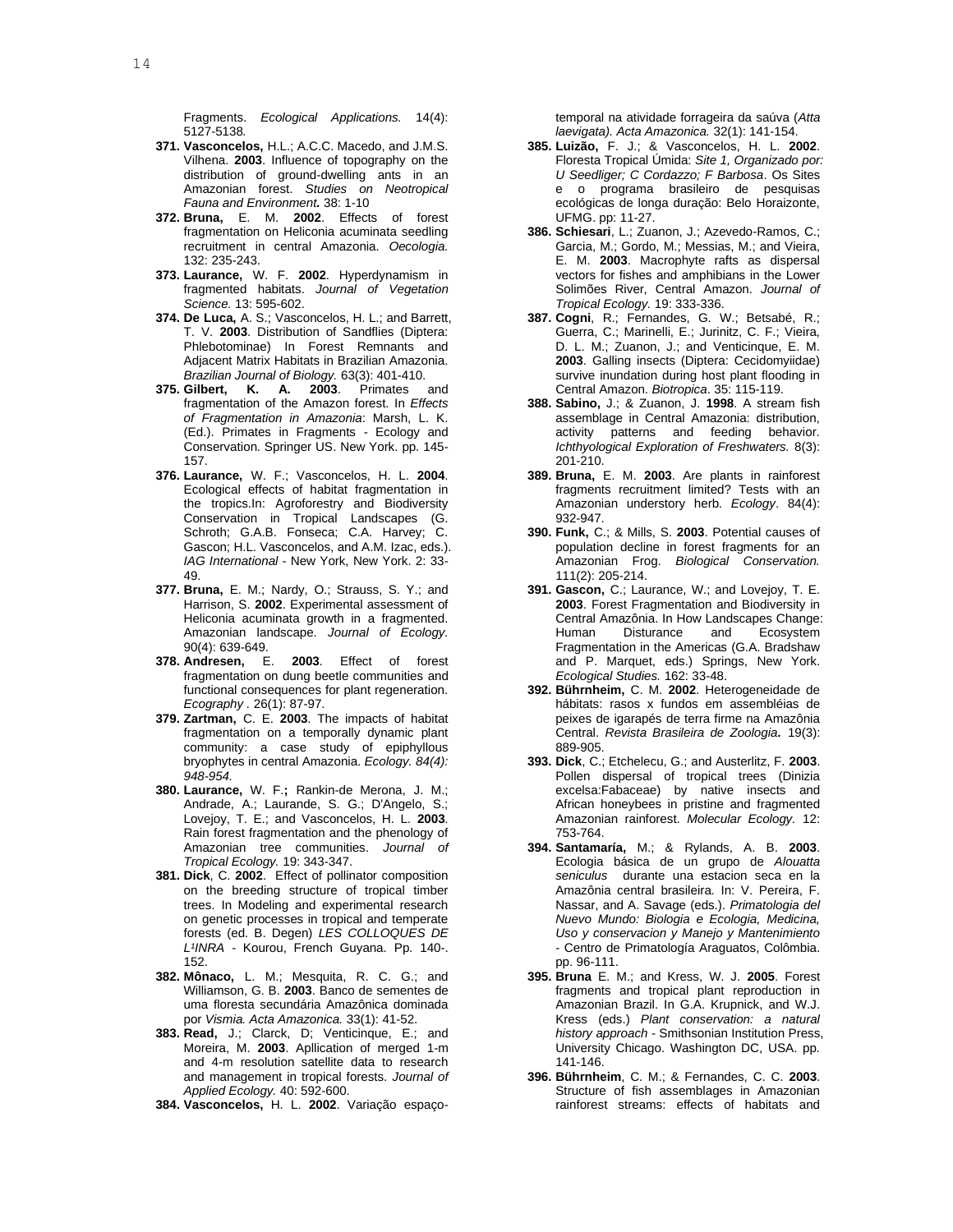locality. *Copeia*. 203(2): 255-262.

- **397. Nery,** A. S.; & Vasconcelos, H. L. **2003**. Growth and survival of incipient ant (Hymenoptera: Formicidae) colonies in two Amazonian antplants: effects of habitat, host-plant, and mode of colony founding. *Sociobiology.* 41(3): 1-12.
- **398. D'Angelo,** S. A.; Andrade, A. C. S.; Laurance, S. G.; Laurance, W. F.; and Mesquita, R. C. G. **2004**. Inferred causes of tree mortality in fragmented and intact Amazonian forests. *Journal of Tropical Ecology.* 20: 1-4.
- **399. Fonseca,** C. R. & Benson, W. W. **2003**. Ontogenetic succession in Amazonian ant trees. *Oikos.* 102(2): 406-412.
- **400. Ferraz,** G.; Russel, G. J.; Stouffer, P. C.; Bierregaard Jr, R. O.; Pimm, S. L.; Lovejoy, T. E. **2003**. Rates of species loss from Amazonian forest fragments. Proceedings of the National *Academy of Sciences.* 100(24): 14069-14073.
- **401. Puerta,** R. **2002**. Regeneração arbórea em pastagens abandonadas na região de Manaus em função da distância da floresta contínua. *Scientia Forestalis.* 62: 32-39.
- **402. Lapola,** D. M.; Bruna, E. M.; and Vasconcelos, H. L. **2003**. Contrasting responses to introduction by ants in habiting maieta guianensis (melastomataceae). *Biotropica.*  35(2): 295-300.
- **403. Laurance,** W.F. **2004**. Forest climate interactions in fragmented tropical landscapes. Phil. Transactions of the Society of London B. 359, 345-352. and publ. in *Tropical Forests & Global Atmospheric Change* - author Y. Malhi & O. Phillips. 2005. pp 31-38. Chapter 3.
- **404. Schawartz,** G.; Harazaki, N.; Silva, M. B.; Izzo, T. J.; Bejar, M. E.; Mesquita, M. R. and Fernandes, G. W. **2003**. Evidence for a stress hypothesis: Hemiparasitism effect on the colonization of "Alchronea costaneafolia"ªSuss. (Euphorbiaceae) by galling insects. *Acta Amazonica.* 33(2): 275-280.
- **405. Benitez-Malvido**, J. & Martinez-Ramos, M. **2003**. Influence of Edge exposine on seedling species richness in tropical rainforest Fragments. *Biotropica.* 35(4): 530-541.
- **406. Neckel-Oliveira**, S. **2004**. Effects of landscape change on clutches of Phyllomedusa tarsius, a neotropical treefrog. *Biological Conservation*. 118(1): 109-116.
- **407. Morato,** E. F. **2003**. Biologia de Megachile (Austromegachile) Orbiculata Mitchell, 1930 (Hymenoptera, Megachilidae) em matas contínuas e fragmetos na Amazônia Central. *Sociedade Brasileira de Entomologia* - UFRP, Curitiba. Pp. 157-162.
- **408. Laurance,** S. G.; Stouffer, P.; and Laurance, W. F. **2004**. Effects of road clearings on movements patterns of understory rainforest birds in central Amazonia. *Conservation Biology.*  18(4): 1099-1109.
- **409. Lepsch-Cunha,** N.; Lund, C. A.; and Hamilton, B. **2003**. Isolation and caracterization of nuclear microsatellite loci in the tropical arboreal palm *Oenocarpus bacaba* (Arecaceae). *Molecular Ecology Notes.* 3: 435-437.
- **410. Laurance,** W.F.; Nascimento, H. E. M.; Laurance, S. G.; Condit, R.; D'Angelo, S.; and Andrade, A. **2004**. Inferred longevity of Amazonian rainforest trees based on a longterm climographic Study. *Forest Ecology and*

*Management.* 190: 131-143.

- **411. Laurance,** S. G. W. **2004**. Responses of understory rain forest birds to road edges in Central Amazonia. *Ecological Applications.*  14(3): 1344-1357.
- **412. Vasconcelos**, H. L.; & Luizão, F. J. **2004**. Litter production and litter nutrient concentrations in a fragmented Amazonian landscap: edge and soil effects. *Ecological Applications.* 14(3): 884-892.
- **413. Benitez-Malvido**, J., and Lemus-Albor. **2006.** "In Emerging Threats to tropical Forest" - W.F. Laurance y C. Peres (eds.). Habitat Disturbance and Proliferation of Plant diseases. University of Chicago Press, EE.UU
- **414. Bruna,** E. M.; Lapola, D. M.; and Vasconcelos, H. **2004**. Interspecific variation in the defensive reponses of obligate plant-ants: Experimental tests and consequences for herbivory. *Oecologia.* 238: 558-565.
- **415. Romero,** G.; & Izzo, T. **2004**. Leaf damage induces ant recruitment in the Amazonian antplant *Hirtella mymercophila*. *Journal of Tropical Ecology.* 20: 675-682.
- **416. Lapola,** D. M.; Bruna, E. M.; and Vasconcelos, H. L. **2004**. Amizade mutualistica entre plantas e formigas na Amazonia. *Ciência Hoje.* 34(204) 28-33.
- **417. Stratford**, G. **2004**. Notes on nests of Ruddy Quail-doves (*Geotrygon montana*), Lesser Swallow – tailed Swifts (*Panyptila cayennensis*), Mouse-Colored Antshrikes (*Thamnophilus*  murinus), and Scale –backed Antbirds (Hylophylax preilonata) from Central Amazonas, Brasil. *Ornitologia Neotropica.* 15: 265-267.
- **418. Laurance,** W.F. **2005**. The alteration of biotic interactions in fragmented tropical forests. In: *Biotic Interactions in the Tropics* - (eds. D.F.R.P. Burslem, M.A. Pinard, and S.E. Hartley). Cambridge University Press, Cambridge, U.K. pp. 441-458.
- **419. Andresen,** E.; & Levey, D. J. **2004**. Effects of dung and seed size on secundary dispersal, seed predation and seedling establishment of rainforest Trees. *Oecologia.* 139: 45-54.
- **420. Laurance,** W. F.; Oliveira, A. A.; Laurance, S. G.; Nascimento, H. E. M.; Condit, R.; Sanchez-Thorin, A.; Lovejoy, T. E.; Andrade, A.; D'Angelo, S.; Ribeiro, J. E.; and Dick, C. **2004**. Pervasive alteration of Tree Communities in undisturbed Amazonian forest. *Nature.* 428. 171-175.
- **421. Bruna**, E. M.; Kress, W. J.; Marques, F.; and da Silva, O. F. **2004**. Heliconia acuminata reproductive success is independent of local floral density/O sucesso reprodutivo de Heliconia acuminata é Independente da densidade floral local. *Acta Amazonica.* 34(3): 467-471.
- **422. Laurance,** W.F. **2006**. Fragments and fire: alarming synergisms among forest disturbance, local climate change, and burning in the Amazon. In: Emerging Threats to Tropical Forests (W. F. Laurance and C. A. Peres, editors). Cap.  $3 - pp$ : 87-103. University of Chicago Press, Chicago, Illinois, USA.
- **423. Zuanon,** J.; & Sazima, I. **2004**. Natural History of Stauroglanis gouldingi (Silutiformes: Trichomycteridae) a miniature sand-dwelling candiru from central Amazonian streamlets. In *Ichthyological Exploration of Freshwaters* -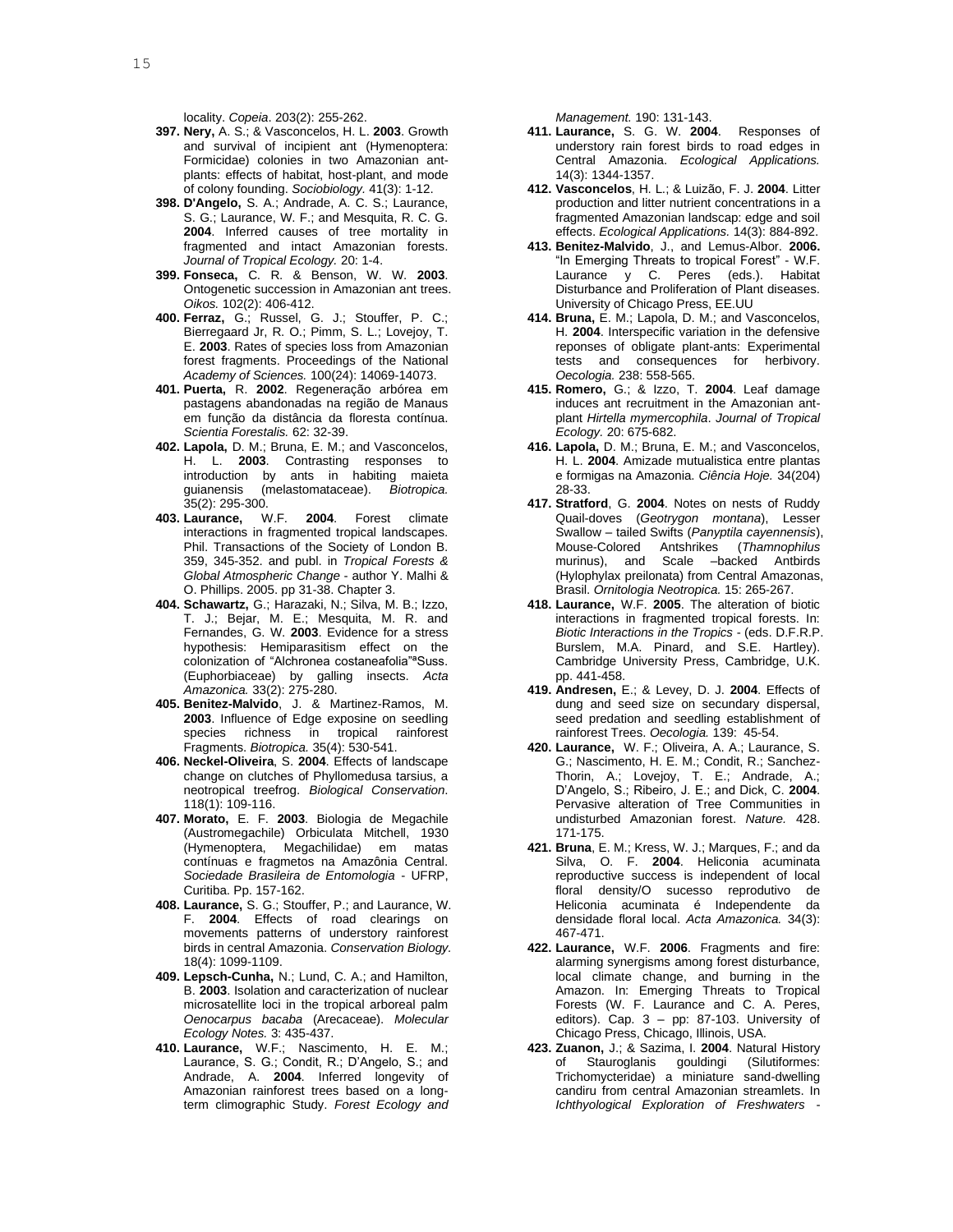Munchen, Germany. 3(15): 201-208.

- **424. Laurance,** W. **2004**. Rapid land-use change and its impacts on tropical biodiversity. in Ecosystem Interactions with Land-use Change (R. DeFries, G. Asner, and R. Houghton, eds.). American Geophysical Union, Washington, D.C. - Pages 189-199.
- **425. Neckel-Oliveira,** S.; & Wachlevski, M. **2004**. Predation on the Arboreal Eggs of Three Species of *Phyllomedusa* in Central Amazônia. *Journal of Herpetology.* 38(2): 84-88.
- **426. Vasconcelos,** H. **2004**. Azteca-Cecropia association: are ants always necessary for their host-plants? *Biotropica.* 36(4): 641-646.
- **427. Benitez-Malvido**, J.; Ramos, M. M.; Camargo, J. L. C.; and Ferraz, I. **2005**. Responses of seedling transplants to environmental variations in constrasting habitat of Central Amazonia. *Journal of Tropical Ecology.* 21: 397-406.
- **428. Laurance**, S.; & Gomez, M. S. **2005**. Clearing width and movements of understory rainforest birds: *Biotropica.* 37(1): 149-152.
- **429. Holzenthal,** R. W.; **&** Pes, A. M. O. **2004**. A new genus of long-horned caddisfly from the Amazon basin (Trichoptera: Leptoceridae: Grumichellini**),** *Zootaxa.* 621: 1-16.
- **430. Cancello,** E.; & de Souza, O. **2004**. A new species of Glossotermes (Isoptera): reappraisal of the genus status, with transfer from the<br>Rhinotermitidae to the Serritermitidae. Rhinotermitidae to the *Sociobiology.* 44(3): 1-20.
- **431. Laurance,** W.F.; Oliveira, A. A.; Laurance, S. G.; Condit, R.; Nascimento, H. E. M.; Andrade, A.; Dick, C. W.; Sanchez-Thorin, A. C.; Lovejoy, T. E.; and Ribeiro, J. E. **2005**. Late twentiethcentury trends in tree-community composition in an Amazonian forest. In: *Tropical Forests and Global Atmospheric Change* - (Y. Malhi and O.L. Phillips, eds.). Oxford University Press, Oxford, U.K. pp.97-106.
- **432. Bruna,** E. M.; Vasconcelos, H.; and Heredia, S. **2005**. The effect of habitat fragmentation on communities of mutualists: Amazonian ants and their host plants. *Biological Conservation*. 124: 209-216.
- **433. Bruna,** E. M.; & Ribeiro, M. B. N. **2005.** Regeneration and population structure of Heliconia acuminata in Amazonian secondary forests with contrasting land-use histories. *Journal of Tropical Ecology*. 21: 127-131.
- **434. Rego, F. N. A. A.**; Venticinque, E. M.; and Brescovit, A. D. **2005**. Densidades de aranhas errantes (Ctenidae e Sparassidae, Araneae) em uma floresta fragmentada. *Biota Neotropica*. 5(1a): 45-52.
- **435. Laurance,** W. F.; Oliveira, A. A.; Laurance, S. G.; Dick, C. W.; Andrade, A.; Nascimento, H. E. M.; Lovejoy, T. E.; and Ribeiro, J. E. **2005**. Altered tree communities in undisturbed Amazonian forests: A consequence of global change? *Biotropica.* 37(2): 160-162.
- **436. Bruna,** E. M.; & Oli, M. K. **2005**. Demographic consequences of habitat fragmentation for an Amazonian understory plant: Analysis of lifetable response experiments. *Ecology.* 86(7): 1816-1824.
- **437. Vasconcelos**, H.; & Laurance, W. F. **2005**. Influence of habitat, litter type, and soil invertebrates on leaf-litter decomposition in a fragmented Amazonian landscape. *Oecologia.*

144: 456-462.

- **438. Pés,** A. M. O**.**; Hamada, N.; and Nessimian, J. L. **2005**. Chaves de Identificação de larvas para famílias e gêneros de Trichoptera (insecta) da Amazônia Central, Brasil. *Revista Brasileira de Entomologia.* 49(2): 181-204.
- **439. Rubinstein**, A.; & Vasconcelos, H. L. **2005**. Leaf-Litter decomposition in Amazonia Forest Fragments. *Journal of Tropical Ecology.* 21: 699-702.
- **440. Izzo,** T. J. **&** Vasconcelos, H. L. **2005**. Ants and plant size shape the structure of the arthropod community of Hirtella myrmecophila, an Amazonian ant-plant. *Ecological Entomology.* 30: 650-656.
- **441. Lapola,** D. M.; Bruna, E. M.; de Willink, C. G.; and Vasconcelos, H. L. **2005**. Ant-tended hemiptera in Amazonian myrmecophytes: patterns of abundance and implications for mutualism function. *Sociobiology.* 46(2): 433- 442.
- **442. Quintero,** I. & Roslin, T. **2005**. Rapid recovery of dung beetle communities following habitat fragmentation in Central Amazonia. *Ecology.* 86(12): 3303-3311.
- **443. Van Houtan,** K; Pimm, S.; Lovejoy, T.; Bierregaard, R.; and Stouffer, P. **2006**. Extinctions of flocking birds in Amazonian forest fragments. *Evolutionary Ecology Research. 8*: 129-148.
- **444. Nascimento**, H. E. M.; Andrade, A. C. S.; Camargo, J. L. C.; Laurance, W. F.; Laurance, G. L., and Ribeiro, J. E. L. **2006**. Effects of the surrounding matrix on tree recruitment in amazonian forest fragments. *Conservation Biology. 20(3): 853-860.*
- **445. Bruna,** E. M.; & Ribeiro, M. B. N. **2005**. The compensatory responses of an understory herb to experimental damage are habitat-dependent. *American Journal of Botany.* 92(12): 2101-2106.
- **446. Zartman,** C.; & Nascimento, H. **2006**. Are habitat-tracking metacommunities dispersal limited? Inferences from abundance-occupancy patterns of epiphylls in Amazonian forest fragments. *Biological Conservation*. 127: 46-47.
- **447. Zartman,** C.; & Shaw**,** A. J. **2006**. Metapopulation extinction thresholds in rain forest remnants. *The American Naturalist.*  167(2): 177-189.
- **448. Stouffer,** P.C.; Bierregaard Jr, R.O.; Strong, C.; and Lovejoy T. E. **2006**. Long-term landscape change and bird abundance in Amazonian rainforest fragments. *Conservation Biology*. 20(4) : 1212-1223.
- **449. Barlow,** J.; Peres, C. A.; Henriques, L. M. P.; Stouffer, P. C.; and Wunderle, J. M. **2006**. Responses of understorey birds to forest fragmentation, logging and wildfires: an Amazonian synthesis. *Biological Conservation.*  128: 182-192.
- **450. Laurance,** W. F.; Nascimento, H. E. M.; Laurance, S. G.; Andrade, A. C.; Fearnside, P. M.; Ribeiro, J. E. L.; and Capretz, R. L. **2006**. Rainforest Fragmentation and the Proliferation of Successional Trees. *Ecology.* 87(2): 469-482.
- **451. Oliveira,** S. N. **2006**. Abundance body size and movement patterns of a tropical treefrog in continuous and fragmented forests in the Brazilian Amazon. *Biological Conservation. 128(3): 308-315.*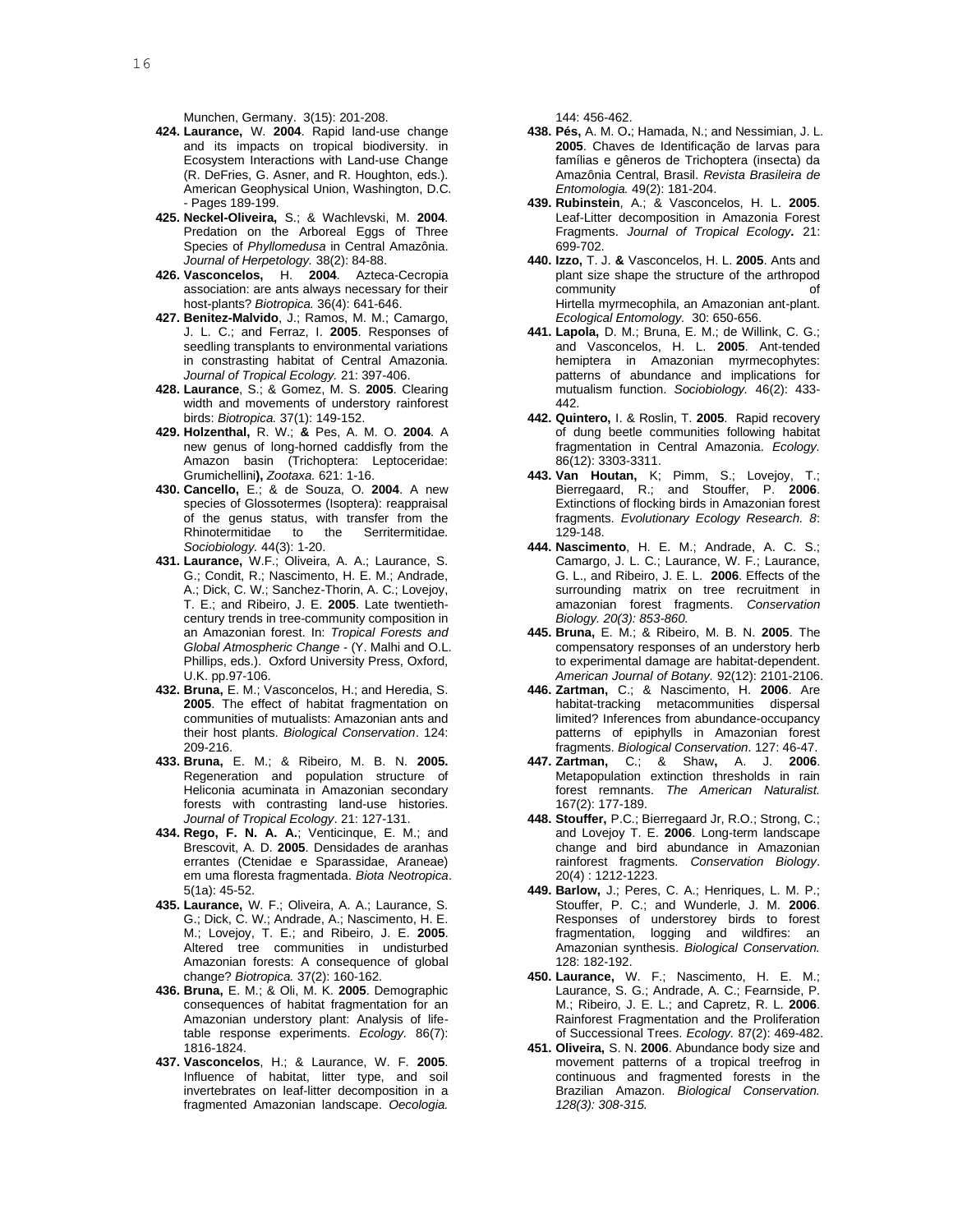- **452. Oliveira,** M. L.;& Cunha, J. A. **2005**. Abelhas africanizadas *Apis mellifera scutellata* Lepeletier, 1836 (Hymenoptera: Apidae: Apinae) exploram recursos na floresta amazônica? *Acta Amazonica.* 35(3): 391-396.
- **453. Nascimento,** H. E. M.; Laurance, W. F.; Condit, R.; Laurance, S. G.; D´Angelo, S.; and Andrade, A. C. **2005**. Demographic and life-history correlates for Amazonian trees. *Journal of Vegetation Science.* 16: 625-634.
- **454. Lepsch-Cunha**, N.; Kageyama, P.Y., and Roland Vencovsky. **2011.** Outcrossing rate of *Couratari multiflora* - a low-density tropical tree species from a central-amazonian rainforest**.**  *Acta Amazonia.* 41(1): 153-162.
- **455. Antongiovanni**, M.; & Metzger, J. P. **2005**. Influence of matrix habitats on the occurrence of insectivorous birds species in Amazonian forest fragments. *Biological Conservation.* 122: 441-451.
- **456. Zuanon**, J.; Bockmann, F. A.; and Sazima, I. **2006**. A remarkable sand-dwelling fish assemblage from central Amazonia, with comments on the evolution of psammophily in South American freshwater fishes. *Revista Neotropical Ichthyology.* 4(1): 107-118.
- **457. Kirb**, K. R.; Laurance, W. F.; Albernaz, A.; Götz Schoroth; Feranside, P. M.; Bergen, S.; Venticinque, E. M.; and da Costa, C. **2006**. The future of deforestation in the Brazilian Amazon. *Futures.* 38: 432-453*.*
- **458. Sazima,** I.; Carvalho, L. N.; Mendonça, F. P.; and Zuanon, J. **2006**. Fallen laves on the waterbed: diurnal camouflage of three night active fish species in an Amazonian streamlet. *Neotropical Ichthyology.* 4(1): 119-122*.*
- **459. Nascimento,** E. M.; & Laurance, W. F. **2006**. Efeitos de área e de borda sobre a estrutura florestal em fragmentos de floresta de terrafirme após 13-17 anos de isolamento. *Acta Amazonica.* 36(2): 183-192.
- **460. Meghan,** R.; da Fonseca, C. R. V.; and Williamson, G. B. **2006**. Volume as a predictor for biomass: Equations for Neotropical Scarabaeidae. *The Annals of the Entomological Society of America.* 99(5): 831-836.
- **461. Carvalho**, L. N.; Zuanon, J.; and Sazima, I. **2006**. The almost invisible league: crypsis and association between minute fishes and shrimps as a possible defence against visually hunting predators. *Neotropical Ichthyology.* 4(2): 219- 224.
- **462. Izzo,** T. J.; Julião, G. R.; Almada, E.; and Fernades,G. W. **2006**. Hiding From Defenders: Localized Chemical Modification on the Leaves of an Amazonian Ant-Plant Induced by a Gall-Making Insect (Diptera: Cecidomyiidae). *Sociobiology.* 48(2): 1-11.
- **463. Zartman,** C. E.; McDaniel, S. F. and Shaw, A. J. **2006**. Experimental habitat fragmentation increases linkage disequilibrium but does not affect genetic diversity or population structure in the Amazonian liverwort Radula flaccida. *Molecular Ecology.* 15: 2305-2315.
- **464. Ribeiro,** O. M. & Zuanon, J. **2006**. Comparação da eficiência de dois métodos de coleta de peixes em igarapés de terra firme da Amazônia. *Acta Amazonica*. 36(3): 389-394.
- **465. Pharo**, E. & Zartman, C. E. **2006**. Bryophytes in a changing landscape: The hierarchical effects

of habitat fragmentation on ecological and evolutionary processes. *Biological Conservation.*  135: 315-325.

- **466. Laurance,** W. F. **2006**. Mais razões para megareservas na Amazônia. *Natureza e Conservação.* 4: 8-18*.*
- **467. Neckel-Oliveira,** S. **2007**. Effects of Forest Disturbance on Breeding Habitat Availability for Two Species of Anurans in the Amazon. *Copeia*. 1: 186-192.
- **468. Rego,** F.; Venticinque, E.; and Brescovit, A. **2007**. Effects of forest fragmentation on four Ctenus spider populations (Araneae: Ctenidae) in central Amazonia, Brazil. *Studies on Neotropical Fauna and Environment.* 42(2): 137-144.
- **469. Fischer,** E.; & Leal, I. R. **2006**. Effect of nectar secretion rate on pollination success of *Passiflora coccinea* (Passifloraceae) in central Amazon. *Brazilian Journal of Biology.* 66(2B): 747-754.
- **470. Gilbert,** B.; Laurance, W. F.; LeighJr, E. G.; and Nascimento, H. E. M. **2006**. Can Neutral Theory Predict the Responses of Amazonian Tree Communities to Forest Fragmentation? *American Naturalist.* 168(3): 304-17*.*
- **471. Zuanon,** J.; Carvalho, L. N., and Sazima, I. **2006.** A chamaeleon characin: the plantclinging and colour-changing Ammocryptocharax elegans (Characidiinae:<br>Crenuchidae). Revista *Ichthyological*  $l$ chthyological *Exploration of Freshwaters.* 17(3): 225-232.
- **472. Laurance**, W. F.; Nascimento, H. E. M.; Laurance, S.G.; Andrade, A.; Ribeiro, J. E. L. S.; Giraldo, J. P. G.; Lovejoy, T. E.; Condit, R.; Chave, J.; Harms, K. E. & D'Angelo, S. **2006**. Rapid decay of tree-community composition in Amazonian forest fragments. *PNAS.* 103 (50): 19010-19014.
- **473. Ferraz**, G.; Nichols, J. D.; Hines, J. E.; Stouffer, P. C.; Bierregaard, R. O.; Jr. and Lovejoy, T. E. **2007**. A Large-scale Deforestation Experiment: Effects of Patch Area and Isolation on Amazon Birds. *Science.* 315: 238-241.
- **474. Boyle**, S. A.; Smith, A. T.; Spironello, W. R.; and Zartman, C. E. **2013**. "The Behavioural Ecology of Bearded Sakis (Chiropotes sagulatus) Living in Forest Fragments of Central Brazilian Amazonia", para o livro "Evolutionary Ecology and Conservation of Titis, Sakis and Uacaris". Ch 4, pp255-261. Cambridge University Press. ISBN: 9780521881586.
- **475. Stouffer**, P. **2007**. Density, Territory Size, and Long-term Spatial Dynamics of a Guild of Terrestrial Insectivorous Birds near Manaus, Brazil. *The Auk*. 124(1): 292-306.
- **476. Van Houtan**, K. S., Pimm, S. L., Bierregaard Jr., R. O., Lovejoy, T. E., & Stouffer, P. C. – **2007**. Dispersal of Amazonian birds in continuous and fragmented forest. *Ecology Letters*. 10(3): 219- 229.
- **477. Leal**, I. R.; Fischer, E.; Kost, C.; Tabarelli, M.; and Wirth, R. **2006**. Ant protection against herbivores and nectar thieves in *Passiflora coccinea* flowers. *Ecoscience.* 13(4): 431-438*.*
- **478. Cramer**, J.; Mesquita, R.; Bentos, T. V.; Moser, B.; and Williamson, G. B. **2007.** Forest fragmentation reduces seed dispersal of Duckeodendron cestroides, a Central Amazon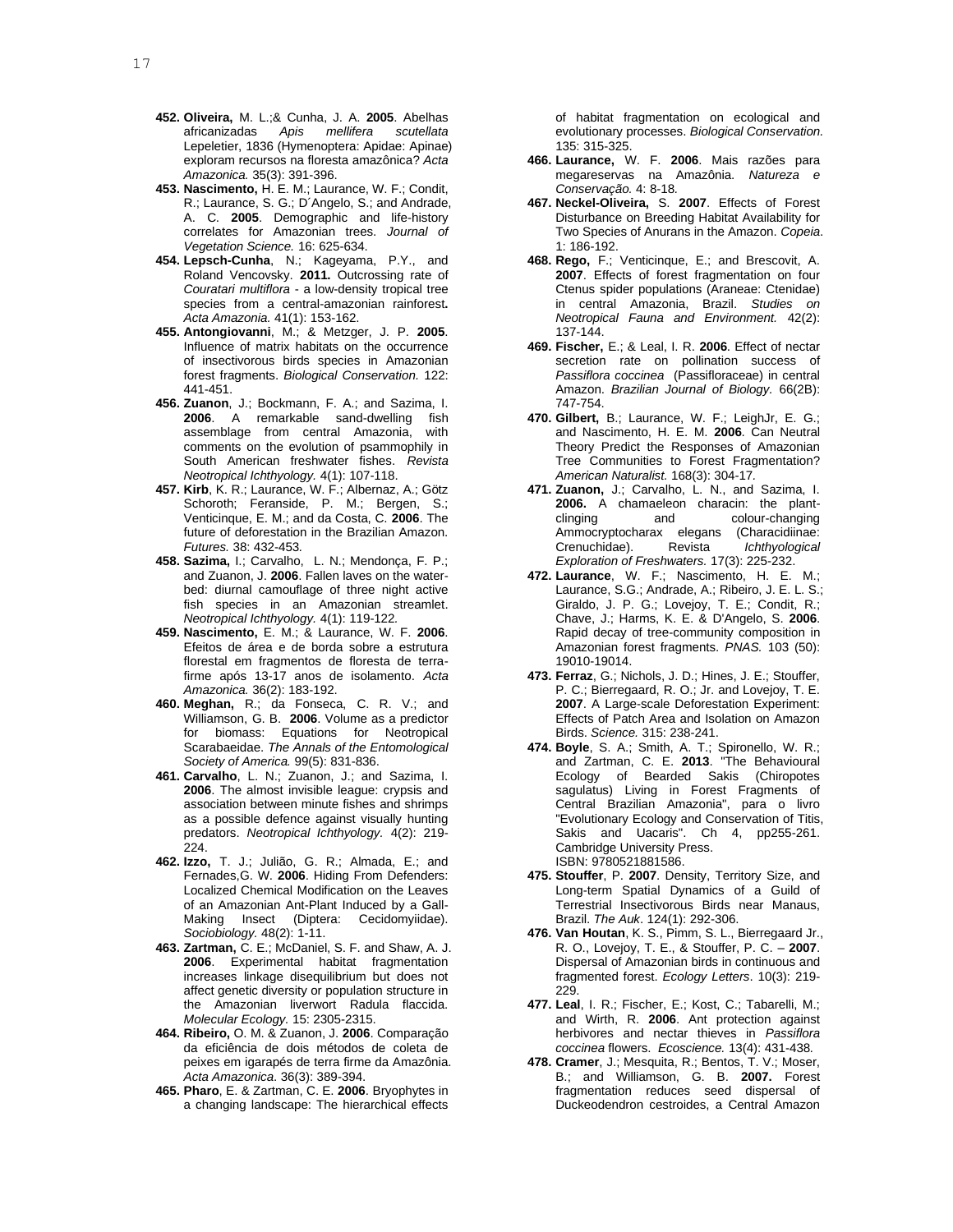endemic. *Biotropica.* 39(6): 709-718.

- **479. Radtke,** M. G.; da Fonseca, C. R. V.; and Williamson, G. B. **2007.** The old and young Amazon: dung beetle biomass, abundance, and species diversity. *Biotropica.* 39(6): 725-730.
- **480. Cramer,** J.; Mesquita, R.; and Williamson, G. B. **2007.** Forest fragmentation differentially affects seed dispersal of large and small-seeded tropical trees. *Biological Conservation.* 137: 415-423.
- **481. Anjos**, M. B. & Zuanon, J. **2007.** Sampling effort and fish species richness in small terra firme forest streamsof central Amazonia Brazil. *Neotropical Ichthyology.* 5(1):45-52.
- **482. Arteaga,** M. C. & Venticinque, E. M. **2008.**  Influence of topography on location and density of armadillo burrows (Dasypodidae: Xenarthra) in central Amazon, Brazil. *Mammalian Biology.*73:262-266.
- **483. Dias**, S. C. & Machado, G. **2007.** Microhabitat use by the whip spider heterophrynus longicornis (amblypygi, Prhynidae) in Central Amazon. *The Journal of Arachnology.* 34: 540- 544.
- **484. Candia-Gallardo, C. 2007.** Observations on feeding and habitat using by Crimsom Fruitcrow, *Haematoderus militaris,* in Amazonian Brazil. *Cotinga.* 28: 82-83.
- **485. Ganade, G**. **2007**. Processes affecting succession in old fields of Brazillian Amazonia. In *Old fields: Dynamics and restoration of abandoned farmland*: Krammer, V. A. & Hobbs, R. J. (Org). Island Press. New York. 75-95.
- **486. Barreto, L.** & Gascon, C. **2005.** Edge Effect from continuous forest and fragment forest on the larval performance of an aquatic anuran tadpole and predator-prey interaction in Central Amazonia. *Boletim de Hidrobiologia.* 18: 39-44.
- **487. Zuquim, G.**; Costa**,** F. R. C. & Prado, J. P. **2007**. Redução de esforço amostral vs. retenção de informação em inventários de pteridófitas na Amazônia Central. *Biota Neotropica.* 7(3): 217-223.
- **488. Laurance,** W. F.; & Luizão, R. C. C. **2007**. Driving a wedge into the Amazon. *Nature.* 448; 409-410.
- **489. Stouffer**, P.; & Bierregaard. R. O. Jr. **2007.** Recovery potential of understory bird communities in Amazonian rainforest fragments. *Revista Brasileira de Ornitologia.* 15(29): 219- 229.
- **490. Arruda,**Y. M. B. C. & Ferraz, I. D. K. **2008**. Inharé-da-folha-peluda, Helicostylis tomentosa (Poepp. & Endl.) Rusby in: I. D. K. Ferraz & J. L. C. Camargo (Eds) Manual de Sementes da Amazônia. Fascículo 6, 12p. INPA, Manaus-AM, Brasil.
- **491. Bruna,** E. M.; Darrigo, M. R.; Furuya Pacheco, A. M.; and Vasconcelos, H. L. **2008.**  Interspecific variation in the defensive responses of ant mutualists to plant volatiles. *Biological Journal of the Linnean Society.* 94: 241–249.
- **492. Zartman, C. E.** & Illkiu-Borges, A. **2007.** Guia para as briófitas epífitas da Amazônia Central/ Guide to the epiphyllous bryophytes of Central Amazonia. Editora INPA, Manaus - Brasil. 138pp.
- **493. Laurance,** W. F.; Nascimento, H. E. M.; Laurance, S. G.; Andrade, A.; Ewers, R. M; *et*

*al.* **2007.** Habitat Fragmentation, Variable Edge Effects, and the Landscape-Divergence Hypothesis. *PLoS ONE.* 2(10): e1017. doi:10.1371/journal.pone.0001017.

- **494. Guimarães,** P. R.; Rico-Gray, V.; Oliveira, P. S.; Izzo, T.; dos Reis, S. F.; and Thompson, J. N. **2007.** Interaction intimacy affects structure and coevolutionary dynamics in mutualistic networks. *Current Biology*. 17(20): 1797-1803.
- **495. Nazareno,** A. G.; Querino, R. B.; Pereira, R. A. S. **2007.** Fauna de Hymenoptera em *Ficus* spp. (Moraceae) na Amazônia Central. Brasil*. Iheringia*, série Zoológica. 97(4): 441-446.
- **496. Ferraz,** G.; Marinelli, C. E.; and Lovejoy, T. E. **2008.** Biological Monitoring in the Amazon: Recent Progress and Future Needs. *Biotropica.* 40(1): 7-10.
- **497. Landeiro,** V. L.; Hamada, N.; and Melo, A. S. **2008.** Responses of aquatic invertebrate assemblages and leaf breakdown to macroconsumer exclusion in Amazonian "terra firme" streams. *Fundamental and Applied Limnology*. 172(1): 49-58.
- **498. Fáveri,** S. B.; Vasconcelos, H. L.; and Dirzo, R. **2008.** Effects of Amazonian forest fragmentation on the interaction between plants, insect herbivores, and their natural enemies. *Journal of Tropical Ecology.* 24: 1-8.
- **499. Radtke,** M. G.; da Fonseca, C. R. V.; Williamson, G. B. **2008.** Forest fragment size effects on dung beetle communities. *Biological Conservation.* 141(3): 613-614.
- **500. Boyle,** S. A. **2008.** Human impacts on primate conservation in central Amazônia. *Tropical Conservation Science.* 1(1): 6-17.
- **501. Camargo,** J. L. C. & Ferraz, I. D. K. **2004.** Acariquara-roxa, *Minquartia guianensis* Aubl. Olacaceae. In *Manual de Sementes da Amazônia*: Ferraz, I. D. K. & Camargo, J. L. C. (Eds.). Fascículo 4, 8p. Editora INPA, Manaus.
- **502. Jorge,** M. L. S. P. **2008.** Effects of forest fragmentation on two sister genera of Amazonian rodents (*Myoprocta acouchy* and *Dasyprocta leporine*). *Biological Conservation.* 141(3): 617-623.
- **503. Naka,** L. N**.**; Stouffer, P. C.; Cohn-Haft, M.; Marantz, C. A.; Whittaker, A. & Bierregaard Jr., R. O. **2008.** Vozes da Amazônia Brasileira/ Voices of the Brazilian Amazon. Vol 1. Aves das florestas de terra firme ao norte de Manaus: Área de endemismo das Guianas/ Birds of the terra firme forests north of Manaus: Guianan area of endemism. Editora INPA, Manaus, AM.
- **504. Deichmann,** J. L. **2008.** *Osteocephalus oophagus* terrestrial behavior. *Herpetological Review.* 39(3): 338-339.
- **505. Laurance,** W. F. **2008.** Environmental promise and peril in the Amazon. In *Tropical Forest Community Ecology*: Carson, W. P. & Schnitzer, S. A. (Eds.). Blackwell Scientific, New York. 458-473.
- **506. Mestre,** L. A. M. & Gasnier, T. R. **2008**. Populações de aranhas errantes do gênero *Ctenus* em fragmentos florestais na Amazônia Central. *Acta Amazonica*. 38(1): 159-164.
- **507. Fidelis,** L.; Nessimian, J. L. & Hamada, N**. 2008**. Distribuição espacial de insetos aquáticos em igarapés de pequena ordem na Amazônia Central. *Acta Amazonica.* 38(1): 71-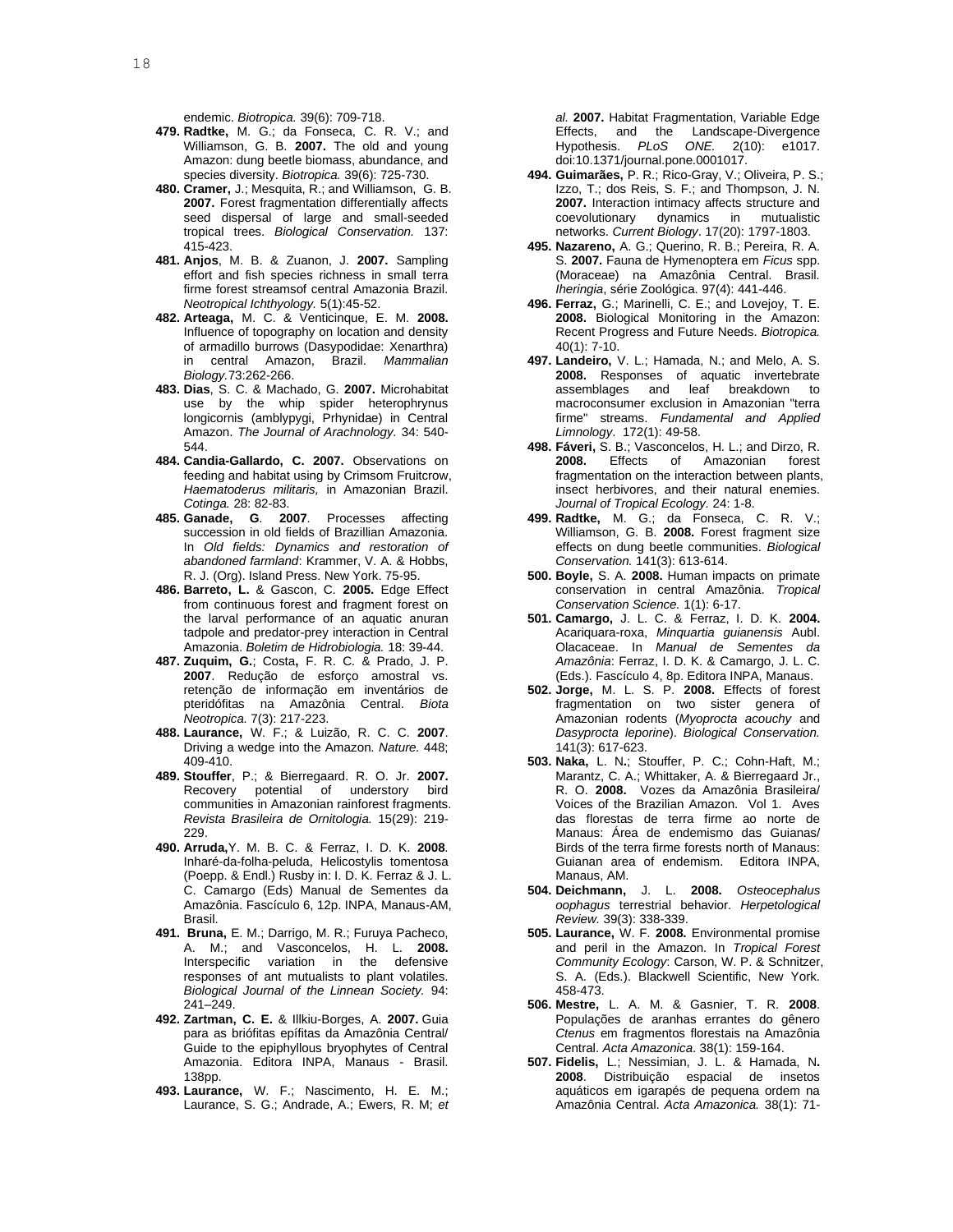77.

- **508. Laurance,** W. F. **2009.** Beyond island biogeography theory: Understanding habitat fragmentation in the real world. In *Forty Years of Island Biogeography Theory*: Losos, J. B. & Ricklefs, R. E. (Eds.). Princeton University Press, Princeton. 214-236.
- **509. Brum,** H. D.; Nascimento, H. E. M.; Laurance, W. F.; Andrade, A. C. S.; Laurance, S. G. & Luizão, R. C. C. **2008.** Rainforest fragmentation and the demography of the economically important palm *Oenocarpus bacaba* in central Amazonia. *Plant Ecology.* 199(2): 209-215.
- **510. Hammond-Pyle,** E**.**; Santoni**,** G. W.; Nascimento, H. E. M.; Hutyra, L. Y.; Carmago, P. B.; Vieira, S.; Curran, D. J.; Haren, J.; Saleska, S. R.; Chow, V. Y.; Laurance, W. F. & Wofsy, S. C. **2008.** Effects of disturbance on biomass, structure and carbon balance in two Amazonian Forests. J*ournal of Geophysical Research.* 113: 1-20. G00B08.
- **511. Sanhudo,** C. E. D**.**; Izzo, T. J. & Brandão, C. R. F. **2008**. Parabiosis between basal fungusgrowing ants (Formicidae, Attini). *Insectes Sociaux.* 55: 296-300.
- **512. Stouffer** P. C**.;** Strong, C. & Naka, L. N**. 2009.** Twenty years of understory bird extinctions from Amazonian rainforest fragments: Consistent trends and landscape-mediated dynamics. *Diversity and Distributions.* 15: 88-97.
- **513. Laurance,** W. F. **2008.** Theory meets reality: How habitat fragmentation research has transcended island biogeographic theory. *Biological Conservation*. 141: 1731–1744.
- **514. Bohlman,** S**.**; Laurance, W. F.; Laurance, S. G.; Nascimento, H. E. M.; Fearnside, P. & Andrade, A. C. S. **2008**. Importance of soils, topography and geographic distance in structuring central Amazonian tree communities. *Journal of Vegetation Science.* 19(6): 863-874.
- **515. Nessimian,** J. L**.**; Venticinque, E. M.; Zuanon, J.; De Marco Jr., P.; Gordo, M.; Fidelis, L.; Batista, J. D. & Juen, L. **2008**. Land use, habitat integrity and aquatic insect assemblages in central Amazonian streams. *Hydrobiologia.*  614(1): 117-131.
- **516. Camargo,** J. L. C**.**; Ferraz, I. D. K.; Mesquita, M. R.; Santos, B. A. & Brum, H. D. **2008.** *Guia de Propágulos e Plântulas da Amazônia*. Vol. 1. Editora INPA, Manaus. 174p.
- **517. Bentos,** T. V.; Mesquita, R. C. G. & Williamson, G. B. **2008**. Reproductive phenology of Central Amazon pioneer trees. *Tropical Conservation Science.* 1(3): 186-203*.*
- **518. Zuquim,** G; Costa, F. R. C.; Prado, J. & Braga-Neto, R. **2008.** Distribution of pteridophyte communities along environmental gradients in Central Amazonia, Brazil. *Biodiversity and Conservation.* 18(1): 151-166.
- **519. Fiske,** I. J.; Bruna, E. M. & Bolker, B. M. **2008**. Effects of sample size on estimates of population growth rates calculated with matrix models. *PLoS ONE*. 3(8): e3080.
- **520. Pace,** R. **2008**. Nuove specie di Lomechusini mirmecofili e non mirmecofili dell'Amazzonia (Coleoptera, Staphylinidae). *Beitr. Ent.* 58: 191- 203.
- **521. Boyle,** S. A**.**; Lourenço, W. C.; da Silva, L. R. & Smith, A. T. **2009**. Home range estimates vary with sample size and methods. *Folia*

*Primatologica*. 80: 33-42.

- **522. Laurance,** S. G. W.; Laurance, W. F.; Nascimento, H. E.; Andrade, A.; Fearnside, P.; Rebello, E. & Condit, R. **2009**. Long-term variation in Amazon forest dynamics. *Journal of Vegetation Science.* 20: 323-333.
- **523. Bruna,** E. M.; Fiske, I. J. & Trager, M. **2009**. Evaluating the effect of habitat fragmentation on plant populations: Is what we know demographically irrelevant? *Journal of Vegetation Science.* 20: 569–576.
- **524. Santos,** B. A.; Camargo, J. L. C. & Ferraz, I. D. K. **2008**. Guariúba, *Clarisia racemosa* Ruiz & Pav. – Moraceae. In *Manual de Sementes da Amazônia*. Ferraz, I. D. K. & Camargo, J. L. C. (Eds). Manaus. Editora INPA. 1(7): 1-12.
- **525. Dáttilo,** W. F. C**.**; Izzo, T. J.; Inouye, B. D.; Vasconcelos, H. L. & Bruna, E. M. **2009**. Recognition of host plant volatiles by *Pheidole minutula* Mayr. (Myrmicinae), an Amazonian ant-plant specialist. *Biotropica.* 41(5): 642-646.
- **526. Mesquita,** M. R.; Ferraz, I. D. K. & Camargo, J. L. C. **2009**. Angelim-vermelho, *Dinizia excelsa* Ducke. In *Manual de Sementes da Amazônia*: Ferraz, I. D. K. & Camargo, J. L. C. (Eds). Editora INPA, Manaus. 8: 1-12.
- **527. Brum,** H. D.; Camargo, J. L. C. & Ferraz, I. D. K. **2009**. Copaíba-roxa, *Copaifera mutlijuga* Hayne. In *Manual de Sementes da Amazônia*: Ferraz, I. D. K. & Camargo, J. L. C. (Eds). INPA, Manaus. 1(9): 1-12
- **528. Phillips,** O. L.; Aragão, L. E. O. C.; Lewis, S. L.; Fisher, J. B.; Lloyd, J.; López-González, G.; Malhi, Y.; Monteagudo, A.; Peacock, J.; Quesada, C. A.; van der Heijden, G.; Almeida, S.; Amaral, I.; Arroyo, L.; Aymard, G.; Baker, T. R.; Bánki, O.; Blanc, L.; Bonal, D.; Brando, P.; Chave, J.; de Oliveira, Á. C. A.; Cardozo, N. D.; Czimczik , C. I.; Feldpausch, T. R.; Freitas, M. A.; Gloor, E.; Higuchi, N.; Jiménez, E.; Lloyd, G.; Meir, P.; Mendoza, C.; Morel, A.; Neill, D. A.; Nepstad, D.; Patiño, S.; Peñuela, M. C.; Prieto, A.; Ramírez, F.; Silva, M.Schwarz. J.; Silveira, M.; Thomas, A. S.; ter Steege, H.; Stropp, J.; Vásquez, R.; Zelazowski, P.; Dávila, E. Alvarez; Andelman, S.; Andrade, A.; Chao, K.-J.; Erwin, T.; Di Fiore, A.; E. Honorio C., Keeling, H.; Killeen, T. J.; Laurance, W. F.; Cruz, A. P.; Pitman, N. C. A.; Vargas, P. N.; Ramírez-Angulo, H.; Rudas, A.; Salamão, R.; Silva, N.; Terborgh, J. & Torres-Lezama, A. **2009.** Drought Sensitivity of the Amazon Rainforest. *Science.* 323(5919): 1344-1347.
- **529. Izzo,** T. J.; Bruna, E. M.; Vasconcelos, H. L. & Inouye, B. D**. 2009.** Cooperative colony founding alters the outcome of interspecific competition between Amazonian plant-ants. *Insectes sociaux*. 56(4): 341-345.
- **530. Baccaro,** F. B**.**; Ketelhut, S. M.; de Morais, J. W. **2010**. Resource distribution and soil moisture content can regulate bait control in an ant assemblage in Central Amazonian forest *Austral Ecology*. 35(3): 274-281.
- **531. Jorge,** M. L. S. P. & Howe, H. F. **2009.** "Can forest fragmentation disrupt a conditional mutualism? A case from Central Amazon". *Oecologia* 161: 709–718
- **532. Quintero,** I. & Halffter, G. **2009.** Temporal changes in a community of dung beetles (Insecta: Coleoptera: Scarabaeinae) resulting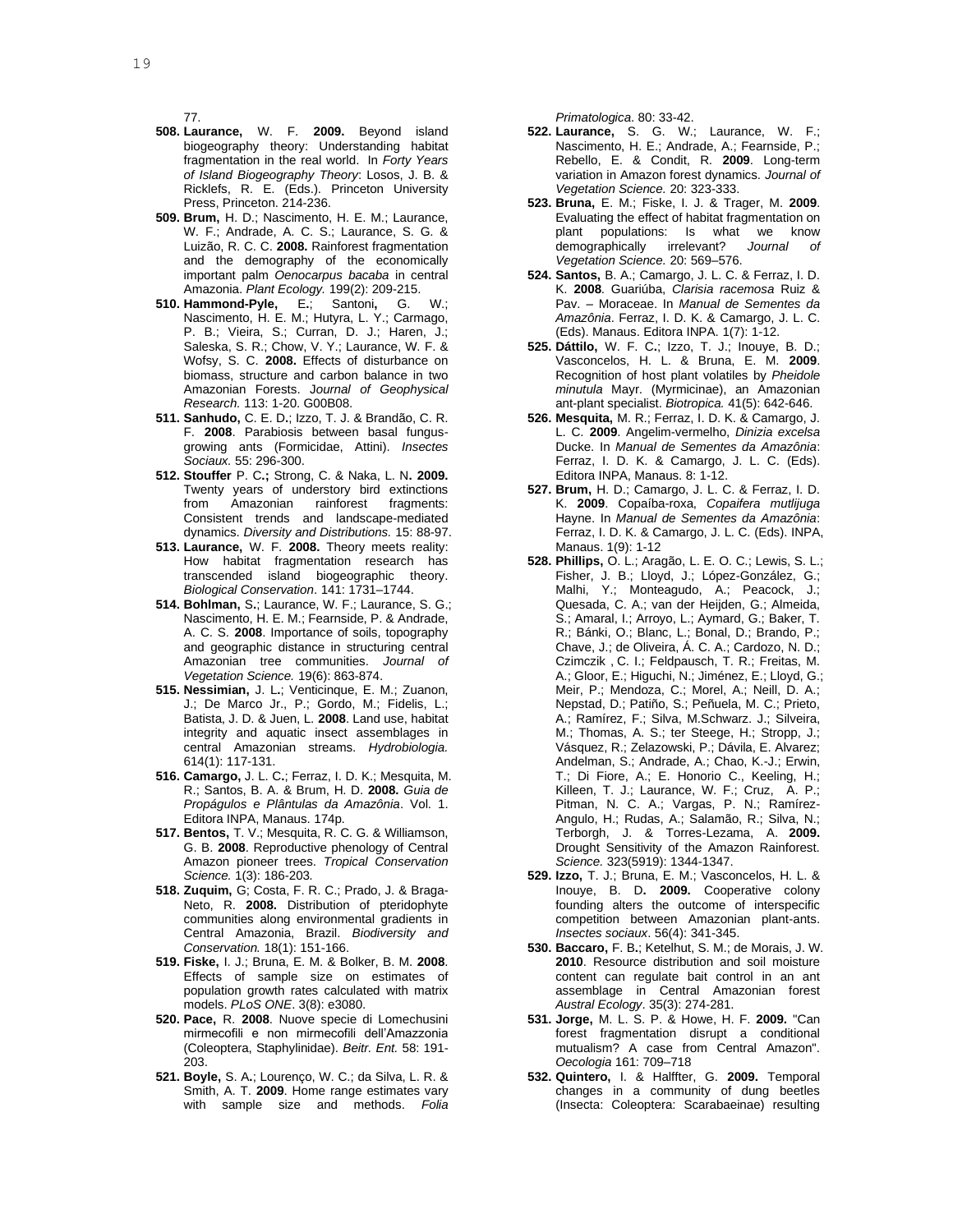from modification and fragmentation of tropical rain forest. *Acta Zoologica Mexicana.* 25(3): 625-649.

- **533. Côrtes,** M.; Gowda, V.; Kress, W. J.; Bruna, E. M.; Uriarte, M. **2009.** Characterization of 10 microsatellite markers for the understory Amazonian herb *Heliconia acuminata*. *Molecular Ecology Resources.* 9(4): 1261-1264.
- **534. Boyle,** S. A. & Smith, A. T. **2009.** Behavioral modifications in northern bearded saki monkeys (*Chiropotes satanas chiropotes*) in forest fragments of central Amazonia. *Primates.* 51: 43-51.
- **535. Baker,** T. R.; Phillips, O. L.; Laurance, W. F.; Pitman, N. C. A.; Almeida, S.; Arroyo, L.; Di Fiore, A.; Erwin, T.; Higuchi, N.; Killeen, T. J.; Laurance, S. G.; Nascimento, H.; Monteagudo, A.; Neill, D. A.; Silva, J. N. M. & Vasquez Martinez, R. **2008.** Variation in plant traits does not determine patterns of wood production in Amazonian forests. *Biogeosciences Discussions.* 5: 3593-3621.
- **536. Laurance,** W. F. **2008.** Potential impacts of global change in tropical ecosystems. In *Biodiversity Conservation and Carbon Trading: Science, Policy and Practical Mechanisms - Environmental Leadership and Training Initiative*. Welsh, K. (Ed.). Yale University Press, New Haven. 19-26.
- **537. Anderson,** L. O**.**; Malhi, Y.; Ladle, R. J.; Aragão, L.; Shimabukuro, Y.; Phillips, O.; Baker, T.; Costa, A.; Espejo, J. S.; Higuchi, N.; Laurance, W. F.; Lopez-Gonzalez, G.; Monteagudo, A.; Nuñez-Vargas, P.; Peacock, J.; Quesada, C. A.; Almeida, S. & Vasquez, R. **2009.** Influence of landscape heterogeneity on spatial patterns of wood productivity, wood specific density and above ground biomass in Amazonia. *Biogeosciences*. 6: 2039-2083.
- **538. Baker,** T. R.; Phillips, O. L.; Laurance W. F.; Pitman, N. C. A.; Almeida, Arroyo S.; Di Fiore, L. A.; Erwin, T.; Higuchi, N.; Killeen, T. J.; Laurance, S. G.; Nascimento, H.; Monteagudo, A.; Neill, D. A.; Silva, J. N. M.; Malhi, Y.; Gonzalez, G.; Peacock, J.; Quesada, C.; Lewis, S. & Lloyd, J. **2009.** Do species traits determine patterns of wood production in Amazonian forests? *Biogeosciences*. 6: 297- 307.
- **539. Laurance,** W. F. & Vasconcelos, H. L. **2009**. Conseqüências ecológicas da fragmentação florestal na Amazônia. *Oecologia Brasiliensis.* 13(3): 434-451.
- **540. Gloor,** M.**;** Phillips, O.; Lloyd, J.; Lewis, S.; Malhi, Y.; Baker, T.; López-Gonzalez, G.; Peacock, J.; Almeida, S.; Alves de Oliveira, A. C.; Alvarez, E.; Amaral, I.; Arroyo, L.; Aymard, G.; Banki, O.; Blanc, L.; Bonal, D.; Brando, P.; Chao, K.-J.; Chave, J.; Dávila, N.; Erwin. T;, Silva, J.; Di Fiore, A.; Feldpausch, T.; Freitas, Herrera, A. R.; Higuchi, N.; Honorio, E.; Jiménez, E.; Killeen, T.; Laurance, W. F. **2009**. Does the disturbance hypothesis explain the biomass increase in basin-wide Amazon forest plot data? *Global Change Biology*. 15: 2418– 2430.
- **541. Lewis,** S. L**.**; Lloyd, J.; Sitch, S.; Mitchard, E. & Laurance, W. F. **2009.** Changing ecology of tropical forests: evidence and drivers. *Annual Review of Ecology, Evolution, and Systematics.*

40: 529–49.

- **542. Laurance,** S. G**.**; Andrade, A. & Laurance, W. F. **2010.** Unanticipated effects of stand dynamism on Amazonian tree diversity. *Biotropica.* 42(4): 429-434.
- **543. Laurance,** W. F. & Vasconcelos, H. L. **2009.** Deforestation and forest fragmentation in the Amazon. In *Encyclopedia Of Life Support Systems*: Del Claro, K.; Oliveira, P. S. & Rico-Gray, V. (Eds.). UNESCO, Oxford. 2: 23-39.
- **544. Sberze,** M.; Cohn-Haft, M. & Ferraz, G. **2010.** Old-growth and secondary-forest site occupancy by nocturnal birds in a Neotropical landscape. *Animal Conservation*. 13: 3-11.
- **545. Boyle,** S. A. & Smith, A. T. **2010***.* Can landscape and species characteristics predict primate presence in forest fragments in the Brazilian Amazon? *Biological Conservation.*  143: 1134-1143.
- **546. Bobrowiec,** P. E. D. & Gribel, R. **2010.** Effects of different secondary vegetation types on bat community composition in Central Amazonia, Brazil. *Animal Conservation*. 13: 204-216.
- **547. Fiske,** I. & Bruna, E. M. **2010***.* Alternative spatial sampling in studies of plant demography: consequences for estimates of population growth rate. *Plant Ecology*. 207(2): 213-225.
- **548. Uriarte,** M.; Bruna, E. M.; Rubim, P.; Anciães, M. & Jonckeeere, I. **2010.** Effects of forest fragmentation on seedling recruitment of an understory herb: assessing seed vs. safe-site limitation. *Ecology*. 91(5): 1317–1328.
- **549. Mestre,** L**.**; Cohn-Haft, M. & Dias, M. **2010.** Diet and prey availability of terrestrial insectivorous birds prone to extinction in amazonian forest fragments. *Brazilian Archieves of Biology and Technology*. 53(6): 1371-1381.
- **550. Laurance,** S.; Laurance, W.; Andrade, A.; Fearnside, P.; Harms, K.; Vincentini, A. & Luizão, R. **2010**. Influence of soils and topography on Amazonian tree diversity: a landscape scale study. *Journal of Vegetation Science.* 21: 96-106.
- **551. Radtke,** M. G**.**; da Fonseca, C. R. V. & Williamson, G. B. **2010.** Dung beetle a Neotropical-Nearctic comparison. *Neotropical Entomology*. 39(1): 019-027.
- **552. Rodrigues,** R. R**.**; Carvalho, L. N.; Zuanon, J. & Del-Claro, K. **2010**. Color changing and behavioral context in the Amazonian Dwarf Cichlid *Apistogramma hippolytae*. *Neotropical Ichthyology.* 7(4): 641-646.
- **553. Leidner,** A. K.; Haddad, N. & Lovejoy, T. E. **2010.** Does tropical forest fragmentation increase long-term variability of butterfly communities? *PLoS ONE.* 5(3): e9534.
- **554. Landeiro,** V. L**.**; Hamada, N.; Godoy, B. S. & Melo, A. S. **2010.** Effects of litter patch area on macroinvertebrate assemblage structure and leaf breakdown in Central Amazonian streams. *Hydrobiologia.* 649: 355–363.
- **555. Deichmann,** J. L.; Williamson, G. B. & Lima, A. P. **2010***.* Effects of geomorphology and primary productivity on Amazonian leaf litter herpetofauna. *Biotropica.* 43(2): 149–156.
- **556. Ribeiro,** M. B. N.; Bruna, E. M. & Mantovani, W. **2010.** Influence of post-clearing treatment on the recovery of herbaceous plant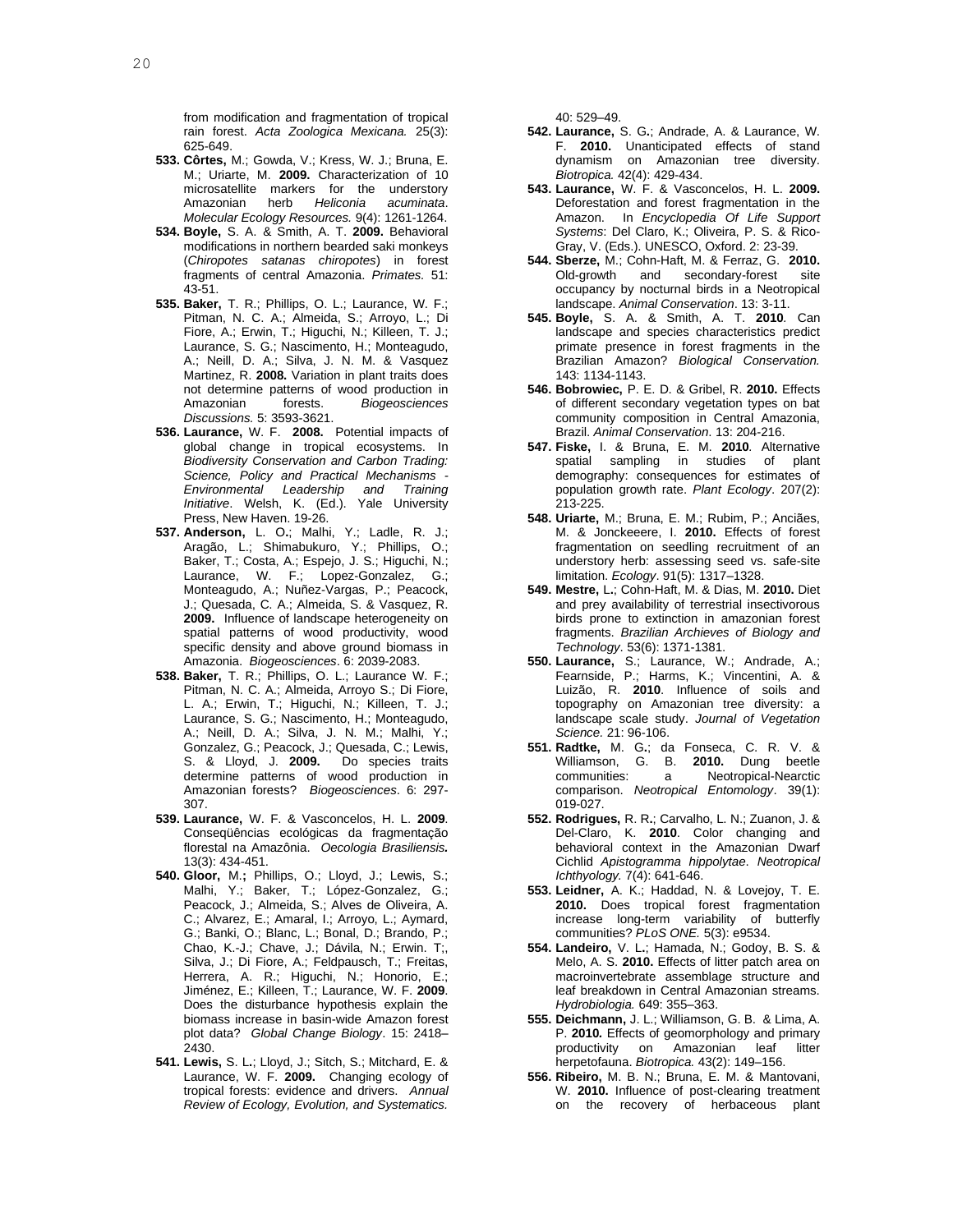communities in Amazonian secondary forests. *Restoration Ecology.* 18(1): 50–58.

- **557. Roeder,** M**.**; Hölscher D. & Ferraz I. D. K. **2010.** Liana regeneration in secondary and primary forests of Central Amazonia. *Plant Ecology & Diversity.* 3(2): 165–174.
- **558. Johnson,** E. I.; Vargas, C. F.; Costa, T. V. V. & Andretti, C. B. **2010.** A range extension and ecology of Boat-billed Tody-Tyrant *Hemitriccus josephinae* in central Amazonian Brazil. *Bulletin of the British Ornithologists' Club.* 130(4): 1-11.
- **559. Arteaga,** M. C**.** & Venticinque, E. **2010.** Cuevas de armadillos (Cingulata: Dasypodidae) en el Amazonas Central: Son útiles para identificar espécies? *Edentanta*. 11(1): 29-33.
- **560. Deichmann,** J. L.; Williamson, G. B.; Lima, A. P. & Allmon, W. D. **2010**. A note on amphibian decline in Neotropical lowland forests. *Biodiversity and Conservation*. 19: 3619-3627.
- **561. Oliveira,** D. E. & De Marco Jr., P. **2009**. Is there a trade-off between the melanin allocated to the immune system and to camouflage on larvae of the dragonfly *Micrathyria catenata* Calvert, 1909 (Odonata: Libellulidae)? *Neotropical Biology and Conservation*. 4(3): 133-136.
- **562. Laurance,** W. F.; Camargo, J. L. C.; Luizão, R. C. C.; Laurance, S. G.; Pimm, S. L.; Bruna, E. M.; Stouffer, P. C.; Williamson, G. B.; Benitez-Malvido, J.; Vasconcelos, H. L.; Van Houtan, K. S.; Zartman, C. E.; Boyle, S. A.; Didham, R. K.; Andrade, A. & Lovejoy, T. E. **2011.** The fate of Amazonian forest fragments: A 32-year investigation. *Biological Conservation*. 144: 56– 67.
- **563. Hutchings,** R. S. G**.**; Sallum, M. A. M. & Hutchings, R. W. **2011.** Mosquito (Diptera: Culicidae) Diversity of a Forest-Fragment Mosaic in the Amazon Rainforest. *Journal of Medical Entomology*. 48(2): 173-187.
- **564. Vieira,** R. S**.** & Höfer, H. **2010***.* Os pequenos mundos que formam a grande floresta: Relações interespecíficas de formigas-decorreição. In *Entomologia na Amazônia Brasileira*: Bermudez, E. G. C.; Teles, B. R. & Rocha, R. A. (Orgs)*.* Editora INPA, Manaus. 79- 88.
- **565. Uriarte,** M.; Anciães, M.; da Silva, T. B.; Rubim, P.; Johnson, E. & Bruna, E. M. **2011.** Building a mechanistic understanding of seed dispersal in human-modified landscapes: a case study with a bird-dispersed tropical understory herb. *Ecology*. 92(4): 924–937.
- **566. Gagnon,** P. R.; Bruna, E. M.; Rubim, P.; Darrigo, M. R.; Littell, R. C.; Uriarte, M. & Kress, W. J. **2011**. Growth of an understory herb is chronically reduced in Amazonian forest fragments. *Biological Conservation.* 144: 830– 835.
- **567. Aud,** F. F**.** & Ferraz, I. D. K. **2012.** Seed size influence on germination responses to light and temperature of seven pioneer tree species from the Central Amazon. *Anais da Academia Brasileira de Ciências.* 84(3): 759-766.
- **568. Gomes,** A. C. S. & Luizão, F. J. **2011.** Leaf and soil nutrients in a chronosequence of secondgrowth forest in Central Amazonia: Implications for restoration of abandoned lands*. Restoration Ecology.* 20(3): 339–345.
- **569. Baccaro,** F. B.; Ketelhut, S. M. & Morais, J. W.

**2011.** Efeitos da distância entre iscas nas estimativas de abundância e riqueza de formigas em uma floresta de terra-firme na Amazônia Central. *Acta Amazonica.* 41(1): 115 – 122.

- **570. Lenz,** B. B. & dos Reis, A. M. **2011**. Harpyeagle-primate interactions in the Central Amazon. *Wilson Journal of Ornithology.* 123(2): 404-408.
- **571. Johnson,** E. I.; Stouffer, P. C. & Vargas, C. F. **2011.** Diversity, biomass, and trophic structure of a central Amazonian bird community. *Revista Brasileira de Ornitologia*. 19(1): 1-16.
- **572. Piedade,** J. V. C**.**; da Conceição, B. S. & Anciães, M. **2011***.* Uso de florestas secundárias por aves de sub-bosque em uma paisagem fragmentada na Amazônia central. *Acta Amazonica.* 42(1): 73-80.
- **573. Rodrigues,** R. R.; Zuanon, J.; Del-Claro, K. & Carvalho, L. N. **2011.** Reproductive behavior of the Amazonian dwarf cichlid *Apistogramma hippolytae* Kullander, 1982: offsetting costs and benefits. *Acta Ethol.* 15: 47–53.
- **574. Stouffer,** P. C**.**; Cockle, K. L.; Aleixo, A.; Areta, J. I.; Bodrati, A.; Cadena, C. D.; Giacomo, A. S. D.; Herzog, S. K.; Hosner, P.; Johnson, E. I.; Naka, L. N. & Sánchez, C. **2011***.* No evidence for widespread bird declines in protected South American forests. *Climatic Change.* 108: 383– 386.
- **575. Stouffer,** P.; Johnson, E. I.; Bierregaard, R. O. Jr. & Lovejoy, T. E. **2011**. Understory bird communities in Amazonian rainforest fragments: Species turnover through 25 years post-isolation in recovering landscapes. *PLoS ONE.* 6(6): e20543.
- **576. Boyle,** S. A.; Lenz, B. B.; Gilbert, K. A.; Spironello, W. R.; Gómez, M. S.; Setz, E. Z. F.; dos Reis, A. M.; da Silva, O. F.; Keuroghlian, A. & Pinto, F. **2013.** The primates of the Biological Dynamics of Forest Fragments Project: A History. In *Primates in Fragments: Complexity and Resilience*: Marsh, L. K & Chapman, C. A. (Eds.) Springer, New York. 57-74.
- **577. Roeder,** M. & Ferraz, I. D. K. **2011**. Traits and growth of liana regeneration in primary and secondary forest of Central Amazonia. *Journal: Applied Vegetation Science*. 15: 108–118.
- **578. Wiemann,** M. C. & Williamson, B. **2012***.* Testing a novel method to approximate wood specific gravity of trees. *Forest Science*. 58(6): 577-591.
- **579. Cassiano,** S. R. & DeSouza, O. **2011**. Spiders, ants and an Amazonian Myrmecophyte: a tale of trophic cascades. *Sociobiology.* 58(2): 403- 418.
- **580. Guimarães,** M. & Sawaya, R. **2011**. Pretending to be venomous: is a snake's head shape a trustworthy signal to a predator? J*ournal of Tropical Ecology.* 27: 437–439.
- **581. Arteaga,** M. C. & Venticinque, E. M. **2011**. Effects of change in primary forest cover on armadillo (Cingulata, Mammalia) burrow use in the Central Amazon. *Revista Mexicana de Biodiversidad.* 83: 177-183.
- **582. Bruna,** E. M**.**; Izzo, T.; Inouye, B.; Uriarte, M. & Vasconcelos, H. L. **2011**. Assymetric dispersal capability of Amazonian plant-ant queens. *PLoS ONE.* 6(8): e22937.
- **583. Wieland,** L. M**.**; Mesquita, R. C. G.; Bobrowiec,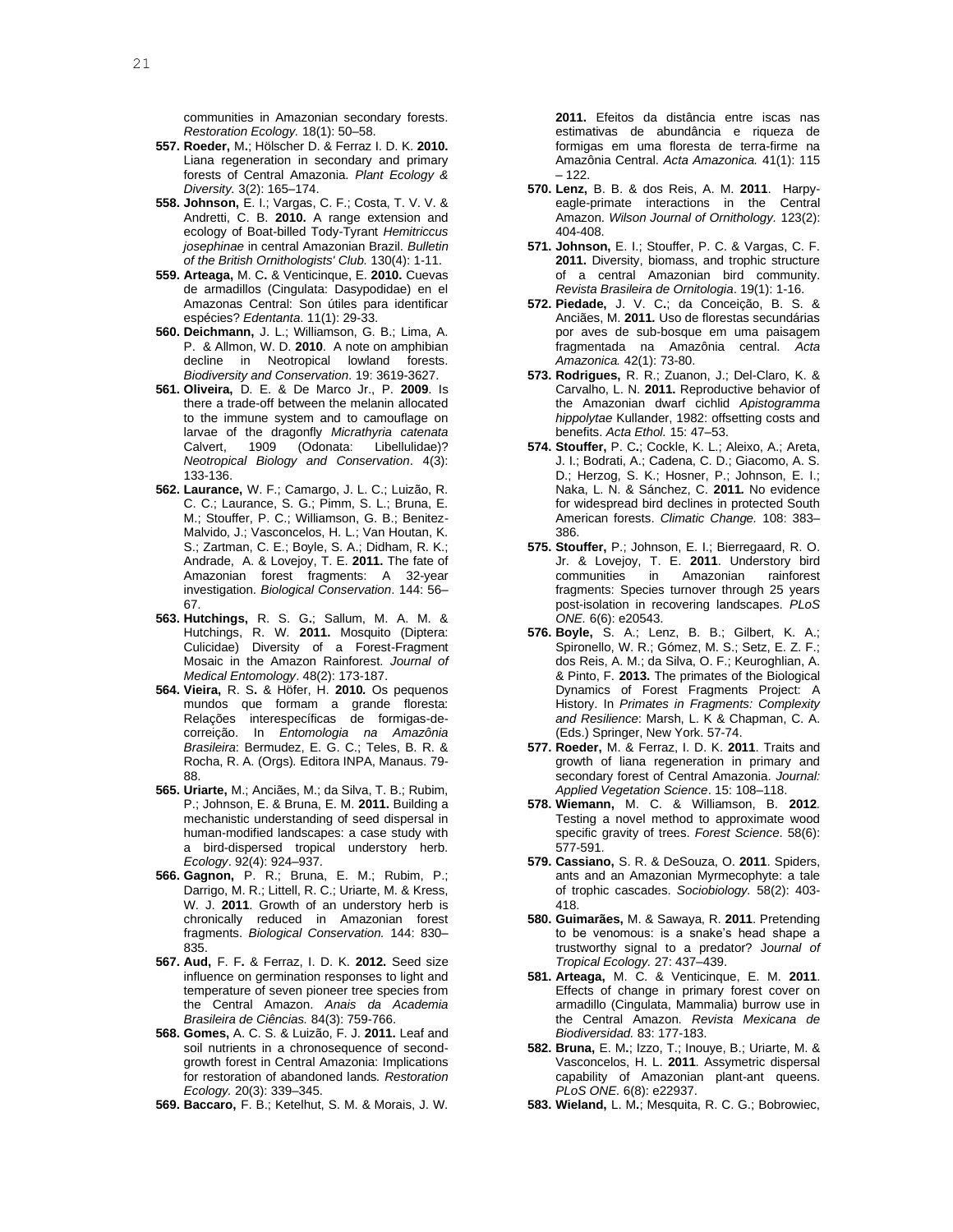P. E. D; Bentos, T. V. & Williamson, G. B. **2011**. Seed rain and advance regeneration in secondary succession in the Brazilian Amazon. *Tropical Conservation Science.* 4(3): 300-316.

- **584. Bruna,** E. M. & Andrade, A. S. **2011**. Phenotypic plasticity in plant responses to edge effects: experimental test with an Amazonian understory herb. *American Journal of Botany.*  98(10): 1727–1734.
- **585. Letche**r**,** S. G**.**; Chazdon, R. L.; Andrade, A. C.; Bongers, F.; Breugel, M.; Finegan, B.; Laurance, S. G.; Mesquita, R. C. G.; Ramos, M. M. & Williamson, G. B. **2011**. Phylogenetic community structure during succession: evidence from three Neotropical forest sites. *Perspectives in Plant Ecology*, *Evolution and Systematics.* 14: 79– 87.
- **586. Dohm,** C.; Leal, I. R.; Tabarelli, M.; Meyer, S. T. & Wirth, R. **2011**. Leaf-cutting ants proliferate in the Amazon: an expected response to forest edge? *Journal of Tropical Ecology.* 27: 645– 649.
- **587. Phillips,** O. L.; Van der Heijden, G.; Lewis, S. L.; González, G. L.; Aragão, L. E. O. C.; Lloyd, J.; Malhi, Y.; Monteagudo, A.; Almeida, S.; Dávila, E. A.; Amaral, I.; Andelman, S.; Andrade, A.; Arroyo, L.; Aymard, G.; Baker, T. R.; Blanc, L.; Bonal, D.; de Oliveira, Á. C. A.; Chao, K. J.; Cardozo, N. D.; Costa, L.; Feldpausch, T. R.; Fisher, J. B.; Fyllas, N. M.; Freitas, M. A.; Galbraith, D.; Gloor, E.; Higuchi, N.; Honorio, E.; Jiménez, E.; Keeling, H.; Killeen, T. J.; Lovett, J. C.; Meir, P.; Mendoza, C.; Morel, A.; Vargas, P. N.; Patiño, S.; Peh, K. S-H.; Cruz, A. P.; Prieto, A.; Quesada, C. A.; Ramírez, F.; Ramírez, H.; Rudas, A.; Salamão, R.; Schwarz, M.; Silva, J.; Silveira, M.; Slik, J. W. F.; Sonké, B.; Thomas, A. S.; Stropp, J.; Taplin, J. R. D.; Vásquez, R. & Vilanova, E. **2010**. Drought–mortality relationships for tropical forests. *New Phytologist*. 187: 631–646.
- **588. Querino,** R.; Couceiro, S. R. M.; Queiroz, L. O. & Penteado-Dias, A. M. **2011**. The spatial distribution of Hymenoptera parasitoids in a forest reserve in Central Amazonia, Manaus, AM, Brazil. *Brazilian Journal of Biology.* 71(4): 1-7.
- **589. Dáttilo,** W. & Izzo, T. J. **2012**. Temperature influence on species co-occurrence patterns in treefall gap and dense forest ant communities in a terra-firme forest of central amazon. *Brazil Sociobiology.* 59(2): 351-367.
- **590. Ferraz,** G. **2012**. Twelve guidelines for biological sampling in environmental licensing studies. *Natureza e Conservação*. 10(1):1-7.
- **591. Johnson,** E. I.; Stouffer, P. C. & Bierregaard, R. O. **2012**. The phenology of molting, breeding and their overlap in central Amazonian birds. *Journal of Avian Biology.* 43: 141–15.
- **592. Sinimbu,** G**.**; Coley, P. D.; Lemes, M. R.; Lokvam, J. & Kursar, T. A. **2012**. Do the antiherbivore traits of expanding leaves in the Neotropical tree *Inga paraensis* (Fabaceae) vary with light availability? *Oecologia.* 170(3): 669-76.
- **593. Williamson,** G. B.; Wiemann, M. C. & Geaghan, J. P. **2012**. Radial wood allocation in *Schizolobium parahyba*. *American Journal of Botany*. 99(6): 1010–1019.
- **594. Gomes,** A. C. S**.**; Andrade, A.; Barreto-Silva, J.

S.; Arguedas, T. B.; López, D. C.; Freitas, C. C.; Lang, C.; Oliveira, A. A.; Pérez, A. J.; Perez, R.; Silva, J. B.; Silveira, A. M. F.; Vaz, M. C.; Vendrami, J. & Vicentini, A. **2013**. Local plant species delimitation in a highly diverse Amazonian forest: do we all see the same species? *Journal of Vegetation Science.* 24(1): 70-79.

- **595. Jakovac,** A. C. C**.**; Bentos, T. V.; Mesquita, R. C. G. & Williamson, G. B. **2014**. Age and light effects on seedling growth in two alternative secondary successions in central Amazonia *Plant Ecology and Diversity.* 7(1/2): 349-358.
- **596. Boyle,** S.; Zartaman, C. E.; Spironello, W. R. & Smith, A. T. **2012**. Implications of habitat fragmentation on the diet of bearded saki monkeys in Central Amazonian forest. *Journal of Mammalogy.* 93(4): 959–976**.**
- **597. Landeiro,** V. L**.**; Bini, L. M.; Melo, A. S.; Pes, A. M. O. & Magnusson, W. E. **2012**. The roles of dispersal limitation and environmental conditions in controlling caddisfly (Trichoptera) assemblage. *Freshwater Biology.*57:1554-1564.
- **598. Bentos,** T. V.; Mesquita, R. C. G.; Camargo, J. L. C. & Williamson, G. B. **2014**. Seed and fruit tradeoffs – the economics of seed packaging in Amazon pioneers. *Plant Ecology and Diversity.* 7(1/2): 371-382.
- **599. Williamson,** G. B.; Bentos, T. V.; Longworth, J. B. & Mesquita, R. C. G. **2012**. Convergence and divergence in alternative successional pathways in Central Amazonia. *Plant Ecology and Diversity*. 5(1): 1-8.
- **600. Deichmann,** J. L.; Toft, C. A.; Deichmann, P. M.; Lima, A. P. & Williamson, G. B. **2012**. Neotropical primary productivity affects biomass of the leaf-litter herpetofaunal assemblage. *Journal of Tropical Ecology.* 28: 427-435.
- **601. Santos,** G. A. S.; Santos, B. A.; Nascimento, H. E. M. & Tabarelli, M. **2012**. Contrasting demographic structure of short- and long-lived pioneer tree species on Amazonian forest edges. *Biotropica.* 44(6): 771-778.
- **602. Passmore,** H. A**.**; Bruna, E. M.; Heredia, S. M.; Vasconcelos, H. l.; **2012**. Resilient networks of ant-plant mutualists in Amazonian forest fragments. *PloS ONE.* 7(8): e 40803.
- **603. Barnett,** A. A.; Boyle, S. A.; Pinto, L.; Lourenço, W. C.; Almeida, T.; Sousa, W.; Ronchi-Teles, B.; Bezerra, B.; Ross, C.; MacLarnon, A. & Spironello, W. R. **2012**. Primary seed dispersal by three Neotropical seed-predating primates (*Cacajao melanocephalus ouakary*, *Chiropotes chiropotes* and *Chiropotes albinasus*). *Journal of Tropical Ecology.* 28: 543-555.
- **604. Bentos,** T. V.; Nascimento, H. E. M.; Williamson, G. B. **2013**. Tree seedling recruitment in Amazon secondary forest: Importance of topography and gap micro-site conditions.
- **605. Cerqueira,** M. C**.**; Cohn-Haft, M.; Vargas, C. F.; Nader, C. F.; Andretti, C. B.; Costa, T. V. V.; Hines, J. E.; Ferraz, G. **2013**. Rare or elusive? A test of expert knowledge about rarity of Amazon forest birds. *Diversity and Distributions.* 19(7): 710-721.
- **606. Butt,** N.; Malhi, Y.; New, M.; Marcia, M. J.; Lewis, S. L.; Lopez-Gonzalez, G.; Laurance, W. F.; Laurance, S.; Luizão, R.; Andrade, A.; Baker, T. R.; Almeida, S. & Philips, O. L. **2014**.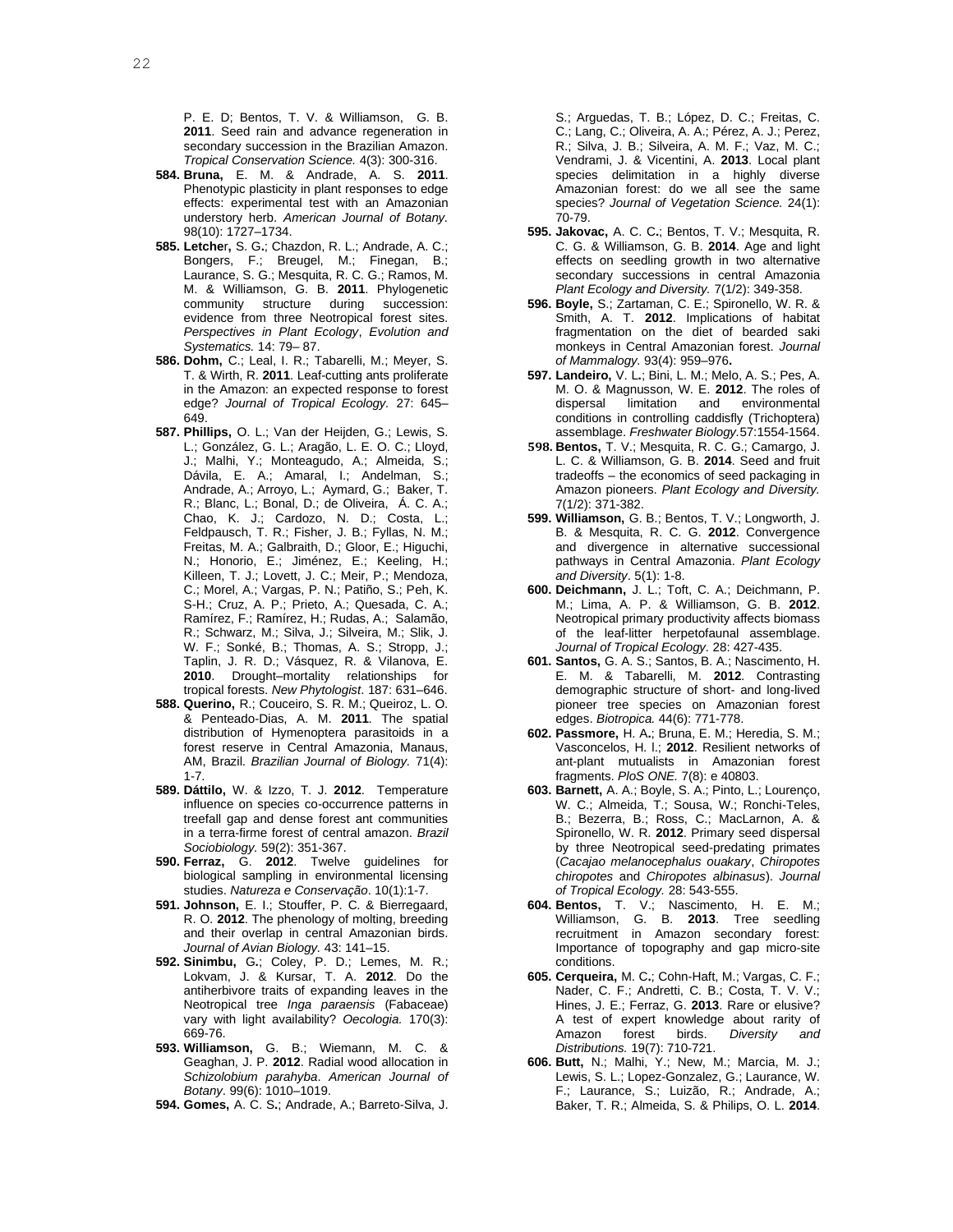Shifting dynamics of climate-functional groups in old-growth Amazonian forests. *Plant Ecology & Diversity.* 7(1-2): 267-279.

- **607. Stratford,** J. A. & Stouffer, P. C. **2013**. Microhabitat associations of terrestrial insectivorous birds in Amazonian rainforest and second growth. *Journal of Field Ornithology.* 84(1): 1-12.
- **608. Durgante,** F. M.; Higushi, N.; Vicentini, A. & Almeida, A. **2013**. Species Spectral Signature: Discriminating closely related plant species in the Amazon with Near-Infrared Leaf-<br>Spectroscopy. Forest Ecology and Spectroscopy. *Forest Ecology and Management*, 291: 240-248
- **609. Zuquim,** G.; Tuomisto, H.; Costa, F. R. C.; Braga-Neto, R. & Figueiredo, F. O. G. **2012**. Broad scale distribution of ferns and Lycophytes along environmental gradients in central and northern Amazonia, Brazil. *Biotropica.* 44(6): 752-762.
- **610. Vasconcelos,** H. L. & Bruna, E. M. **2012**. Arthropod responses to the experimental isolation of Amazonian forest fragments *Zoologia*. 29(6): 515–530.
- **611. Malhado,** A. C. M**.**; Malhi, Y.; Whittaker, R. J.; Ladle, R. J.; ter Steege, H.; Fabre, N. N.; Phillips, O.; Laurance, W. F.; Aragão, L. E. O. C.; Pitman, N. C. A.; Ramirez-Angulo, H. & Malhado, C. H. M. **2012**. Driptips are associated with intensity of precipitation in the Amazon Rain Forest. *Biotropica.* 44(6): 728- 737.
- **612. Carvalho,** L. N**.**; Fidelis, L.; Arruda, R.; Galuch, A. & Zuanon, J. S. **2013**. Second floor, please: the fish fauna of floating litter banks in Amazonian streams and rivers. *Neotropical Ichthyology.* 11(1): 85-94*.*
- **613. Rocha**, R.; Silva, I.; dos Reis, M. A.; & Rosa, G. **2012.** Another frog on the menu: predation of *Trachops cirrhosis* (Chiroptera: Phyllostomidae) upon *Osteocephalus oophagus* (Anura: Hylidae). *Chiroptera Neotropical.* 18(2): 1136- 1138.
- **614. Massoca,** P. E. S**.**; Jakovac, A. C. C.; Bentos, T. V.; Williamson, G. B. & Mesquita, R. C. G. **2013**. Dinâmica e trajetórias da sucessão secundária na Amazônia central. *Boletim do Museu Paraense Emílio Goeldi. Ciências Naturais*. 7(3): 235-250.
- **615. Roeder,** M**.**; Ferraz, I. D. K. & Hölscher, D. **2013**. Seed and germination characteristics of 20 amazonian liana species. *Plants*. 2: 1-15.
- **616. Karfakis,** T. & Andrade, A. **2013**. Dynamics of functional composition of a Brazilian tropical forest in response to drought stress. *International Journal of Environmental, Chemical, Ecological, Geological and Geophysical Engineering.* 7(3): 156-160.
- **617. Dátillo,** W.; Izzo, T. J.; Vasconcelos, H. L. & Rico-Gray, V. **2013**. Strength of the modular pattern in Amazonian symbiotic ant-plant networks. *Arthropod Plant Interactions*. 7:455- 461
- **618. Powell,** L. L**.;** Stouffer P. C. & Johnson, E. I. **2013.** Recovery of understory bird movement across the interface of primary and secondary Amazon Rainforest.*The Auk.* 130(3): 459-468.
- **619. Benitez-Malvido,** J. & Martinez-Ramos, M. **2013**. Long-term performance and herbivory of tree seedlings planted into primary and

secondary forests of central Amazonia. *Journal of Tropical Ecology*. 29(4): 301-311.

- **620. Stouffer,** P. C**.**; Johnson, E. I. & Bierregaard, Jr. R. O. **2013**. Breeding seasonality in Central Amazonian rainforest birds. *The Auk*. 130(3): 529-540.
- **621. Rocha,** R. & López-Baucells, A. **2014**. Predation attempt of *Hypsiboas boans* (Anura: Hylidae) by *Helicops angulatus* (Squamata: Dipsadidae) with notes on defensive behavior. *Alytes.* 30: 78-81.
- **622. Treitler,** J. T.; López-Baucells, A.; Farias S. G.; Tenasol Jr., J. F & Rocha, R. **2013.** First record of a leucistic piebald *Phyllostomus discolor*  (Chiroptera: Phyllostomidae). *Chiroptera Neotropical.* 19(1): 1179-1181.
- **623. Silva,** J. V. C. **2013**. Roosting behavior of Leaftossers *(Sclerurus)* in the Brazilian Amazon: might a lack of butressed trees cause their extinction in small forest fragment? *Revista Brasileira de Ornitologia.* 21(2): 129-132.
- **624. Porto,** T. J. & Peixoto, P E C. **2013**. Experimental evidence of habitat selection and territoriality in the Amazonian whip spider *Heterophrynus longicornis* (Arachnida, Amblypygi). *Journal of Ethology.* 31: 299–304*.*
- **625. López-Baucells,** A.; Rocha, R.; Mayés, I.; Vulinec, K. & Meyer. C. F. J. **2013**. First record of *Micronycteris sanborni* (Chiroptera: Phyllostomidae) from Central Amazonia, Brazil: range expansion and description of its echolocation. *Mammalia*: 2013-0006. DOI: 10.1515.
- **626. Côrtes,** M. C**.**; Uriarte. M; Lemes, M. R.; Gribel, R.; Kress, W. J.; Smouse, P. E. & Bruna, E. M. **2013**. Low plant density enhances gene dispersal in the Amazonian understory herb Heliconia acuminata. *Molecular Ecology*. 22:
- 5716-5729.<br>**627. Lorenzo, 627. Lorenzo,** L.; Pérez-Harguindeguy, N. Casanoves, F. & Oliveira, A. A. **2014.** Recovering from forest-to-pasture conversion: leaf decomposition in Central Amazonia, Brazil**.**  *Journal of Tropical Ecology.* 30: 93–96*.*
- **627. B. Zuquim,** G**.**; Tuomisto, H.; Jones, M. M.; Prado, J.; Figueiredo, F. O. G.; Moulatlet, G. M.; Costa, F. R. C.; Quesada, C. A. & Emilio, T. **2014.** Predicting environmental gradients with fern species composition in Brazilian Amazonia. *Journal of Vegetation Science.* 25(5): 1195- 1207.
- **628. Laurance,** W. F**.**; Andrade, A. S.; Magrach, A.; Camargo, J. L. C.; Valsko, J. J.; Campbell, M.; Fearnside, P. M.; Edwards, W.; Lovejoy, T. E.; & Laurance, S. G. **2014.** Long-term changes in liana abundance and forest dynamics in undisturbed Amazonian forest**.** *Ecology.* 95(6): 1604-1611.
- **629. Mokross,** K.; Ryder, T. B.; Côrtes, M. C.; Wolfe, J. D.; Stouffer, P. C. **2014**. Decay of interspecific avian flock networks along a disturbance gradient in Amazonia *Proceedings of the Royal Society B.* 281: 20132599.
- **630. ter Steege,** H**.**; Pitman, N. C.; Sabatier, D.; Baraloto, C.; Salomão, R. P.; Guevara, J.;E.; Phillips, O. L.; Castilho, C. V.; Magnusson, W. E.; Molino, J. F.; Monteagudo, A.; Núñez-Vargas, P.; Montero, J. C.; Feldpausch, T. R.; Coronado, E. N.; Killeen, T. J.; Mostacedo, B.; Vasquez, R.; Assis, R. L.; Terborgh, J.;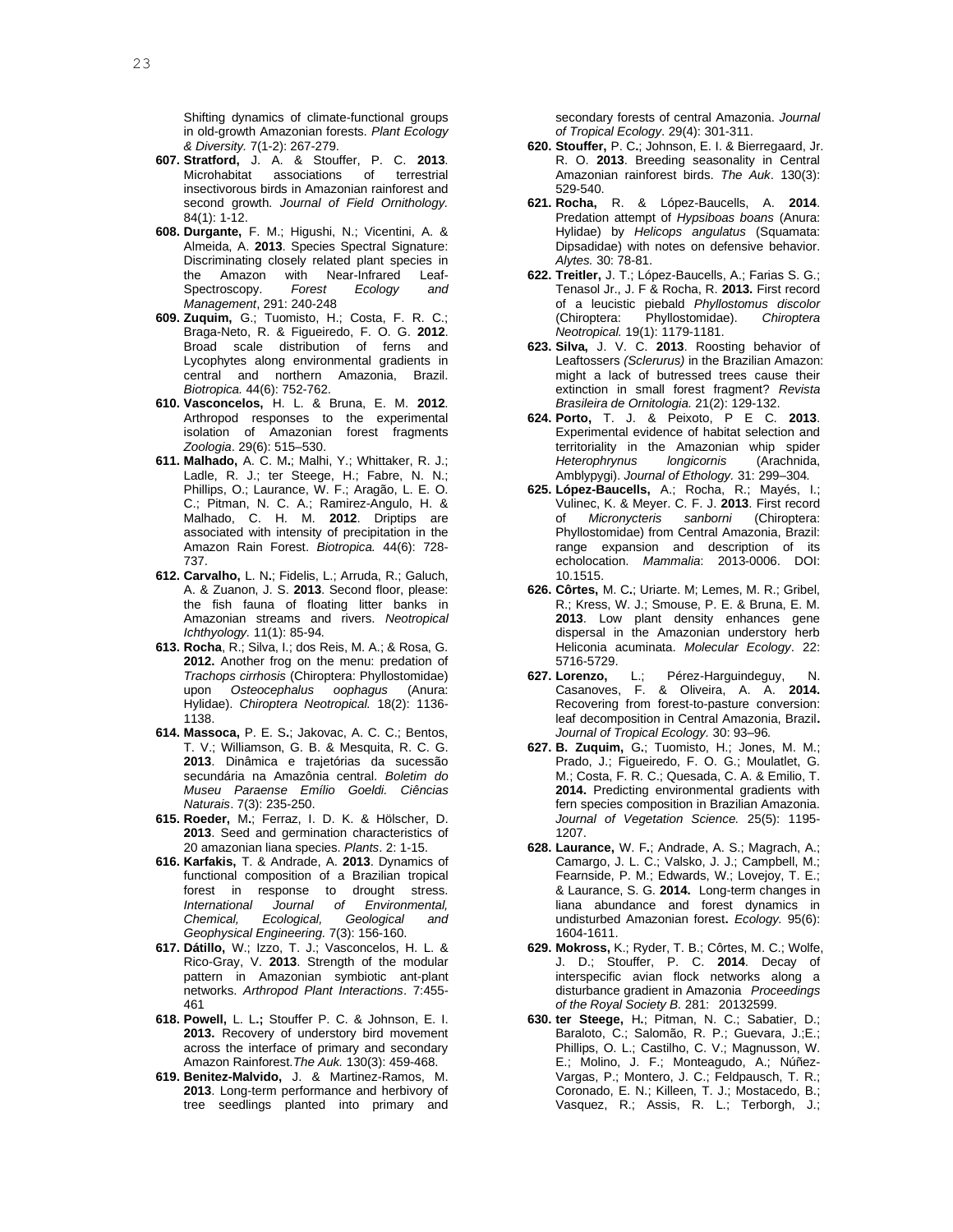Wittmann, F.; Andrade, A.; Laurance, W. F.; Laurance, S. G.; Marimon, B. S.; Marimon, B. H. Jr; Guimarães Vieira, I. C.; Amaral, I. L.; Brienen, R.; Castellanos, H.; Cárdenas López, D.; Duivenvoorden, J. F.; Mogollón, H. F.; Matos, F. D.; Dávila, N.; García-Villacorta, R.; Stevenson Diaz, P. R.; Costa, F.; Emilio, T.; Levis, C.; Schietti, J.; Souza, P.; Alonso, A.; Dallmeier, F.; Montoya, A. J.; Fernandez Piedade, M. T.; Araujo-Murakami, A.; Arroyo, L.; Gribel, R.; Fine, P. V.; Peres, C. A.; Toledo, M.; Aymard, C. G. A.; Baker, T. R.; Cerón, C.; Engel, J.; Henkel, T. W.; Maas, P.; Petronelli, P.; Stropp, J.; Zartman, C. E.; Daly, D.; Neill, D.; Silveira, M.; Paredes, M. R.; Chave, J.; Lima Filho, D. de A.; Jorgensen, P. M.; Fuentes, A.; Schöngart, J.; Cornejo Valverde, F.; Di Fiore, A.; Jimenez, E. M.; Peñuela Mora, M. C.; Phillips, J. F.; Rivas, G.; van Andel, T. R.; von Hildebrand, P.; Hoffman, B.; Zent, E. L.; Malhi, Y.; Prieto, A.; Rudas, A.; Ruschell, A. R.; Silva, N.; Vos, V.; Zent, S.; Oliveira, A. A.; Schutz, A. C.; Gonzales, T.; Trindade Nascimento, M.; Ramirez-Angulo, H.; Sierra, R.; Tirado, M.; Umaña Medina, M. N.; van der Heijden, G.; Vela, C. I.; Vilanova Torre, E.; Vriesendorp, C. Wang, O.; Young, K. R.; Baider, C.; Balslev, H.; Ferreira, C.; Mesones, I.; Torres-Lezama, A.; Urrego Giraldo, L. E.; Zagt, R.; Alexiades, M.N.; Hernandez, L.; Huamantupa-Chuquimaco, I.; Milliken, W.; Palacios Cuenca, W.; Pauletto, D.; Valderrama Sandoval, E.; Valenzuela Gamarra, L.; Dexter, K. G.; Feeley, K.; Lopez-Gonzalez, G.; Silman, M. R. **2013**. Hyperdominance in the Amazonian Tree Flora, *Science*. 342: 6156.

- **631. Gómez,** I. C**.**; Sääksjärvi, I. E.; Broad, G. R.; Puhakka, L.; Castillo, C. V.; Peña, C. & Pádua, D. G. **2014**. The Neotropical Species of *Xanthopimpla* Saussure (Hymenoptera: Ichneumonidae: Pimplinae). Z*ootaxa*. 3774(1): 57-73**.**
- **632. Rocha,** R**.**; Melo, T. & López-Baucells, A. **2014**. Opportunistic predation by crested owl *Lophostrix cristata* upon Seba's short-tailed bat *Carollia perspicillata*. *Revista Brasileira de Ornitologia.* 22(1): 58-60.
- **633. Mitchard,** E. T. A**.**; Feldpausch, T. R.; Brienen, R. J. W.; Lopez-Gonzalez, G.; Monteagudo, A.; Baker, T. R.; Lewis, S. L.; Lloyd, J.; Quesada, C. A.; Gloor, M.; ter Steege, H.; Meir, P.; Alvarez, E.; Araujo-Murakami, A.; Aragão, L. E. O. C.; Arroyo, L.; Aymard, G.; Banki, O.; Bonal, D.; Brown, S.; Brown, F. I.; Cerón, C. E.; Moscoso, V. C.; Chave, J.; Comiskey, J. M.; Cornejo, F.; Medina, M. C.; Da Costa, L.; Costa, F. R. C.; Di Fiore, A.; Domingues, T. F.; Erwin, T. L.; Frederickson, T.; Higuchi, N.; Coronado, E. N. H.; Killeen, T. J.; Laurance, W. F.; Levis, C.; Magnusson, W. E.; Marimon, B. S.; Marimon Junior, B. H.; Polo, I. M.; Mishra, P.; Nascimento, M. T.; Neill, D.; Vargas, M. P. N.; Palacios, W. A.; Parada, P.; Molina, G. P.; Pena-Claros, M.; Pitman, N.; Peres, C. A.; Poorter, L.; Prieto, A.; Ramirez-Angulo, H.; Corrêa, Z. R.; Roopsind, A.; Roucoux, K. H.; Rudas, A.; Salomão, R. P.; Schietti, J.; Silveira, M.; Souza, P. S.; Steiniger, M.; Stropp, J.; Terborgh, J.; Thomas, R.; Toledo, M.; Torres-Lezama, A.; van Andel, T. R.; van der Heijden, G. M. F.; Vieira, I. C. G.; Vieira, S.; Vilanova-

Torre, E.; Vos, V. A.; Wang, O.; Zartman, C. E.; Malhi; Y. & Phillips, O. L. **2014**. Markedly divergent estimates of Amazon forest carbon density from ground plots and satellites**.** *Global Ecology and Biogeography.* 23(8): 935-946.

- **634. Martins,** D. L**.**; Schietti, J.; Feldpausch, T. R.; Luizão, F. J.; Phillips, O. L.; Andrade, A.; Castilho, C. V.; Laurance, S. G.; Oliveira, A.; Toledo, J. J.; Lugli, L. F.; Mendoza, E. M. O. & Quesada, C. A. **2014**. Soil-induced impacts on forest structure drive coarse woody debris stocks across Central Amazonia. *Plant Ecology and Diversity*. 8(2): 229-241.
- **635. Costa-Pereira,** R**. 2014.** Removing clay by stingless bees: load size and moisture selection. *Anais da Academia Brasileira de Ciências*. 86(3): 1287-1293.
- **636. López-Baucells,** A.; Rocha, R.; Fernández-Arellano, G.; Bobrowiec. P. E. D.; Palmeirim, J. & Meyer, C. F. J. **2014**. Echolocation of the big red bat *Lasiurus egregius* (Chiroptera: Vespertilionidae) and first record from the Central Brazilian Amazon. *Studies on Neotropical Fauna and Environment.* 49(1): 18- 25.
- **637. Johnson,** E. I**.** & Wolfe, J. D. **2014.** Thamnophilidae (Antibird) molt strategies in a Central Amazon rainforest**.** *Wilson Journal of Ornithology,* 126(3): 451-462.
- **638. Rocha,** R.; Melo, T. & López-Baucells, A. **2014.**  Field observation of an adult Lesser treefrog *Dendropsophus minutus* (Anura: Hylidae) being consumed by a neotropical *Lethocerus* sp. (Hemiptera: Belostomatidae) nymph*. Alytes*. 31: 37-39.
- **639. Wolfe,** J. D; Stouffer, P. C. & Seeholzer, F. G. **2014.** Variation in tropical bird survival across longitude and guilds: a case study from the Amazon. *Oikos*. 123(8): 964-970.
- **640. Laurance,** W. F; Camargo, J. L. C.; Fearnside, P. M.; Lovejoy, T. E.; Williamson, G. B.; Mesquita, R. C. G.; Meyer, C. F. J.; Bobrowiec, P. E. D. & Laurance, S. G. W. **2016.** An Amazonian forest and its fragments as a laboratory of global change. In *Ecological Studies - The Large-scale Biosphere-Atmosphere Programmes in Amazonia*: Nagy, L.; Forsber, B. & Artaxo, P. (Eds.)
- **641. Nogueira,** A**.**; Costa, F. R. C.; Vilela-Santos, M. C.; Castilho, C. V.; Andrade, A. C. S.; Camargo, J. L. C.; Laurance, W. E. & Burnham, R. J. **2015**. Liana assemblage structure in four sites across the Brazilian Amazon. In *Ecology of Lianas*: Schnitzer, S. A.; Bongers, F.; Burnham, R. J. & Putz, F. E. (Eds.). John Wiley & Sons, Ltd., Hoboken. 65-75.
- **642. Soares,** L**.**; Abad-Franch, F. A. F. & Ferraz, G. **2014.** Epidemiology of cutaneous leishmaniasis in central Amazonia: a comparison of sexbiased incidence among rural settlers and field biologists. *Tropical Medicine & International Health*. 19(8): 988-995.
- **643. Potts,** J. R**.**; Mokross, K. & Lewis, M. A. **2014.** A unifying framework for quantifying the nature of animal interactions**.** *J. R. Soc. Interface.* 11(96): 20140333.
- **644. Laurance,** W. F**.**; Andrade, A. S.; Magrach, A.; Camargo, J. L. C.; Valsko, J. J.; Campbell, M.; Fearnside, P. M.; Edwards, W.; Lovejoy, T. E. & Laurance, S. G. **2014**. Apparent environmental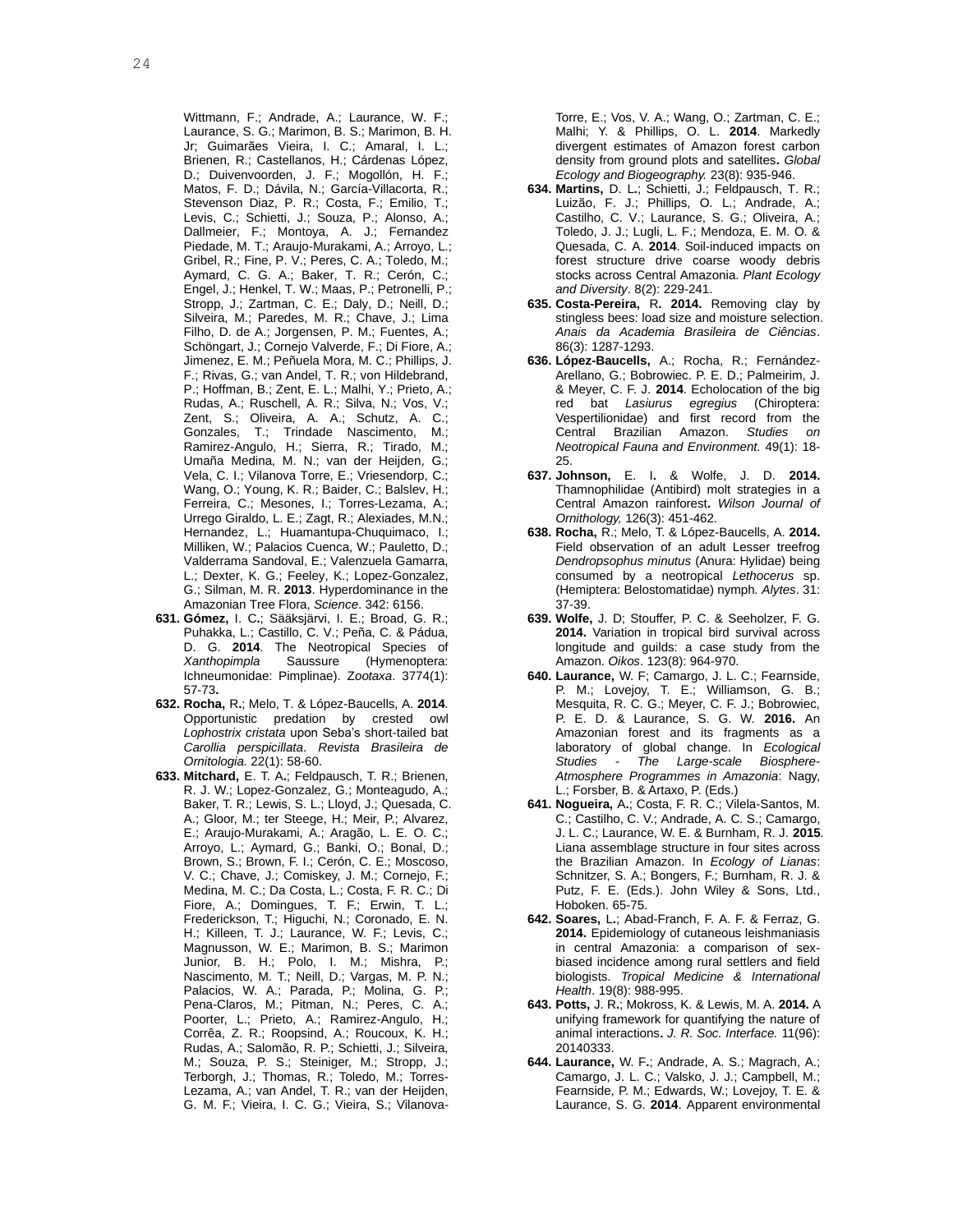synergism drives the dynamics of Amazonian forest fragments. *Ecology*. 95(11): 3018-3026.

- **645. Longworth,** J. B**.**; Mesquita, R. C. G.; Bentos, T. V.; Moreira, M. P.; Massoca, P. E. & Williamson G. B. **2014**. Shifts in dominance and species assemblages over two decades in alternative successions in central Amazonia. *Biotropica*. 46(5):529-537.
- **646. Lenz,** B. B**.**; Jack, K. M. & Spironello, W. R. **2014.** Edge effects in the primate community of the Biological Dynamics of Forest Fragments Project, Amazonas, Brazil. *American Journal of Physical Anthropology.* 155(3): 436-446.
- **647. Finegan,** B.; Peña-Claros, M.; Oliveira; A.; Alarcón, A.; Ascarrunz, N.; Bret-Harte, M. S.; Carreño-Rocabado, G.; Casanoves, F.; Díaz, S.; Velepucha, P. E.; Fernandez, F.; Lorenzo, L.; Negret, B. S.; Vaz, M. & Poorter, L. **2015**. Does functional trait diversity predict above-ground biomass and productivity of tropical forests? Testing three alternative hypotheses. *Journal of Ecology*. 103(1): 191-201.
- **648. Potts,** J. R.; Auger-Methe, M.; Mokross, K. & Lewis, M. A. **2014**. A generalized residual technique for analyzing complex movement models using earth mover's distance. *Methods in Ecology and Evolution,* 5(10): 1012-1022.
- **649. Lenz,** B. B**. 2014.** Broad-winged Hawk (*Buteo platypterus*) predation on a Guianan squirrel (*Sciurus aestuans*) in the central Amazon. *Atualidades Ornitológicas*. 181: 27.
- **650. Bruna;** E. M.; Izzo, T. J.; Inouye, B. D. & Vasconcelos, H. L. **2014**. Effect of mutualist partner identity on plant demography*. Ecology,* 95(12): 3237-3243.
- **651. Potts,** J. R**.**; Mokross, K.; Stouffer, P. C. & Lewis, M. A. **2014**. Step selection techniques uncover the environmental predictors of space use patterns in flocks of Amazonian birds. *Ecology and Evolution,* 4(24): 4578-4588.
- **652. Santos,** B**.**; Tabarelli, M.; Melo, F.; Camargo, J. L. C.; Andrade, A. S.; Laurance, S. & Laurance, W. **2014**. Phylogenetic impoverishment of Amazonian tree communities in an experimentally fragmented forest landscape. *PLosONE*, 9(11): e113109.
- **653. Fauset,** S**.**; Johnson, M. O.; Gloor, M.; Baker, R. T.; Monteagudo M., A.; Brienen, R. J. W.; Feldpausch, T. R.; Lopez-Gonsalez, G.; Malhi, Y.; ter Steege, H.; Pitman, N. C. A.; Baraloto, C.; Engel, J.; Pétronelli, P.; Andrade, A.; Camargo, J. L. C.; Laurence, S. G. W.; Laurance, W. F.; Chave, J.; Allie, E.; Vargas, P. N.; Terborgh, J. W.; Ruokolainen, K.; Silveira, M.; Aymard C., G. A.; Arroyo, L.; Bonal, D.; Ramirez-Angulo, H.; Araujo-Murakami, A.; Neill, D.; Hérault, B.; Dourdain, A.; Torres-Lezama, A.; Marimon, B. S.; Salomão, R. P.; Comiskey, J. A.; Réjou-Méchain, M.; Toledo, M.; Licona, J. C.; Alarcón, A.; Prieto, A.; Rudas, A.; van der Meer, P. J.; Killeen, T. J.; Marimon Jr., B.; Poorter, L.; Boot, R. G. A.; Stergios, B.; Torre, E. V.; Costa, F. R. C. C.; Levis, C.; Schietti, J.; Souza, P.; Groot, N.; Arets, E.; Moscoso, V. C.; Castro, W.; Coronado, E. N. H.; Peña-Claros, M.; Stahl, C.; Barroso, J.; Talbot, J.; Vieira, I. C. G.; van der Heijden, G.; Thomas, R.; Vos, V. A.; Almeida, E. C.; Davila, E. A.; Aragão, L. E. O. C.; Erwin, T. L.; Morandi, P. S.; Oliveira, E. A.; Valadão, M. B. X.; Zagt, R. J.; van der Hout, P.; Loayza, P. A.;

Pipoly, J. J.; Wang, O.; Alexiades, M.; Cerón, C. E.; Huamantupa-Chuquimaco, I.; Di Fiore, A; Peacock, J.; Camacho, N. C. P.; Umetsu, R. K.; Camargo, P. B.; Burnham, R. J.; Herrera, R.; Quesada, C. A.; Stropp, J.; Vieira, S. A.; Steininger, M.; Rodríguez, C. R.; Restrepo, Z.; Muelbert, A. E.; Lewis, S. L.; Pickavance, G. C. & Phillips, O. L. **2015**. Hyperdominance in Amazonian forest carbon cycling. *Nature Communications.* 13(16):1-9.

- **654. Pritchard,** H. W; Moat, J. F.; Ferraz, J. B. S.; Marks, T. R.; Camargo, J. L. C.; Nadarajan, J.; Ferraz, I. D. K. **2014**. Innovative approaches to the preservation of forest trees. *Forest Ecology and Management.* 333: 88–98.
- **655. Meyer,** F. J**.;** Aguiar, L.M.S.; Aguirre, L.F.; Baumgarten, J.; Clarke, F.M.; Cosson, J.F.; Villegas, S.E.; Fahr, J.; Faria, D.; Furey, N.; Henry, M.; Jenkins, R.K.B.; Kunz, T.H.; Gonsalez, M.C.M.; Moya, I. Pons, J.M.; Racey, P.A.; Rex, K.; Stoner, K.E.; Voigt, C.C.; Von Standen, D.; Weise, C.D.; Kalko, E.K.V. **2014**. Species undersampling in tropical bat surveys: effects on emerging biodiversity patterns. *Diversity and Distribution.* 14(4): 644-654.
- **656. Brienen,** R. J. W**.**; Phillips, O. L.; Feldpausch, T.R.; Gloor, E.;Baker, T.R.; Lloyd, J.; Lopez-Gonzalez, G.; Monteagudo-Mendoza, A.; Malhi, Y.; Lewis, S. L.; Vásquez Martine, R.; Alexiades, M.; Álvarez Dávila, E.; Alvarez-Loayza, P.; Andrade,A.; Aragão, L. E. O. C.; Araujo-Murakami, A.; Arets, E. J. M. M.; Arroyo, L.; Aymard C., G. A.; Baraloto, C.; Barroso, J.; Bonal, D.; Boot, R.G.A.; Camargo, J. L. C.; Castilho, C. V.; Chama, V.; Chao, K. J.; Chave, J.; Comiskey, J. A.; Cornejo Valverde, da Costa, L.; Oliveira, E. A.; Di Fiore, A.; Erwin, T. L.; Fauset, S.; Forsthofer, M.; Grahame, E. S.; Groot, N.; Hérault, B.; Higuchi, N.; Honorio, E.; Keeling, H.; Killeen, T. J.; Laurance, W. F.; Laurance, S.; Licona, J.; Magnusson, W. E.; Marimon, B. S.; Marimon-Junior, B. H.; Mendoza, C.; Neill, D. A.; Nogueira, E. M.; Núñez, P.; Pallaqui Camacho, N. C.; Parada, A.; Pardo, G.; Peacock, J.; Peña-Claros, M.; Pickavance, G. C.; Pitman, N. C. A.; Poorter, L.; Prieto, A.; Quesada, C. A.; Ramírez, F.; Ramírez-Angulo, H.; Restrepo, Z.; Roopsind, A.; Rudas, A.; Salomão, R. P.; Schwarz, M.; Silva, N.; Silva-Espejo, J. E.; Silveira, M.; Stropp, J.; Talbot, J.; ter Steege, H.; Teran-Aguilar, J.; Terborgh, J.; Thomas-Caesar, R.; Toledo, M.; Torello-Raventos, M.; Umetsu, R. K.; van der Heijden, G. M. F.; van der Hout, P.; Guimarães Vieira, I. C.; Vieira, S. A.; Vilanova, E.; Vos, V. & Zagt, R. J. **2015**. Long-term decline of the Amazon carbon sink. *Nature*. 519: 344-348.
- **657. Powell,** L. L. & Stouffer, P. C. **2015.** Experimental translocations: pitfalls and alternatives for quantifying animal movement in fragmented landscapes. *Revista Brasileira de Ornitologia,* 22(4): 311-316.
- **658. Julião,** G. R; Venticique, E. M.; Fernandes, G. W. & Price, P. W. **2014**. Unexpected high diversity of galling insects in the Amazonian upper canopy: The savanna out there. *PLoS ONE*. 9(12): e114986.
- **659. Figueira,** L.**;** Tella, J. L.; Camargo, U. M. & Ferraz, G. **2015.** Autonomous sound monitoring shows higher use of Amazon old growth than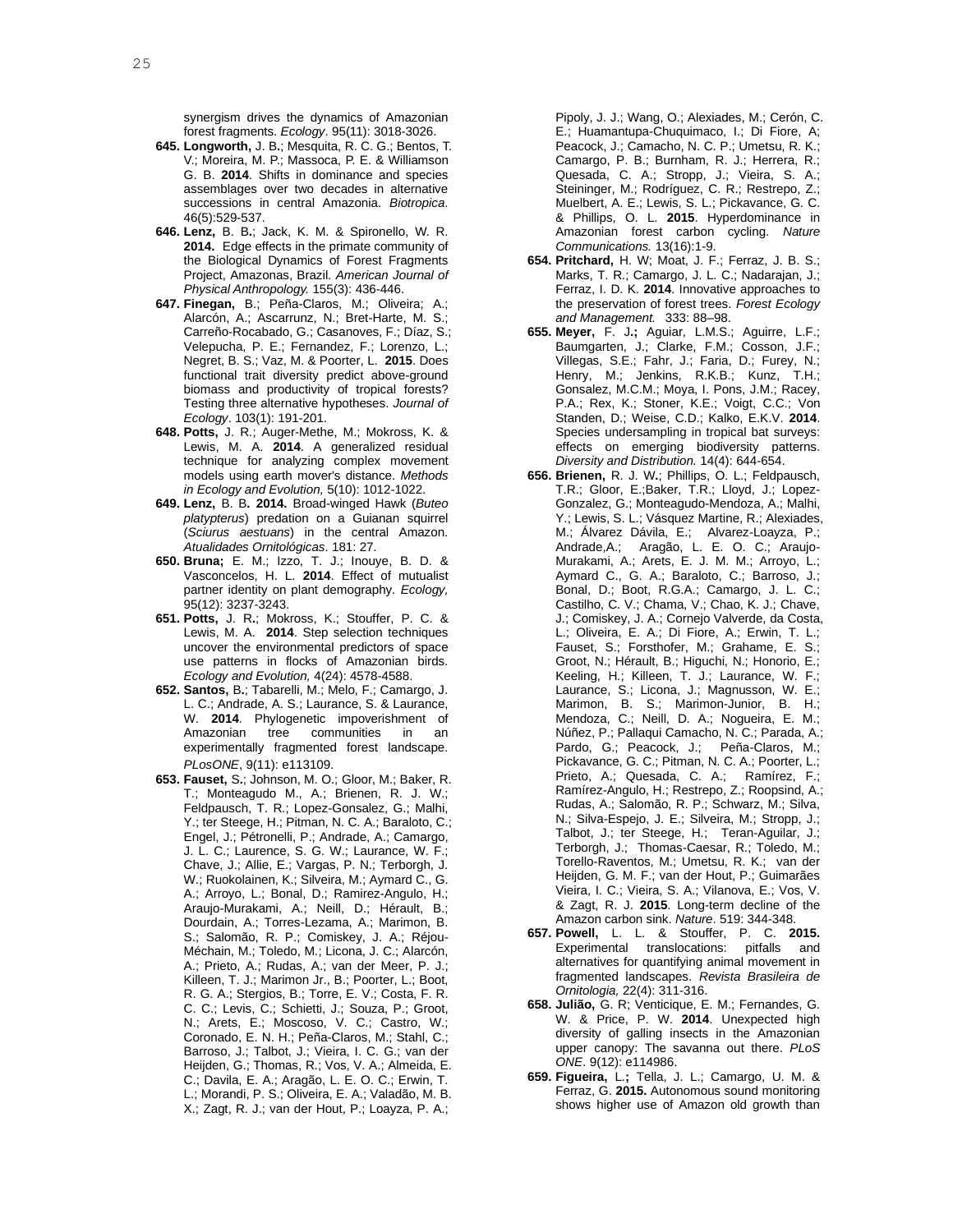secondary forest by parrots. *Biological Conservation*. 184: 27–35.

- **660. Powell,** L. L**.**; Wolfe, J. D.; Johnson, E. I.; Hines, J. E.; Nichols, J. D. & Stouffer, P. C. **2015**. Heterogeneous movement of insectivorous Amazonian birds through primary and secondary forest: A case study using multistate models with radiotelemetry data. *Biological Conservation*. 188: 100–108.
- **661. Stratford,** J. A. & Stouffer, P. C. **2015**. Forest fragmentation alters microhabitat availability for Neotropical terrestrial insectivorous birds. *Biological Conservation*. 188: 109–115
- **662. Barros,** H. S. & Fearnside, P. M. **2015**. Pedotransfer functions for estimating soil bulk density in Central Amazonia. *Revista Brasileira de Ciência do Solo*. 39: 397-407.
- **663. Silva,** F. M. A.; Lima, B. R.; Soares, E. R.; Almeida, R. A.; Silva Filho, F. A.; Corrêa, W. R.; Salvador, M. J.; Souza, A. Q. L.; Koolen, H. H. F.; Souza, A. D. L. & Pinheiro, M. L. B. **2015**. Polycarpol in *Unonopsis*, *Bocageopsis* and **Onychopetalum** chemosystematical implications and antimicrobial evaluation. *Revista Brasileira de Farmacognosia*. 25(1): 11-15*.*
- **664. Silva,** F. M. A.; Koolen, H. H. F.; Pereira, J. L. S.; Flach, A.; Costa, L. A. M. A.; Souza, A. D. L. & Pinheiro, M. L. B. **2015.** Chemotaxonomy of the Amazonian *Unonopsis* species based on GC-MS and chemometric analysis of leaf essential oils. *Records of Natural Products.* 9(4): 530-537.
- **665. Terra-Araujo,** M. H**.**; De Faria, A. D.; Vicentini, A.; Nylinder, S. & Swenson, U. **2015**. Species tree phylogeny and biogeography of the Neotropical genus *Pradosia* (Sapotaceae, Chrysophylloideae*). Molecular Phylogenetics and Evolution*. 87: 1-13.
- **666. Terra-Araujo,** M. H.; De Faria, A. D. & Swenson, U. **2016**. A taxonomic update of Neotropical *Pradosia* (Sapotaceae, Chrysophylloideae). *Systematic Botany* 41(3): 634-650.
- **667. Haddad,** N. M.; Brudvig, L. A.; Clobert, J.; Davies, K. F.; Gonzales, A.; Holt, R. D.; Lovejoy, T. E.; Sexton, J. O.; Austin, M. P.; Collins, C. D.; Cook, W. M.; Damschen, E. I.; Ewers, R. M.; Foster, B. L.; Jenkins, C. N.; King, A. J.; Laurance, W. F.; Levey, D. J.; Margules, C. R.; Melbourne, B. A.; Nicholls, A. O.; Orrock, J. L; Song, DX. & Townshend, J. R. **2015.** Habitat fragmentation and its lasting impact on Earth's ecosystems. *Science Advances.* 1: 1-9.
- **668. Powell,** L. L.; Zurita, G.; Wolfe, J. D.; Johnson, E. I. & Stouffer, P. C. **2015**. Changes in habitat use at rain forest edges through succession: a case study of understory birds in the Brazilian Amazon. *Biotropica*. 47(6): 723–732.
- **669. Costa,** F. V.; Costa, F. R. C.; Magnusson, W. E.; Franklin, E.; Zuanon, J.; Cintra, R.; Luizão, F.; Camargo, J. L. C.; Andrade, A.; Laurance, W.; Baccaro, F.; Souza, J. & Espírito-Santo; H. **2015**. Synthesis of the first 10 years of longterm ecological research in Amazonian Forest ecosystem – implications for conservation and management. *Natureza & Conservação - Brazilian Journal of Nature Conservation*, 13(1): 3-14.
- **670. Shaffer,** C. A.; Barnett, A. A.; Gregory, T.; Melo,

F.; Moreira, L.; Alvim, T. H. G.; Moura, V. S.; Filó, A.; Cardoso, T.; Port-Carvalho, M.; Santos, R. R. & Boyle, S. A. **2016**. Mixed-species associations in cuxiús (Genus *Chiropotes*). *American Journal of Primatology*. 78(5):583– 597.

- **671. Letcher,** S. G.; Lasky, J. R.; Chazdon, R. L.; Norden, N.; Wright, S. J.; Meave, J. A.; Pérez-García, E. A.; Muñoz, R.; Romero-Pérez, E.; Andrade, A.; Andrade, J. L.; Balvanera, P.; Becknell, J. M.; Bentos, T. V.; Bhaskar, R.; Bongers, F.; Boukili, V.; Brancalion, P. H. S.; César, R. G.; Clark, D. A.; Clark, D. B.; Craven, D.; DeFrancesco, A.; Dupuy, J. M.; Finegan, B.; González-Jiménez, E.; Hall, J. S.; Harms, K. E.; Hernández-Stefanoni, J. L.; Hietz, P.; Kennard, D.; Killeen, T. J.; Laurance, S. G.; Lebrija-Trejos, E. E.; Lohbeck, M.; Martinez-Ramos, M.; Massoca, P. E. S.; Mesquita, R. C. G.; Mora, F.; Muscarella, R.; Paz, H.; Pineda-García, F.; Powers, J. S.; Quesada-Monge, R.; Rodrigues, R. R.; Sandor, M. E.; Sanaphre-Villanueva, L.; Schüller, E.; Swenson, N. G.; Tauro, A.; Uriarte, M.; van Breugel, M.; Vargas-Ramirez, O.; Viani, R. A. G.; Wendt, A. & Williamson, G. B. **2015**. Environmental gradients and the evolution of successional habitat specialization: a test case with 14 Neotropical forest sites. *Journal of Ecology.* 103: 1276–1290.
- **672. Silk,** J. W. F**.**; Arroyo-Rodríguez, V.; Aiba, S.-I.; Alvarez-Loayza, P.; Alves, L. F.; Ashton, P.; Balvanera, P.; Bastian, M. L.; Bellingham, P. J.; van den Berg, E.; Bernacci, L.; Bispo, P. C.; Blanc, L.; Böhning-Gaese, K.; Boeckx, P.; Bongers, F.; Boyle, B.; Bradford, M.; Brearley, F. Q.; Hockemba, M. B.; Bunyavejchewin, S.; Matos, D. C. L.; Castillo-Santiago, M.; Catharino, E. L. M.; Chai, S.-L.; Chen, Y.; Colwell, R. K.; Robin, C. L.; Clark, C.; Clark, D. B.; Clark, D. A.; Culmsee, H.; Damas, K.; Dattaraja, H. S.; Dauby, G.; Davidar, P.; DeWalt, S. J.; Doucet, J.-L.; Duque, A.; Durigar, G.; Eichhorn, K. A. O.; Eisenlohr, P. V.; Eler, E.; Ewango, C.; Farwig, N.; Feeley, K. J.; Ferreira, L.; Field, R.; de Oliveira Filho, A. T.; Fletcher, C.; Forshed, O.; Franco, G.; Fredriksson, G.; Gillespie, T.; Gillet, J.-F.; Amarnath, G.; Griffith, D. M.; Grogan, J.; Gunatilleke, N.; Harris, D.; Harrison, R.; Hector, A.; Homeier, J.; Imai, N.; Itoh, A.; Jansen, J. A.; Joly, C. A.; de Jong, B. H. J.; Kartawinata, K.; Kearsley, E.; Kelly, D. L.; Kenfack, D.; Kessler, M.; Kitayama, K.; Kooyman, R.; Larney, E.; Laumonier, Y.; Laurance, S.; Laurance, W. F.; Lawes, M. J.; Amaral, I. L.; Letcher, S. G.; Lindsell, J.; Lu, X.; Mansor, A.; Marjokorpi, A.; Martin, E. H.; Meilby, H.; Melo, F. P. L.; Metcalfe, D. J.; Medjibe, V. P.; Metzger, J. P.; Millet, J.; Mohandass, D.; Montero, J. C.; Valeriano, M. M.; Mugerwa, B.; Nagamasu, H.; Nilus, R.; Ochoa-Gaona, S.; Onrizal; Page, N.; Parolin, P.; Parren, M.;Parthasarathy, N.; Paudel, E.; Permana, A.; Piedade, M. T. F.; Pitman, N. C. A.; Poorter, L.; Poulsen, A. D.; Poulsen, J.; Powers, J.; Prasad, R.C.; Puyravaud, J.-P.;Razafimahaimodison, J.- C.; Reitsma, J.; dos Santos, J. R.; Spironello, W. R.; Romero-Saltos, H.; Rovero, F.; Rozak, A.H.; Ruokolainen, K.; Rutishauser, E.; Saiter, F.; Saner, P.; Santos, B. A.; Santos, F.; Sarker, S. K.; Satdichanh, M.; Schmitt, C. B.; Schöngart,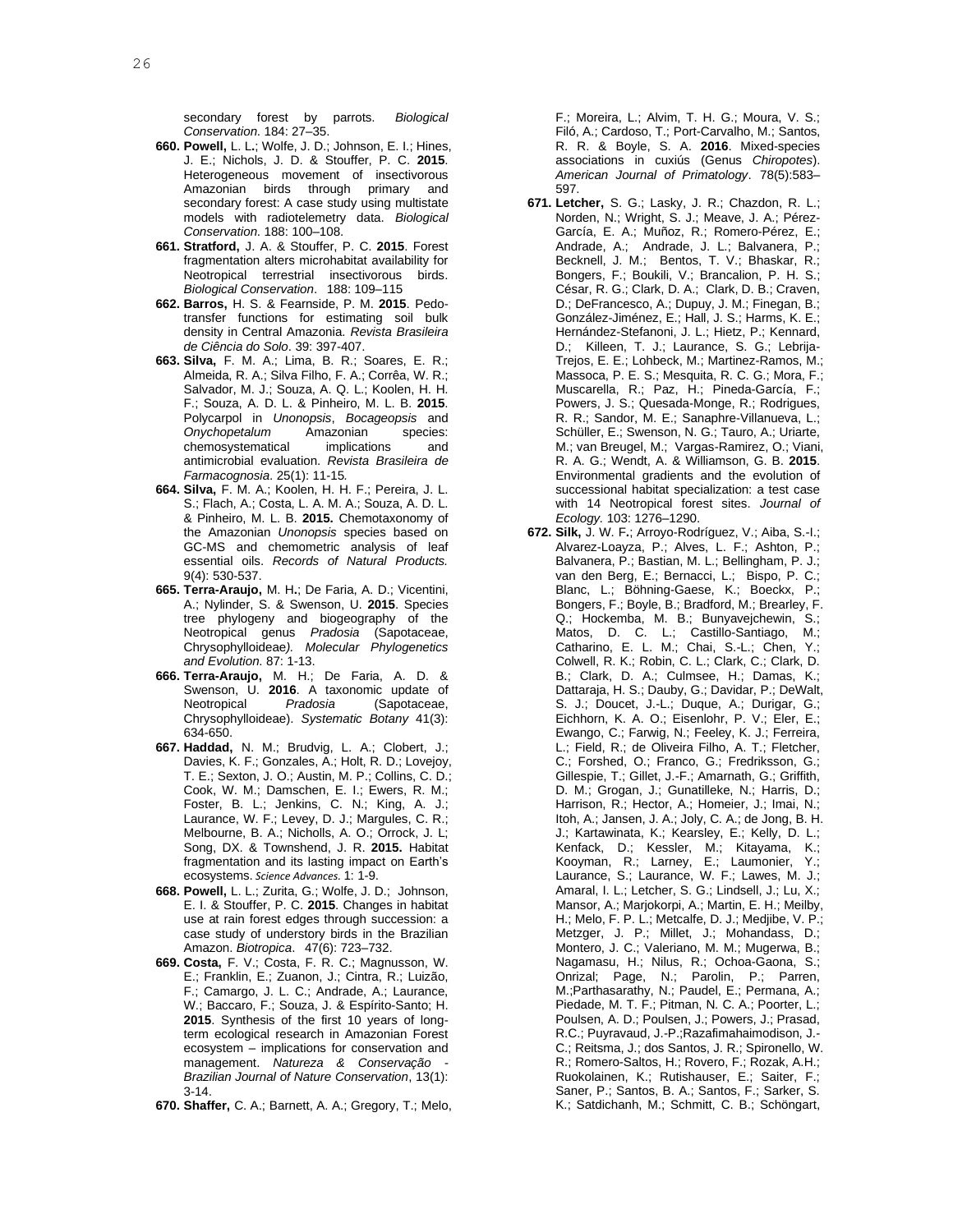J.;Schulze, M.; Suganuma, M. S.; Sheil, D.; Pinheiro, E. S.; Sist, P.; Stevart, T.; Sukumar, R.; Sun, I.-F.; Sunderland, T. C. H.; Suresh, H. S.; Suzuki, E.; Tabarelli, M.;Tang, J.; Targhetta, N.; Theilade, I.; Thomas, D. W.; Tchouto, P.; Hurtado, J.; Valencia, R.; van Valkenburg, J. L. C. H.; Tran, V. D.; Vasquez, R.; Verbeeck, H.; Adekunle, V.; Vieira, S. A.; Webb, C. O.; Whitfeld, T.; Wich, S. A.; Williams, J.; Wittmann, F.; Wöll, H.;Yang, X.; Yao, C. Y. A.; Yap, S. L.; Yoneda, T.; Zahawi, R. A.; Zakaria, R.; Zang, R.; de Assis, R. L.; Luize, B. G. & Venticinque, E. M. **2015**. An estimate of the number of tropical tree species. *Proc. Natl. Acad. Sci*. 112(24): 7472–7477.

- **673. Farneda,** F. Z.; Rocha, R.; López-Baucells, A.; Groenenberg, M.; Silva, I.; Palmeirim, J. M.; Bobrowiec, P. E. D. & Meyer, C. F. J. **2015**. Trait-related responses to habitat fragmentation in Amazonian bats. *Journal of Applied Ecology*. 52(5): 1381–1391.
- **674. Rocha,** R**.**; Gordo, M. & López-Baucells, A. **2016**. Completing the menu: addition of *Scinax cruentommus* and *Scinax* cf. *garbei* (Anura: Hylidae) to the diet of *Trachops cirrhosus* (Chiroptera: Phyllostomidae) in Central Amazon. *North-Western Journal of Zoology. 12*(1): 199-204.
- **675. Mesquita,** R. C. G**.**; Massoca, P. E. S.; Jakovac, A. C. C.; Bentos, T. V. & Williamson, G. B. **2015**. Amazon rain forest succession: stochasticity or land-use legacy? *BioScience.* 65(9): 849–861.
- **676. Lang,** C**.**; Costa, F. R. C.; Camargo, J. L. C.; Durgante, F. M. & Vicentini, A. **2015**. Near infrared spectroscopy facilitates rapid identification of both young and mature Amazonian tree species. *PLoS ONE*. 10(8): e0134521.
- **677. Casillas-Barragán,** I**.**; Costa-Pereira, R. & Peixoto, P. H. C. **2016**. Perceived predation risk decreases movement and increases aggregation of Amazon milk frog (Anura, Hylidae) tadpoles throughout ontogeny. *Hydrobiologia.* 765: 379–386.
- **678. Wolfe,** J. D**.**; Stouffer, P. C.; Mokross, K.; Powell, L. L. & Anciães, M. **2015**. Island vs. countryside biogeography: an examination of how Amazonian birds respond to forest clearing and fragmentation. *Ecosphere*. 6(12): 1-14.
- **679. ter Steege,** H**.**; Pitman, N. C. A.; Killeen, T. J.; Laurance, W. F.; Peres, C. A.; Guevara, J. E.; Salomão, R. P.; Castilho, C. V.; Amaral, I. L.; Matos, F. D. A.; Coelho, L. S.; Magnusson, W. E.; Phillips, O. L.; Lima Filho, D. A.; Carim, M. J. V.; Irume, M. V.; Martins, M. P.; Molino, J. F.; Sabatier, D.; Wittmann, F.; López, D. C.; Guimarães, J. R. S.; Mendoza, A. M.; Vargas, P. N.; Manzatto, A. G.; Reis, N. F. C.; Terborgh, J.; Casula, K. R.; Montero, J. C.; Feldpausch, T. R.; Coronado, E. N. H.; Montoya, A. J. M.; Zartman, C. E.; Mostacedo, B.; Vasquez, R.; Assis, R. L.; Medeiros, M. B.; Simon, M. F.; Andrade, A.; Camargo, J. L. C.; Laurance, S. G. W.; Nascimento, H. E. M.; Marimon, B. S.; Marimon, Jr. B. H.; Costa, C.; Targhetta, N.; Vieira, I. C. G.; Brienen, R.; Castellanos, H.; Duivenvoorden, J. F.; Mogollón, H. F.; Piedade, M. T. F.; Aymard C. G. A.; Comiskey, J. A.; Damasco, G.; García-Villacorta, N. D. R.; Diaz, P. R. S.; Vincentini, A.; Emilio, T.; Levis, C.; Schietti, J.;

Souza, P.; Alonso, A.; Dallmeier, F.; Ferreira, L. V.; Neill, D.; Araujo-Murakami, A.; Arroyo, L.; Carvalho, F.A.; Souza, F.C.; Amaral, D. D.; Gribel, R.; Luize, B. G.; Pansonato, M. P.; Venticinque, E.; Fine, P.; Toledo, M.; Baraloto, C.; Cerón, C.; Engel, J.; Henkel, T. W.; Jimenez, E. M.; Maas, P.; Mora, M. C. P.; Petronelli, P.; Revilla, J. D. C.; Silveira, M.; Stropp, J.; Thomas-Caesar, R.; Baker, T. R.; Daly, D.; Paredes, M. R.; Silva, N. F.; A Fuentes, A.; Jørgensen, P. M.; Schöngart, J.; Silman, M. R.; Arboleda, N. C.; Cintra, B. L.; Valverde, F. C.; Di Fiore, A.; Phillips, J. F.; van Andel, T. R.; Hildebrand, P. Barbosa, E. M.; Bonates, L. C. M.; Castro, D.; Farias, E. S.; Gonzales, T.; Guillaumet, J. L.; Hoffman, B.; Malhi, Y.; Miranda, I. P. A.; Prieto, A.; Rudas, A.; Ruschell, A. R.; Silva, N.; Vela, C. I. A.; Vos, V. A.; Zent, E. L.; Zent, S.; Cano, A.; Nascimento, M. T.; Oliveira, A. A.; Ramirez-Angulo, H.; Ramos, J. F.; Sierra, R.; Tirado, M.; Medina, M. N. U.; van der Heijden, G.; Torre, E. V.; Vriesendorp, C.; Wang, O.; Young, K. R.; Baider, C.; Balslev, H.; Castro, N.; Farfan-Rios, W.; Ferreira, C.; Mendoza, C.; Mesones, I.; Torres-Lezama, A.; Giraldo, L. E. U.; Villarroel, D.; Zagt, R.; Alexiades, M. N.; Garcia-Cabrera, K.; Hernandez, L.; Huamantupa-Chuquimaco, I.; Milliken, W.; Cuenca, W. P.; Pansini, S.; Pauletto, D.; Arevalo, F. R.; Sampaio, A. F.; Sandoval, E. H. V. & Gamarra, L. V. **2015**. Estimating the global conservation status of over 15,000 Amazonian tree species*. Science Advances.*1: e1500936.

- **680. Silva,** F. M. A**.**; Silva Filho, F. A.; Lima, B. R.; Almeida, R. A.; Soares, E. R.; Koolen, H. H. F.; Souza, A. D. L. & Pinheiro, M. L. B. **2016**. Chemotaxonomy of the Amazonian *Unonopsi* species based on leaf alkaloid fingerprint direct infusion ESI-MS and chemometric analysis. *J. Braz. Chem. Soc.,* 27(3): 599-604.
- **681. Powell,** L. L.; Wolf, J. D.; Johnson, E. I. & Stouffer, P. C. **2016**. Forest recovery in postpasture Amazonia: Testing a conceptual model of space use by insectivorous understory birds. *Biological Conservation*. 194: 22–30.
- **682. Baker,** T. R**.**; Díaz, D. M. V.; Moscoso, V. C.; Navarro, G.; Monteagudo, A.; Pinto, R.; Cangani, K.; Fyllas, N. M.; Gonzalez, G. L.; Laurance, W. F.; Lewis, S. L.; Lloyd, J.; ter Steege, H.; Terborgh, J. W. & Phillips, O. L. **2017**. Consistent, small effects of treefall disturbances on the composition and diversity of four Amazonian forests. *Journal of Ecology* (online)*.* doi: 10.1111/1365-2745.12529.
- **683. Poorter,** L.; Bongers, F.; Aide, T. M.; Zambrano, A. M. A.; Balvanera, P.; Becknell, J.; Boukili, V.; Brancalion, P. H. S.; Broadbent, E. N.; Chazdon, R. L.; Craven, D.; Almeida-Cortez, J. S.; Cabral, G. A. L.; Jong, B. H. J.; Denslow, J. S.; Dent, D.; DeWalt, S. J.; Dupuy, J. M.; Durán, S. M.; Espírito-Santo, M. M.; Fandino, M.C.; César, R. G.; Hall, J. S.; Hernandez-Stefanoni, J. L.; Jakovac, C. C.; Junqueira, A. B.; Kennard, D.; Letcher, S. G.; Licona, JC.; Lohbeck, M.; Marín-Spiotta, E.; Martínez-Ramos, M.; Massoca, P.; Meave, J. A.; Mesquita, R.; Mora, F.; Muñoz, R.; Muscarella, R.; Nunes, Y. R. F.; Ochoa-Gaona, S.; Oliveira, A. A.; Orihuela-Belmonte, E.; Peña-Claros, M.; Pérez-García, E. A.; Piotto, D.;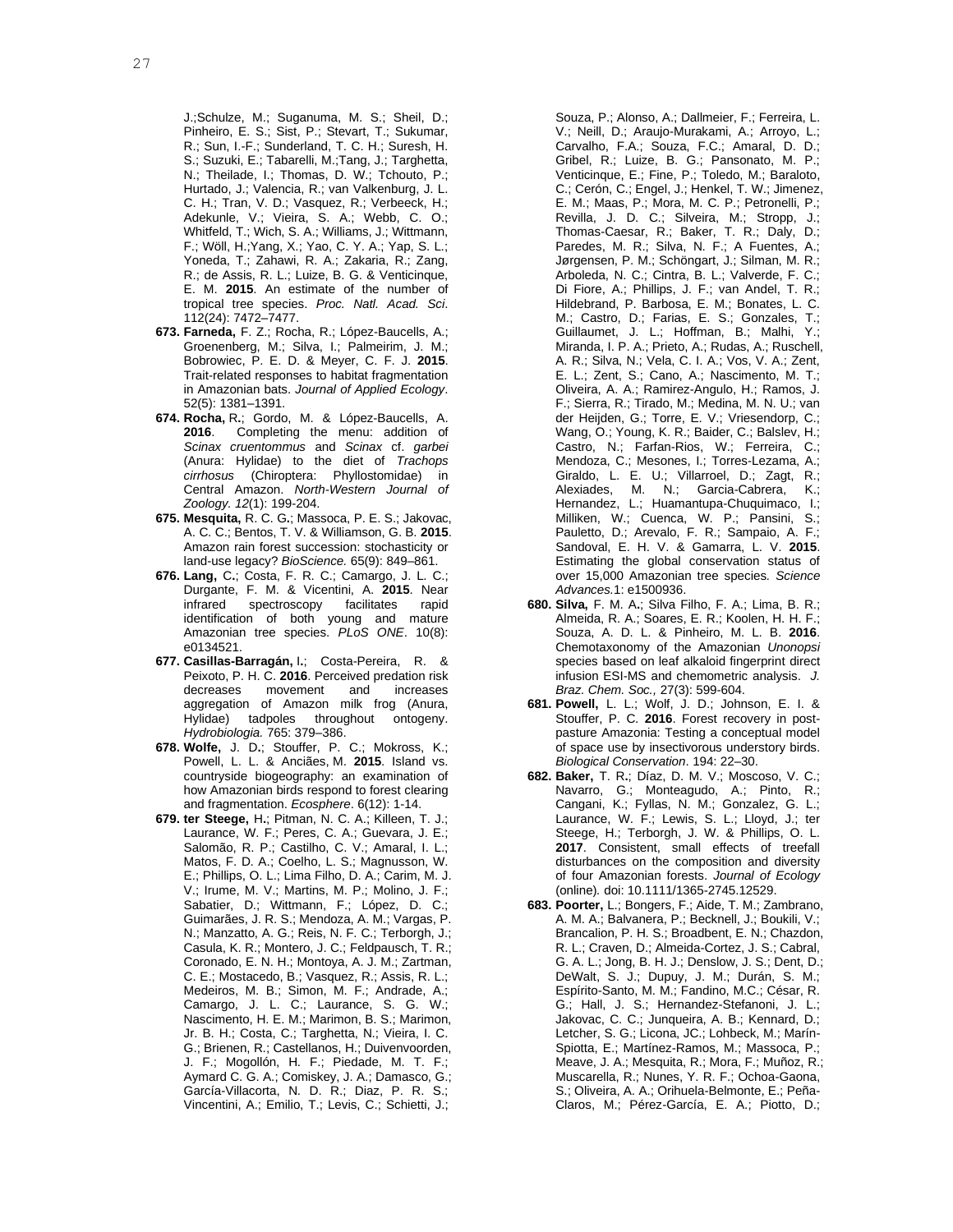Powers, J. S.; Rodríguez-Velazquez, J.; Romero-Pérez, I. E.; Ruíz, J.; Saldarriaga, J. G.; Sanchez-Azofeifa, A.; Schwartz, N. B.; Steininger, M. K.; Swenson, N. G.; Toledo, M.; Uriarte, M.; van Breugel, M.; van der Wal, H.; Veloso, M. D. M.; Vester, H. F. M.; Vicentini, A.; Vieira, I. C. G.; Bentos, T. V.; Williamson, G. B. & Rozendaal, D. M. A. **2016**. Biomass resilience of Neotropical secondary forests. *Nature* – *Letter*, 530 (7589): 211-214.

- **684. Karfakis,** T. N. S**.**; Andrade, A.; Volkmer-Castilho, C.; Valle, D. R.; Arets, E. & van Gardingen, P. **2013**. Modeling the effects of type and intensity of selective logging on forests of the Amazon. *International Journal of Environmental, Chemical, Ecological, Geological and Geophysical Engineering*, 7(7): 511-521.
- **685. Chazdon,** R. L.; Broadbent, E. N.; Rozendaal, D. M. A.; Bongers, F.; Zambrano, A. M. A.; Aide, T. M.; Balvanera, P.; Becknell, J.; Boukili, V.; Brancalion, P. H. S.; Craven, D.; Almeida-Cortez, J. S.; Cabral, G. A. L.; Jong, B.; Denslow, J.; Dent, D.; DeWalt, S. J.; Dupuy, J. M.; Durán, S. M.; Espírito-Santo, M. M.; Fandino, M. C.; César, R. G.; Hall, J. S.; Hernández-Stefanoni, J. L.; Jakovac, C. C.; Junqueira, A. B.; Kennard, D.; Letcher, S. G.; Lohbeck, M.; Martínez-Ramos, M.; Massoca, P.; Meave, J. A.; Mesquita, R.; Mora, F.; Muñoz, R.; Muscarella, R.; Ochoa-Gaona, S.; Orihuela-Belmonte, E.; Peña-Claros, M.; Pérez-García, E. A.; Piotto, D.; Powers, J. S.; Rodríguez-Velazquez, J.; Romero-Pérez, I. E.; Ruíz, J.; Juan G. Saldarriaga, J. G.; Sanchez-Azofeifa, A.; Schwartz, N. B.; Steininger, M. K.; Swenson, N. G.; Uriarte, M.; van Breugel, M.; van der Wal, H.; Veloso, M. D. M.; Vester, H.; Vieira, I. C. G.; Bentos, T. V.; Williamson, B. G. & Poorter, L. **2016.** Carbon sequestration potential of second-growth forest regeneration in the Latin<br>American tropics. Science Advances American tropics. *Science Advances* 2016;2:e1501639.
- **686. Rito,** K. F.; Hanashiro, F. T. T.; Peixoto, P. E. C. & Gonzaga, M. O. **2016**. Optimal foraging or predator avoidance: why do individuals of the Amazon spider *Hingstepeira folisecens* (Araneae: Araneidae) adopt alternative foraging behaviors? ZOOLOGIA 33(3): e20150147.
- **687. Valsko,** J. J**.**; Holanda, A. S. S & Krahl, A. H. **2014**. Primeiro registro de *Quekettia vermeuleniana* Determann (Orchidaceae) para o Brasil. *Revista brasileira de Biociências*. 12(3): 173-176.
- **688. Valsko,** J. J.; Holanda, A. S. S; Krahl, A. H. & Bolsanello, R. X. **2014**. A new specie of *Dichaea* (Orchidaceae) from the Amazon region of Brazil. *Richardiana*. 14: 131-139.
- **689. Krahl,** A. H; Valsko, J. J. & Holanda, A. S. S. **2014**. Uma nova espécie de *Dichaea* Lindl. (Orchidaceae) para a Amazônia brasileira - A new species of *Dichaea* Lindl. (Orchidaceae) from the Brazilian Amazon. *Bol. Mus. Para. Emílio Goeldi. Cienc. Nat.* 9(3): 677-683.
- **690. Valsko,** J. J**.**; Krahl, A. H.; Holanda, A. S. S & Zartman, C. E. **2014**. A new species of *Dichaea* (Orchidaceae) for northern Brazil. *Acta Amazonica*. 44(3): 397 – 402.
- **691. Pessoa,** E.; Valsko, J. J.; Vasconcelos, S.; Benko-Isepon, A. M. & Alves, M*.* **2014**.

*Anathallis roseopapillosa* (Orchidaceae — Pleurothallidinae), a new species from the Central Amazon region. *Systematic Botany*. 39(4): 1070–1075.

- **692. Krahl,** A. H; Valsko, J. J. & Holanda, A. S. S. & Chiron, G. **2016**. *Anathallis manausensis* (Orchidaceae, Pleurothallidinae), a new species from the Brazilian Amazon. *Phytotaxa*. 245(3): 229–233.
- **693. Aguiar-Silva,** F. H**.**; Jaudoin, O.; Sanaiotti, T. M.; Seixas, G. H. F.; Duleba, S. & Martins, F. D. **2017**. Camera trapping at active Harpy Eagle nests: looking at behavioral interactions under predation risk. *Journal of Raptor Research* 51(1): 72-78*.*
- **694. Feldpausch,** T. R**.**; Phillips, O. L.; Brienen, R. J. W.; Gloor, E.; Lloyd, J.; Lopez-Gonzalez, G.; Monteagudo-Mendoza, A.; Malhi, Y.; Alarcón, A.; Álvarez Dávila, E.; Alvarez-Loayza, P.; Andrade, A.; Aragão, L. E. O. C.; Arroyo, L.; Aymard C., G. A.; Baker, T. R.; Baraloto, C.; Barroso, J.; Bonal, D.; Castro, W.; Chama, V.; Chave, J.; Domingues, T. F.; Fauset, S.; Groot, N.; Honorio C., E.; Laurance, S.; Laurance, W. F.; Lewis, S. L.; Licona, J. C.; Marimon, B. S.; Marimon-Junior, B. H.; Mendoza Bautista, C.; Neill, D. A.; Oliveira, E. A.; Oliveira dos Santos, C.; Pallqui Camacho, N. C.; Pardo-Molina, G.; Prieto, A.; Quesada, C. A.; Ramírez, F.; Ramírez-Ângulo, H.; Réjou-Méchain, M.; Rudas, A.; Saiz, G.; Salomão, R. P.; Silva-Espejo, J. E.; Silveira, M.; ter Steege, H.; Stropp, J.; Terborgh, J.; Thomas-Caesar, R.; van der Heijden, G. M. F.; Vásquez Martinez, R.; Vilanova, E. & Vos, V.A. **2016**. Amazon forest response to repeated droughts. *Global Biogeochemical Cycles*. DOI: 10.1002/2015GB005133.
- **695. Sobroza,** T. V. **2016.** Predation attempt and abnormal coat coloration of the tayra (*Eira barbara*) in the Brazilian Central Amazon. *Studies on Neotropical fauna and environment*: Vol 51, No 3.
- **696. Paolucci,** L. N.**;** Solar, R. R. C. & Leal, L. C. **2016.** Proximity shapes similarity in epiphytic composition of Neotropical ant gardens. *Journal of Tropical Ecology*, 32 (4): 325 – 329.
- **697. Moura,** R. R**.**; Leal, L. C. & Kloss, T. G. **2016.**  Does nutritional status constrain adoption of more costly and less risky foraging behaviour in an Amazonian shelter-building spider? *Journal of Natural History* Volume 50, 2016 - Issue 45- 46.
- **698. Rocha,** R.; López-Baucells, A.; Farneda, F. Z.; Groenenberg, M.; Bobrowiec, P. E. D.; Cabeza, M.; Palmeirim, J. M. & Meyer, C. F. J. **2016**. Consequences of a large-scale fragmentation experiment for Neotropical bats: disentangling the relative importance of local and landscapescale effects. *Landscape Ecology*, 1-15. DOI:10.1007/s10980-016-0425-3.
- **699. Barros,** H. S. & Fearnside, P. M. **2016**. Soil carbon stock changes due to edge effects in central amazon forest fragments. *Forest Ecology and Management*, 379: 30–36.
- **700. Ferraz, I. D. K.;** Camargo, J. L. C.; Mesquita, M. R.; Santos, B. A.; Brum, H. D. & Albuquerque, M. C. F. 2019. Guide to Amazonian Fruits, Seeds & Seedlings. Ferraz, I. D. K & Camargo,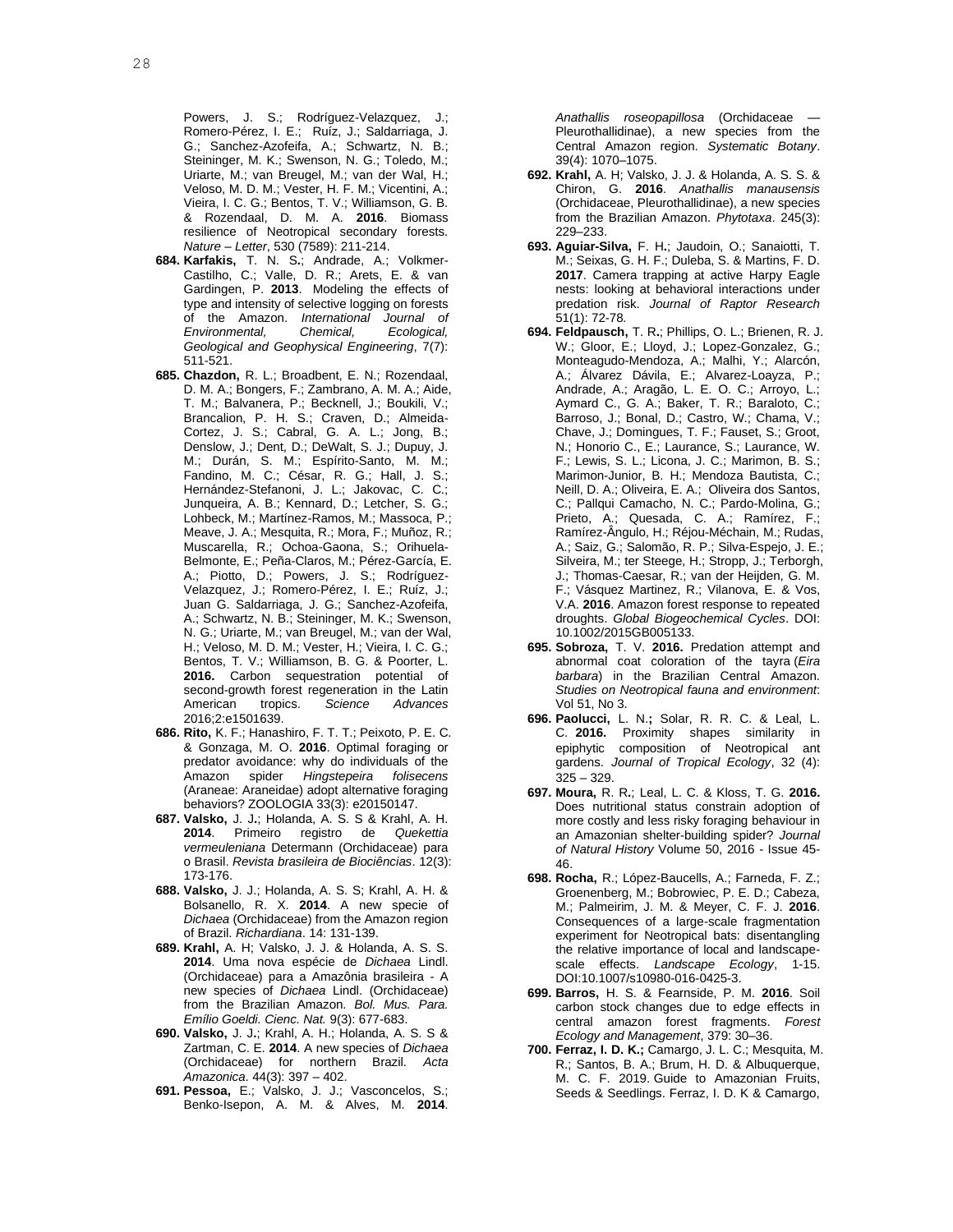J. L. C. (Eds.). Editora INPA, Manaus - Brasil. 226pp.

- **701. Rozendaal,** D. M. A**.**; Chazdon, R. L.; Arreola-Villa, F.; Balvanera, P.; Bentos, T. V.; Dupuy, R. M.; Hernández-Stefanoni, J. L.; Jakovac, C. C.; Lebrija-Trejos, E. E.; Lohbeck, M.; Martínez-Ramos, M.; Massoca, P. E. S.; Meave, J. A.; Mesquita, R. C. G.; Mora, F.; Pérez-García, E. A.; Romero-Pérez, I. E.; Saenz-Pedroza, M. B. I.; Williamson, B. G. & Bongers, F. **2016**. Demographic drivers of aboveground biomass dynamics during secondary succession in Neotropical dry and wet forests. *Ecosystems*. 19:1-14.
- **702. Lopèz-Baucells,** A**.**; Rocha, R.; Bobrowiec, P. E.; Bernard, E.; Palmerim, J. & Meter, C. **2016.** *Field Guide of Amazonian Bats.* Editora INPA, Manaus, 168p.
- **703. Gonçalvez-Souza** T. G. Induced biotic response in Amazonian ant-plants: The role of leaf damage intensity and plant-derived food rewards on ant recruitment. **2016.** *Sociobiology*. 63(3): 919-924.
- **704. Ewers,** R. M.; Andrade, A.; Laurance, S.; Camargo, J. L. C.; Lovejoy, T. & Laurance, W. **2016**. Predicted trajectories of tree community change in Amazonian rainforest fragments. *Ecography*. 39:1–10.
- **705. Souza,** F. C.; Dexter, K. G.; Phillip O. L.; Brienen, R. J. W.; Chave, J.; Galbraith D. R.; Lopez-Gonzalez, G.; Mendoza, A. M., R.; Pennington, T.; Poorter, L.; Alexiades, M.; Dávila, E. A.; Andrade, A.; Aragão, L. E. O. C.; Araujo-Murakami, A.; Arets, E. J. M. M.; Aymard C. G. A.; Baraloto, C.; Barroso, J. G.; Bonal, D.; Boot, R. G. A.; Camargo, J. L. C.; Comiskey, J. A.; Valverde, F. C.; Camargo, P. B.; Di Fiore, A.; Elias, F.; Erwin, T. L.; Feldpausch, T. R.; Ferreira, L.; Fyllas, N. M.; Gloor, E.; Herault, B.; Herrera, R.; Higuchi, N.; Coronado, E. N. H.; Killeen, T. J.; Laurance, W. F.; Laurance, S.; Lloyd, J.,;Lovejoy, T. E.; Malhi, Y.; Maracahipes, L.; Marimon, B. S.; Marimon-Junior, B. H.; Mendoza, C.; Morandi, P.; Neill, D. A.; Núñez-Vargas, P., Oliveira, E.; Lenza, E.; Palacios, W. A.; Peñuela-Mora, M. C.; Pipoly III, J. J.; Pitman, N. C. A.; Prieto, A.; Quesada, C. A.; Angulo, H. R.; Rudas, A.; Ruokolainen, K.; Salomão, R. P.; Silveira, M.; Stropp, J.; ter Steege, H.; Caesar, R. T.; van der Hout, P.; van der Heijden, G. M. F.; van der Meer P. J.; V. Vasquez, R.; Vieira, S. A.; Vilanova, E.; Vos, V. A.; Wang, O.; Young, K. R.; Zagt R. J.& Baker, T. R. **2016.** Evolutionary heritage influences Amazon tree ecology. *Proc. R. Soc. B.* 283: 20161587.
- **706. Sullivan,** M. J. P**.;** Talbot, J.; Lewis, S. L.; Phillips, O. L.; Qie, L.; Begne, S. K.; Chave, J.; Cuni-Sanchez, A.; Hubau, W.; Gonzalez, G. L.; Miles, L.; Monteagudo-Mendoza, A.; Sonké, B.; Sunderland, T.; Steege, H.; White, L. J. T.; Affum-Baffoe, K.; Aiba, S.; Almeida, E. C.; Oliveira, E. A.; Loayza, P. A.; Dávila, E. A.; Andrade, A.; Aragão, L. E. O. C; Ashton, P.; Aymard C., G. A.; Baker, T. R.; Balinga, M.; Banin, L. F.; Baraloto, C.; Bastin, J. F.; Berry, N.; Bogaert, J.; Bonal, D.; Bongers, F.; Brienen, R.; Camargo, J. L. C.; Cerón, C.; Moscoso, V. C.; EChezeaux, E.; Clark, C. J.; Pacheco, A. C.; Comiskey, J. A.; Valverde, F. C.; Coronado, E.

N. H.; Dargie, G.; Davies, S. T.; De Canniere, C.; Djuikouo K. M. N.; Doucet, J. L.; Erwin, T. L.; Espejo, J. S.; Ewango, C. E. N.; Fauset, S.; Feldpausch, T. R.; Herrera, R.; Gilpin, M.; Gloor, E.; Hall, J. S.; Harris, D. J.; Hart, T. B.; Kartawinata, K.; Kho, L. K.; Kitayama, K.; Laurance, S. G. W.; Laurance, W. F.; Leal, M. E.; Lovejoy, T.; Lovett, J. C.; Lukasu, F. M.; Makana, J. R.; Malhi, Y.; Maracahipes, L.; Marimon, B. S.; Marimon Junior, B. H.; Marshall, A. R.; Morandi, P. S.; Mukendi, J. T.; Mukinzi, J.; Nilus, R.; Vargas, P. N.; Camacho, N. C. P.; Pardo, G.; Peña-Claros, M.; Pétronelli, P.; Pickavance, G. C.; Poulsen, A. D.; Poulsen, J. R.; Primack, R. B.; Priyadi, H.; Quesada, C. A.; Reitsma, J.; Réjou-Méchain, M.; Restrepo, Z.; Rutishauser, E.; Salim, K. A.; Salomão, R. P.; Samsoedin, I.; Sheil, D.; Sierra, R.; Silveira, M.; Slik, J. W. F.; Steel, L.; Taedoumg, H.; Tan, S.; Terborgh, J. W.; Thomas, S. C.; Toledo, M.; Umunay, P. M.; Gamarra, L. V.; Vieira, I. C. G.; Vos, V. A.; Wang, O.; Willcock, S. & Zemagho, L. **2016.** Diversity and carbon storage across the tropical forest biome. *Scientific Reports*. 7:39102.

- **707. Johnson,** E. I. & Wolf, J. D. **2017.** Molting in Neotropical Birds: Life History and Forest Fragmentation. CRC Press. Boca Raton. 688 p.
- **708. Levis,** C**.;** Costa, F. R.; Bongers, F.; Peña-Claros, M.; Clement, C. R., Junqueira; A. B.; Neves E. G.; Tamanaha, E. K.; Figueiredo, F. O.; Salomão, R. P.; Castilho, C. V.; Magnusson, W. E.; Phillips, O. L.; Guevara, J. E.; Sabatier, D.; Molino, J. F.; López, D. C.; Mendoza, A. M.; Pitman, N.C.; Duque, A.; Vargas, P. N.; Zartman, C. E.; Vasquez, R.; Andrade, A.; Camargo, J. L.; Feldpausch, T. R.; Laurance, S. G.; Laurance, W. F.; Killeen, T. J.; Nascimento, H. E.; Montero, J. C.; Mostacedo, B.; Amaral, I. L.; Guimarães Vieira, I. C.; Brienen, R.; Castellanos, H.; Terborgh, J.; Carim, M. J.; Guimarães, J. R.; Coelho, L. S.; Matos, F. D.; Wittmann, F.; Mogollón, H. F.; Damasco, G.; Dávila, N.; García-Villacorta, R.; Coronado, E. N.; Emilio, T.; Filho, D. A.; Schietti, J.; Souza, P.; Targhetta, N.; Comiskey, J. A.; Marimon, B. S.; Marimon, B. H. Jr.; Neill, D.; Alonso, A.; Arroyo, L.; Carvalho, F. A.; de Souza, F. C.; Dallmeier, F.; Pansonato, M. P.; Duivenvoorden, J. F.; Fine, P. V.; Stevenson, P. R.; Araujo-Murakami, A.; Aymard, C. G. A.; Baraloto, C.; do Amaral, D. D; Engel, J.; Henkel, T. W.; Maas, P.; Petronelli, P.; Revilla, J. D.; Stropp. J.; Daly. D.; Gribel, R.; Paredes, M. R.; Silveira, M.; Thomas-Caesar, R.; Baker, T. R.; da Silva, N. F.; Ferreira, L. V.; Peres, C. A.; Silman, M. R.; Cerón, C.; Valverde, F. C.; Di Fiore, A.; Jimenez, E. M.; Mora, M. C.; Toledo, M.; Barbosa, E. M.; Bonates, L. C.; Arboleda, N. C.; Farias, E. S.; Fuentes, A.; Guillaumet, J. L.; Jørgensen, P. M.; Malhi, Y.; de Andrade Miranda, I. P.; Phillips, J. F.; Prieto, A.; Rudas, A.; Ruschel, A. R.; Silva, N.; von Hildebrand, P.; Vos, V. A.; Zent, E. L.; Zent, S.; Cintra, B. B.; Nascimento, M. T.; Oliveira, A. A.; Ramirez-Ângulo, H.; Ramos, J. F.; Rivas G.; Schöngart, J.; Sierra, R.; Tirado, M.; van der Heijden, G.; Torre E. V.; Wang, O.; Young, K. R.; Baider, C.; Cano, A.; Farfan-Rios, W.; Ferreira, C.; Hoffman, B.; Mendoza, C.; Mesones, I.; Torres-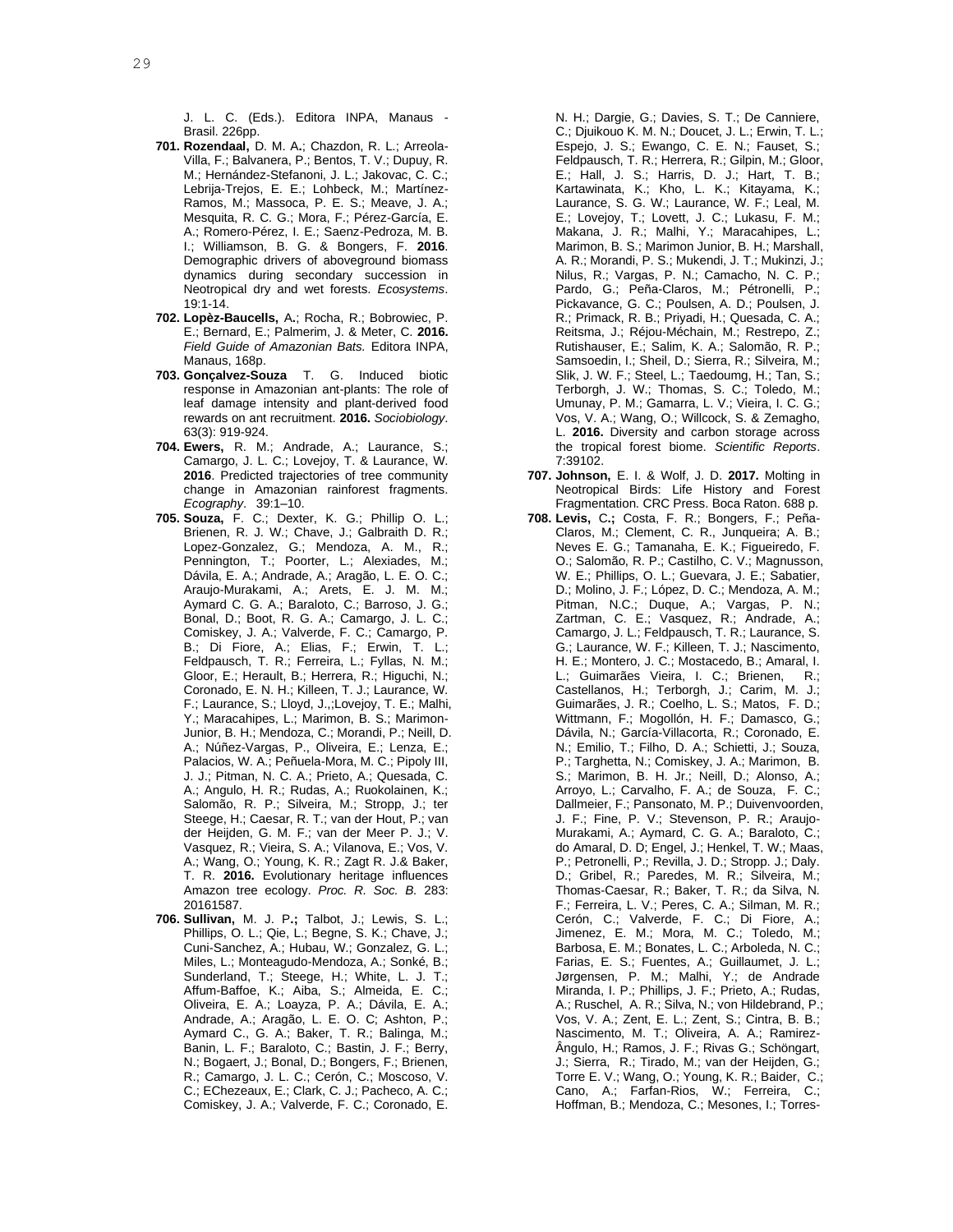Lezama, A.; Medina, M. N.; van Andel, T. R.; Villarroel, D.; Zagt, R.; Alexiades, M. N.; Balslev, H.; Garcia-Cabrera, K.; Gonzales, T.; Hernandez, L.; Huamantupa-Chuquimaco, I.; Manzatto, A. G.; Milliken. W.; Cuenca, W. P.; Pansini, S.; Pauletto, D.; Arevalo, F. R.; Reis, N. F.; Sampaio, A. F.; Giraldo, L. E.; Sandoval, E. H.; Gamarra, L. V.; Vela, C. I.; Ter Steege, H. **2017.** Persistent effects of pre-Columbian plant domestication on Amazonian forest composition. *Science.* 355(6328): 925-931.

30

- **709. Bastias,** C. C.; Fortunel, C.; Valladares, F.; Baraloto, C.; Benavides, R.; Cornwell, W.; Markesteijn, L.; Oliveira; A. A.; Sansevero; J. B. B.; Vaz, M. C. & Kraft, N. J. B. **2017**. Intraspecific leaf trait variability along a borealto-tropical community diversity gradient. *PlosONe*. DOI:10.1371/journal.pone.0172495
- **710. Couto,** T. B. A.; Zuanon, J.; Olden, J. D. & Ferraz, G. **2017.** Longitudinal variability in lateral hydrologic connectivity shapes fish occurrence in temporary floodplain ponds. *Canadian Journal of Fisheries and Aquatic Sciences*, 75(2): 319-328. [https://doi.org/10.1139/cjfas-2016-0388.](https://doi.org/10.1139/cjfas-2016-0388)
- **711. Almeida,** D. R. A**.**; Brancalion, P. H. S.; Almeida, J. S.; Görgens, E. B.; Nelson, B. W.; Stark, S. C.; Rosa, D. M.; Lopes, A. P.; Amazonas, N.; Sousa, T. R.; Assis, R. L. & Camargo, J. L. C. **2017**. LiDAR terrestre para investigação de efeitos de borda e fragmentação florestal em atributos estruturais do dossel na Amazônia Central. XVIII SBSR. Santos.
- **712. Laurance,** W. F**.**; Camargo, J. L. C.; Fearnside, P. M.; Lovejoy, T. E.; Williamson, G. B.; Mesquita, R. C. G.; Meyer, C. F. J.; Bobrowiec, P. E. d. & Laurance, S. G. W. **2018**. An Amazonian rainforest and its fragments as a laboratory of global change. *Biological Reviews.* 93(1): 223-247.
- **713. Souza,** T. R**.;** Costa, F. R. C.; Bentos, T. V.; Leal Filho, N.; Mesquita, R. C. G. & Ribeiro, I. O. **2017**. The effect of forest fragmentation on the soil seed bank of Central Amazonia. *Forest Ecology and Management.* 393:105–112.
- **714. Bentos,** T. V**.;** Nascimento, H. E. M.; Vizcarra, M. A. & Williamson, G. B. G. **2017.** Effects of lightgaps and topography on Amazon secondary forest: changes in species richness and community composition. *Forest Ecology and Management.* 396: 124-131**.**
- **715. Ferreira,** D. F**.;** Rocha R.; López-Baucells, A.; Farneda, F. Z.; Carreiras, J. M. B.; Palmeirim, J. M. & Meyer, C. F. J. **2017**. Season-modulated responses of Neotropical bats to forest fragmentation. *Ecological Evolution* 7:4059- 4071. https://doi. org/10.1002/ece3.3005
- **716. Rocha,** R**.;** Ferreira, D. F.; López-Baucells, A.; Farneda, F. Z.; Carreiras, J. M. B.; Palmeirim, J. M. & Meyer, C. F. J. **2017.** Does sex matter? Gender-specific responses to forest fragmentation in Neotropical bats. *Biotropica.* 49(6): 881-890. DOI:10.1111/btp.12474.
- **717. Figueiredo,** F.; Zuquim, G.; Tuomisto, H.; Moulatlet, G. M.; Balslev, H. & Costa, F. R. C. **2018.** Beyond climate control on species range: the importance of soil data to predict distribution of Amazonian plant species. *Journal of Biogeography.* 45: 190-200*.*
- **718. Rozendaal,** D.; Oliver, P.; Lewis, S.; Affum-Baffoe, K.; Álvarez, E.; Andrade, A.; Aragão, L.; Araujo-Murakami, A.; Baker, T.; Bánki, O.; Brienen, R.; Camargo, J. L. C.; Comiskey, J.; Djuikouo K., M. N.; Fauset, S.; Feldpausch, T.; Killeen, T.; Laurance, W.; Laurance, S.; Lovejoy, T.; Malhi, Y.; Marimon, B.; Marimon Jr., B.; Marshall, A.; Neill, D.; Núñez Vargas, P.; Pitamn, N.; Reitsma, J.; Silveira, M.; Sonké, B.; Sunderland, T.; Taedoumg, H.; ter Steege, H.; Terborgh, J.; Umetsu, R.; van der Heijden, G.; Vilanova, E.; Willock, S.; White, L.; Zemagho, L. & Vanderwel, M. Competition influences tree growth, but not mortality, across environmental gradients in Amazonia and tropical Africa. *Ecology.* (In press).
- **719. Massi,** K. G**.**; Bird, M.; Marimon, B. S.; Marimon Jr, B. H.; Nogueira, D. S.; Oliveira, E. A.; Phillips, O. L.; Andrade, A. S.; Brienen, R. J. W.; Camargo, J. L. C.; Coronado, E. N. H.; Ferreira, L. V.; Higuchi, N.; Laurance, S. G.; Laurance, W. F.; Lovejoy, T.; Malhi, Y.; Martínez, R. V.; Monteagudo, A.; Neill, D.; Cruz, A. P.; Ramírez-Angulo, H.; ter Steege, H.; Vilanova-Torre, E.; Feldpausch, T. R. **2017.** Does soil pyrogenic carbono determine plant functional traits in Amazon Basin forests? *Plant Ecology.* 218, 1047-1062.
- **720. Rocha,** R**.;** Ovaskainen, O.; López-Baucells, A.; Farneda, F. Z.; Ferreira, D. F.; Bobrowiec. P. E. D.; Cabeza, M.; Palmeirim, J. M. & Meyer, C. F. J. **2017**. Design matters: an evaluation of the impact of small man-made forest clearings on tropical bats using a before-after-control-impact design. *Forest Ecology and Management*. 401:8–16.
- **721. Moulatlet,** G. M.; Zuquim, G.; Figueiredo, F. O. G.; Lehtonen, S.; Emilio, T.; Ruokolainen, K. & Tuomisto, H. **2017**. Using digital soil maps to infer edaphic affinities of plant species in Amazonia: problems and prospects. *Ecology and Evolution.* 7(20): 8463-8477. DOI: 10.1002/ece3.3242.
- **722. Fiaschi**, P.; Frodin, D. G. & Plunkett, G. M. **1982**. Four new species of the *Didymopanax*  group of *Schefflera* (Araliaceae) from the Brazilian Amazon. *Brittonia*. 60(3):274–286.
- **723. Graça,** M. B.; Pequeno, P. A. C. L.; Franklin, E. & Morais, J. W. **2017.** Coevolution between flight morphology, vertical stratification and sexual dimorphism: what can we learn from tropical butterflies? *Journal of Evolutionary Biology.* 30(10): 1862-1871.
- DOI: 10.1111/jeb.13145. **724. López-Baucells,** A.; Torrent, L.; Rocha, R.; Pavan, A. C.; Bobrowiec, P. E. D. & Meyer, C.F.J. **2018.** Geographical variation in the high
	- duty cycle echolocation of the cryptic common mustached bat *Pteronotus* cf. *rubiginosus* (Mormoopidae). *Bioacoustics.* 27:4, 341-357, DOI: 10.1080/09524622.2017.1357145.
- **725. López-Baucells,** A**.;** Rocha, R.; Tavares, V. C.; Moras, L. M.; Silva S. E.; Bobrowiec, P. E. D. & Meyer, C. F. J. **2018.** Molecular, morphological and acoustic identification of *Eumops maurus* and *E. hansae* (Chiroptera: Molossidae) with new reports from Central Amazonia. *Tropical Zoology.* 31:1, 1-20.

DOI org/10.1080/03946975.2017.1382284. **726. Leal,** L. C.; Jakovac, C. C.; Bobroviec, P. E. D.;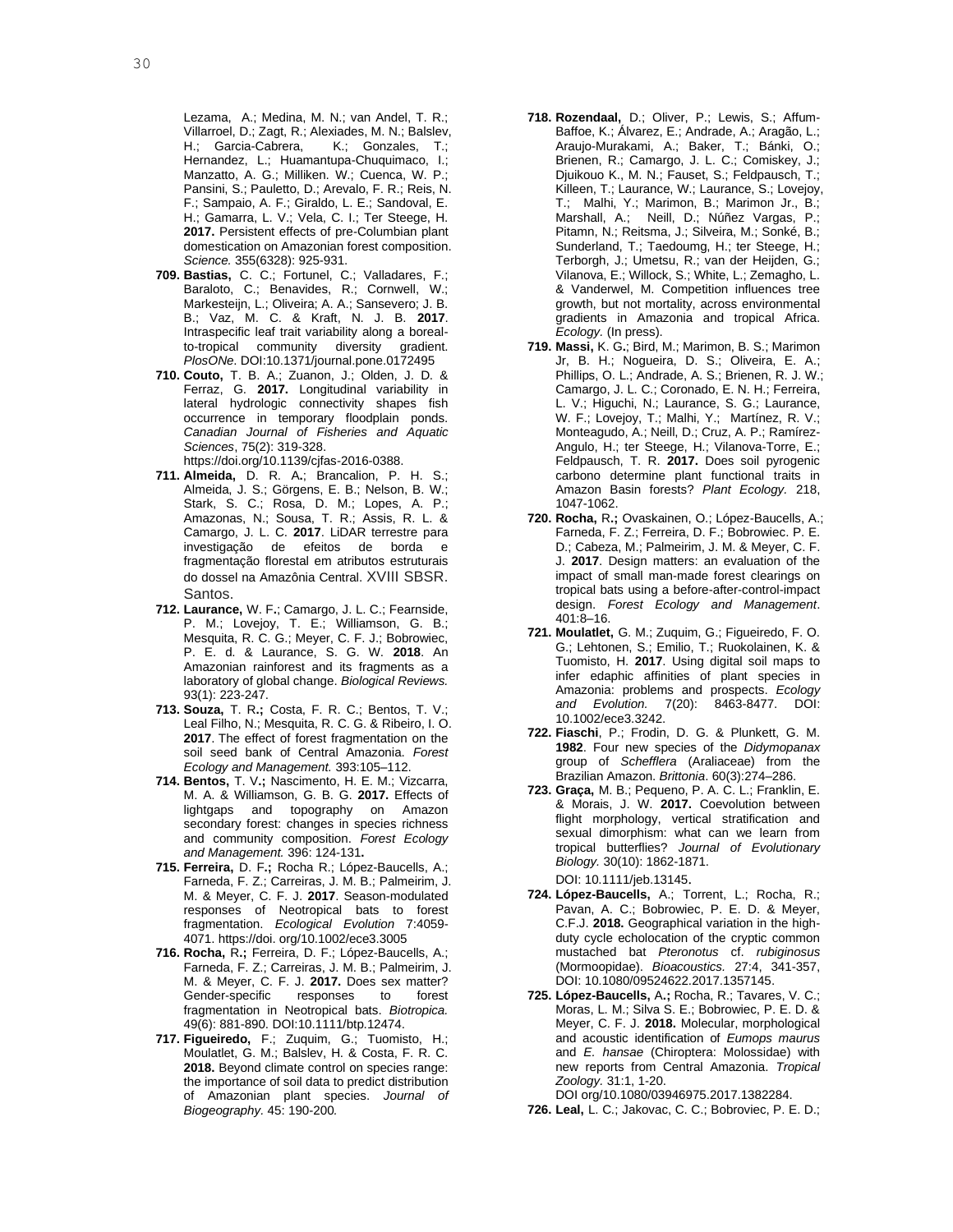Camargo, J. L.; Peixoto, P. E. C. **2017.** The role of parabiotic ants and environment in epiphyte composition and protection in ant gardens. *Sociobiology***.** 64(3):276-283.

- **727. Rutt,** C. L.; Jirinec, V.; Johnson, E. I.; Cohn-Haft, M.; Vargas, C. F. & Stouffer P. C. **2018***.* Twenty years later: An update to the birds of the Biological Dynamics of Forest Fragments Project, Amazonas, Brazil. *Revista Brasileira de Ornitologia.* 25(4): 277–296.
- **728. Vitek,** J**.;** Elizondo, E. C.; Rutt, C. L. & Stouffer, P. C. **2018**. Space use, diurnal movement, and roosting of a Variegated Antpitta (*Grallaria varia*) in Central Amazonia. *Ornitología Neotropical.* 29:13-20.
- **729. Farneda,** F. Z.; Rocha, R.; López-Baucells, A.; Sampaio, E.; Palmeirim, J.; Bobrowiec, P.; Grelle, C. & Meyer, C. **2018**. Functional recovery of Amazonian bat assemblages following secondary forest succession. *Biological Conservation.* 218:192-199.
- **730. Muñoz,** A. P.; Kéry, M.; Martins, P. V. & Ferraz, G. **2018**. Age effects on survival of Amazon forest birds and the latitudinal gradient in bird survival. *The Auk.* 135(2): 299-313.
- **731. Pratas-Santiago,** L. P.; Gonçalves, A. L. S.; Nogueira, A. J. A. & Spironello, W. R. **2017**. Dodging the moon: The moon effect on activity allocation of prey in the presence of predators. *Ethology.* 123:467-474.
- **732. Gomes**, V. H. F.; IJ, S. D.; Raes, N.; Amaral, I. L.; Salomão, R. P.; Coelho, L. S.; Matos, F. D. A.; Castilho, C. V.; Filho, D. A. L.; López, D. C.; Guevara, J. E.; Magnusson, W. E.; Phillips, O. L.; Wittmann, F.; Carim, M. J. V.; Martins, M. P.; Irume, M. V.; Sabatier, D.; Molino, J.; Bánki, O. S.; Guimarães, J. R. S.; Pitman, N. C. A.; Piedade, M. T. F.; Mendoza, A. M.; Luize, B. G.; Venticinque, E. M.; Novo, E. M. M. L.; Vargas, P. N.; Silva, T. S. F.; Manzatto, A. G.; Terborgh, J.; Reis, N. F. C.; Montero, J. C.; Casula, K. R.; Marimon, B. S.; Marimon, B.; Coronado, E. N. H.; Feldpausch, T. R.; Duque, A.; Zartman, C. E.; Arboleda, N. C.; Killeen, T. J.; Mostacedo, B.; Vasquez, R.; Schöngart, N. C. J.; Assis, R. L.; Medeiros, M. B.; Simon, M. F.; Andrade, A.; Laurance, W. F.; Camargo, J. L.; Demarchi, L. O.; Laurance, S. G. W.; Farias, E. S.; Nascimento, H. E. M.; Revilla, J. D. C.; Quaresma, A.; Costa, F. R. C.; Vieira, I. C. G.; Cintra, B. B. L.; Castellanos, H.; Brienen, R.; R.; Stevenson, P. R.; Feitosa, Y.; Duivenvoorden, J. F.; Aymard, G. A. C.; Mogollón, H. F.; Targhetta, N.; Comiskey, J. A.; Vicentini, A.; Lopes, A.; Damasco, G.; Dávila, N.; García-Villacorta, R.; Levis, C.; Schietti, J.; Souza, P.; Emilio, T.; Alonso, A.; Neill, D.; Dallmeier, F.; Ferreira, L. V.; Araujo-Murakami, A.; Praia, D.; Amaral, D. D.; Carvalho, F. A.; Souza, F. C.; Feeley, K.; Arroyo, L.; Pansonato, M. P.; Gribel, R.; Villa, B.; Licona, J. C.; Fine, P. V. A.; Cerón, C.; Baraloto, C.; Jimenez, E. M.; Stropp, J.; Engel, J.; Silveira, M.; Mora, M. C. P.; Petronelli, P.; Maas, P.; Thomas-Caesar, R.; Henkel, T. W.; Daly, D.; Paredes, M. R.; Baker, T. R.; Fuentes, A.; Peres, C. A.; Chave, J.; Pena, J. L. M.; Dexter, K. G.; Silman, M. R.; Jørgensen, P. M.; Pennington, T.; Di Fiore, A.; Valverde, F. C.; Phillips, J. F.; Rivas-Torres, G.; von Hildebrand, P.; van Andel, T. R.; Ruschel, A. R.; Prieto, A.;

Rudas, A.; Ho Man, B.; Vela, C. I. A.; Barbosa, E. M.; Zent, E. L.; Gonzales, G. P. G.; Doza, H. P. D.; Miranda, I. P. A.; Guillaumet, J.; Pinto, L. F. M.; Bonates, L. C. M.; Silva, N.; Gómez, R. Z.; Zent, S.; Gonzales, T.; Vos, V. A.; Malhi, Y.; Oliveira, A. A.; Cano, A.; Albuquerque, B. W.; Vriesendorp, C.; Correa, D. F.; Torre, E. V.; Geertje van der Heijden, G.; Ramirez-Angulo, H.; Ramos, J. F.; Young, K. R.; Rocha, M.; Nascimento, M. T.; Medina, M. N. U.; Tirado, M.; Wang, O.; Sierra, R.; Torres-Lezama, A.; Mendoza, C.; Ferreira, C.; Baider, C.; Villarroel, D.; Balslev, H.; Mesones, I.; Giraldo, L E. U.; Casas, L. F.; Reategui, M. A. A.; Linares-Palomino, R.; Zagt, R.; Cárdenas, S.; Farfan-Rios, W.; Sampaio, A. F.; Pauletto, D.; Sandoval, E. H. V.; Arevalo, F. R.; Huamantupa-Chuquimaca, I.; Garcia-Cabrera, K.; Hernandez, L.; Gamarra, L. V.; Alexiades, M. N.; Susamar Pansini, S.; Palacios Cuenca, W.; Milliken, W.; Ricardo, J.; Lopez-Gonzalez, G.; Pos, E. & Steege, H. S. **2018.** Species distribution Modelling: Contrasting presenceonly models with plot abundance data. *Scientific Reports*. 8:1003.

- DOI:10.1038/s41598-017-18927-1. **733. Rocha,** R.**;** Ovaskainen, O.; López-Baucells, A.; Farneda, F. Z.; Sampaio, E.; Bobrowiec. P. E. D.; Cabeza, M.; Palmeirim, J. M. & Meyer, C. F. J. **2018.** Secondary forest regeneration benefits old-growth specialist bats in a fragmented tropical landscape. *Scientific Reports.* 8:3819 DOI:10.1038/s41598-018-21999-2.
- **734. Gonçálves C.;** López-Baucells A. & Rocha R. 2017. Opportunistic predation of a silky shorttailed bat (*Carollia brevicauda*) by a tawnybellied screech-owl (*Megascops watsonii*), with a compilation of predation events upon bats entangled in mist-nets. *Barbastella Journal of Bat Research.* 10(1). DO[I:10.14709/BarbJ.10.1.2017.07](https://www.researchgate.net/deref/http%3A%2F%2Fdx.doi.org%2F10.14709%2FBarbJ.10.1.2017.07?_sg%5B0%5D=-gmHqTlcv3pZ3FT7BJ9wqcwrNSmwLwCgBRC5XB1IlD77n5-N5i3etOqRpJNiNx0cJdoL0QjL8wvHNISOcPL_YF3pZQ.ZfdhEeALJm8J6n_3QkIFZPiqFD1Np92N0JE_JxjDnFSOmGW3hdfLBerBqrZKVYG5YArcrmp0kqJc7YvOyWUJ2A)
- **735. Mokross,** K.; Potts, J.; Rutt, C. L. & Stouffer, C. F. **2018.** What can mixed-species flock movement tell us about the value of Amazonian secondary forests? Insights from spatial behavior. *Biotropica*. 50(4):664-673*.* DOI:10.1111/btp.12557.
- **736. Benitez-Malvido, J.;** Amparo, L. & Ferraz, I. 2018. Effect of distance to edge and edge interaction on seedling regeneration and biotic damage in tropical rain forest fragments: A long-term experiment. *Journal of Ecology.* 1-14. https://doi.org/10.1111/1365-2745.13003
- **737. Torrent,** L.; López-Baucells, A.; Rocha, R.; Bobrowiec, P. E. D. & Meyer, C. F. J. **2018.** The importance of temporary lakes for bat conservation in Neotropical rainforests: an assessment using autonomous recorders. *Remote Sensing in Ecology and Conservation*. 4 (4):339-351. DOI: 10.1002/rse2.83.
- **738. Pavan,** A. C.; Bobrowiec, P. E. D & Percequillo, A. R. **2018.** Geographic variation in a South American clade of mormoopid bats, *Pteronotus* (Phyllodia), with description of a new species. *Journal of Mammalogy.* 99(3): 624-645.
- **739. Farneda,** F. Z.; Rocha, R.; López-Baucells, A.; Sampaio, E. M.; Palmeirim, J. M.; Bobrowiec, P. E. D.; Grelle, C. E. V. & Meyer, C. F. J. **2018**. The road to functional recovery: temporal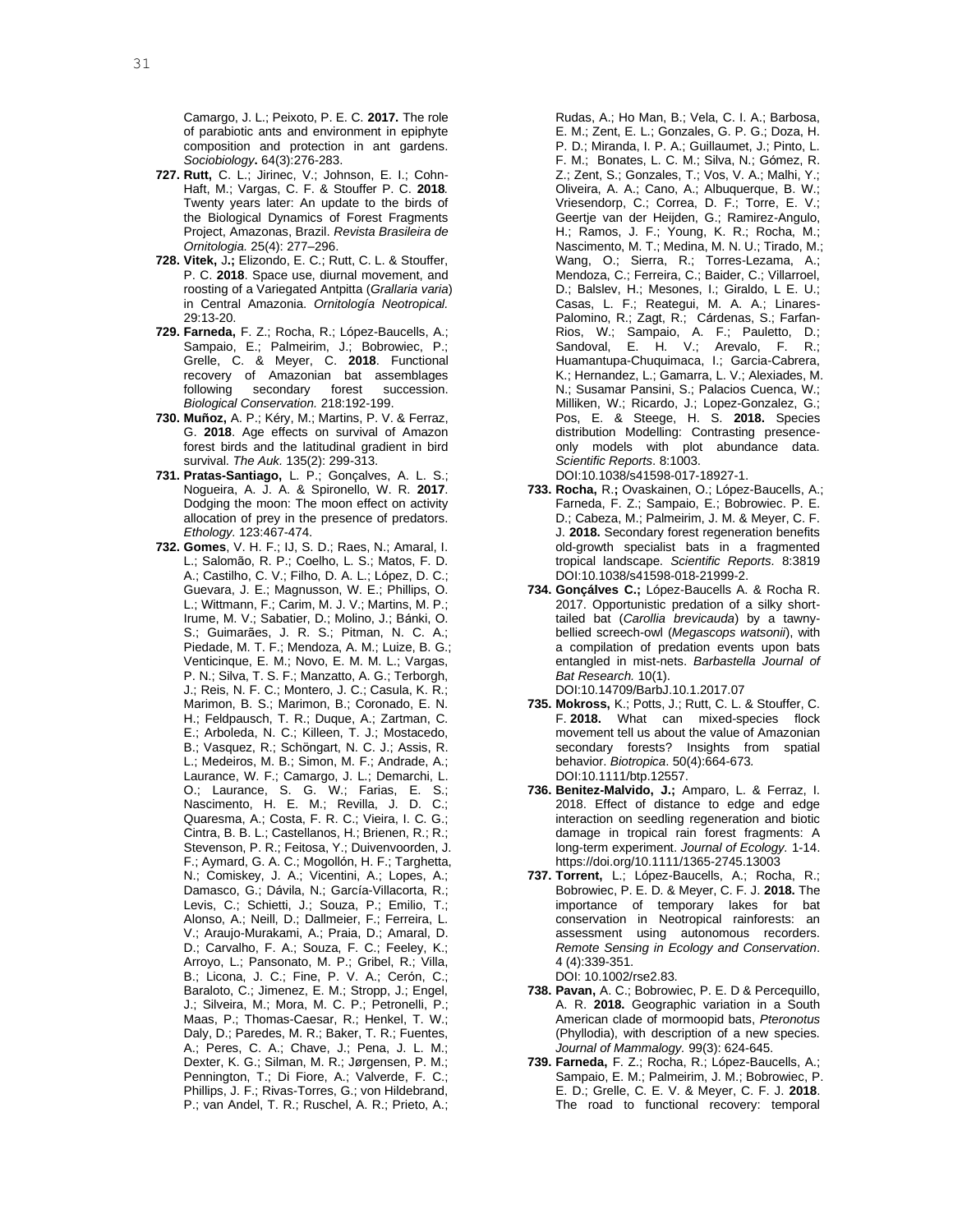effects of matrix regeneration on Amazonian bats. *Tropical Conservation Science.* 11:1-4*.*

- **740. Silva,** F. M. A.; Silva-Filho, F. A.; Souza, C. A.S.; Maciel, J. B.; Costa, E. V.; Barison, A.; Koolen, H. H. F.; Souza, A. D. L. & Pinheiro, M. L. B. **2018.** Morphinadienone and other isoquinoline-derived alkaloids from the trunk<br>bark of *Unonopsis floribunda* Diels bark of *Unonopsis floribunda* Diels (Annonaceae). *Biochemical Systematics and Ecology*. 79: 12–14.
- **741. Hernández-Palma,** A. & Stouffer, P. C. **2018**. Matrix and area effects on the nutritional condition of understory birds in Amazonian rainforest fragments. *Perpspectives in Ecology and Conservation.* 16: 139-145.
- **742. Piovesan,** P. R. R**.;** Ferraz, I. D. K.; Burnham, R. J. & Camargo, J. L. C. **2018.** Abundance of liana species in an Amazonian forest of Brazil reflects neither adventitious root nor foliar sprout production. *Journal of Tropical Ecology*. 34: 257-267.
- **743. Leal-Dutra,** C. A**.**; Neves, M. A.; Griffith, G. W, Reck, M. A.; Clasen, L. A. & Dentinger, B. T. M. **2018.** Reclassification of *Parapterulicium* Corner (Pterulaceae, Agaricales), contributions to Lachnocladiaceae and Peniophoraceae (Russulales) and introduction of *Baltazaria* gen. nov.. *Mycokeys*. 37:39-56.
- **744. Duque,** A.**;** Muller-Landau, H. C.; Valencia, R.; Cardenas, D.; Davies, S.; Oliveira, A.; Pérez, A. J.; Romero-Saltos, H. & Vicentini, A. **2017**. Insights into regional patterns of Amazonian forest structure, diversity, and dominance from three large terra-firme forest dynamics plots. *Biodiversity Conservation*. 26:669-686.
- **745. Torke,** B. M. **2007.** Three new species of *Swartzia* (Leguminosae - Papilionoideae) from northern *South America. Botanical Journal of the Linnean Society*.153:343-355.
- **746. Sobral,** M. & Souza, M. A. D. **2015.** Thirteen new Amazonian Myrtaceae. *Phytotaxa.* 238(3): 201-229.
- **747. Daly,** D. C. **2018.** Notes on the Burseraceae in central Amazonia, including four new taxa. Studies in neotropical Burseraceae. *Brittonia.* 70, 427-444.

DOI 10.1007/s12228-018-9537-1.

**748. Esquivel-Muelbert,** A.**;** Baker T. R.; Dexter, K. G., Lewis, S. L.; Brienen R. J.; Feldpausch, T. R.; Lloyd, J.; Monteagudo-Mendoza A.; Arroyo, L.; Álvarez-Dávila, E.; Higuchi, N.; Marimon, B. S.; Marimon-Junior B. H.; Silveira, M.; Vilanova, E.; Gloor, E.; Malhi, Y.; Chave, J.; Barlow, J.; Bonal, D.; Davila Cardozo, N.; Erwin, T.; Fauset, S.; Hérault, B.; Laurance, S.; Poorter, L.; Qie, L.; Stahl, C.; Sullivan, M. J. P.; Ter Steege, H.; Vos V. A.; Zuidema, P. A.; Almeida, E.; Almeida de Oliveira, E.; Andrade, A.; Vieira, S. A.; Aragão, L.; Araujo-Murakami, A.; Arets, E.; Aymard, C. G. A.; Baraloto, C.; Camargo, P. B.; Barroso, J. G.; Bongers, F.; Boot, R.; Camargo, J. L.; Castro, W.; Chama Moscoso, V.; Comiskey, J.; Cornejo Valverde, F.; Lola da Costa, A. C.; Del Aguila Pasquel, J.; Di Fiore, A.; Duque, F. L.; Elias, F.; Engel, J.; Flores Llampazo, G.; Galbraith, D.; Herrera Fernández, R.; Honorio Coronado, E.; Hubau, W.; Jimenez-Rojas, E.; Lima, A. J. N.; Umetsu, R. K.; Laurance, W.; Lopez-Gonzalez, G.; Lovejoy, T.; Melo Cruz, A. O.; Morandi, P. S.; Neill, D.; Núñez Vargas, P.;

Pallqui Camacho, N. C.; Parada Gutierrez, A.; Pardo, G.; Peacock, J.; Peña-Claros, M.; Peñuela-Mora, M. C.; Petronelli, P.; Pickavance, G. C.; Pitman, N.; Prieto, A.; Quesada, C.; Ramírez-Angulo, H.; Réjou-Méchain, M.; Restrepo Correa, Z.; Roopsind, A.; Rudas, A.; Salomão, R.; Silva, N.; Silva Espejo, J.; Singh, J.; Stropp, J.; Terborgh, J.; Thomas, R.; Toledo, M.; Torres-Lezama, A.; Valenzuela Gamarra, L.; van de Meer, P. J.; van der Heijden, G.; van der Hout, P.; Vasquez Martinez, R.; Vela, C.; Vieira, I. C. G.; & Phillips, O. L. **2019**. Compositional response of Amazon forests to climate change. *Global Change Biology*. 25(1):39-56. doi: 10.1111/gcb.14413.

- **749. López-Baucells**, A.; Torrent, L.; Rocha, R.; Bobrowiec, P. E. D.; Palmeirim, J. M. & Meyer, C. F. J. **2018.** Stronger together: combining automated classifiers with manual postvalidation optimizes the workload vs reliability trade-off of species identification in bat acoustic surveys. *Ecological informatics*. 49: 45-53. DOI: 10.1016/j.ecoinf.2018.11.004.
- **750. Albieri-Júnior,** A.; Venegas-González, A.; Botosso, P. C.; Roig, F. A.; Camargo, J. L. C. & Tomazella-Filho, M**. 2019**. What is the temporal extension of edge effects on tree growth dynamics? A dendrochronogical approach model using *Scleronema micranthum* (Ducke) Ducke trees of a fragmented forest in the Central Amazon. *Ecological Indicators*. 101: 133-142.
- **751. Rutt,** C. L**.;** Midway, S. R.; Jirinec, V.; Wolfe, J. D. & P. C. Stouffer. **2019.** Examining the microclimate hypothesis in Amazonian birds: indirect tests of the 'visual constraints' mechanism. *Oikos.* 128: 798-810. DOI 10.1111/oi k .05781.
- **752. Poorter, L.;** Rozendaal, D. M. A.; Bongers, F.; Almeida-Cortez, J. S. de; Zambrano, A. M. A.; Álvarez, F. S.; Andrade, J. L.; Villa, L. F. A.; Balvanera, P.; Becknell, J. M.; Bentos, T. V.; Bhaskar, R.; Boukili, V.; Brancalion, P. H. S.; Broadbent, E. N.; César, R. G.; Chave, J.; Chazdon, R. L.; Colletta, G. D.; Craven, D.; de Jong, B. H. J.; Denslow, J. S.; Dent, D. H.; DeWalt, S. J.; García, E. D.; Dupuy, J. M.; Durán, S. M.; Espírito Santo, M. M.; Fandiño, M. C.; Fernandes, G. W.; Finegan, B.; Moser, V. G.; Hall, J. S.; Hernández-Stefanoni, J. L.; Jakovac, C. C.; Junqueira, A. B.; Kennard, D.; Lebrija-Trejos, E.; Letcher, S. L.; Lohbeck, M.; Lopez, O. L.; Marín-Spiotta, E.; Martínez-Ramos, M.; Martins, S. V.; Massoca, P. E. S.; Meave, J. A.; Mesquita, R.; Mora, F.; Moreno, V. S.; Müller, S. C.; Muñoz, R.; Muscarella, M.; Oliveira Neto, S. N.; Nunes, Y. R. F.; Ochoa-Gaona, S.; Paz, H.; Peña-Claros, M.; Piotto, D.; Ruíz, J.; Sanaphre-Villanueva, L.; Sanchez-Azofeifa, A.; Schwartz, N. B.; Steininger, M. K.; Thomas, W. W.; Toledo, M.; Uriarte, M.; Utrera, L. P.; van Breugel, M.; van der Sande, M. T.; van der Wal, H.; Veloso, M. D. M.; Vester, H. F. M.; Vieira, I. C. G.; Villa, P. M.; Williamson, G. B.; Wright, S. J.; Zanini, K. J.; Zimmerman, J. K. & Westoby, M. **2019.** Wet and dry tropical forests show opposite successional pathways in wood density but converge over time. *Nature, Ecology & Evolution.* 3,928-934. doi.org/10.1038/s41559-019-0882-6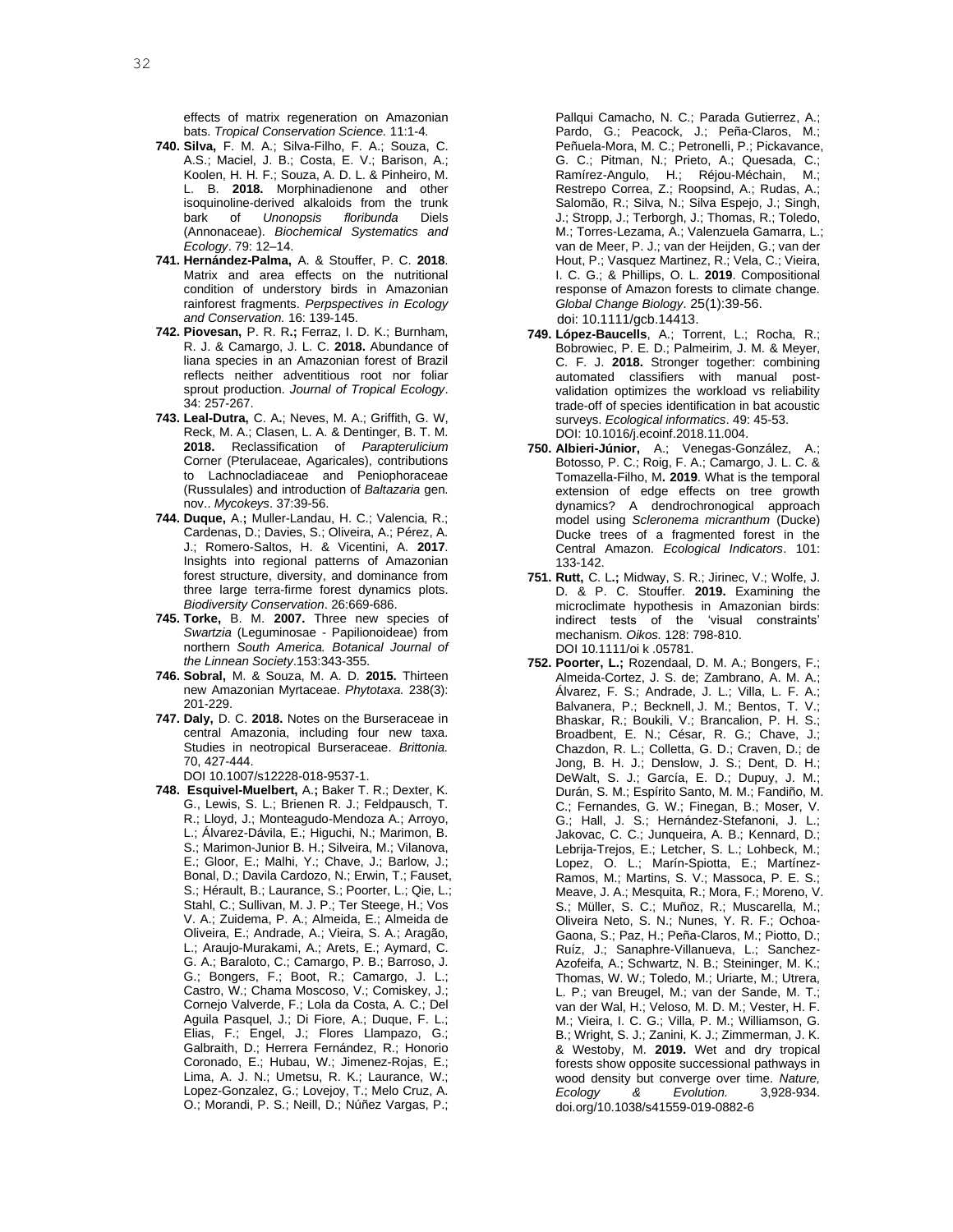- **753. Brooks, M. E.;** Kristensen, K.; Darrigo, M. R.; Rubim, P.; Uriarte, M.; Bruna, E. & Bolker, B. M. **2019**. Statistical modeling of patterns in annual reproductive rates. *Ecology.* 100 (7):e02706. doi.org/10.1002/ecy.2706.
- **754. Zuquim, G.;** Stroop, J.; Moulatlet, G. M.; Van doninck, J.; Quesada, C. A.; Figueiredo, F. O. G.; Costa, F. R. C.; Ruokolainen, K. & Tuomisto, H. **2019**. Making the most of scarce data: Mapping soil gradients in data-poor areas using species occurrence records. *Methods in Ecology and Evolution.* 10:788-801. doi.org/10.1111/2041-210X.13178
- **755. Mazzochinni,** G. & Camargo, J. L. C. **2019**. Understory plant interactions along a successional gradient in central Amazon. *Plant and Soil*. 437:1-2.
- DOI 10.1007/s11104-019-04100-2. **756. Araújo,** V. B. F.; Justino, G. C.; Silva, C. E. M.; Vera, S. A. A.; Lins, L.; Sodek, L.; Camargos, L. S.; Pereira, L. O. V. & Gonçalves, J. F. C. **2019.**  Soil nitrogen recovery and seasonal changes of xylem sap amino acids of Amazonian tree species following pasture abandonment. *Plant Ecology.* 220:633-648.

DOI: 10.1007/s11258-019-00941-0.

- **757. Garcia,** E. Q. & Zuanon, J. **2019**. Sexual dimorphism in the electric knifefish *Gymnorhamphichthys rondoni* (Miranda Ribeiro, 1920) (Rhamphichthyidae: Gymnotiformes). *Acta Amazonica.* 49: 213-220.
- **758. Almeida, D. R. A.;** Stark, S. C.; Schietti, J.; Camargo, J. L. C.; Amazonas, N. T.; Gorgens, E. B.; Rosa, D. M.; Smith, M. N.; Valbuena, R.; Saleska, S.; Andrade, A.; Mesquita. R.; Laurance, S. G.; Laurance, W. F.; Lovejoy, T. E.; Broadbent, E. N.; Shimabukuro, Y. E.; Parker, G. G.; Lefsky, M. & Brancalion, P. H. **2019**. Persistent effects of fragmentation on tropical rainforest canopy structure after 20 yr of isolation. Ecological Applications *Ecological Applications*. 00(00): e01952. DOI: 10.1002/eap.1952.
- **759. Tuomisto, H.;** Van Doninck, J.; Ruokolainen, K.; Moulatlet, G. M.; Figueiredo, F. O. G.; Sirén, A.; Cárdenas, G.; Lehtonen, S. & Zuquim, G. **2019.** Discovering floristic and geoecological gradients across Amazonia. *Journal of Biogeography.* 46(8):1-15. doi.org/10.1111/jbi.13627
- **760. Menge,** D.**;** Chisholm, R.; Davies, S.; Abu Salim, K.; Allen, D.; Alvarez, M.; Bourg, N.; Brockelman, W.; Bunyavejchewin, S.; Butt, N.; Cao, M.; Chanthorn, W.; Chao, W.; Clay, K.; Condit, R.; Cordell, S.; da Silva, J. B.; Dattaraja, H. S.; Andrade, A.; Oliveira, A.; van Ouden, J.; Drescher, M.; Fletcher, C.; Giardina, C.; Gunatilleke, C. V. S.; Gunatilleke, I. A. U. N.; Hau, B.; He, F.; Howe, R.; Hsieh, C.; Hubbell, S.; Inman-Narahari, F.; Jansen, P.; Johnson, D.;Kong, L.; Kral, K.; Ku, C.; Lai, J.; Larson, A.; Li, X.; Li, Y.; Lin, L.; Lin, Y.; Liu, S.; Lum, S.; Lutz, J.; Ma, K.; Malhi, Y.; McMahon, S.; McShea, W.; Mi, X.; Morecroft, M.; Myers, J.; Nathalang, A.; Novotny, V.; Ong, P.; Orwig, D.; Ostertag, R.; Parker, G.; Phillips, R.; Rahman, K.; Sack, L.; Sang, W.; Shen, G.; Shringi, A.; Shue, J.; Su, S.; Sukumar, R.; Sun, I.; Suresh, H. S.; Tan, S.; Thomas, S.; Toko, P.; Valencia, R.; Vallejo, M.; Vicentini, A.; Vrška, T.; Wang,

B.; Wang, X.; Weiblen, G; Wolf, A.; Xu, H.; Yap, S.; Zhu, L. & Fung, T. **2019.** Patterns of nitrogen-fixing tree abundance in forests across Asia and America. *Journal of Ecology* 107 (6):2598-2610.

DOI: 10.1111/1365-2745.13199.

- **761. Fernandes Neto, J**.; Costa, F.; Williamson, G. & Mesquita, R. **2019.** Alternative functional trajectories along succession after different land-use in central Amazonia. *Journal of Applied Ecology.* 56(11):2472-2481. doi.org/10.1111/1365-2664.13484
- **762. Spaniol, R. L.;** Iserhard, C. A.; Duarte, L. S. & Mendonça Jr., M. S. **2019**. Combining functional traits and phylogeny to disentangling Amazonian butterfly assemblages on anthropogenic gradients. *Ecosphere.* 10(8): e02837. doi.org/10.1002/ecs2.2837
- **763. Albiero-Júnior, A.;** Camargo, J. L. C.; Roig, F. A.; Schongart, J.; Pinto, R. M.; Venegas-González, A. & Tomazello-Filho, M. 2019. Amazonian trees show increased edge effects due to Atlantic Ocean warming and northward displacement of the Intertropical Convergence Zone since 1980. *Science of the Total Environment.* 693, 133515. doi.org/10.1016/j.scitotenv.2019.07.321
- **764. Camargo, U.;** Roslin, T. & Ovaskainen, O. **2019**. Spatio-temporal scaling of biodiversity in acoustic tropical bird communities. *Ecography.* 42: 1936-1947.

DO[I:10.1111/ecog.04544.](https://doi.org/10.1111/ecog.04544)

**765. Sierra, A. M.;** Toledo, J. J.; Nascimento, H. E.; Pereira, M. R. & Zartman, C. E. **2019.** Are extinction debts reflected in temporal changes of life history trait profiles? A fifteen-year reappraisal of Bryophyte metacommunities in a fragmented landscape. *Biological Conservation.* 238,108218.

doi:10.1016/j.biocon.2019.108218.

**766. Rocha, R.;** López-Baucells, A.; Farneda, F. Z.; Ferreira, D. F.; Silva, I.; Acácio, M.; Palmeirim, J.M. & Meyer, C. F. J. **2019**. Second-growth and small forest clearings have little effect on the temporal activity patterns of Amazonian phyllostomid bats. *Current Zoology.* 66(2), 145- 153.

doi 10.1093/cz/zoz042

- **767. Farneda, F. Z.;** Grelle, C. E.; Rocha, R.; López-Baucells, A.; Ferreira, D. F. & Meyer, C. F. J. **2019.** Predicting biodiversity loss in island and countryside ecosystems through taxonomic and functional biogeography. *Ecography.* 43:97-106. doi:10.1111/ecog.04507
- **768. Barros, H. S.** & Fearnside, P.M. **2019**. Soil carbon is decreasing under "undisturbed" Amazonian forest. *Soil Science Society of America Journal.* 83(6):1779-1785. doi.org/10.2136/sssaj2018.12.0489
- **769. Freixadas Nuñez**, S.; López-Baucells, A.; Rocha, R.; Farneda, F. Z.; Bobrowiec, P. E. D.; Palmeirim, J. M. & Meyer, C. F. J. **2019.** [Echolocation and wing morphology: key trait](https://www.frontiersin.org/articles/10.3389/fevo.2019.00373/abstract)  [correlates of vulnerability of insectivorous bats](https://www.frontiersin.org/articles/10.3389/fevo.2019.00373/abstract)  [to tropical forest fragmentation.](https://www.frontiersin.org/articles/10.3389/fevo.2019.00373/abstract) *Frontiers in Ecology and Evolution.* 7:373. DOI: 10.3389/fevo.2019.00373.
- **770. Leal-Dutra; C. A**.; Griffith, G. W.; Neves, M. A.; McLaughlin, D. J.; McLaughlin, E. G.; Clasen, L.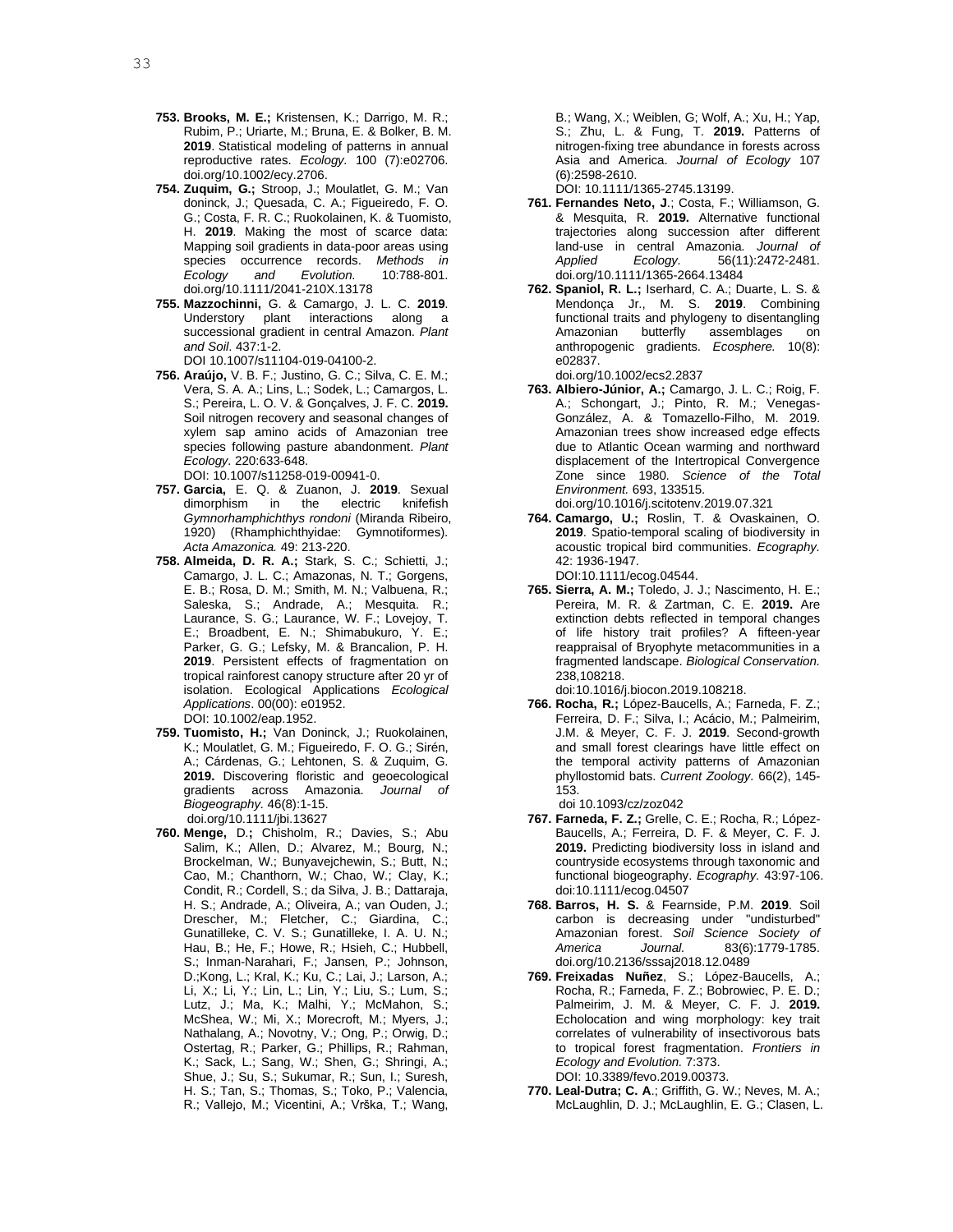A. & Dentinger. B. T. M. **2020.** Reclassification of Pterulaceae (Basidiomycota: Agaricales) introducing the ant-associated genus *Myrmecopterula* gen. nov. *Phaeopterula*, and the corticioid Radulomycetaceae fam. nov.. *IMA Fungus.* 11: 2.

doi.org/10.1186/243008-019-0022-6

- **771. Aninta, S. G.;** Rocha, R.; López-Baucells, A & Meyer, C. F. **2019**. Erosion of phylogenetic diversity in Neotropical bat assemblages: findings from a whole-ecosystem fragmentation experiment. *Biodiversity and Conservation.* 28:4047-4063.
- **772. Coelho, F. S.;** Dexter, K.G.; Phillips, O. L.; Pennington, D. N.; Sullivan, M. J. P.; Alvarez-Davila, E.; Alves, A.; Amaral, I.; Andrade, A.; Aragao, L. E. O. C.; Araujo-Murakami, A.; Arets, E. J. M. M.; Arroyo, L.; Aymard C., G. A.; Bánki, O.; Baraloto, C.; Barroso, J. G.; Boot, R. G. A.; Brienen, R. J. W.; Brown, F.; Camargo, J. L. C.; Castro, W.; Chave, J.; Cogollo, A.; Comiskey, J. A.; Cornejo-Valverde, F.; Da Costa, A. L.; De Camargo, P. B.; Di Fiore, A.; Feldpausch, T. R.; Galbraith, D. R.; Gloor, E.; Goodman, R. C.; Gilpin, M.; Herrera, R.; Higuchi, N.; Coronado, E. N. H.; Jimenez-Rojas, E.; Killeen, T. J.; Laurance, S.; Laurance, W. F.; Lopez-Gonzalez, G.; Lovejoy, T. E.; Malhi, Y.; Marimon, B. S.; Marimon-Junior, B. H.; Mendoza, C.; Monteagudo-Mendoza; A.; Neill, D. A.; Vargas, P. N.; Mora, M. C. P.; Pickavance, G. C.; Pipoly III, J. J.; Pitman, N. C. A.; Poorter, L.; Prieto, A.; Ramirez, F.; Roopsind, A.; Rudas, A.; Salomão, R. P.; Silva, N.; Silveira, M.; Singh, J.; Stropp, J.; ter Steege, H.; Terborgh, J.; Thomas-Caesar, R.; Umetsu, R. K.; Vasquez, R. V.; Célia-Vieira, I.; Vieira, S. A.; Vos, V. A.; Zagt, R. J. & Baker, T. R. **2019.** Evolutionary diversity is associated with wood productivity in Amazonian forests. *Nature Ecology & Evolution.* 3, 1754-1761. doi.org/10.1038/s41559-019-1007-y
- **773. Aguiar-Silva, F. H.;** Sanaiotti, T. M.; Jaudoin, O.; Souza, R. P.; Aparicio U, K. M.; Castro, J. M. de la O.; Quibilan, R. & Bainora, E. **2019.** Photographic records of Crested Eagle *Morphnus guianensis* and Harpy Eagle *Harpia harpyja* interactions. *Atualidades Ornitológica*s. 211.
- **774. Rutt, C. L.;** Jirinec, V.; Cohn-Haft, M.; Laurance, W.F. & P. C. Stouffer. **2019**. Avian ecological succession in the Amazon: A long-term case study following experimental deforestation.<br>Ecology and Evolution. 9:13850-13861. *Ecology and Evolution.* 9:13850-13861. [doi.org/10.1002/ece3.5822](https://doi.org/10.1002/ece3.5822)
- **775. Weigand, A.;** Abrahamczyk, S.; Aubin, I.; Bita-Nicolae, C.; Bruelheide, H.; Carvajal-Hernández, C.; Cicuzza, D.; da Costa, L. E. N.; Csiky, J.; Dengler, J.; Gasper, A. L.; Guerin, G. R.; Haider, S.; Hernández-Rojas, A.; Jandt, U.; Reyes-Chávez, J.; Dirk N. Karger, D. N.; Khine, P. K.; Kluge, J.; Krömer, T.; Lehnert, M.; Lenoir, J.; Moulatlet, G. M.; Mualin, D. A.; Noben, S.; Olivares, I.; Quintanilla, L. G.; Reich, P. B.; Salazar, L.; Silva-Mijangos, L.; Tuomisto, H.; Weigelt, P.; Zuquim, G.; Kreft, H. & Kessler, M. **2019.** Global fern and lycophyte richness explained: How regional and local factors shape plot richness. *Journal of Biogeography.* 47(1): 59-71.

[doi.org/10.1111/jbi.13782](https://doi.org/10.1111/jbi.13782)

- **776. Picelli, A. M.;** Masseli, G. S. & Kaefer, I. L. **2019.** Predation on giant earthworms (Clitellata: Rhinodrilidae) by the Diving Lizard *Uranoscodon supercioliosus* (Linnaeus, 1758) (Squamata: Tropiduridae). *Herpetology Notes.* 12: 1203-1205.
- **777. Fearnside, P.M.** & N. Leal-Filho. **2019**. Solo e desenvolvimento na Amazônia: Lições do Projeto Dinâmica Biológica de Fragmentos Florestais. *In Destruição e Conservação da Floresta Amazônica*: Fearnside, P.M. (Ed.) Vol. 1, Editora INPA, Manaus. 368 p. ISB: 978-85-211-0193-2
- **778. Hooper, E. R.** & Ashton, M. S. **2020.**  Fragmentation reduces community-wide taxonomic and functional diversity of dispersed tree seeds in the Central Amazon. *Ecological Applications* 30:5. doi:10.1002/eap.2093
- **779. Rutt, C.L.**; Mokross, K.; Kaller, M.D. & Stouffer, P.C. **2020**. Experimental forest fragmentation alters Amazonian mixed-species flocks. *Biological Conservation.* 242, 108415. doi10.1016j.biocon.2020108415
- **780. Tolentino, M.** & Anciães, M. **2020**. Effects of forest fragmentation on the lekking behavior of White-throated Manakins in Central Amazon. *Journal of Field Ornithology.* 91(1): 31-43. doi.org/10111/jofo.12327
- **781. Stouffer, P.C. 2020.** Birds in fragmented Amazonian rainforest: Lessons from 40 years at the Biological Dynamics of Forest Fragments Project. *The Condor*, duaa005*.*  doi.org/10.1093/condor/duaa005
- **782. Silva, I.**; Rocha, R.; López-Baucells, A.; Farneda, F. Z. & Meyer, C. F. **2020**. Effects of forest fragmentation on the vertical stratification of Neotropical bats. *Diversity.* 12(2), 67. doi.org/10.3390/d12020067
- **783. Wolfe, J. D.;** Stouffer, P. C.; Bierregaard, R. O.; Luther, D. & Lovejoy, T. E. **2020.** Effects of a regenerating matrix on the survival of birds in tropical forest fragments. *Avian Research. 11:8.* doi.org/10.1186/s40657-020-00193-x
- **784. Tolentino, M.** & Anciães, M. **2020**. Display above courts of White-throated manakins: A new view about its display behavior. *Ethology.* 00:1-7.

DOI:10.1111/eth.13027

**785. Sullivan, M. J. P;** Lewis, S. L.; Affum-Baffoe, K.; Castilho, C.; Costa, F.; Sanchez, A. C.; Ewango, C. E. N.; Hubau, W.; Marimon, B.; Monteagudo-Mendonza, A.; Qie, Lan; Sonké, Bonaventure; Martinez, R. V.; Baker, T. R.; Brienen, R. J. W.; Feldpausch, T. R.; Galbraith, D.; Gloor, M.; Malhi, Y.; Aiba, S.; Alexiades, M. N.; Almeida, E. C.; Oliveira, E. A.; Dávila, E. A.; Loayza, P. A.; Andrade, A.; Vieira, S. A.; Aragão, L. Araújo-Murakami, A.; Arets, E. J. M. M.; Arroyo, L.; Ashton, P.; Aymard C., G.; Baccaro, F.; Banin, L. F.; Baraloto, C.; Camargo, P. B.; Barlow, J.; Barroso, J.; Bastin, J.; Battermn, S. A.; Beeckman, H.; Begne, S. K.; Bennett, A. C.; Berenger, E.; Berry, N.; Blanc, L.; Boeckx, P.; Bogaert, D.; Bonal, D.; Bongers, F.; Bradford, M.; Brearley, F. Q.; Brncic, T.; Brown, F.; Burban, B.; Camargo, J. L.; Castro, W.; Céron, C.; Cerruto Ribeiro, S.; Chama Moscoso, V.; Chave, J.; Chezeaux, E.; Clark, C. J.; Coelho de Souza, F.; Collins, M.; Comiskey, J. A.;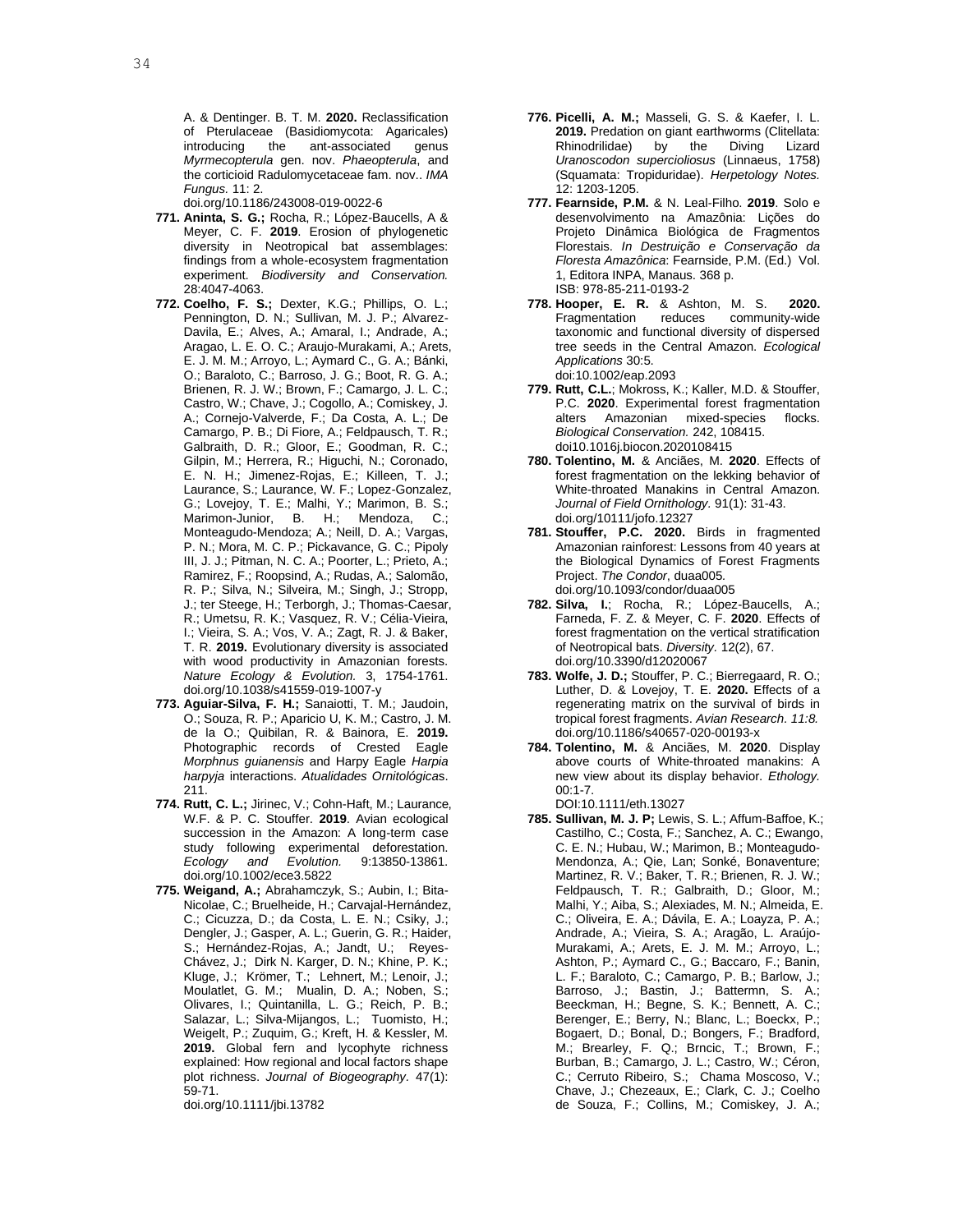Cornejo Valverde, F.; Corrales Medina, M.; Costa, L.; Dancák, M.; Dargie, G. C.; Davies, S.; Davilla Cardozo, N.; Haulleville, T.; Medeiros, M. B.; Pasquel, J. A. P.; Derroire, G.; Di Fiori, A.; Doucet, J.; Dourdain, A.; Droissart, V.; Duque, L. F.; Ekoungoulou, R.; Elias, F.; Erwin, T.; Esquivel-Muelbert, A.; Fauset, S.; Ferreira, J.; Flores Llampazo, G.; Foli, E.; Ford, A.; Gilpin, M.; Hall, J. S.; Hamer, K. C.; Hamilton, A. C.; Harris, D. J.; Hart, T. B.; Hédi, R.; Herault, B.; Herrera, R.; Higuchi, N.; Hladki, A.; Honorio coronado, E.; Huamantupa-Chuquimaco, I.; Huasco, W. H.; Jeffery, Jimenez-Rojas, E.; Kalamandeen, M.; Kamdem, M.; Kearsley, E.; Keichi Umetsu, R.; Khoon, L. K.K.; Killeen, T.; Kitayama, K.; Klitgaard, B.; Koch, A.; Labrière, N.; Laurance, W.; Laurance, S.; Leal, M. E.; Levesley, A.; Lima, A. J. N.; Lisingo, J.; Pontes-Lopes, A.; Lopez-Gonzalez, G.; Lovejoy, T.; Lovett, J.; Magnusson, W.; Malumbres-Olarte, J.; Manzatto, A. G.; Marimon Jr., B. H.; Marshall, A. R.; Marthews, T.; Matias de Almeida Reis, S.; Maycock, C.; Melgaço, K.; Mendoza, C.; Metali, F.; Mihindou, V.; Milliken, W.; Mitchard, E.; Morandi, P. S.; Mossman, H. L.; Nagy, L.; Nascimento, H.; Neill, D.; Nilus, R.; Núñez Vargas, P.; Palacios, W.; Pallqui Camacho, N.; Peacock, J.; Pendry, C.; Peñuela Mora, M. C.; Pickavance, G. C.; Pipoly, J.; Pitman, N.; Playfair, M.; Poorter, L.; Poulsen, J. R.; Poulsen, A. D.; Preziosi, R.; Prieto, A.; Primack, R.; Ramírez-Angulo, H.; Reitsma, J.; Réjou-Méchain, M.; Restrepo Correa, Z.; Rodrigues de Souza, T.; Bayona, L. R.; Roopsind, A.; Rudas, A.; Rutishauser, E.; Salim, K. A.; Salomão, R. P.; Schietti, J.; Sheil, D.; Silva, R. C.; Silva Espejo, J.; Silva Valeria, C.; Silveira, M.; Simo-Droissart, M.; Simon, M. F.; Singh, J.; Shareva, Y. C. S.; Stahl, C.; Stroop, J.; Sukri, R.; Sunderland, T.; Svátek, M.; Swaine, M. D.; Swamy, V.; Taedoumg, H.; Talbot, J.; Taplin, J.; Taylor, D.; ter Steege, H.; Terborgh, J.; Thomas, R.; Thomas, S. C.; Thomas, S. C.; Torres-Lezama, A.; Umunay, P.; Valenzuela Gamarra, L.; van der Heijden, G.; van der Hout, P.; van der Meer, P. J.; van Nieuwstadt, M.; Verbeeck, H.; Vernimmen, R.; Vicentini, A.; Vieira, I. C. G.; Vilanova Torre, E.; Vleminckx, J.; Vos, V. A.; Wang, O.; White, L. J. T.; Willcock, S.; Woods, J. T.; Wortel, V.; Young, K.; Zagt, R., Zemagho, L.; Zuidema, P. A.; Zwerts, J. A. & Phillips, O. L. **2020.** Long- term thermal sensitivity of Earth's tropical forests. *Science.* 368: 869–874.

**786. Rozendaal, D. M. A.;** Phillips, O. L.; Lewis, S. L.; Affum-Baffoe, K.; Alvarez Dávila, E.; Andrade, A.; Aragão, L. E. O. C.; Araujo-Murakami, A.; Baker, T. R.; Bánki, O.; Brienen, R. J. W.; Camargo, J. L. C.; Comiskey, J. A.; Djuikouo, K. M. N,.; Fauset, S.; Feldpausch, T. R.; Killeen, T. J.; Laurance, W. F.; Laurance, S. G. W.; Lovejoy, T.; Malhi, Y.; Marimon, B. S.; Marimon Junior, B-H.; Marshall, A. R.; Neill, D. A.; Núñez Vargas, P.; Pitman, N. C. A.; Poorter, L.; Reitsma, J.; Silveira, M.; Sonké, B.; Sunderland, T.; Taedoumg, H.; ter Steege, H.; Terborgh, J. W.; Umetsu, R. K.; van der Heijden, G. M. F.; Vilanova, E.; Vos, V.; White, L. J. T.; Willcock, S.; Zemagho, L. & Vanderwel, M. C. **2020** Competition influences tree growth, but not mortality, across environmental gradients in

Amazonia and tropical Africa. *Ecology*  101(7):e03052. DOI: 10.1002/ecy.3052

**787. (A)Yoh, N**.; Syme, P.; Rocha, R.; Meyer, C. F. J. & López-Baucells, A. **2020.** Echolocation of Central Amazonian 'whispering' phyllostomid bats: call design and interspecific variation. *Mammal Research.* 65, 583-597. doi.org/10.1007/s13364-020-00503-0. **(B)Draper F. C.;** Costa, F. R. C.; Arellano, G.; Phillips, O. I.; Duque, A.; Macía, M. J.; ter Steege, H.; Asner, G. P.; Berenguer, E.; Schietti, J.; Socolar, J. B.; Souza, F. C.; Dexter, K. G.; [1] Jorgensen, P. M.; Tello, J. S.; Magnusson, W. E.; Baker, T. R.; E. Castilho, C. V.; Monteagudo-Mendoza, A.; Fine, P. V. A.; Ruokolainen, K.; Coronado, E. N. H.; Aymard, G.; Dávila, N.; Sáenz, M. S.; Paredes, M. A. R.; Engel, J.; Fortunel, C.; Paine, C. E. T.; Goret, J.; Dourdain, A.; Petronelli, P.; Allie, E.; Andino, J. E. G.; Brienen, R. J. W.; Pérez, L. C.; Manzatto, A. G.; Zambrana, N. Y. P.; Molino, J.; Sabatier, D.; Chave, J.; Fauset, S.; Villacorta, R. G.; Réjou-Méchain, M.; Berry, P. E.; Melgaço, K.; Feldpausch, T. R.; Sandoval, E. V.; Martinez, R. V.; Mesones, I.; Junqueira, A. B.; Roucoux, K. H.; Toledo, J. J.; Andrade. A. C.; Camargo, J. L.; Pasquel, J. A.; Santana, F. D.; Laurance, W. F.; Laurance, S. G.; Lovejoy, T. E.; Comiskey, J. A.; Galbraith, D. R.; Kalamandeen, M.; Aguilar, G. E. N.; Arenas, J. V.; Guerra, C. A. A.; Flores, M.; Llampazo, G. F.; Montenegro, L. A. T.; Gomez, R. Z.; Pansonato, M. P.; Moscoso, V. C.; Vleminckx, J.; Barrantes, O. J. V.; Duivenvoorden, J. F.; Sousa, S. A.; Arroyo, L.; Perdiz, R. O.; Cravo, J. S.; Marimon, B. S.; Marimon Junior, B. H.; Carvalho, F. A.; Damasco, G.; Disney, M.; Vital, M. S.; Diaz, P. R. S.; Vicentini, A.; Nascimento, H.; Higuchi, N.; van Andel, T.; Malhi, V.; Ribeiro, S. C.; Terborgh, J. W.; Thomas, R. S.; Dallmeier, F.; Prieto, A.; Hilário, R. R.; Salomão, R. P.; Silva, R. C.; Casas, L. F.; Vieira, I. C. G.; Araujo-Murakami, A.; Arevalo, F. R.; Ramírez-Angulo, H.; Vilanova Torre, E. V.; Killeen, A. T. J.; Pardo, G.; Jimenez-Rojas, E.; Castro, W.; Cabrera, D. G.; Pipoly, J.; Sousa, T. R.; Silvera, M.; Vos, V.; Neill, D.; Vargas, P. N.; Vela, J. D. M.; Aragão, L. E. O. O.; Umetsu, R. K.; Sierra, R.; Wang, O.; Young, K. R.; Prestes, N. C. C. S.; Massi, K. G.; Huaymacari, J. R.; Gutierrez, G. A. P.; Aldana, A. M.; Alexiades, M. N.; Baccaro, F.; Céron, C.; Muelbert, A. E.; Grandez Rios, J. M.; Lima, A. S.; Lloyd, J. I.; Pitman, N. C. A.; Gamarra, L. V.; Oroche, J. C. O.; Fuentes, A. F.; Palacios, W.; Patiño, S.; Torres-Lezama, A. & Baraloto, C. **2021**. Amazon tree dominance across forest strata. *Nature, Ecology & Evolution*A Vol. 5, 757-767. https://doi.org/10/1038/s41559-021-01418-y.

**788. Muscarella, R.;** Emilio, T.; Affum-Baffoe, K.; Aiba, S.; Akampulira, E.; Alexiades, M. N.; Almeida, E. C.; Almeida, S.; Oliveira, E. A.; Álvarez-Dávila, E.; Carvalho, F. A.; Alzate, F.; Aragão, L. E. O. C.; Araujo-Murakami, A.; Arroyo, L.; Ashton, P. S.; Aymard C., G. A.; Baker, T.; Baker, W.; Balee, W.; Banki, O.; de Camargo, P. B.; Barlow, J.; Bastin, J. F.; Begne, S. K.; Bengone, N. N.; Berry, N.; Betian, D.; Betian, W.; Bird, M. I.; Bird, N. M.; Blackburn, G. A.; Blanc, L.; Bonal, D.; Bongers, F.; Boot, R.;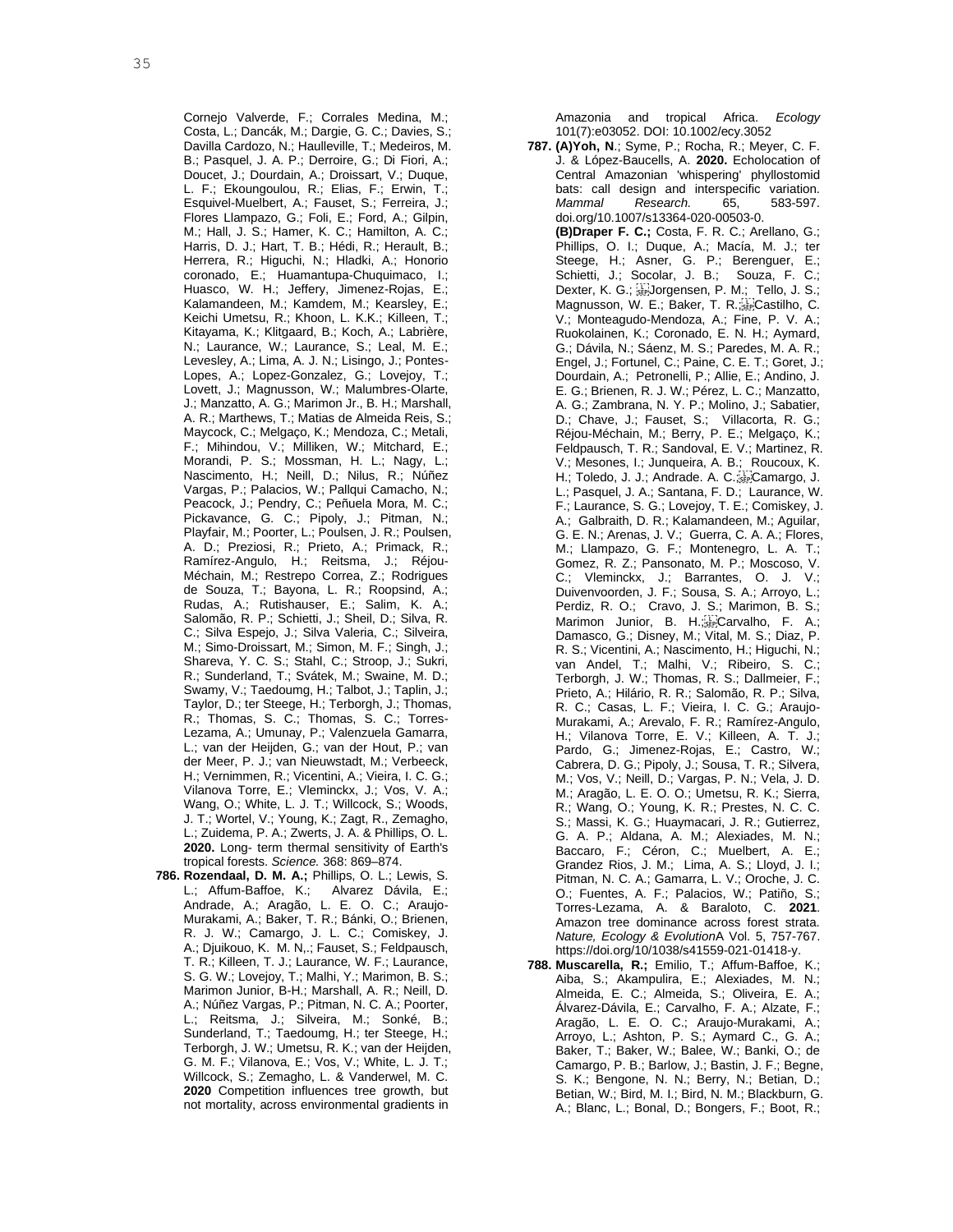Bradford, M.; Brambach, F.; Brearley, F.; Brewer, S. W.; Brienen, R. J. W.; Brown, F.; Camargo, J. L. C.; Campbell, D. G.; Castilho, C. V.; Castro, W.; Catchpole, D.; Céron, C.; Chavez, E.; Chen, Shengbin; Chezeaux, E.; Chhang, P.; Cho, P.; Clark, C.; Collins, M.; Comiskey, J.; Medina, M. C.; Costa, F. R. C.; Couvreur, T. L. P.; Culmsee, H.; Da Silva, M. F. F.; Daly, D. C.; David, H.; Davidar, P.; Aguila-Pasquel, J.; Dexter, K. G.; Di Fiore, A.; Van Do, T.; Doucet, J.; Dourdain, A.; Drake, D. R.; Duque, L. F.; Eiserhardt, W.; Ensslin, A.; Erwin, T.; Ewango, C.; Ewers, R. M.; Farreras, J.; Farwig, N.; Fauset, S.; Feldpausch, T.; Fischer, M.; Franklin, J.; Frederikson, G.; Gillespie, T.; Gilpin, M.; Gómez, F.; Gonmadje, C.; Graham, R.; Villaroel, R. G.; Gunatilleke, N.; Hakeem, K.; Hall, J. S.; Hamer, K. C.; Hardy, O. J.; Harris, D.; Harrison, R.; Hart, T.; Hector, A.; van Heist, M.; Hemp, A.; Herault, B.; Pizango, G. H.; Hockemba, M. B. N. E.; Coronado, N. H.; Hubau, W.; Ibrahim, F. H.; Imai, N.; Jeffery, K.; Joseph, S.; Anitha, K.; Kartawinata, K.; Kassi, J.; Kemp, J.; Killeen, T.; Kitayama, K.; Klitgaard, B.; Kooyman, R.; Labrière, N.; Larney, E.; Laumonier, Y.; Laurance, W. F.; Lawes, M.; Leal, M.; Lenza, E.; Levesley, A.; Lewis, S.; Lima, A. S.; Dan, M. L.; Lisboa, P.; Lisingo, J.; Lloyd, J.; Lopez, J. M.; Lovejoy, T.; Lovett, J.; Lu, X.; Lykke, A. M.; Maciel, U. N.; Magnusson, W. E.; Mahayani, N. P. D.; Makana, J.; Malhi, Y.; Mansor, A.; Peña, J. L. M.; Marimon, B. S.; Marimon-Junior, B. H.; Marjokorpi, A.; Marshall, A. R.; Marthews, T.; Martin, E. H.; Maxwell, J. F.; Mendoza, C.; Polo, I. M.; Mihindou, V.; Millet, J.; Milliken, W.; Mirmanto, E.; Miyamoto, K.; Mohandass, D.; Molina, F.; Mendoza, A. M.; Moore, S.; Mugerwa, B.; Murphy, H.; Nagamasu, H.; Nagy, L.; Nascimento, M. T.; Neill, D.; Newbery, D. M.; Nilus, R.; Vargas, P. N.; Nurtjahya, E.; de Araújo, Nazaré O.; Rizal, O.; Page, N.; Palacios, W. A.; Palacios, S. R.; Parren, M.; Paudel, E.; Abreu, K. P.; Pennington, T.; Peñuela-Mora, M. C.; Phillips, O. L.; Phourin, C.; Pipoly III, J.; Pitman, N.; Poorter, L.; Poulsen, J. R.; Prance, G. T.; Prasad, R. C.; Prieto, A.; Puyravaud, J.; Qie, L.; Quesada, C. A.; Salas, W. R.; Ramírez-Angulo, H.; Razafimahaimodison, J.; Ismodes, A. R.; Reitsma, J.; Restrepo, Z.; Rodriguez, C. R.; Riascos, E.; Riutta, T.; Roopsind, A.; Rosa, N. A.; Rovero, F.; Rozak, A.; Rudas, A.; Rutishauser, E.; Rutten, G.; Ruwan, P. M. S. A.; Salomão, R. P.; Sam, H. V.; Saner, P.; Sarker, S. K.; Satdichanh, M.; Schietti, J.; Schmidt, L.; Schmitt, C. B.; Serna, M.; Sharma, L. N.; Sheil, D.; Sierra, R.; Silva-Espejo, J. E.; Silveira, M.; Slik, F.; Sonké, B.; Steininger, Marc.; Steinmetz, R.; Stevart, T.; Sukumar, R.; Sultana, A.; Sunderland, T.; Suresh, H. S.; Svenning, J.; Swaine, M.; Tang, J.; Tanner, E.; Taplin, J.; Tchouto, P.; Steege, H.; Terborgh, J. W.; Theilade, I.; Timberlake, J.; Torres-Lezama, A.; Umunay, P.; Uriarte, M.; Gamarra, L. V.; van Valkenburg, J.; van de Bult, M.; van der Hout, P.; van de Meer, P.; Martinez, R. V.; Velasquez, C.; Vieira, S. A.; Vieira, I. C. G.; Cayo, J. V.; Vleminckx, J.; Wang, O.; Webb, C.; Webb, E.; White, L.; Whitfeld, T.; Wich, S.; Willcock, S.; Wiser, S.; Young, K.; Zagt, R.; Zakaria, R.;

Zang, R.; Zartman, C. E.; Zobi, Irie, C. & Balslev, H. **2020.** Global Patterns of Palm Dominance. *Global Ecology and Biogeography* 29:1495-1514*.*

DOI:10.1111/geb.13123

- **789. Spaniol, R. L**.; Mendonça Jr., M. S.; Hartz, S. M.; Iserhard, C. A. & Stevens, M. **2020**. Discolouring the Amazon Rainforest: How deforestation is affecting butterfly coloration. *Biodiversity and Conservation*. doi.org/10.1007/s10531-020-01999-3
- **790. Vasconcelos, C. C.;** Adrianzén, M. U.; Camargo, J. L. C. & Terra-Araujo, M. H. **2020**. *Pouteria kossmanniae* (Sapotaceae): a new species from Central Amazonia, Brazil. *Phytotaxa.* 447 (4):265-275. doi.org/10.11646/phytotaxa.447.4.4
- **791. Gaem, P. H**.; Santos, L. L.; Andrade, A.; Vicentini, A. & Mazine, F. F. **2020.** Three new Amazonian species of *Myrcia* sect. *Myrcia* based on morphology and near-infrared spectroscopy. *Phytotaxa* 451 (4): 267-282.
- **792. Picelli, A.;** Ramires, A. C.; Masseli, G. S.; Pessoa, F. A. C.; Viana, L. A. & Kaefer, I. L. **2020.** Under the light: high prevalence of haemoparasites in lizards (Reptilia: Squamata) from Central Amazonia revealed by microscopy. *Anais da Academia Brasileira de Ciências* 92(2). doi.org/10.1590/0001-3765202020200428
- **793. Bentos, T. V.;** Nascimento, H. E. M.; Vizcarra, M. A.; WIilliamson, G. B. **2020**. Effects of experimental lightgaps and topography on enrichment plantings in Amazonian secondary forest. *Acta Amazonica* 50:192-198. dx.doi.org/10.1590/1809-4392202001501
- **794. Picelli, A. M.**; Silva, M. r. L.; Ramires, A. C.; Silva, T. R. R.; Pessoa, Costa, F. A. C.; Viana, L. A. & Kaefer, I. L. **2020**. Redescription of *Hepatozoon ameivae* (Carini and Rudolph, 1912) from the lizard *Ameiva ameiva* (Linnaeus, 1758). *Protozoology* 119(8): 2659-2666. doi.org/10.1007/s00436-020-06760-x
- **795. ter Steege, H.;** Prado, P. I.; Lima, R. A. F.; Pos, E.; Coelho, L. S.; Lima filho, D. A.; Salomão, R. P.; Amaral, I. L.; Matos, F. D. A.; Castilho, C. V.; Phillips, O. L.; Guevara, J.; E.; Carim, M. J. V.; López, D. C.; Magnusson, W. E.; Wittmann, F.; Martins, M. P.; Sabatier, D.; Irume, M. V.; Guimarães, J. R. S.; Molino, J.; Bánki, O. S.; Piedade, M. T. F.; Pitman, N. C. A.; Ramos, J. F.; Mendoza, A. M.; Venticinque, E. M.; Luize, B. G.; Vargas, P. N.; Silva, T. S. F.; Novo, E. M. M. L.; Reis, N. F. C.; Terborgh, J.; Manzatto, A. G.; Casula, K. R.; Coronado, E. N. H.; Montero, J. C.; Duque, A.; Costa, F. R. C.; Arboleda, N. C.; Schongat, J.; Zartman, C. E.; Killeen, T. J.; Marimon, B. S.; Mariomon-Junior, B. H.; Vasquez, Mostacedo, B.; Demarchi, L. O.; Feldpausch, T. R.; Engel, J.; Petronelli, P.; Baraloto, C.; Assis, R. L; Castellanos, H.; Simon, M. F.; Medeiros, M. B.; Quaresma, A.; Laurance, S. G. W.; Rincón, L. M.; Andrade, A.; Sousa, T. R.; Camargo, J. L.; Schietti, J.; Laurance, W. F.; Queiroz, H. L.; Nascimento, H. E. M.; Lopes, M. A.; Farias, E. S.; Magalhães, J. L. L.; Brienen, R.; Aymard C., G. A.; Revilla, J. D. C.; Vieira, I. C. G.; Cintra, B. B. L.; Stevenson, P. R.; Feitosa, Y. O.; Duivenvoorden, J. F.; Mogollón, H. F.; Araujo-Murakami, A.; Ferreira, L. V.; Lozada, J. F.;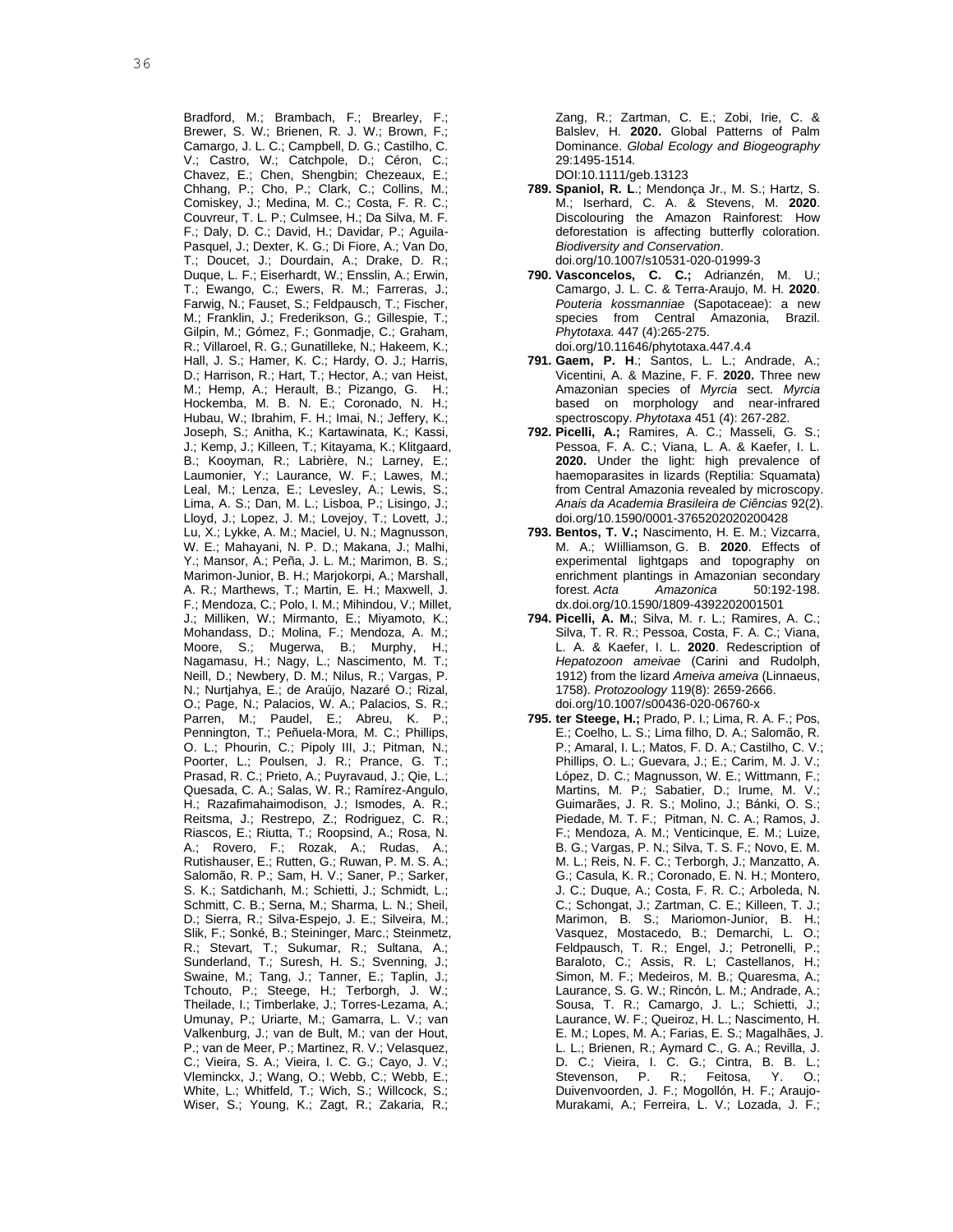Comiskey, J. A.; Toledo, J. J.; Damasco, G.; Dávila, N. Lopes, A.; García-Villacorta, R.; Draper, F.; Vicentini, A.; Valverde, F. C.; Lloyd, J.; Gomes, V. H. F.; Neill, D.; Alonso, A.; Dallmeier, F.; Souza, F. C.; Gribel, R.; Arroyo, L.; Carvalho, F. A.; Aguiar, D. P. P.; Amaral, D. D.; Pansonato, M. P.; Feeley, K. J.; Berenguer, E.; Fine, P. V. A.; Guedes, M. C.; Barlow, J.; Ferreira, J.; villa, B.; Mora, M. C. P.; Jimenez, E. M.; Licona, J. C.; Cerón, C.; Thomas, R.; Maas, P.; Silveira, M.; Henkel, T. W.; Stropp, J.; Paredes, M. R.; Dexter, K. G.; Daly, D.; Baker, T. R.; Huamantupa-Chuquimaco, I.; Milliken, W.; Pennington, T.; Tello, J. S.; Pena, J. L. M.; Peres, C. A.; Klitgaard, B.; Fuentes, A.; Silman, M. R.; Di Fiore, A.; von Hildebrand, P.; Chave, J.; van Andel, T. R.; Hilário, R. R.; Phillips, J. F.; Rivas-Torres, G.; Noronha, J. C.; Prieto, A.; Gonzales, T,; Carpanedo, R. S.; Gonzales, G. P. G.; Gómez, R. Z.; Rodrigues, D. J.; Zent, E. L.; Ruschel, A. R.; Vos, V. A. Fonty, E.; Junqueira, A. B.; Doza, H. P. D.; Hoffman, B.; Zent, S.; Barbosa, E. M.; Malhi, Y.; Bonates, L. C. M.; Miranda, I. P. A.; Silva, N.; Barbosa, F. R.; Vela, C. I. A.; Pinto, L. F. M.; Rudas, A.; Albuquerque, B. W.; Umaña, M. N.; Márquez, Y. A. C.; van der Heijden, G.; Young, K. R.; Tirado, M.; Correa, D. F.; Sierra, R.; Costa, J. B. P.; Rocha, M.; torre, E. v.; Wang, O.; Oliveira A. A.; Kalamandeen, M.; Vriesendorp, C.; Ramirez-Angulo, H.; Holmgren, M.; Nascimento, M. T.; Galbaith, D.; Flores, B. m.; Scudeller, V. V.; Cano, A.; Reategui, M. A. A.; Mesones, I.; Baider, C.; Mendoza, C.; Zagt, R.; Giraldo, L. E. U.; Ferreira, C.; Villarroel, D.; Linares-Palomino, R.; Farfan-Rios, W.; Casas, L. F.; Cárdenas, S.; Balslev, H.; Torres-Lezama, A.; Alexiades, M. N.; Garcia-Cabrera, K.; Gamarra, L. V.; Sandoval, E. H. V.; Arevalo, F. R.; Hernandez,L.; Sampaio, A. F.; Pansini, S.; Cuenca, W. P.; Oliveira, E. A.; Pauletto, D.; Levesley, A.; Melgaço, K. & Pickavance, G. **2020.** Biased-corrected richness estimates for the Amazonian tree flora. *Nature*. 10:10130. doi.org/10.1038/s41598-020-66686-3

- **796. Luther, D. A.**; Cooper, W. J.; Wolfe, J. D.; Bierregaard, R. O. Jr.; Gonzalez, A. & Lovejoy, t. E. **2020**. Tropical forest fragmentation and isolation: Is community decay a random process? *Global Ecology and Conservation* 23 e001168.
	- https://doi.org/10.1016/j.gecco.2020.e01168
- **797. Anjos, C. S.;** Souza, F. C.; Costa, G. N.; Malta, J. C. O. & Zuanon, J. **2021**. Tadpoles of *Boana geographica* (Spix, 1824) (Anura: Hylidae) by *Argulus* sp. (Branchiura: Argulidae) in a Central Amazonia forest stream. *Herpetology Notes*, 14: 335-339.
- **798. Wolfe, J.;** Terrill, R.; Johnson, E.; Powell, L. & Ryder, T. B. **2020**. Ecological and evolutionary significance of molt in lowland Neotropical landbirds. The Auk: *Ornithological Advances* [doi.org/10.1093/ornithology/ukaa073.](https://doi.org/10.1093/ornithology/ukaa073)
- **799. Rutt, C.L.** & Stouffer. P. C. **2021**. Seasonal dynamics of flock interaction networks across a human-modified landscape in lowland Amazonian rainforest. *Ecological Applications*, 31(2) e02235. [doi.org/10.1002/eap.2235](https://doi.org/10.1002/eap.2235)
- **800. Sobroza, T. V.;** Gordo, M. G.; Barnett, A.P.; Boubli, J. P. & Spironello, W. R. **2020**

Parapatric pied and red-handed tamarin responses to congeneric and conspecific calls. *Acta Oecologica* 110 103688.

- **801. Lugli,** L. F.; Rosa, J. S.; Andersen, K. M., Di Ponzio, R.; Almeida, R. V.; Pires, M.; Cordeiro, A. L.; Cunha, H. F. V.; Martins, N. P.; Assis, R. L.; Moraes, A. C. M.; Souza, S. T.; Aragão, L. E. O. C.; Camargo, J. L.; Fuchslueger, L.; Schaap, K. J.; Valverde-Barrantes, O.; Meir, P.; Quesada, C. A.; Mercado, L. M. & Hartley, I. P. **2020.** Rapid responses of root traits and productivity to phosphorus and cation additions in a tropical lowland forest in Amazonia. *New Phytologist* doi:10.1111/NPH.17154.
- **802. Stouffer, P. C**.; Jirinec, V.; Rutt, C. L.; Bierregaard, R. O., Jr.; Hernández-Palma, A.; Johnson, E. I.; Midway, S. R.; Powell, L. L.; Wolfe, J. D. & Lovejoy, T. E. **2020**. Long-term change in the avifauna of undisturbed Amazonian rainforest: Ground-foranging birds disappear and the baseline shifts. *Ecology Letters* Vol 24, n 2 p. 186-195. doi: 10.1111/ele.13628
- **803. Davies, S. J.;** Abiem, I.; Salim, K. A.; Aguilar, S.; Allen, D.; Alonso, A.; Anderson-Teixeira, K.; Andrade, A.; Arellano, G.; Ashton, P. S.; Baker, P. J.; Baker, M. E.; Baltzer, J. L.; Basset, Y.; Bissiengou, P.; Bohlman, S.; Bourg, N. A.; Brockelman, W. Y.; Bunyavejchewin, S.; Burslem, D. F. R. P.; Cao, M.; Cárdenas, D.; Chang, L.; Chang-Yang, C.; Chao, K.; Chao, W.; Chapman, H.; Chen, Y.; Chisholm, R. A.; Chu, C.; Chuyong, G.; Clay, K.; Comita, L. S.; Condit, R.; Cordell, S.; Dattaraja, H. S.; Oliveira, A. A.; Ouden, J. D.; Detto, M.; Dick, C.; Du, X.; Duque, A.; Ediriweera, S.; Ellis, E. C.; Obiang, N. L. E.; Esufali, S.; Ewango, C. E. N.; Fernando, E. S.; Filip, J.; Fischer, G. A.; Foster, R.; Giambelluca, T.; Giardina, C.; Gilbert, G. S.; Gonzalez-Akre, E.; Gunatilleke, I. A. U. N.; Gunatilleke, C. V. S.; Hao, Z.; Hau, B. C. H.; He, F.; Ni, H.; Howe, R. W.; Hubbell, S.; Huth, A.; Inman-Narahari, F.; Itoh, A.; Janík, D.; Jansen, P. A.; Jiang, M.; Johnson, D. J.; Jones, F. J.; Kanzaki, M.; Kenfack, D.; Kiratiprayoon, S.; Král, K.; Krizel, L.; Lao, S.; Larson, A. J.; Li, Y.; Li., X.; Litton, C. M.; Liu, Y.; Liu, S.; Lum, S. K. Y.; Luskin, M. S.; Lutz, J. A.; Luu, H. T.; Ma, K.; Makana, J.; Malhi, Y.; Martin, A.; McCarthy, C.; McMahon, S. M.; McShea, J. W.; Memiaghe, H.; Mi, X.; Mitre, D.; Mohamad, M.; Monks, L.; Muller-Landau, H. C.; Musili, P. M.; Myers, J. A.; Nathalang, A.; Ngo, K. M.; Norden, N.; Novotny, V.; O'Brien, M. J.; Orwig, D.; Ostertag, R.; Papathanassiou, K.; Parker, G. G.; Pérez, R.; Perfecto, I.; Phillips, R. P.; Pongpattananurak, N.; Pretxsch, H.; Ren, H.; Reynolds, G.; Rodriguez, L. J.; Russo, S. E.; Sack, L.; Sang, W.; Shue, J.; Singh, A.; Song, G. M.; Sukumar, R.; Sun, I.; Suresh, H. S.; Sewnson, N. G.; Tan, S.; Thomas, S. C.; Thomas, D.; Thompson, J.; Turner, B. L.; Uowolo, A.; Uriarte, M.; Valencia, R.; Vandermeer, J.; Vicentini, A.; Visser, M.; Vrska, T.; Wang, X.; Wang, X.; Weiblen, G. D.; Whitfeld, T. J. S.; Wolf, A.; Wright, S. J.; Xu, H.; Yao, T. L.; Yap, S. L.; Ye, W.; Yu, M.; Zhang, M.; Zhu, D.; Zhu, L.; Zimmerman, J. K. & Zuleta, D. **2021**. ForestGEO: Understanding forest diversity and dynamics through a global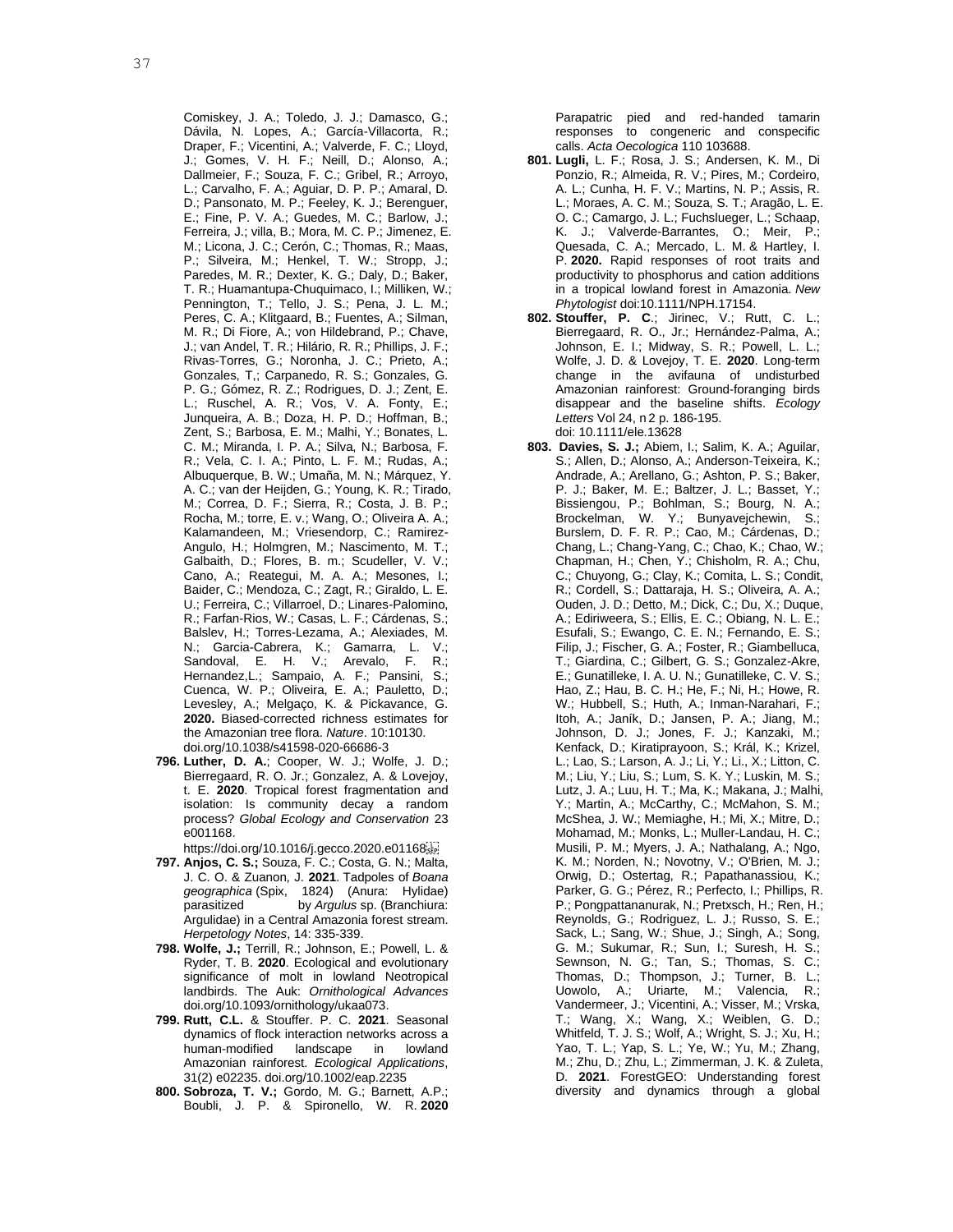observatory network. *Biological Conservation*  253: 108907.

doi.org/10.1016/j.biocon.2020.108907.

- **804. Antonio, A. S**.; dos Santos, G. R. C.; Pereira, H. M. G.; Veiga-Junior, V. F; Wiedemann, L. S. M. Chemophenetic study of Ocotea canaliculata (Lauraceae) by UHPLC-HRMS and GNPS, **2020.** *Natural Products Research* doi.org/10.1080/14786419.2020.1837823.
- **805. Jirinec, V.;** Rodrigues, P. F. & Amaral, B. **2021.** Adjustable leg harness for attaching tags to small and medium-sized birds. *Journal of Field Ornithology* 92(1): 77– 87.doi.org/10.1111/jofo.12353*.*
- **806. Vasconcelos, C. C.;** Ferraz, I. D. K.; Adrianzén, M. U.; Camargo, J. L. C. & Terra-Araujo, M. H. **2021.** *Chromolocuma brevipedicellata* (Sapotaceae, Chrysophylloideae), a new tree species from central Amazonia, Brazil. *Brittonia*  73, 211-219. doi.org/10.1007/s12228-021- 09663-y.
- **807. Rutt, C. L**.; Kaller, M. D. & Stouffer. P. C. **2021.** Amazonian forests support diminished breeding bird communities. *Ornithological Applications* Vol. 123, no 2, pp. 1-15. DOI: 10.1093/ornithapp/duab003.
- **808. Sierra, A. M**; Bastos, C. D. B. & Zartam, C. E. **2021.** Two new species of *Ceratolejeunea* (Lejeuneaceae) and five noteworthy records for the Brazilian Amazon. *Bryophyte Diversity and Evolution.* DOI:10.11646/BDE.44.1.2.
- **809. Appel, G.**; Tavares, V.; Assis, R. & Bobrowiec, P. E. D. **2021.** Natural Roosts used by bats in Central Amazonia, Brazil. *Mastozoologia Neotropical* 28(1).

doi.org/10/31687/saremMN.21.28.1.0.34.

- **810. Gaem, P. H.**; Lucas, E.; Andrade, A.; Vicentini, A. & Mazine, F. F. **2021** A taxonomic account of *Myrcia* (Myrtaceae) at the sites of the Biological Dynamics of Forest Fragments Project, Amazonas, Brazil. *Rodriguésia* 72: e007 12020. doi.org/10.15902175- 7860202172139.
- **811. Sobroza, T. V**.; Gordo, M. G.; Pequeno, P. A. C. L.; Dunn, J. C.; Spironello, W. R.; Rabelo, R. M. & Barnett, A. P. **2021**. Convergent character displacement in sympatric tamarin calls (*Saguinus* spp.). *Behavioral Ecology and Sociobiology* 75:88..
- https://doi.org/10.1007/s00265-021-03028-x **812. Silva, I. M. S.;** Calvi, G. P.; Baskin, C. C.; Santos, G. R.; Leal Filho, N. & Ferraz, I. D. K. **2021**. Response of central Amazon rainforest soil seed banks to climate change - Simulation of global warming. *Forest Ecology and Management* .493 119224.
- doi.org/10/1016/j.foreco.2021.119224 **813. Appel, G**.; López-Baucells, A.; Rocha, R.; Meyer, C. F. J. & Bobrowiec, P. E. D. **2021.** Habitat disturbance trumps moonlight effects on the activity of tropical insectivorous bats. *Animal Conservation* doi.org/10.1111/acv.12706.
- **814. Camargo, R**.; Burnham, R. & Mansano, V. **2021.** *Deguelia tenuiflora* (Leguminosae, Papilionoideae), a remarkable new species from the Brazilian Amazon. *Rodriguésia* 73: e00172021*.*dx.doi.org/10.1590/2175- 7860202273048
- **815. Aramuni, F**.; Bosholn, M.; Tolentino, M.; Rampini; Hernández-Rangel, S. M.; Kaefer, I. L.

& Anciães, M. **2021**. Social and environmental cues drive the intra-population variation in courtship behavior of a neotropical lekking bird. *Acta Ethologica*. doi.org/10.1007/s10211-021- 00371-0**.**

- **816. López-Baucells, A**.; Yoh, N.; Rocha, R.; Bobrowiec, P. E. D.; Palmeirim, J. M. & Meyer, C. F. J. **2021**. Optimising bat bioacoustic surveys in humam-modified neotropical landscapes. *Ecological Applications*. doi.org/10.1002/eap.2366.
- **817. Sobroza, T. V**.; Pequeno, P. A. C. L.; Gordo, M.; Kinap, N. M.; Barnett, A. P. A. & Spironello, W. R. **2021**. Does co-occurrence drive vertical niche partitioning in parapatric tamarins (*Saguinus* spp.)? *Austral Ecology* doi:10.1111/ae.13085.
- **818. Albiero-Júnior, A**.; Venegas-González, A.; Camargo, J. L. C.; Roig, F. A. & Tomazello-Filho, M. **2021**. Amazon forest fragmentation and edge effects temporarily favored understory and midstory tree growth. *Trees* doi.org/10.1007/s00468-021-02172-1
- **819. Larson, D. A.;** Vargas, O. M.; Vicentini, A. & Dick, C. W. **2021.** Admixture may be extensive among hyperdominant Amazon rainforest tree species. *New Phylologist* Vol 232 I 6. doi: 10.1111/nph.17675.
- **820. Montoya, Q. V.;** Martiarena, M. J. S.; Júnior, R. B.; Gerardo, N. M. & Rodrigues, A. **2021**. Fungi inhabiting attine ant colonies: reassessment of the genus *Escovopsis* and description of *Luteomyces* and *Sympodiorosea* gens.nov. *IMA Fungus* (Accepted).
- **821. ForestPlots.net; Blundo, C**.; Carilla, J.; Grau, R.; Malizia, A.; Malizia, L.; Osinaga-Acosta, O.; Bird, M.; Bradford, M.; Catchpole, D.; Ford, A.; Graham, A.; Hilbert, D.; Kemp, J.; Laurance, S.; Laurance, W.; Ishida, F. Y.; Marshall, A.; Waite, C.; Woell, H.; Bastin, J.; Bauters, M.; Beeckman, H.; Boeckx, P.; Bogaert, E.; J.; De Canniere, C.; Haulleville, T.; Doucet, J.; Hardy, O.; Hubau, W.; Kearsley, E.; Verbeeck, H.; Vleminckx, J.; Brewer, S. W.; Alarco, A.; Araujo-Murakami, A.; Arets, E.; Arroyo, L.; Chavez, E.; Fredericksen, T.; Villaroel, R. G.; Sibauty, G. G.; Killeen, T.; Licona, U., C.; Lleigue, J.; Mendoza, C.; Murakami, S.; Gutierrez, A. P.; Pardo, G.; Peña-Claros, M.; Poorter, L.; Toledo, M.; Cayo, E. J. V.; Viscarra, L. J.; Vos, V.; Ahumada, J.; Almeida, E.; Almeida, J.; Oliveira, E. A.; Cruz, W. A.; Oliveira, A. A.; Carvalho, F. A.; Obermuller, F. A.; Andrade, A.; Carvalho, F. A.; Vieira, S. A.; Aquino, A. C.; Aragão, L.; Araújo, A. C.; Assis, M. A.; Gomes, J. A. M. A.; Baccaro, F.; Camargo, P. B.; Barni, P.; Barroso, J.; Cardoso, L. C.; Carniello, M. A.; Rochelle, A. L. C.; Castilho, C.; Castro, A. A. J. F.; Castro, W.; Ribeiro, S. C.; Costa, F.; Oliveira, R. C.; Coutinho, I.; Cunha, J.; Costa; L.; Ferreira, L. C.; Silva, R. C.; Simbine, M. G. Z.; Kamimura, V. A.; Lima, H. C.; Melo, L. O.; Queiroz, [Le]L.; Lima, J. R. S.; Espírito Santo, M.; Domingues, F.; Prestes, N. C. S.; Carneiro, S. E. S.; Elias, Eliseu, G.; Emilio, T.; Farrapo, C. L.; Fernandes, L.; Ferreira, G.; Ferreira, J.; Ferreira, L.; Ferreira, S.; Simon, F.; F.; Freitas, M. A.; García, Q. S.; Manzatto, A. G.; Graça, F.; Guilherme, F.; Hase, E.; Higuchi, N.; Iguatemy, M.; Barbosa, A. I.; Jaramillo, M.;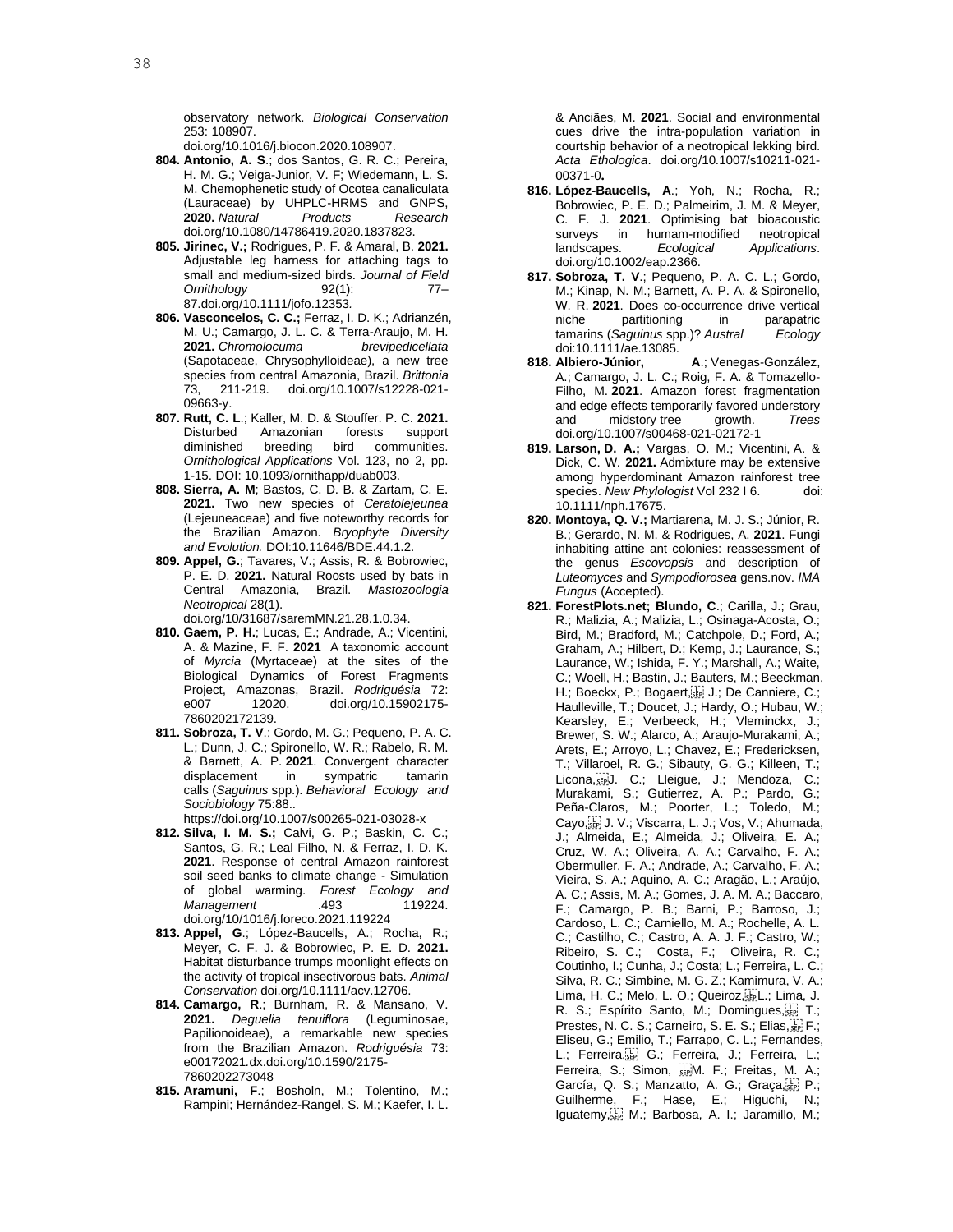Joly, C.; Klipel, J.; Amaral, L. L.; Levis, C.; Lima, A. L.; Dan, M. L.; Lopes, A.; Madeiros,  $\frac{17}{556}H$ .; Magnusson, W. E.; Santos, R. M.; Marimon, B.; Marimon Junior, B. H.; Grillo, R. M. M.; Martinelli, L.; Reis, S. M.; Medeiros, S.; Meira-Junior, M.; Metzker, T.; Morandi, P.; Nascimento, N. M.; Moura, M.; Müller, S. C.; Nagy, L.; Nascimento, H.; Nascimento, M.; Lima, A. N.; Araújo, R. O.; Silva, J. O.; Pansonato, M.; Sabino, G. P.; Abreu, F.; K. M. P.; Rodrigues, P. J. F. P.; Piedade, M.; Rodrigues, E.; D.; Pinto, J. R. R.; Quesada, C.; Ramos, E.; Ramos, R.; Rodrigues, P.; Sousa, T. R.; Salomão, R.; Santana, F.; Scaranello, F.; M.; Bergamin, R. S.; Schietti, J.; Schongart, J.; Schwartz, E.; G.; Silva, N.; Silveira, M.; Seixas, C. S.; Simbine, M.; Souza, A. C.; Souza, P.; Souza, R.; Sposito, T.; Stefani Junior, E.; do Vale, J. D.; Vieira, I. C. G.; Villela, D.; Vital, M.; Xaud, H.; Zanini, R.; Zartman, C. E.; Ideris, N. K. H. Z.; Metali, F. B. H.; Salim, K. A.; Saparudin, M. S.; Serudin, F.; R. Z. M.; Sukri, R. S.; Begne, S.; Chuyong, G.; Djuikouo, SEP M. N.; Gonmadje, C.; Simo-Droissart, M.; Sonké, B.; Taedoumg, F.; H.; Zemagho, L.; Thomas, S.; Baya, F.; Saiz, G.; Espejo, J. S.; Chen, D.; Hamilton, A.; Yide Li, Y.; Luo, T.; Niu, S.; Xu, H.; Zhou, Z.; Álvarez-Dávila, E.; Escobar, J. C. A.; Arellano-Peña, H.; Duarte, J. C.; Calderón, J.; Bravo, L. M. C.; Cuadrado, B.; Cuadros, H.; Duque, R.; Duque, L. F.; Espinosa, S. M.; Franke-Ante, R.; García, H.; Gómez, A.; González-M., R.; Idárraga-Piedrahíta, A.; Jimenez, E.; Jurado, R.; Oviedo, W. L.; López-Camacho, R.; Cruz, O. A. M.; Polo, I. M.; Paky, E.; Pijachi, K. P. A.; Pizano, C.; Prieto, A.; Ramos, L.; Correa, Z. R.; Richardson, J.; Rodríguez, E.; Rodriguez M., G. M.; Rudas A.; Stevenson, P.; Chudomelová, M.; Dancak, M.; Hédl, R.; Lhota, S.; Svatek, M.; Mukinzi, J.; Ewango, C.; Hart, T.; Yakusu, E. K.; Lisingo, J.; Makana, J.; Mbayu, F.; Toirambe, B.; Mukendi, J. T.; Kvist, L.; Nebel, G.; Báez, se S.; Céron, C.; Grifth, D. M.; Andino, J. E. G.; Neill, D.; Palacios, W.; Peñuela-Mora, M. C.; Rivas-Torres, G.; Villa, G.; Demissie, S.; Gole, T.; Gonfa, T.; Ruokolainen, K.; Baisie, M.; Bénédet, F.; Betian, W.; Bezard, V.; Bonal, D.; Chave, J.; Droissart, V.; Gourlet-Fleury, S.; Hladik, A.; Labrière, N.; Naisso, P.; Réjou-Méchain, M.; Sist, Sign, P.; Lilian Blanc, L.; Burban, B.; Derroire, G.; Dourdain, A.; Stahl, SEP; C.; Bengone, N. N.; Chezeaux, E.; Ondo, F. E.; Medjibe, V.; Mihindou, V.; White, L.; Culmsee, H.; Rangel, C. D.; Horna, V.; Wittmann, F.; Adu-Bredu, S.; Affum-Baffoe, K.; Foli, E.; Balinga, M.; Roopsind, E. A.; Singh, J.; Thomas, R.; Zagt, R.; Murthy, I. K.; Kartawinata, F.; K.; Mirmanto, E.; Priyadi, H.; Samsoedin, I.; Sunderland, T.; Yassir, Fil.; Rovero, F.; Vinceti, B.; Herault, B. H.;Aiba, S.; Kitayama, K.; Daniels, A.; Tuagben, D.; Woods, J. T.; Fitriadi, M.; Karolus, A.; Khoon, K. L.; Majalap, N.; Maycock, C.; Nilus, R.; Tan, S.; Sitoe, A.; Coronado G., I.; Ojo, L.; Assis, R.; Poulsen, A. D.; Sheil, P.D.; Pezo, K. A.; Verde, H. B.; Moscoso, see V. C.; Oroche, J. C. C.; Valverde, F. C.; Medina, F. M. C.; Cardozo, N. D.; Corzo, J. R.; Pasquel, F.J. A.; Llampazo, G. F.; Freitas, L.; Cabrera, D. G.;

Villacorta, R. G.; Cabrera, K. G.; Soria, D. G.; Saboya, L. G.; Rios, J. M. G.; Pizango, G. H.; Coronado, E. H.; Huamantupa-Chuquimaco, SEP I.; Huasco, W. H.; Aedo, Y. T. H.; Peña, sepJ. L. M.; Mendoza, A. M.; Rodriguez, V. M.; Vargas, F. P. N.; Ramos, S. C. P.; Camacho, N. P.; Cruz, A. P.; Arevalo, F. R.; Huaymacari, J. R.; Rodriguez, FPC. R.; Paredes, M. A. R.; Bayona, L. R.; Rojas Gonzales, R. P. R.; Peña, M. E. R.; Revilla, N. S.; Shareva, F.Y. C. S.; Trujillo, R. T.; Gamarra, L. V.; Martinez, R. V.; Arenas, J. V.; Amani, C.; Ifo, S. A.; Bocko, Y.; Boundja, P.; Ekoungoulou, R.; Hockemba, M.; Nzala, D.; Fofanah, A.; Taylor, D.; de Dios, G. B. A.; Cayuela, ́L.; de la Cerda, I. G.; Macía, M.; Stropp, J.; Playfair, M.; Wortel, V.; Gardner, T.; Muscarella, R.; Priyadi, H.; Rutishauser, E.; Chao, K.; Munishi, P.; Banki, O.; Bongers, F.; Boot, R.; Fredriksson, G.; Reitsma, J.; ter Steege, H.; van Andel, T.; van de Meer, P.; van der Hout, P.; Nieuwstadt, M.; van Ulft, B.; Veenendaal, E.; Vernimmen, R.; Zuidema, P.; Zwerts, J.; Akite, P.; Bitariho, R.; Chapman, C.; Gerald, E.; Leal, M.; Mucunguzi, P.; Abernethy, K.; Alexiades, M.; Baker, T. R.; Banda, K.; Banin, L.; Barlow, J.; Bennett, A.; Berenguer, E.; Berry, N.; Bird, N. M.; Blackburn, G. A.; Brearley, F.; Brienen, R.; Burslem, D.; Carvalho, L.; Cho, P.; Coelho, F.; Collins, M.; Coomes, D.; Cuni-Sanchez, FA: Dargie, G.; Dexter, K.; Disney, M.; Draper, F.; Duan, E.; M.; Esquivel-Muelbert, A.; Ewers, R.; Fadrique, B.; Fauset, S.; Feldpausch, T. R.; França, F.; Galbraith, D.; Gilpin, M.; Gloor, E.; Grace, J.; Hamer, K.; Harris, D.; Jeffery, K.; Jucker, T.; Kalamandeen, M.; Klitgaard, E.; Levesley, A.; Lewis, S. L.; Lindsell, J.; Lopez-Gonzalez, G.; Lovett, J.; Malhi, Y.; Marthews, T.; McIntosh, E.; Melgaço, K.; Milliken, W.; Mitchard, E.; Moonlight, P.; Moore, S.; Morel, A.; Peacock, J.; Peh,\* K.; Pendry, R. C.; Pennington, T.; Pereira, L. O.; Peres, C.; Phillips, O. L.; Pickavance, G.; Pugh, T.; Qie, L.; Riutta, T.; Roucoux, K.; Ryan, C.; Sarkinen, T.; Valeria, C. S.; Spracklen, D.; Stas, S.; Sullivan, M.; Swaine, M.; Talbot, J.; Taplin, J.; van der Heijden, G.; Vedovato, L. Willcock, S.; Williams, M.; Alves, L.; Loayza, P. A.; Arellano, G.; Asa, C.; Ashton, P.; Asner, G.; Brncic, T.; Brown, F.; Burnham, R.; Clark, C.; Comiskey, J.; Damasco, G.; Davies, S.; Di Fiore, T.; Erwin, T.; Farfan-Rios, W.; Hall, J.; Kenfack, D.; Lovejoy, T.; Martin, F.; Montiel, O. M.; Pipoly, J.; Pitman, N.; Poulsen, J.; Primack, R.; Silman, M.; Steininger, M.; Swamy, V.; Terborgh, J.; Thomas, D.; Umunay, P.; Uriarte, M.; Torre, E. V.; Wang, O.; Young, K.; Aymard C., G. A.; Hernández, L.; Fernández, R. H.; Ramírez-Angulo, H.; Salcedo, F.; Sanoja, E.; Serrano, J.; Torres-Lezama, A.; Le, T. C.; Le, T. T. & Tran, H. D. **2021**. Taking the pulse of Earth's tropical forests using networks<br>of brighly distributed plots. Biological of highly distributed plots. *Conservation*,

https://doi.org/10.1016/j.biocon.2020.108849.

**822. Jirinec, V.**; Burner, R. C.; Amaral, B. R.; Bierregaard Jr., R. O.; Fernández-Arevallo, G.; Hernández-Palma, A.; Johnson, E. I.; Lovejoy, T. E.; Powell, L. L.; Rutt, C. L.; Wolfe, J. D. & Stouffer, P. C. **2021.** Morphological